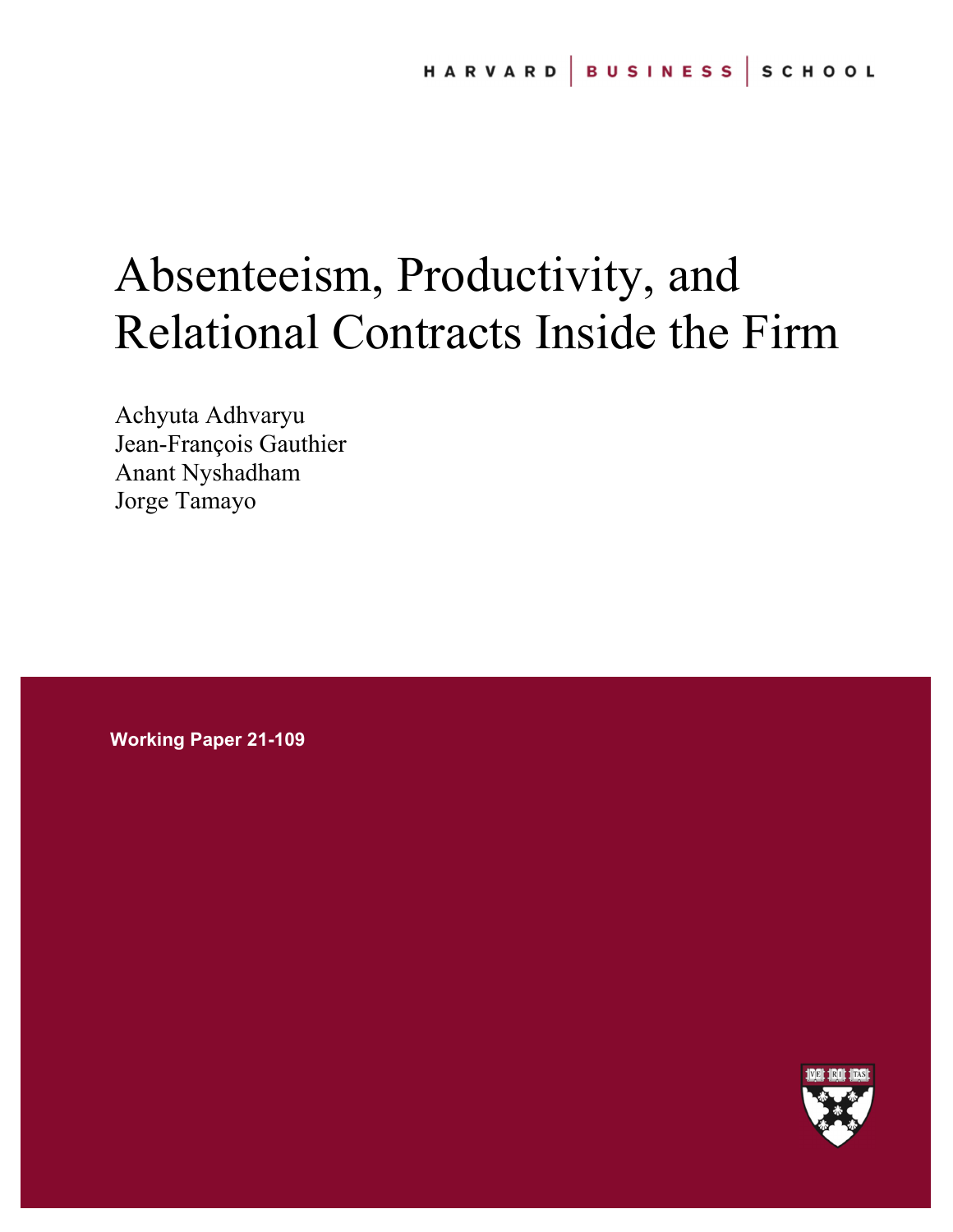# Absenteeism, Productivity, and Relational Contracts Inside the Firm

Achyuta Adhvaryu University of Michigan

Jean-François Gauthier Boston College

Anant Nyshadham University of Michigan

Jorge Tamayo Harvard Business School

**Working Paper 21-109** 

Copyright © 2021 by Achyuta Adhvaryu, Jean-François Gauthier, Anant Nyshadham, and Jorge Tamayo.

Working papers are in draft form. This working paper is distributed for purposes of comment and discussion only. It may not be reproduced without permission of the copyright holder. Copies of working papers are available from the author.

Funding for this research was provided in part by Harvard Business School.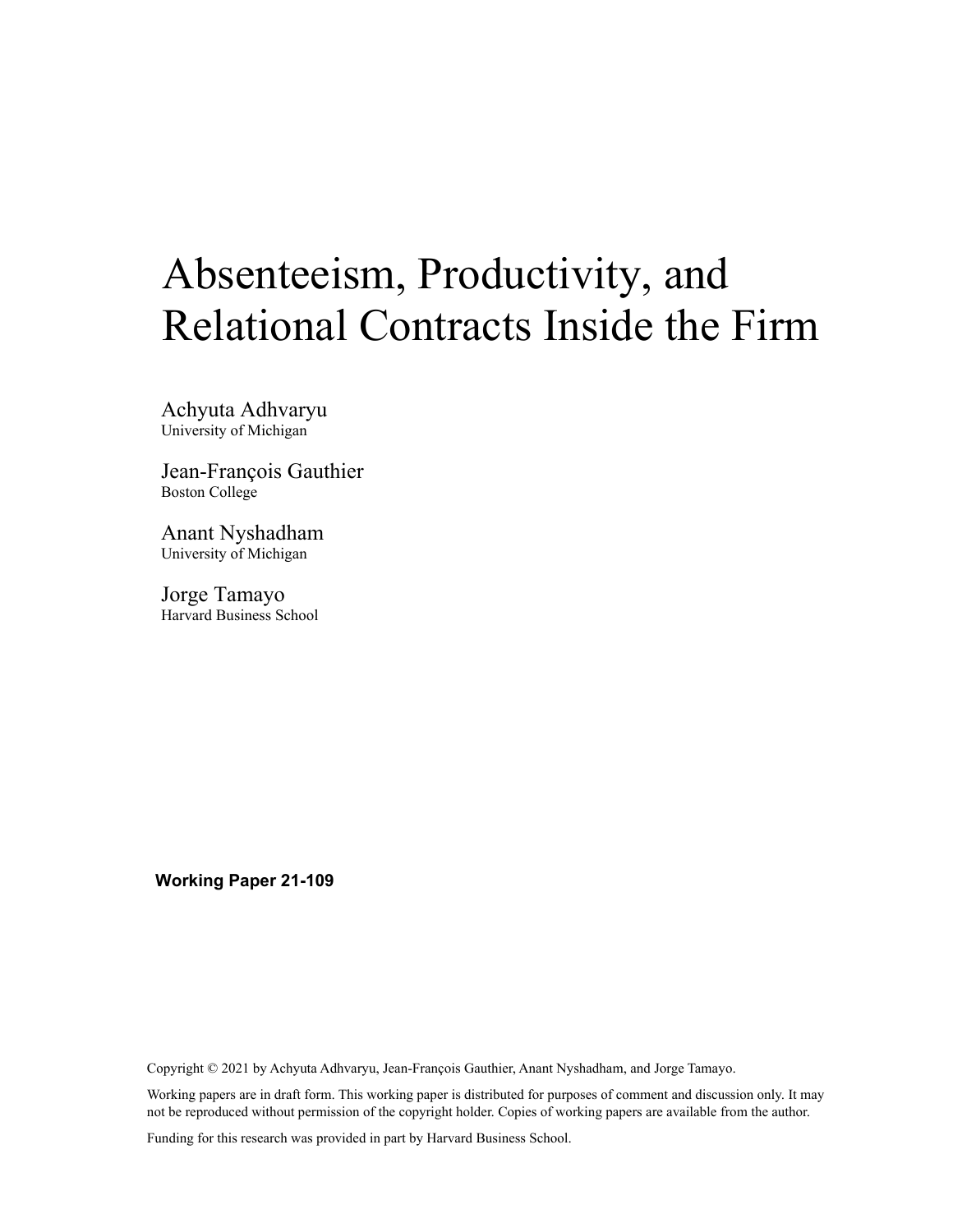## Absenteeism, Productivity, and Relational Contracts Inside the Firm\*

Achyuta Adhvaryu, Jean-François Gauthier, Anant Nyshadham, and Jorge Tamayo†

March 24, 2021

#### **Abstract**

We study relational contracts among managers using a unique dataset that tracks transfers of workers across teams in Indian ready-made garment factories. We focus on how relational contracts help managers cope with worker absenteeism shocks, which are frequent, often large, weakly correlated across teams, and have substantial negative impacts on team productivity. Together these facts imply gains from sharing workers. We show that managers respond to shocks by lending and borrowing workers in a manner consistent with relational contracting, but many potentially beneficial transfers are unrealized. This is because managers' primary relationships are with a very small subset of potential partners. Counterfactual simulations reveal large gains to forming additional relationships among managers.

*Keywords: implicit contracts, productivity, misallocation, absenteeism, management, supervisors, readymade garments, India JEL Codes: D23, D86, L14, L23, M54*

<sup>\*</sup>Thanks to Vittorio Bassi, Lauren Bergquist, Hoyt Bleakley, Julia Cajal Grossi, Lorenzo Casaburi, Sylvain Chassang, Rachel Glennerster, Pinar Keskin, Francine Lafontaine, Bentley Macleod, Jim Malcomson, Ameet Morjaria, Kaivan Munshi, Dina Pomeranz, Ben Roth, Raffaella Sadun, Heather Schofield, Jagadeesh Sivadasan, Chris Woodruff, Dean Yang, and seminar participants at EPED Montreal, Minnesota, Montana, UVA, Michigan, Hawaii, Indian Statistical Institute, Harvard, Cambridge, Oxford, Trinity College Dublin, NBER, Boston College, U. of Houston, Graduate Institute Geneva, Zurich, and Wellesley for helpful comments. Thanks to Smit Gade and Varun Jagannath for help in conducting manager interviews. Thanks to Esther Lee for helping us compile festival dates. Thanks also to Cristian Chica for excellent research assistance. All errors are our own.

<sup>†</sup>Adhvaryu: University of Michigan, NBER, & BREAD, 701 Tappan Ave, Ann Arbor, MI 48109 (email: adhvaryu@umich.edu); Gauthier: Boston College, 140 Commonwealth Avenue, Maloney Hall, 333A, Chestnut Hill, MA, 02467 (email: gauthija@bc.edu); Nyshadham: University of Michigan & NBER, 701 Tappan Ave, Ann Arbor, MI 48109 (email: nyshadha@umich.edu); Tamayo: Harvard University, Harvard Business School, Morgan Hall 292, Boston, MA, 02163 (email: jtamayo@hbs.edu).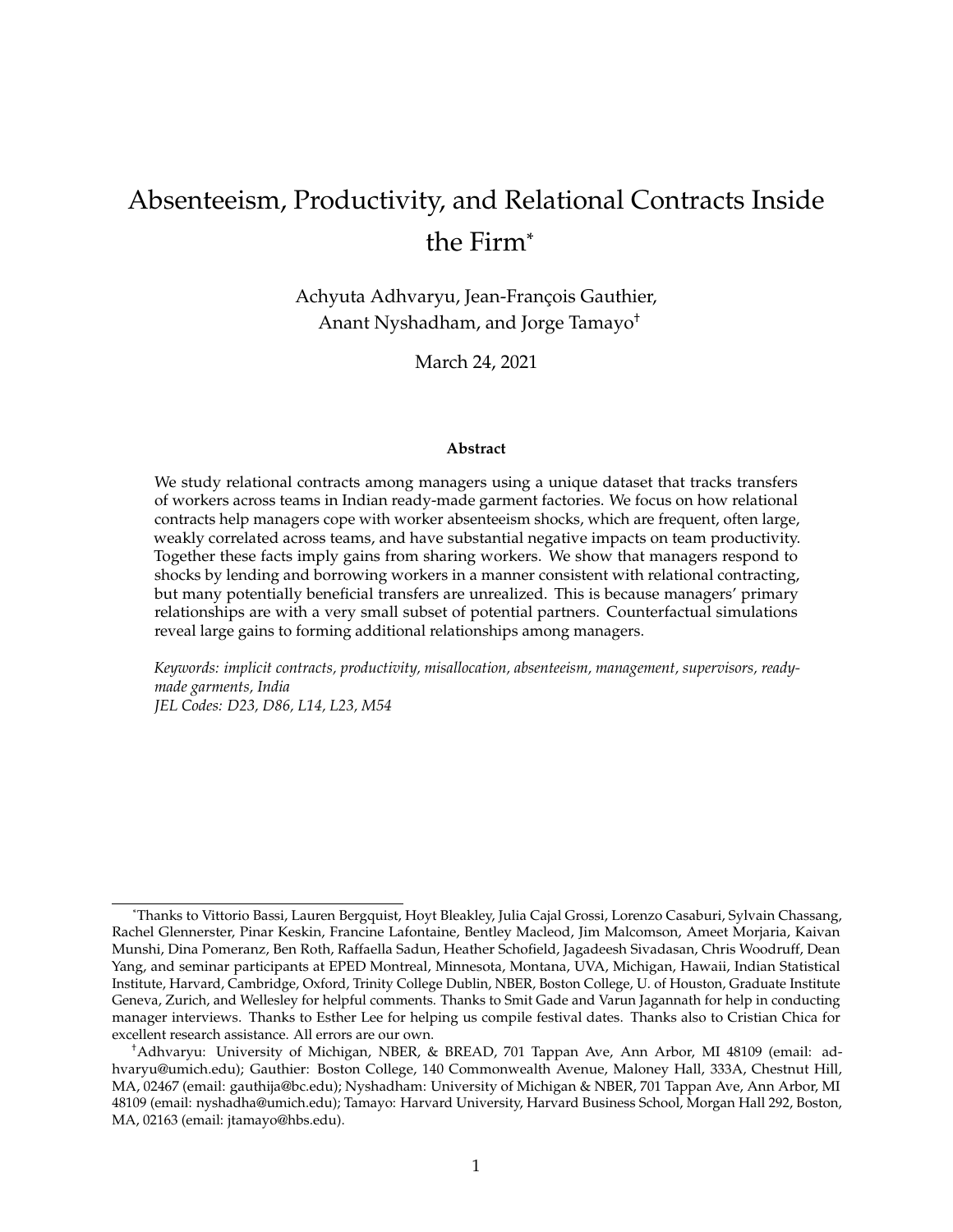## **1 Introduction**

Relational contracts – informal agreements that leverage repeated interactions to overcome information or contractual specification and enforcement problems – are essential building blocks of the theory of the firm (Baker et al., 1994, 2001; Chassang, 2010; Gibbons and Roberts, 2012; Levin, 2003; MacLeod and Malcomson, 1989). Workplace collaboration among teams and across bosses and subordinates is the result of many non-contractible transactions that are disciplined by the promise of future rents or reciprocation. Yet, despite their fundamental importance, most of what we know about the form and function of relational contracts within the firm is anecdotal (Board, 2011; Gibbons and Henderson, 2012a,b; Helper and Henderson, 2014; Johnson et al., 2002). This is perhaps unsurprising, given that the numerous favors and promises among colleagues that make organizations run smoothly seem too ordinary to meticulously record. In contrast, the availability of detailed data on transactions *between* firms has spawned a rich literature on the causes and consequences of imperfect contract enforcement in firm-to-firm relationships (Atalay et al., 2019; Atkin and Khandelwal, 2019; Banerjee and Duflo, 2000; Cajal-Grossi et al., 2019; Hansman et al., 2017; Khwaja et al., 2008; Lafontaine and Slade, 2007; Macchiavello and Miquel-Florensa, 2017; Macchiavello and Morjaria, 2015, 2017; McMillan and Woodruff, 1999).

As a result of this scarcity of records of cooperation among coworkers within firms, many basic questions remain largely unanswered. For example, how prevalent are relational contracts among coworkers? What specific frictions do they help overcome? How well do they work – that is, how close are outcomes to first-best? What barriers prevent relationships from forming or maturing, and do these barriers lead to sub-optimal quantity and quality of relationships? Our study aims to fill this knowledge gap. We shed light on these questions using unique data on relationships among managers in a large ready-made garment firm in India. Workers in this firm are organized into production lines, and each line is typically led by one manager. Managers play a key role in determining line productivity in this setting (Adhvaryu et al., 2019a,c; Boudreau, 2020; Macchiavello et al., 2020). They assign sewing machine operators to tasks; deal with bottlenecks in throughput along the line; and monitor and motivate workers to meet production targets (Adhvaryu et al., 2019b).

We focus on one key challenge managers face in this setting – high and often unpredictable worker absenteeism. This challenge is common across organizations in many contexts, particularly so in low-income countries (Banerjee and Duflo, 2006; Chaudhury et al., 2006; Duflo et al., 2012; Kremer et al., 2005). In our sample, for example, the average daily worker absenteeism rate is eleven percent, and for any given production line, the rate is at least twenty percent one in every ten days. We show, via fixed effects as well as instrumental variables specifications, that these fluctuations do indeed have substantial impacts on line productivity, implying that absenteeism is of first-order importance both to managers and to the firm.

How do managers smooth production in the face of this uncertainty? We demonstrate that managers rely on relationships through which they "lend" and "borrow" workers based on absenteeism shocks realized at the start of each production day. The lack of an internal labor market in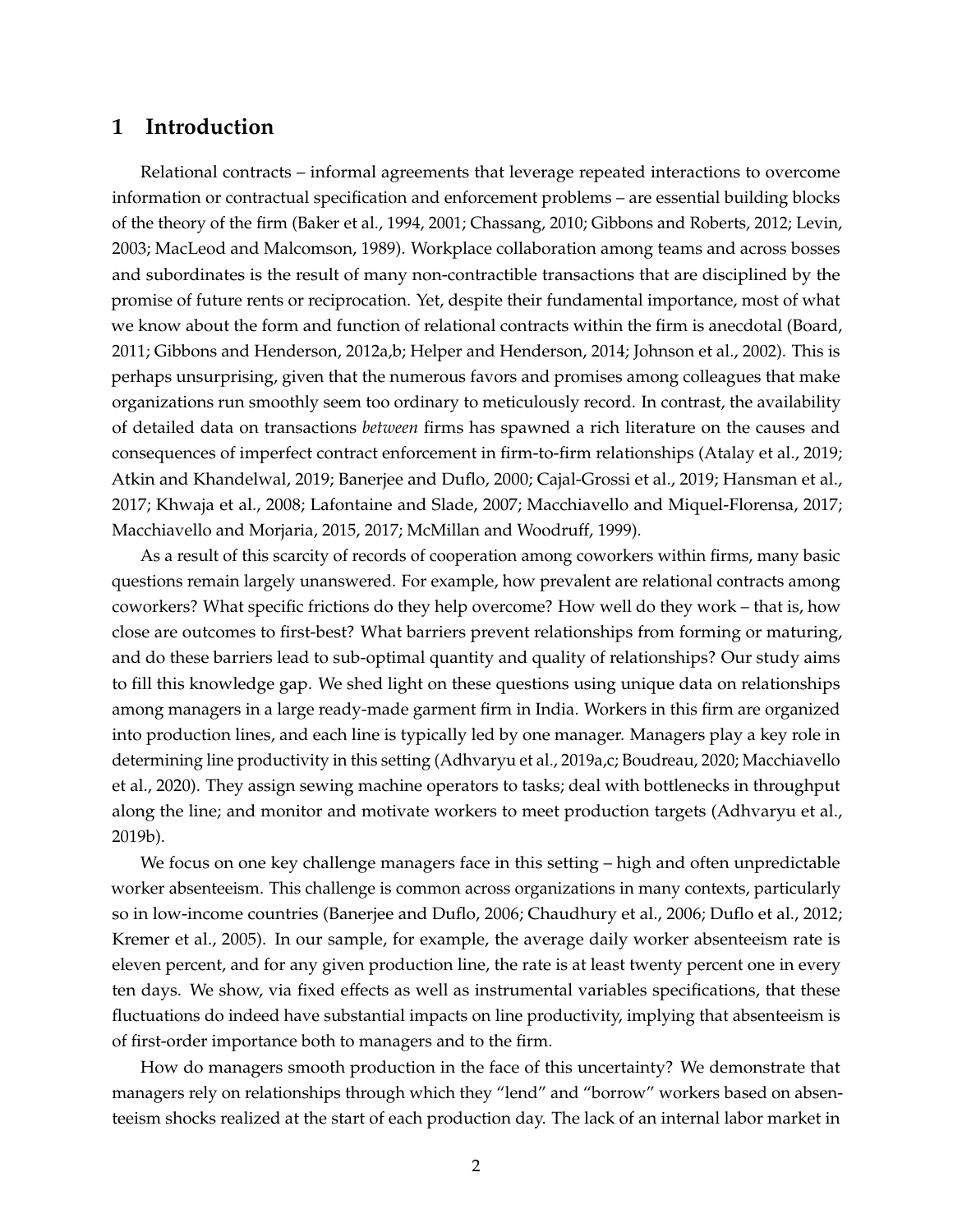this setting is likely due to information frictions both within and across levels of the managerial hierarchy. Among line managers, the basic information problem is related to the observability of "need." In the few hurried minutes before production begins each day, it is infeasible to verify worker shortages on any particular production line; trade in a spot market would likely break down. Similarly, across managers and their higher-ups, truthfully reporting shortages, optimally reallocating workers, and communicating these changes across the factory workforce is likely to come up against time and span of control constraints.<sup>1</sup> These frictions create potential value in relationships among managers. As one manager aptly conveyed to us, "...we share workers with an understanding that we might need to borrow workers in the future." To study this behavior, we exploit unique administrative data on daily worker absenteeism, line productivity, and, importantly, transfers of workers across managers.

We begin by showing that daily fluctuations in absenteeism are not highly correlated across managers, even for managers working on the same factory floor. This, paired with the concavity of the production function with respect to number of workers, creates potential value to "borrowing" workers with the promise of repaying that debt in the future. In particular, a manager whose production line would fall behind due to high worker absenteeism could borrow from a colleague whose line happened to have incurred a less severe shock that day, presumably with the promise of repaying the favor should the relative states be switched in some future period.

We find that while managers do indeed exchange workers in this manner, many potentially beneficial transfers are left unrealized. Most managers have active relationships (i.e., are engaging in regular lending or borrowing of workers) with only two or three colleagues, out of on average more than twenty potential relationships with other managers working in their factories. The average manager forgoes 15-19 partnerships. As a result, for relatively large worker absenteeism shocks, which have the potential to generate substantial productivity losses, we show that managers struggle to leverage relationships to make up for the shortfall in workers.

To further study the nature of lending and borrowing behavior among managers, we present a simple model of relational contracting, in which two managers decide whether and how much to trade with each other. The model, which features stochastic absenteeism states, fixed costs of trading, and learning about partners' (privately known) types, generates a unique symmetric stationary relational contract that characterizes managers' interactions. Additional predictions can be made for interactions along the transition to this steady state, as managers learn about each other's type.

We test the model's predictions using a dyadic data set of managers within factories. Worker-byday data on absenteeism, combined with a precise mapping of workers to lines for every production day, enables us to track transfers of workers across all manager dyads. In line with the model's predictions, we find that borrowing is indeed affected by absenteeism realizations, the maturity of relationships, and transaction costs. One important takeaway from this analysis is that both

 $1<sup>1</sup>$ Managers in this setting are also able to identify "unobservable" comparative advantages in particular tasks for their own team's workers (Adhvaryu et al., 2019b); these differences among otherwise similar workers are not readily evident to other managers, which compounds the asymmetric information problem just described.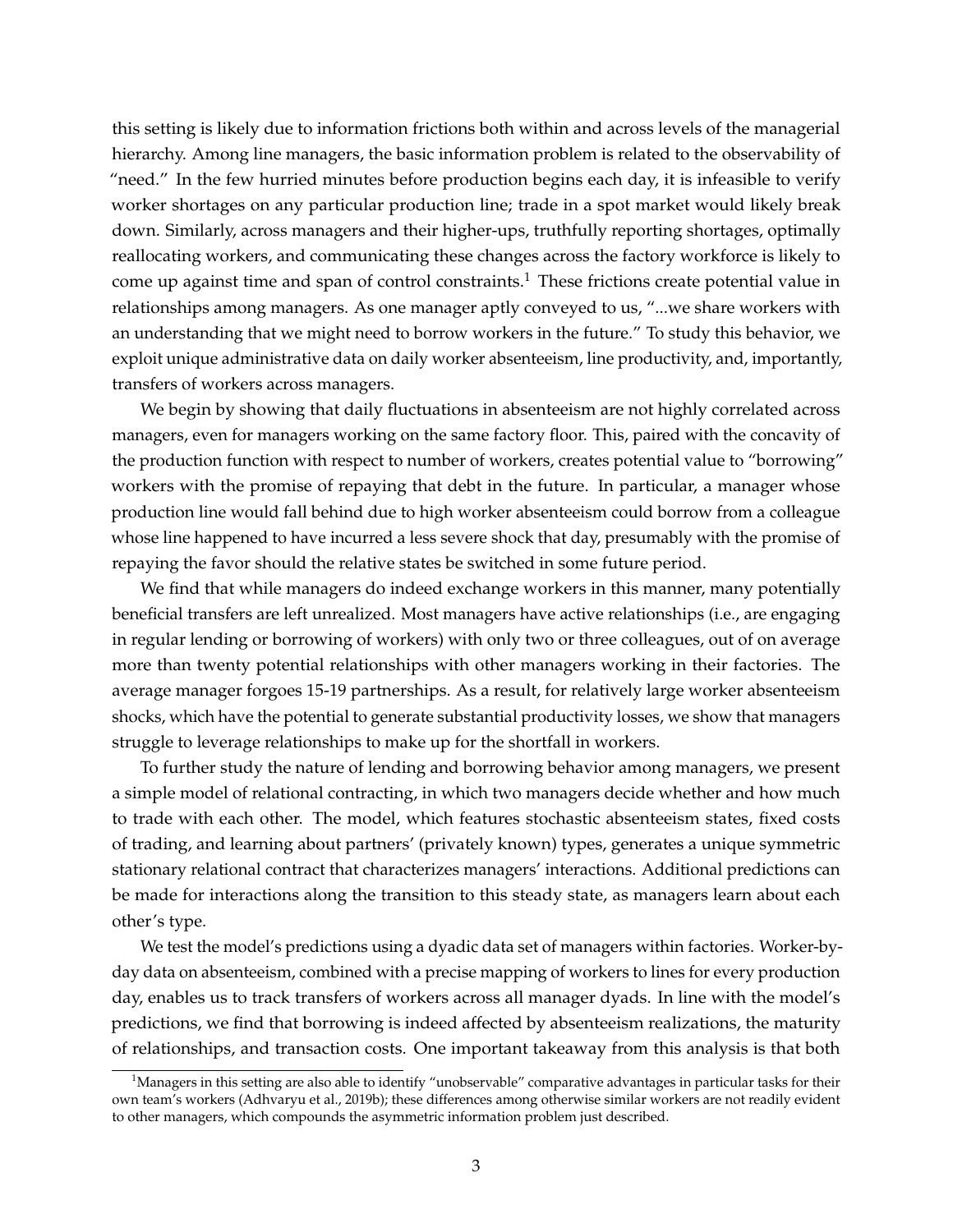physical distance *and* "identity-based" distance such as gender, education, age and experience differences between the managers matter for the intensity of transfers in relationships.<sup>2</sup>

Finally, we perform several counterfactual simulations to assess the extent to which relationships among managers matter for aggregate (plant-level) productivity. In particular, first we assess what would happen if managers did not share workers at all – i.e., in a world in which there were no relational contracts. We find that aggregate productivity in this world would be roughly 0.9 percent lower than the *status quo* (relational contracting) equilibrium. Next, motivated by the fact that there seem to be very few active relationships per manager, we ask what the gains to increasing the number of trades would be. We trace out a concave function that shows that productivity would increase substantially (by up to 1.6 percent) if the costs of relationship formation decreased. That is, the value of additional relationships to the firm in this context is quite substantial. Such an increase in efficiency would translate roughly to a 1.44 million US dollars increase in annual profit for the firm. Benchmarking these gains to the (simulated) gains from a reduction in absenteeism, we find that maximizing the number of relationships would achieve up to 98% of the productivity gained from a 50% reduction in absenteeism, suggesting that the costs of misallocation of labor *within* the firm can be as important as the costs of market failures (such as those that lead to worker absenteeism) outside the firm's direct control.

Our paper makes three main contributions. First, much of the rich theoretical basis of organizational economics rests on the idea that repeated interactions among coworkers and between managers and employees create value in settings with incomplete contracting (Baker et al., 1994, 2001, 2002; Chassang, 2010; Gibbons and Roberts, 2012; Levin, 2003; MacLeod and Malcomson, 1989). Yet, despite growing empirical evidence on relational contracts *across* firms, which often benefits from detailed transactions data across buyer-supplier relationships (Atkin and Khandelwal, 2019; Banerjee and Duflo, 2000; Cajal-Grossi et al., 2019; Macchiavello and Miquel-Florensa, 2017; Macchiavello and Morjaria, 2015, 2017; McMillan and Woodruff, 1999), the empirical support for theories within firms is relatively scant. We provide direct empirical characterization of relational contracts *within* the firm. We produce new evidence that the barriers to relationship formation and maturity are non-trivial, and also that encouraging new relationships by reducing these barriers can result in substantial positive gains for both managers and the firm.

Second, we contribute to the literature in personnel economics that has documented how co-workers impact each other's productivities (Amodio and Martinez-Carrasco, 2018; Bandiera et al., 2010, 2013), as well as how the interaction between workers and their supervisors determines firm productivity (Adhvaryu et al., 2019c; Frederiksen et al., 2017; Hoffman and Tadelis, 2018; Lazear et al., 2015). Our study adds to this literature evidence on how managers can impact the productivity of each other's teams by way of cooperative resource sharing. Our results also add

 $^{2}$ That is, not only is it the case that physical distance on the factory floor determines the intensity of trade, but what also matters for these contracting outcomes is the similarity of managers in terms of identity characteristics. This is an important fact because while both types of distance relate to transaction costs, physical distance might also reflect inherent features of the organization of production on factory floors that may make trading more likely for purely technical reasons. Demonstrating that a "softer" distance based on managerial characteristics matters in addition to this provides more robust evidence in support of the predictions of the model of relational contracts set out in the paper.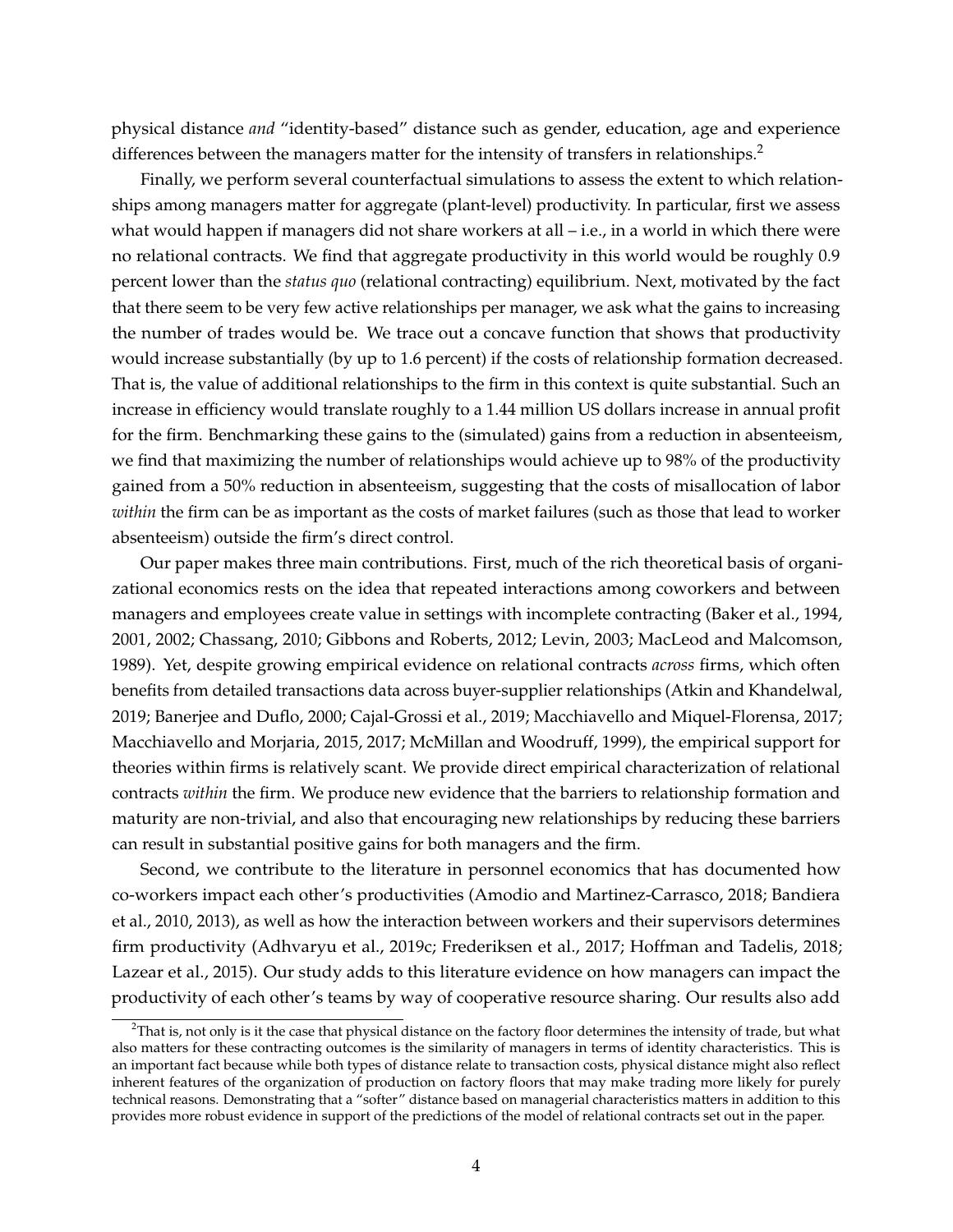to the large body of empirical evidence on the impacts of management on productivity (Bloom et al., 2016; Bloom and Van Reenen, 2007, 2011; Gosnell et al., 2019; McKenzie and Woodruff, 2016), documenting that one way in which managers contribute to the productivity of their teams is to enable smoothing of resource shocks by way of cooperation with fellow managers.<sup>3</sup>

Finally, we contribute to the understanding of the allocation of talent within firms. The assignment of workers to teams and tasks is a key feature of the organization of production within firms, both in theory (Gibbons and Waldman, 2004; Holmstrom and Tirole, 1989; Kremer, 1993; Lazear and Oyer, 2007; Lazear and Shaw, 2007) and in practice (Adhvaryu et al., 2019a,b; Amodio and Di Maio, 2017; Amodio and Martinez-Carrasco, 2018; Bandiera et al., 2007, 2009; Bloom et al., 2010; Burgess et al., 2010; Friebel et al., 2017; Hjort, 2014). We add to these studies by demonstrating that the allocation of workers to teams is governed in part by relational contracts among managers, and that the internal misallocation of labor can be quite costly.

The rest of the paper is organized as follows. Section 2 describes the empirical context. Section 3 introduces the data and presents some empirical facts consistent with relational contracting among managers. Section 4 presents the model and resulting predictions. Section 5 describes the empirical strategy for testing the model's predictions and presents results. Section 6 compares the results of simulations depicting, alternately, varying intensity of relational contracting among managers and reduced absenteeism. Finally, section 7 concludes.

## **2 Context**

#### **2.1 Industry context**

We study production line managers at Shahi Exports, Pvt. Ltd., the largest readymade garment manufacturer in India and among the top five largest such firms in the world.<sup>4</sup> As a labor-intensive manufacturing industry that has characterized the initial stages of industrialization in many parts of the world, but one that today utilizes modern production concepts such as specialization, assembly lines, and lean production, garment manufacturing provides an excellent setting to study the impacts of personnel management practices on productivity.

Shahi Exports is a contract manufacturer for international brands. Orders from brands are allocated by the marketing department of each production division (Knits, Mens, and Ladies) to factories based on capacity and regulatory and/or compliance clearance (i.e., whether a particular factory been approved for production for that brand given its corporate and governmental standards). Within the factory, the order will then be assigned to a production line by first availability.<sup>5</sup> The order will then be produced in its entirety by that production line, and then be prepared for

 $3$ Middle managers like the production line supervisors we study are often emphasized as enablers or constrainers of worker productivity (Adhvaryu et al., 2019c; Levitt et al., 2013), particularly in low income countries and labor-intensive manufacturing settings (Bloom and Van Reenen, 2007; Boudreau, 2020; McKenzie and Woodruff, 2016).

 $^4$ India is the fourth largest exporter of garments in the world (WTO, 2018).

 $5$ That is, whichever line happens to be finishing its current order when an incoming order is processed will be allocated that new order.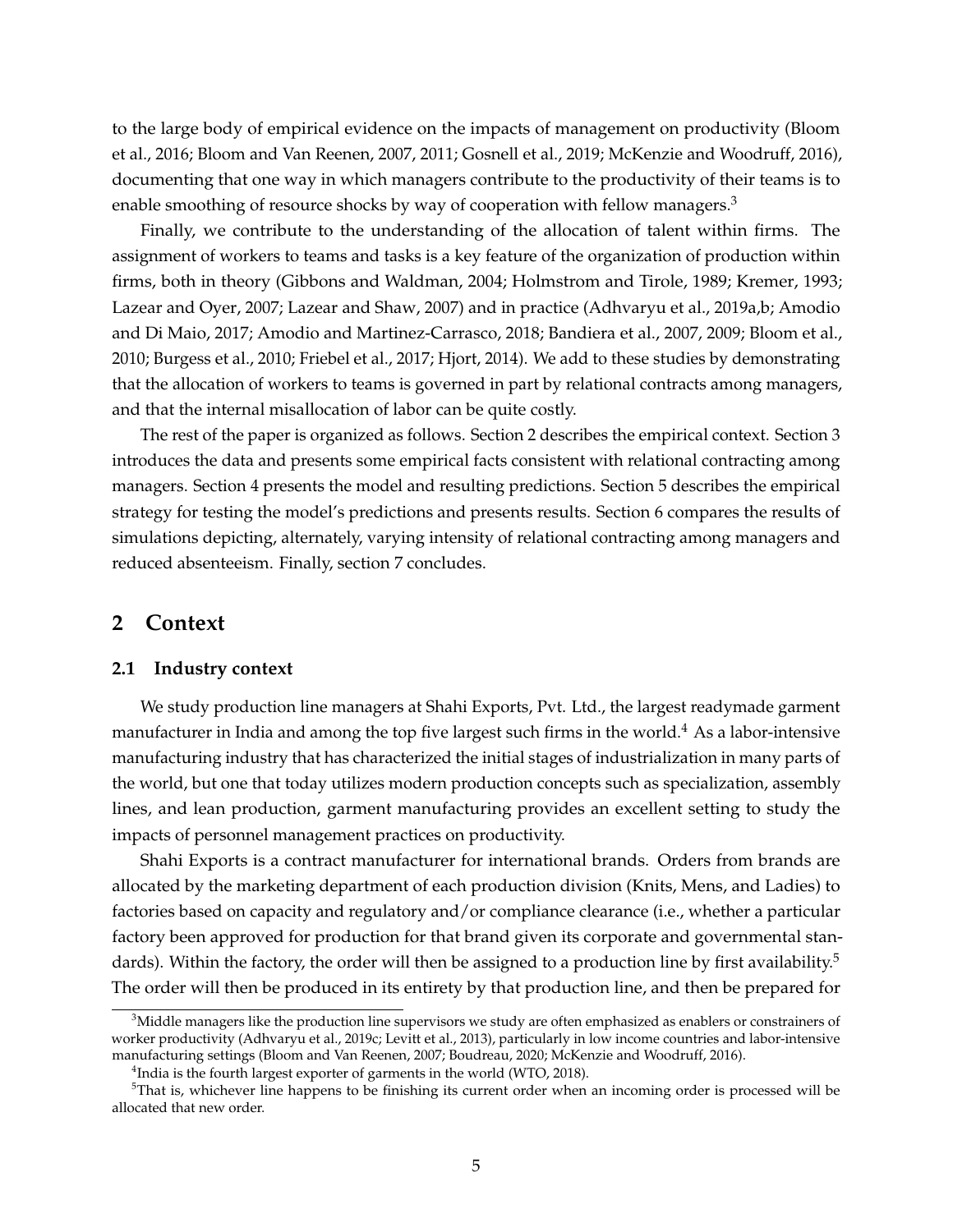shipment in advance of the contracted delivery date.

#### **2.2 Production process**

There are three main stages in the production process. First, fabric is cut into subsegments for different parts of the garment, organized according to groups of operations for each segment of the garment (e.g., sleeve, front placket, collar), and grouped into bundles representing some number of garments (e.g., materials for 20 sleeves or 10 collars). These bundles of materials are then fed into the sewing line at several feeding points according to which segment of the line is producing each segment of the garment. The operations to construct each portion of the garment and ultimately attach these portions together to make complete garments makeup the sewing part of the production process. Finally, the sewn garments go through finishing (e.g., washing, trimming, final quality checking) and packing for shipment in the final stage of the process.

In our study, we focus on the sewing process as this step makes up the majority of the production timeline, utilizes the majority of the labor involved in production, and lends itself to detailed observation of team composition and output as needed for our analysis. In this paper, we leverage production data from 4 factories consisting of a total of 73 sewing production lines. We focus the analysis on the spans of consecutive months where the production of most lines is recorded consistently for each factory. As a result, our sample consists of 6-7 consecutive months per factory.<sup>6</sup>

A typical sewing line has 50-60 permanently assigned workers. Each line works on one order at a time, for roughly 3-4 weeks on average, until the order is complete. The sewing process is split into individual machine operations, with each operation typically being completed by one worker assigned to a single machine. In practice, production may deviate from this structure if, for example, several machines and workers are charged with a particular operation which has proven to be slower than expected, or if an extra worker is staffed alongside a machine operator to help with supporting tasks (e.g., pre-aligning pieces of fabric or folding and ironing seams prior to stitching).

Operations are organized in sequence, grouped by segments of the garment, with groups punctuated by feeding points at which bundles of materials for a certain number of segments (e.g., 20 shirt fronts with pockets) are fed. For example, a group of 5 workers assigned to 5 machines will complete 5 operations (sometimes the same operation) to produce left sleeves, another group will do the same for right sleeves, another for shirt fronts with pockets, and another group will work on the collar. Bundles of completed sections of garments will exit segments of the line and be fed into other segments of the line charged with attaching these portions of the garment together until a completed garment results at the end of line.

<sup>6</sup>Unit 1: September 2013-February 2014, Unit 8: November 2013-April 2014, Unit 23: August 2013-February 2014, Unit 28: August 2013-February 2014 (all dates are inclusive). Note that we drop lines that are open only temporarily in cases of excessive demand and lines for which the production data was not recorded consistently over the periods listed above. The workers from these sporadic lines are not counted as workers borrowed on the lines retained in our sample.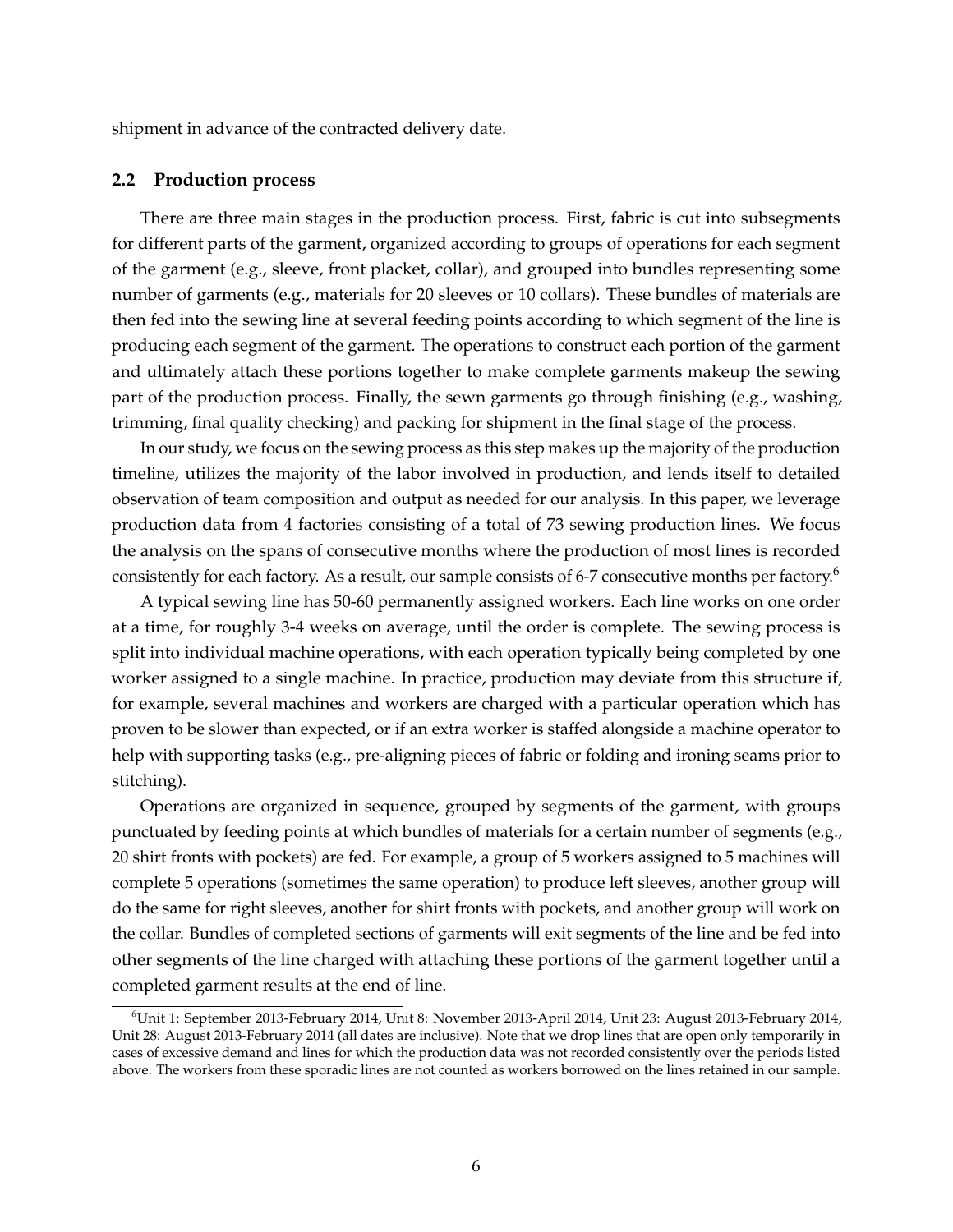#### **2.3 The role of managers**

Each production line has a manager (and sometimes several assistant managers, often serving also as feeders). Managers are paid a fixed salary and are eligible to receive a linear productivity bonus above a certain order-specific efficiency threshold. Each manager is assigned permanently to his line and is responsible for several key oversight tasks. First, when a new order is assigned to a line, the line manager must determine how to organize the production process. This decision depends crucially on both the machines and workers available and the complexity of the style of garment to be produced.

Importantly, this initial line architecture (known as "batch setting") is time consuming and costly to adjust in the middle of producing an order. It is always set at the start of a new order and is rarely and minimally changed for the life of that order to avoid downtime. If productivity imbalances or bottlenecks arise, managers will most often switch the task allocations of some set of workers across machines, or add a helper or second machine to some critical operations, preserving the line architecture otherwise (Adhvaryu et al., 2019b). This recalibration of the worker-machine match (known as "line balancing"), along with some machine-specific technical calibration, is most likely responsible for the marked increases in productivity seen over the life of an order in this setting (Adhvaryu et al., 2019c).

#### **2.4 Absenteeism**

On a typical day, 10-11% of workers are absent. Nearly all absenteeism is "unauthorized" – i.e., it is not reported formally to the firm before the date of absence. While the determinants of absenteeism are likely many (and workers are not always forthcoming about reasons why they were absent), anecdotally, common causes include health shocks to the worker or her family members; religious or cultural festivals that require travel to workers' native places, which are often villages in rural areas across India; and temporary economic opportunities that workers perceive as more lucrative than the wages lost due to absenteeism (e.g., harvesting coffee or areca nuts). There are few consequences for workers of taking unauthorized leave beyond lost wages; workers are almost never fired given that Indian labor law mandates very high firing costs, particularly for large firms (Adhvaryu et al., 2013).

As we present in section 3.3, lines are on average equally subject to absenteeism. Absenteeism shocks are frequent and large, and can have a substantial negative impact on line productivity. Worker absenteeism creates potential bottlenecks in throughput, if one or more segments on the production line operates more slowly than usual due to lower manpower. The fewer the workers within a given segment, the smaller the "buffer stock" between segments likely is, and thus the higher the probability that one segment must wait for a previous segment's inputs to continue producing.

Managers compensate for manpower shortages in part by reconfiguring worker-operation matches within the line to ease bottlenecks, and in part by asking other lines for workers, as we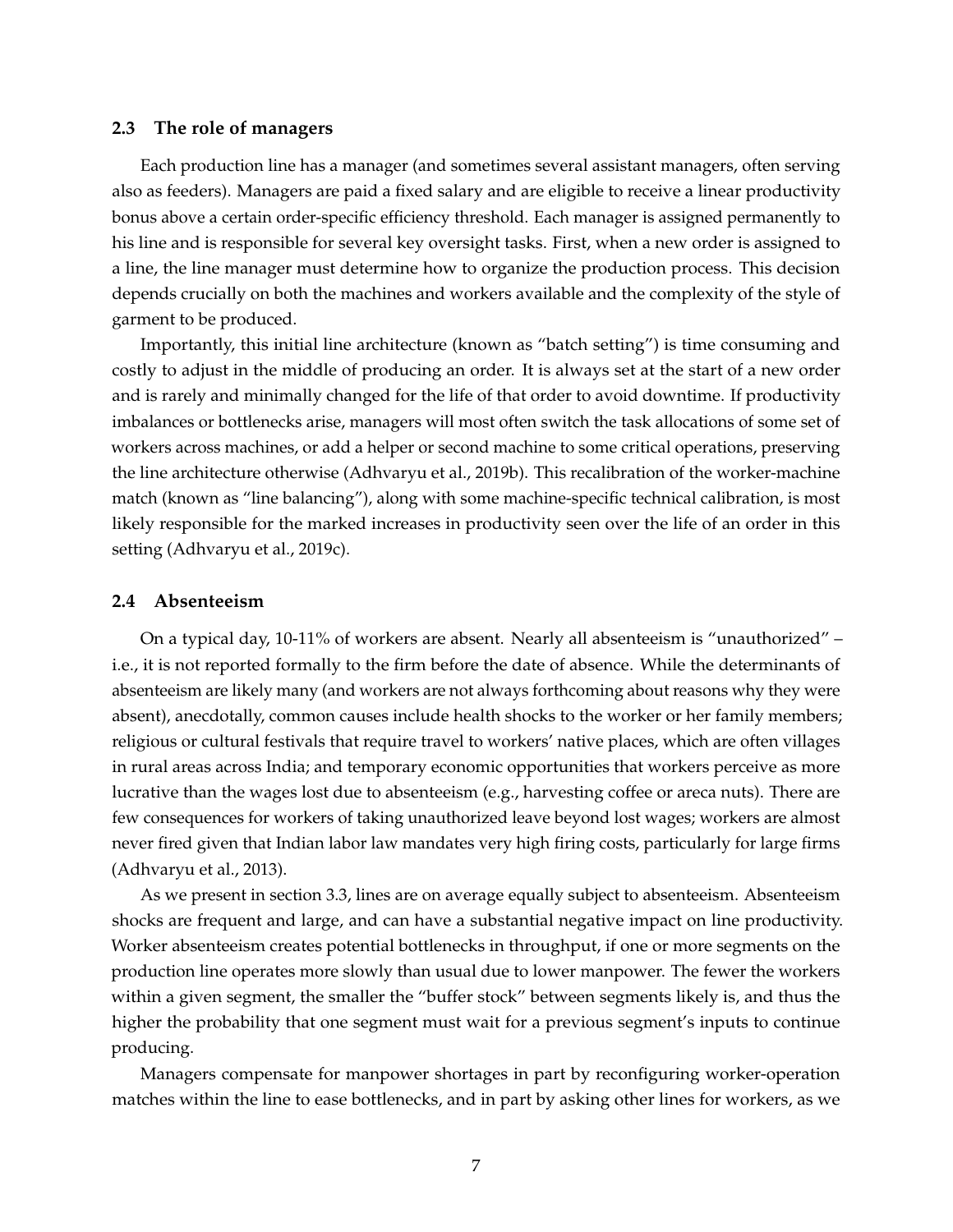describe in detail below. The shape this *ex post* recalibration takes, and the resulting need for additional workers, are best assessed by the line manager himself, as he is most knowledgeable of the style of garment currently being produced and the (idiosyncratic) capabilities of the remaining set of available workers on his line. It is infeasible given time and information constraints that managers are able to accurately assess manpower needs of lines other than their own.<sup>7</sup> The complexity of the initial batch setting and the dynamic nature of line balancing thus gives rise to asymmetry of information across managers of different lines as well as limitations to the ability of higher level managers (such as floor in-charges and factory general managers) to solve the resultant reallocation problems.<sup>8</sup>

#### **2.5 Cooperation between managers**

In practice, when facing larger absenteeism shocks that can be mitigated via line reconfiguration alone, managers often ask to borrow workers from fellow managers' lines. Managers "lend" workers knowing that they also face the prospect of absenteeism shocks in the future, and expecting that the favor of lending workers will be returned at that time. Interviews with managers in the factories under study regarding strategies for addressing absenteeism were quite revealing. One manager reported that "when facing absenteeism, I will try to get workers from other managers by talking to them directly." Another said that "managers form relationships mainly through being on the same floor and understanding that cooperation is mutually beneficial." This *quid pro quo* in essence defines the relational contract we empirically study in this paper.

It is worthwhile noting that this cooperation is likely very difficult to organize or impose at higher levels of management, and impossible to formally contract on via existing organizational structures, due to the private information each manager has about their own worker requirements given the style, workers present, and possible recalibration of worker-operation matches, for any given set of realizations of absenteeism shocks across lines. This means that line managers rely on their relationships as the primary safeguard against the deleterious effects of absenteeism on productivity. Moreover, cooperating can entail a contemporaneous loss for the lenders. Indeed, managers receive a base wage and are entitled to bonus pay if they produce above a certain daily threshold. There are no direct monetary incentives for lending workers. Hence, by lending workers managers may realize this bonus with lower probability in the current period. This pay structure is not inherently designed to foster cooperation and may indeed discourage lending. However, managers may still benefit from trading in the long run. We show in subsection 3.6 that trading is highly symmetric in that managers repay the workers they borrow by lending back to their

 $7$ Managers in this setting are also able to identify "unobservable" comparative advantages in particular tasks for their own team's workers (Adhvaryu et al., 2019b). These differences among otherwise similar workers are not readily evident to other managers.

 ${}^{8}$ This asymmetry is made more difficult to resolve given the short amount of time that the managers have at the beginning of the day to start production. Most workers arrive just before 9 in the morning and production is expected to start promptly at 9 am. Within those few minutes, managers must guess whether the missing workers are really absent or whether they will show up late. Given this, they need to decide whether they should try to borrow workers from other lines.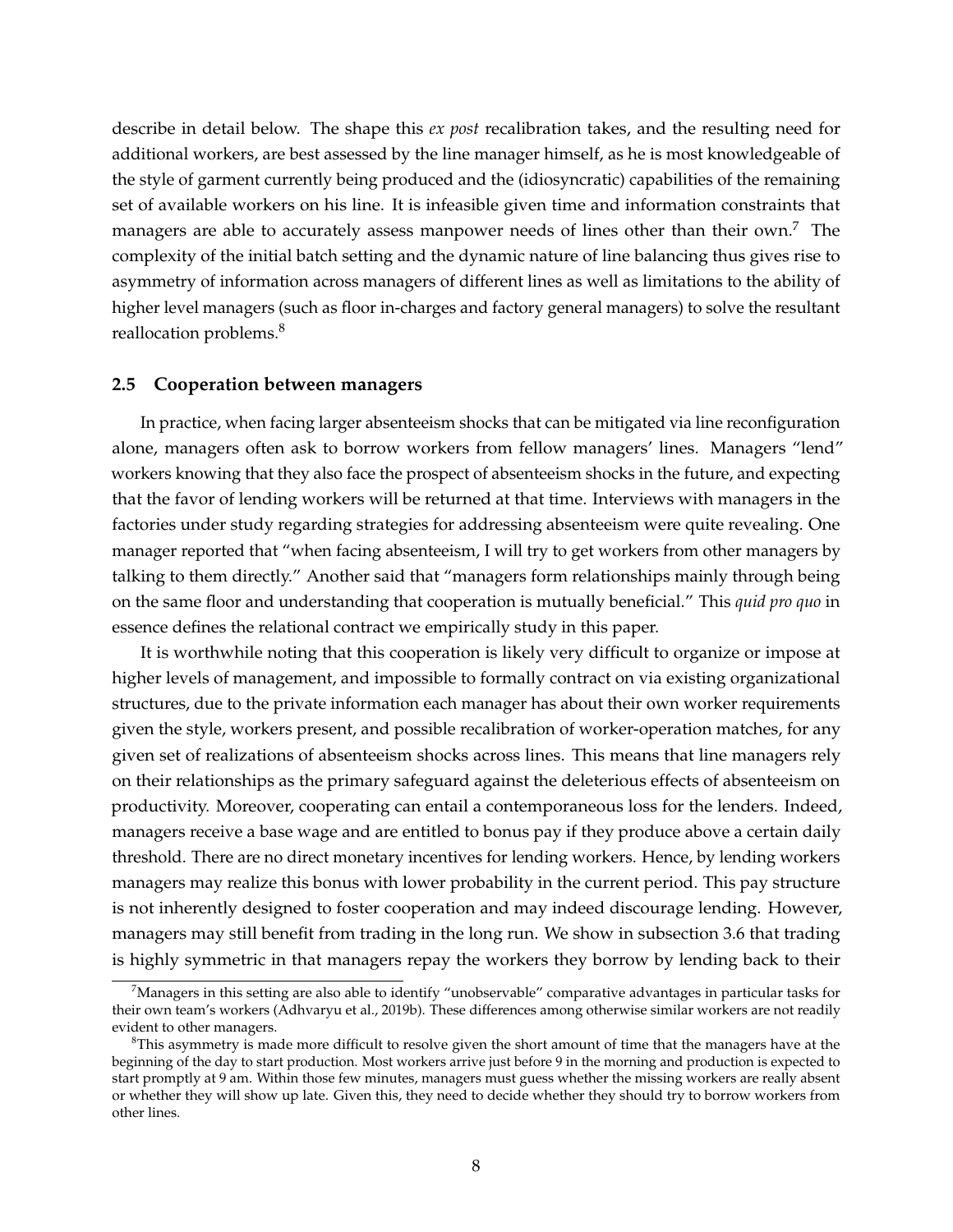partners. This suggests that managers are willing to lend despite the implicit (contemporaneous) disincentives created by the pay structure. Such systematic and symmetric repayment of borrowed workers would be inconsistent with centralized planning of worker moves.

In our counterfactual analysis, we construct a binary variable equal to 1 whenever the managers in a pair have any demographic differences. More precisely, this variable equals 1 when managers are of different genders, or have a different level of education, or their age difference is above median, or their experience difference in managing their current line is above the median. We regress this variable on physical distance and separately on a dummy for whether managers are on a different floor to see if similar managers are clustered together by the firm perhaps to promote cooperation.

|                   | Demographic distance |          |          |
|-------------------|----------------------|----------|----------|
|                   | (1)                  | (2)      | (3)      |
|                   | OLS                  | Probit   | Logit    |
| Physical distance | 0.0000               | 0.0000   | 0.0000   |
|                   | (0.0036)             | (0.0237) | (0.0500) |
| Pairs             | 204                  | 204      | 204      |
| Diff. floor       | 0.0280               | 0.2258   | 0.4737   |
|                   | (0.0206)             | (0.1526) | (0.3159) |
| Pairs             | 864                  | 864      | 864      |

Table 1: Relationship between demographic difference and location in the factory

Note: \*\*\*p < 0.01, \*\*p < 0.05, \*p < 0.1. We regress the indicator variable for demographic differences on physical distance for lines on the same floor and on a dummy variable for whether the pair is on a different floor separately. In parentheses, we report robust standard errors.

Table 2: Correlations between physical distance and demographic variables

|                              | <b>Distance</b> | Gender<br>difference | Education<br>difference | Age<br>difference | Exp. on this<br>line difference |
|------------------------------|-----------------|----------------------|-------------------------|-------------------|---------------------------------|
| <b>Distance</b>              |                 |                      |                         |                   |                                 |
| Gender difference            | 0.005           |                      |                         |                   |                                 |
| <b>Education difference</b>  | -0.081          | 0.009                |                         |                   |                                 |
| Age difference               | 0.122           | 0.010                | 0.073                   |                   |                                 |
| Exp. on this line difference | $-0.063$        | 0.074                | $-0.035$                | $-0.049$          |                                 |

**Note:** We present the correlations between physical distance and the demographic distance variables for the 204 pairs of managers on a same floor.

As is evident, on a given floor, managers that are further away from one another are not more likely to be demographically dissimilar than managers that are close by. Though the point estimates are positive, managers on different floors are not statistically more likely to be dissimilar than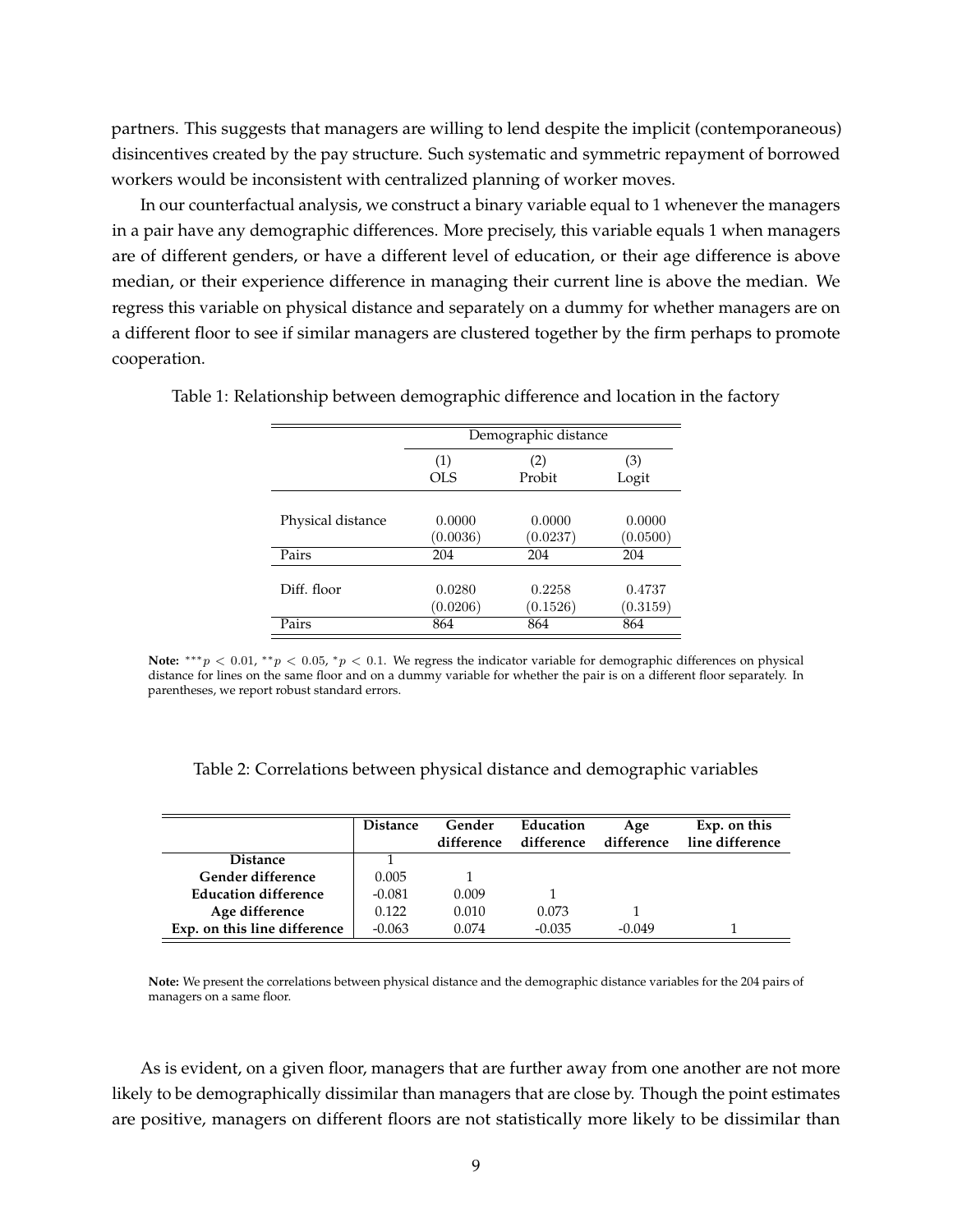managers on a same floor either. This suggests that the placement of managers by the firm does not appear to be related to how similar the managers are. Furthermore, none of these demographic variables are highly correlated between one another or with physical distance as we can see from Table 2.

## **3 Data and Empirical Facts**

To start our investigation into relational contracting, we document the daily flows of workers between pairs of line managers. In this section, we describe the data we use and report empirical facts depicting the importance of absenteeism and the nature of cooperation among managers. The data shows that absenteeism shocks are large, frequent, and idiosyncratic. Managers appear able to deal effectively with absenteeism up to roughly 9%; past this point, overall efficiency begins to suffer. Managers borrow workers from other lines to cover for their own missing workers, but this cooperation appears somewhat limited. Managers do not trade with all possible partners, such that many productivity enhancing trades go unrealized.

#### **3.1 Key variables**

For each production day, we observe the identifier of each worker and their average hourly productivity on the line to which they were assigned for the day. Each line has a permanently assigned manager as well as a set of workers assigned by default to that line. Each worker's default assignment, or "home line," is easily determined in the data as the line on which the worker spends the vast majority of their time. The data show that workers spend on average more than 90% of their days on one primary line over a given 3 month period, for example.<sup>9</sup>

In response to absenteeism of home line workers on a given day, line managers can borrow workers from other lines and/or lend some of their own home line workers to other lines. We know whether each worker is absent on a given day by whether their productivity is recorded at all, irrespective of the line on which they appear to be working. Accordingly, we define the percentage of absenteeism as the number of the home line workers of a line that did not have any recorded productivity on a given day divided by the number of home line workers usually available to that line. For example, if a line has 50 home line workers and 5 are not working on any line in the factory on a given day, then we calculate the absenteeism of that line as  $5/50 = 10\%. ^{10}$  Accordingly, we are also able to identify which workers were borrowed from another line. That is, if a worker has recorded productivity for a given day on a line other than their current home line, we know that the manager of that line has borrowed them from their home line manager for the day.<sup>11</sup>

<sup>&</sup>lt;sup>9</sup>We provide more detail on the determination of workers' home line in Appendix F.

<sup>&</sup>lt;sup>10</sup>We allow the pool of available home line workers to change over time, to reflect both more permanent reassignments to new home lines as well as worker attrition from the factory. To account for turnover, we assume that workers who did not show up for two consecutive weeks or more are no longer part of a manager's pool of available home line workers.

<sup>&</sup>lt;sup>11</sup>Note the productivity of all workers is reported regardless of the task they do.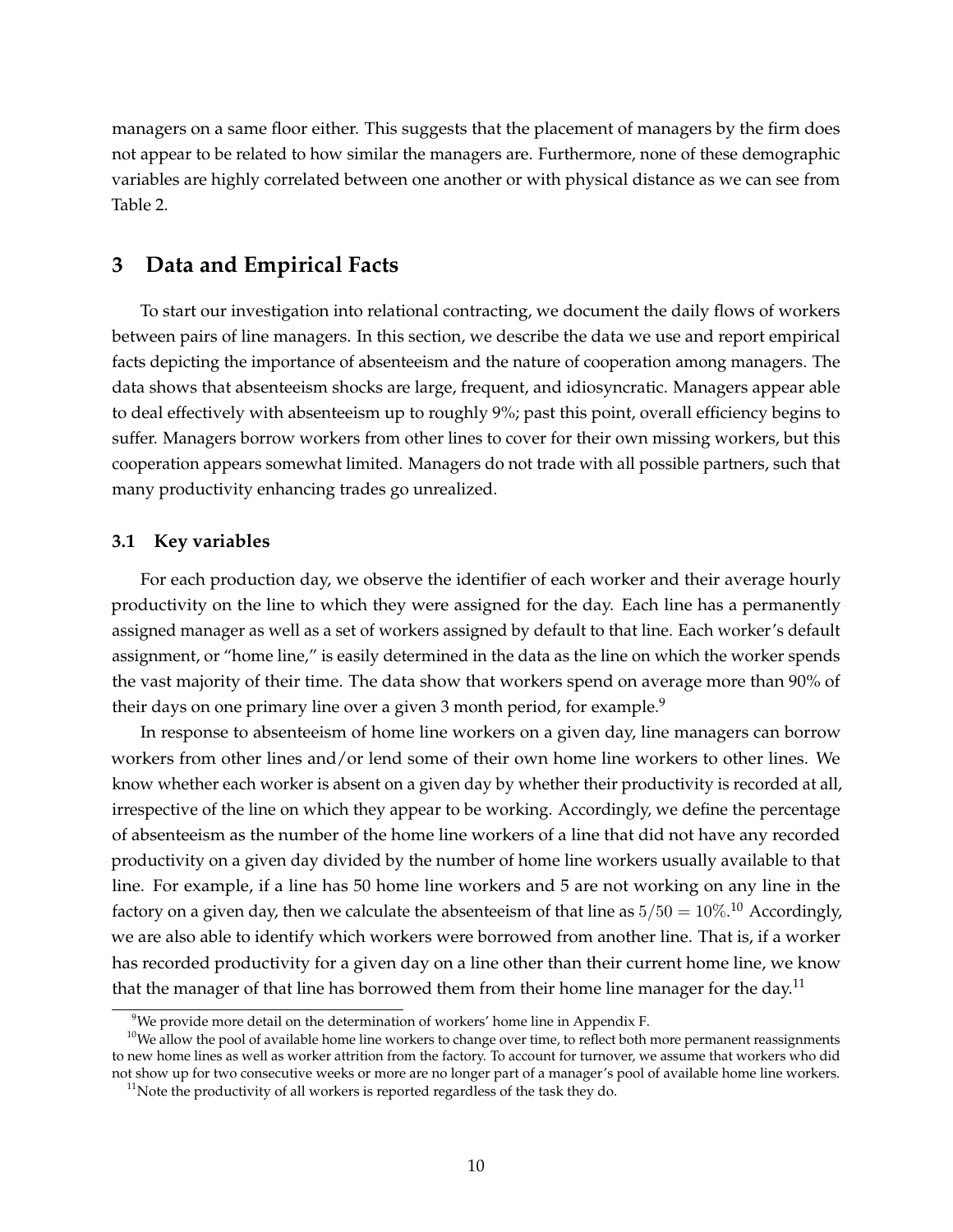With these measures of absenteeism and borrowing and lending of workers in hand, we construct our main dyadic dataset by pairing each production line to their potential partner lines.<sup>12</sup> In addition to the absenteeism of each line in the pair, we are interested in the impacts of physical distance between lines and the maturity of relationships between managers of two different lines on whether and how many workers are exchanged. We measure relationship maturity by the cumulative number of days two lines have exchanged workers up to the observation date.<sup>13</sup> Distance is measured in feet between two production lines on the same floor.<sup>14</sup>

In addition to physical distance, we also look at the effect of the demographic (dis)similarity between pairs of managers (via gender or education differences, for example). In Table 3, we present the demographic composition of the managers in our sample. For each demographic variable we show the most common category across managers in the sample. Most managers are male and Kannada-speaking. Most identify as Hindu with roughly 40% belonging to the "general" caste category. More than 40% have at least passed the  $10^{th}$  grade and more than two-thirds were born in the state of Karnataka, but outside the Bengaluru metro area.

| Demographics         | Percent |
|----------------------|---------|
| Male                 | 87.67   |
| Kannada              | 75.34   |
| Hindu                | 97.26   |
| General caste        | 43.84   |
| Passed 10th grade    | 41.10   |
| From Karnataka state | 71.23   |

Table 3: Sample composition of managers

**Note:** For each demographic variable we show the most common category across managers in the sample. Kannada is the native language and Karnataka state indicates being born in Karnataka but outside of the Bengaluru metropolitan area.

In Table 4, we present summary statistics of key variables at the line level. Lines typically have 56 home line workers. On average 10.9% of home line workers are absent on any given day corresponding to 5 to 6 workers absent. On the factory floor, lines either run parallel or end-to-end or both. Factories have typically 21-22 lines (mean 21.5, SD 2.65) spread across 3-4 floors (mean 3.55, SD 1.71) with roughly 6-7 lines on each floor (mean 6.63, SD 2.74). Lines are on average 9 to 10 feet from their potential partners on the factory floor.

<sup>&</sup>lt;sup>12</sup>In other words, if manager  $i$  has 10 potential partners, the first row lists the number of workers borrowed by line  $i$ from the first partner, the second row lists the number of workers line i borrows from the second partner, and so on until the 10th partner. We define the set of potential partners for a given line as every other line on the production floor. There is no explicit policy stopping managers from borrowing workers across floors in units that have multiple floors. However, in practice trade across floors rarely occurs.

<sup>&</sup>lt;sup>13</sup>We explore cumulative number of workers traded between two lines to date as an alternate measure, and find no meaningful differences in results.

<sup>&</sup>lt;sup>14</sup>We do not have a measure of distance for lines on different floors, but given the extreme rarity of trades across floors we ignore these trades in our analysis.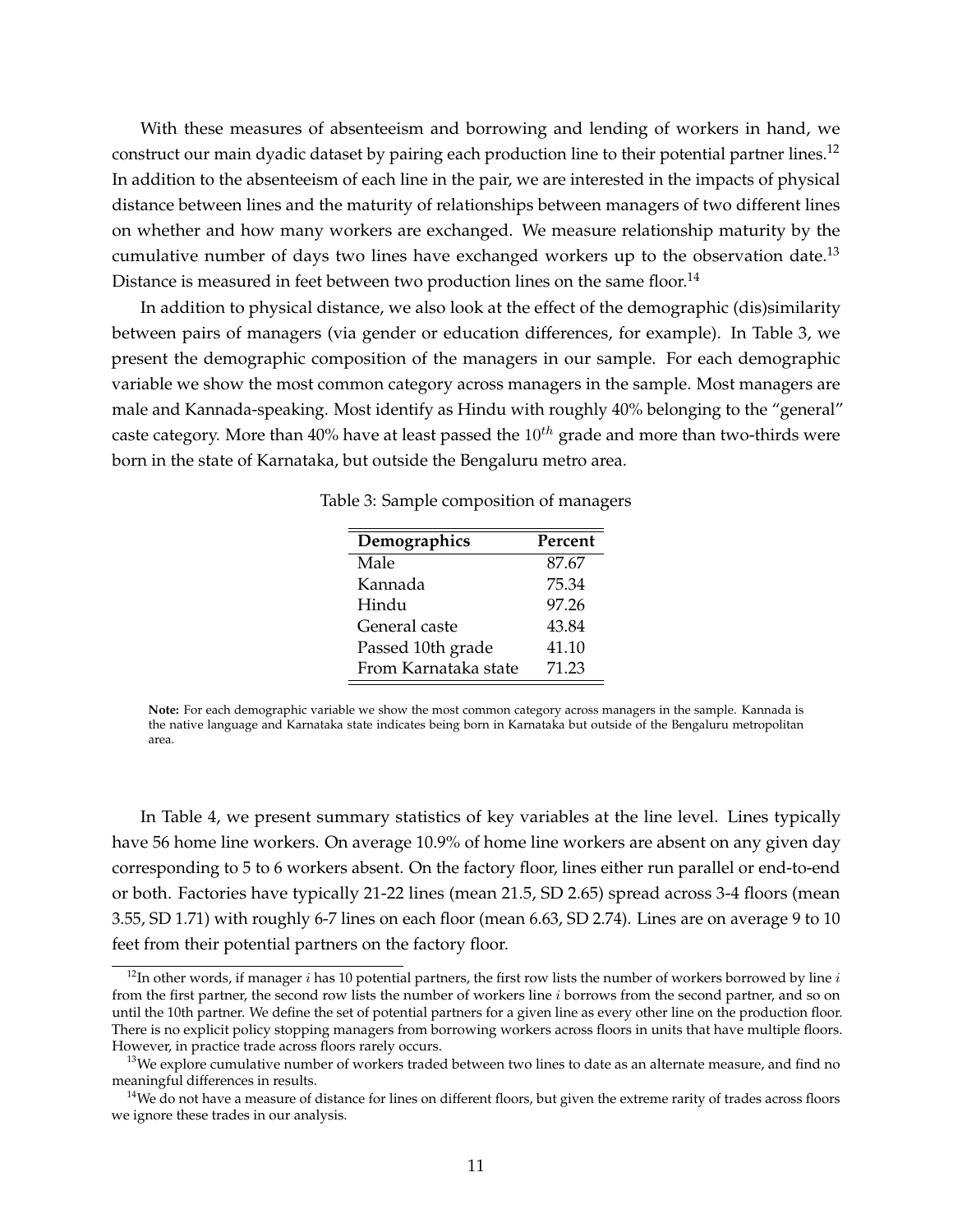In Figure 1, we show the frequency of trades of the workers in our sample. Over the span of the data, approximately half of the workers are traded to other lines, and a large fraction of them are traded multiple times.

| <b>Variables</b>                   | Mean/(S.D.) |
|------------------------------------|-------------|
| Number of home-line workers        | 56.27       |
| (absent or not)                    | (16.49)     |
| Number of workers present          | 50.80       |
| on the line (home-line or not)     | (18.89)     |
| Number of home-line workers        | 50.80       |
| present in the unit                | (16.69)     |
| Percentage of home-line workers    | 89.09%      |
| present in the unit                | (12.92)     |
| Number of home-line workers        | 5.74        |
| absent                             | (7.02)      |
| Percentage of home-line workers    | 10.90%      |
| absent                             | (12.92)     |
| Distance in feet from              | 9.37        |
| other lines                        | (5.88)      |
| Number of line by day observations | 13,524      |

Table 4: Summary statistics at the line level

**Note:** The data includes daily worker-level data from 4 garment factories spanning 6-7 months for each factory. Our sample consists of 73 sewing production lines. A typical production line has between 50-60 workers which usually corresponds to one worker per machine. Each production line has a line manager (and possibly 1 to 2 assistant managers, often serving also as feeders). Absenteeism is defined as the difference between the number of home line workers present in the factory on a given day and the total number of home line workers available. Distance is measured in feet between two production lines on the same floor.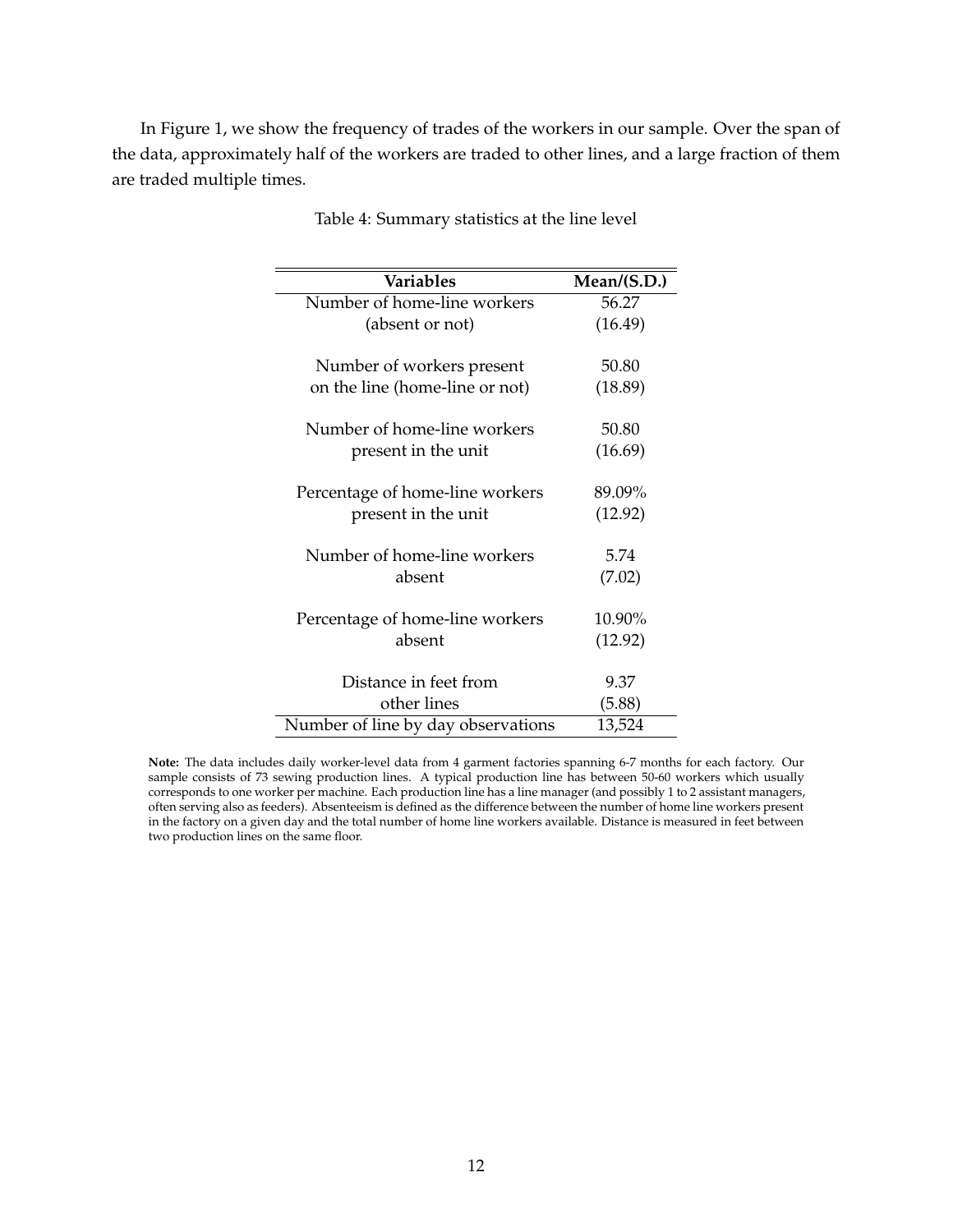

#### Figure 1: Frequency of trades by workers

**Note:** We compute the number of times a given worker is traded to another line and plot the distribution. We count only new trades. Hence, if a worker is traded for 2 consecutive days to the same line, we do not count the 2 days as 2 separate trades.

#### **3.2 Absenteeism and line productivity**

We begin our presentation of empirical facts by documenting the relationship between absenteeism and productivity at the line day level. In the garment industry, efficiency is the global standard to measure productivity. The target quantity of a specific garment to be produced is determined from a measure of garment complexity called the standard allowable minute, or SAM. SAM is the number of minutes it should take, in an optimal setting, to produce one unit of a certain style of garment (e.g., one men's shirt).<sup>15</sup>

For example, it should take 30 minutes to produce one style of men's shirt if it has a SAM of 30. If the production of this shirt is split into 60 operations, the average SAM per operation would be 0.5 (i.e., each operation should take 30 seconds to complete on average), with SAM for each specific operation adjusted to reflect the complexity of the operation. Workers doing a specific operation

 $<sup>15</sup>$ SAM is a standard measure used in the garment industry that is drawn from a database of industrial engineering</sup> standards that documents the estimated time each operation should take and the operations that are estimated to be required to produce one unit of a garment of a certain style. In reality, workers on a line producing a men's shirt do not produce one shirt at a time, but produce buffer stocks of certain parts of that shirt (sleeves, collars, torsos,...), which are then assembled by separate workers. In addition, workers may be absent, their productivity may decrease from one hour to the next, machines may break, etc. Hence, the number of operations needed and the time needed for each operation may differ than what the SAM measure would suggest.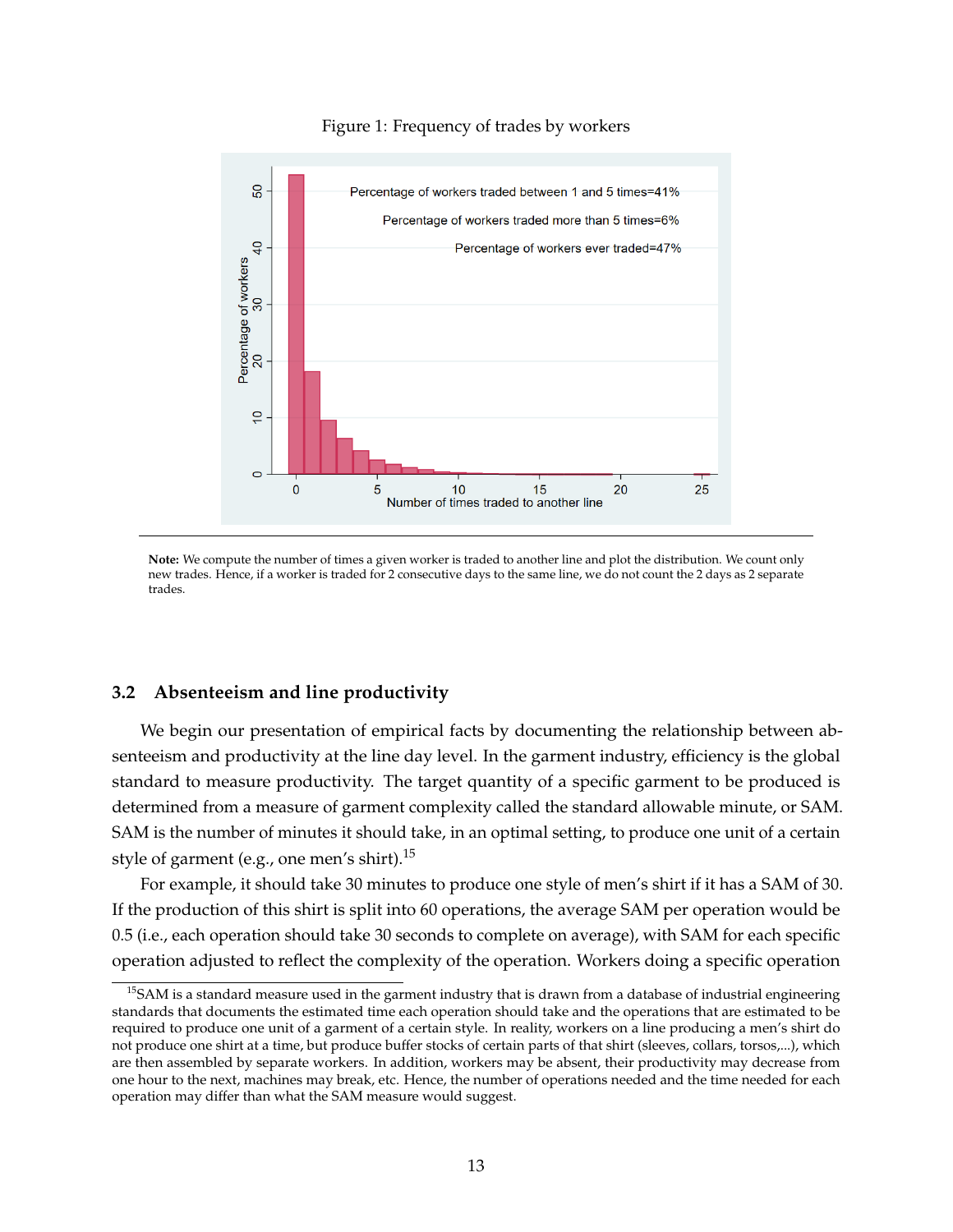with SAM of .5 should complete  $60/0.5 = 120$  operations per hour.<sup>16</sup> The efficiency of a worker (per hour) is simply the number of operations she is able to perform per hour divided by the target number of operations per hour given by the SAM. If a worker is producing left sleeves and has a target of 120 sleeves per hour under the SAM, but produces 60 sleeves per hour on average in the course of a day, then her efficiency is 50% for that day.

To calculate daily efficiency of a line, we simply average the efficiency of the workers working on this line that day. In our data, we estimate that the average hourly efficiency at the line level is 49.09% (SD 15.85%). Realized efficiency is far from 100% because the SAM reflects production in an optimal environment. Indeed, the SAM measure does not account for the fact that workers may become less productive as the hours go by or that machines may break and that bottlenecks may arise.



Figure 2: Average line-level efficiency per percentage of "home line" workers absent

**Note:** We compute the average efficiency of the workers on the line by percentages of absenteeism. The scatter depicts the mean within integer bins of absenteeism; the solid line depicts a nonparametric fit; and the dotted lines represent the 95% confidence interval. To compute this picture, we restrict focus to days in which lines have 25% absenteeism or less as larger absenteeism is rarer and less likely to reflect the idiosyncratic absenteeism we are modeling here.

Figure 2 plots line average efficiency against the percentage of home line workers absent, showing a decreasing and concave relationship. That is, absenteeism has little effect up to 9 or 10%, but has a large negative effect on efficiency thereafter. Average efficiency drops from above 50% at less than 10% absenteeism to below 45% at 20% absenteeism.

 $<sup>16</sup>$ If another operation takes longer than average and has a SAM of 1 for example, then workers doing this operation</sup> are expected to do  $60/1 = 60$  operations per hour.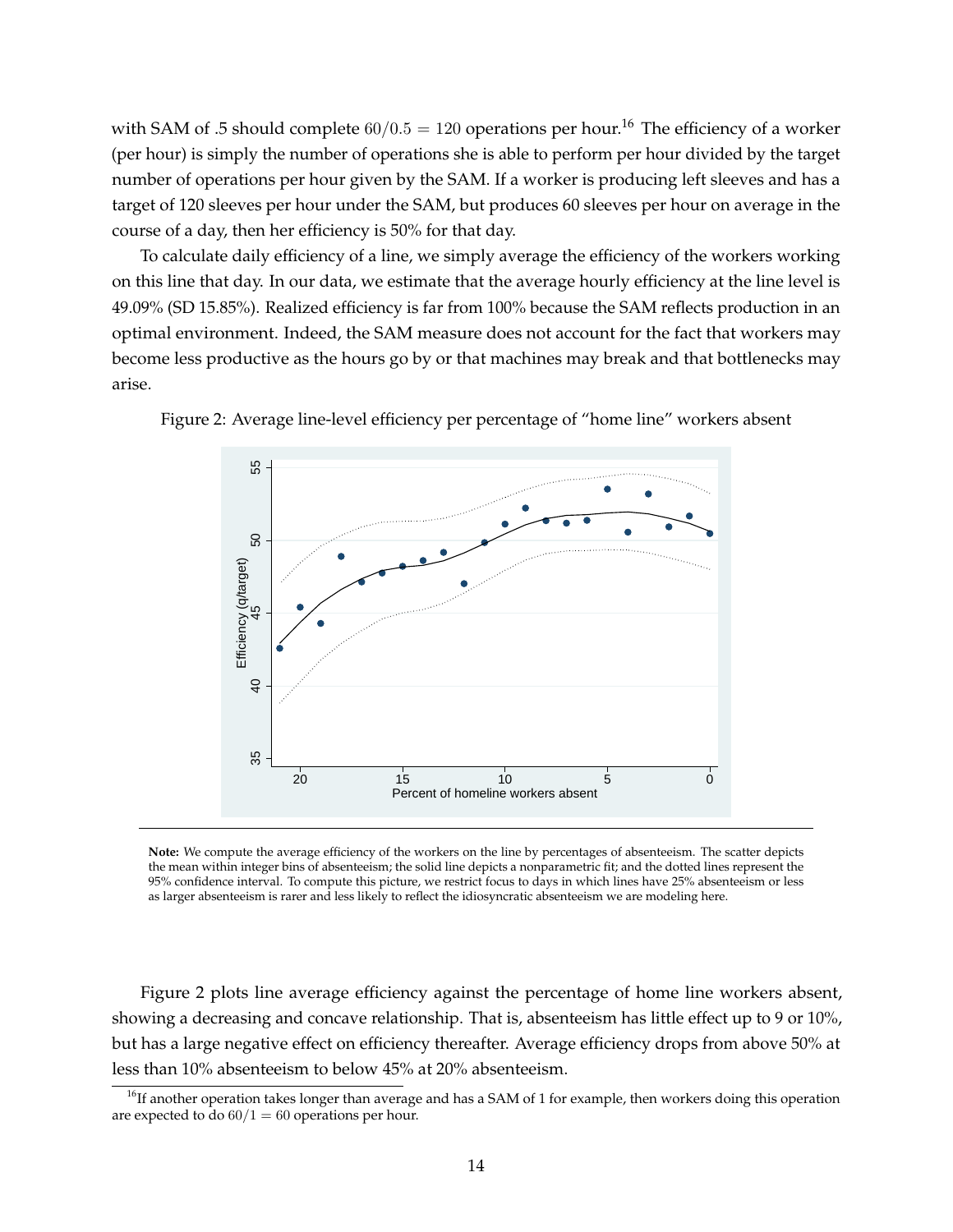

Figure 3: Average line-level efficiency per percentage of workers present on the line

**Note:** We plot the average efficiency of the line against the percentage of workers working on the line. The percentage of workers on the line is calculated relative to the number of home line workers assigned to this line. Note this percentage can exceed 100. If a line has 55 home line workers assigned to it, but 57 workers are working on the line on a given day, the percentage of workers on the line is then  $57/55=104\%$  that day. These cases are rare and not included in the picture. For the same reason, we do not show cases where less than 75% of the workers are working on the line. The scatter depicts the mean within integer bins of absenteeism; the solid line depicts a nonparametric fit; and the dotted lines represent the 95% confidence interval.

Figure 3, on the other hand, plots the average efficiency of the line against the number of workers present on the line that day (whether or not this line is their home line) as a percentage of the number of home line workers assigned to this line. We can see that when a line has approximately 93% or more of its designated number of workers, efficiency remains relatively constant at around 52%.

Taken together, Figures 2 and 3 show that large absenteeism shocks appear to be detrimental to line productivity, but that fairly small shocks have little impact. Accordingly, a line experiencing little to no absenteeism on a particular day (e.g., more than 93% workers present) may actually be able to spare some workers without forfeiting productivity; while a line experiencing a large absenteeism shock (e.g., less than 90% workers present) could benefit greatly from being lent those spare workers.

#### **3.3 Absenteeism shocks are large, frequent, and idiosyncratic**

The potential for gains from trade of workers between lines with high and low absenteeism on a given day depends crucially on how frequently lines experience absenteeism shocks large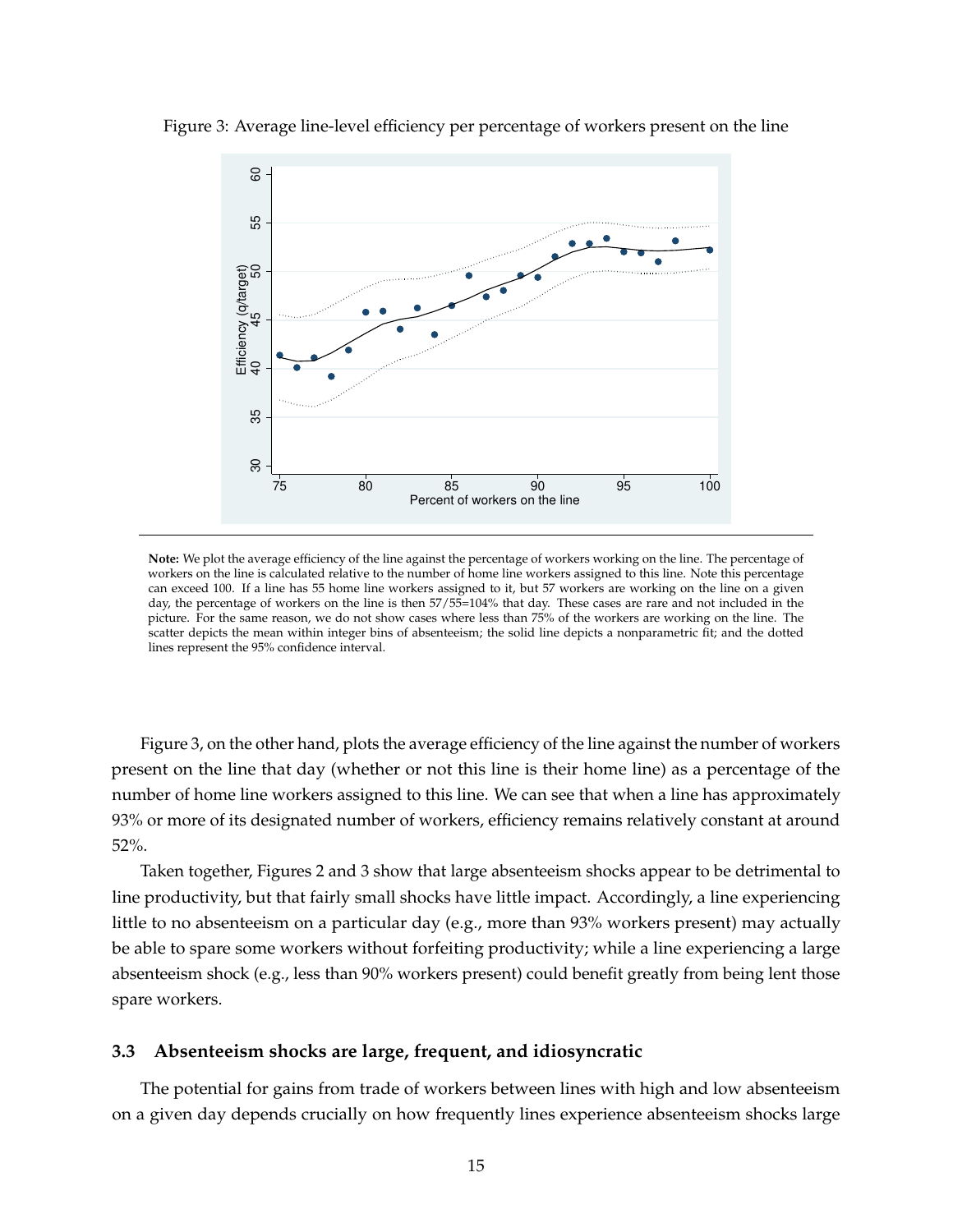enough to impact productivity and how likely it is that some other line on the floor is experiencing much less absenteeism on the same day. To investigate this, we count the percentage of lines in the sample that experience an absenteeism of at least 10% for each day of production and we plot the density across days. We do the same for shocks of at least 15%, 20%, and 25% and plot each density in Figure 4. The figure clearly shows that large shocks are quite frequent. On any given day, roughly 35% of lines on average experience an absenteeism shock of at least 10%; roughly 17% of lines (or more than 1 line on a floor containing 6 lines) experience a shock of at least 15%; 9% of lines experience a shock of at least 20%; and 6% (or 1 line in a factory with 16 lines) experience a shock of at least 25% (or nearly 14 out of 55 home line workers absent).



Figure 4: Frequency of large absenteeism shocks

**Note:** We calculate the percentage of lines with an absenteeism level of at least 10%, 15%, 20%, and 25% on a given day. We take the average number of lines which such shock across days and plot the distribution. We report the average number of lines with at least a 10%, 15%, 20%, and 25% absenteeism shock. For example, we find that 34.5% (9.2%) of lines have at least a 10% (20%) absenteeism shock on any given day.

In Table 5, we report the average within day correlation in absenteeism of different lines across units (column 1), within units (column 2), and within floors (column 3). While the correlation increases slightly across columns, the magnitudes all remain small. The within floor-day correlation (column 3), most relevant for determining opportunities for trade among line managers, is only 0.145. This confirms that, since absenteeism shocks are largely uncorrelated even for lines on the same floor, managers could potentially mitigate the burden of absenteeism by borrowing workers from lines experiencing less absenteeism on a given day.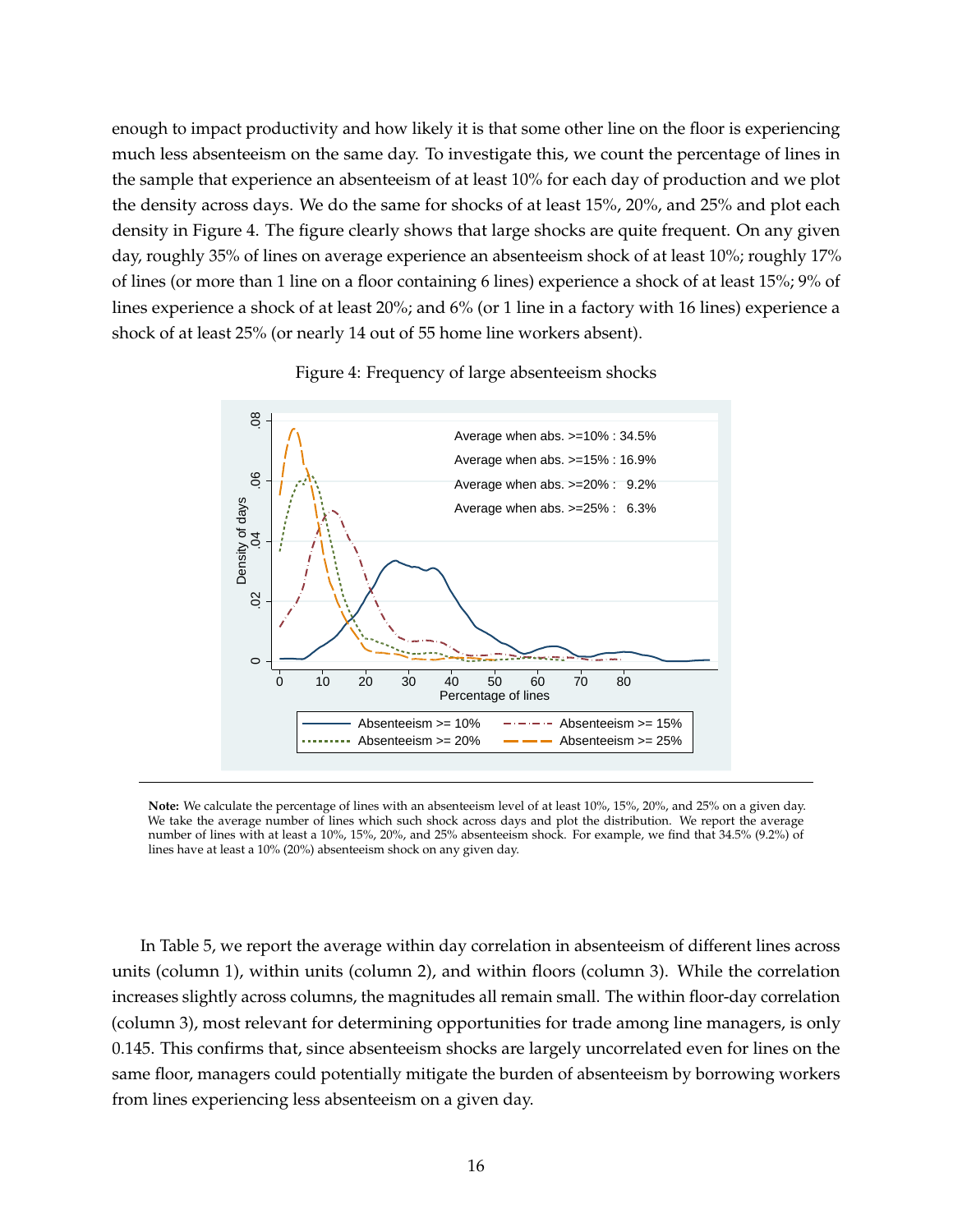|             | Correlation of Absenteeism |                                                        |         |  |
|-------------|----------------------------|--------------------------------------------------------|---------|--|
|             |                            | Within Date Within Unit and Date Within floor and Date |         |  |
| Correlation | 0.068                      | 0.143                                                  | 0.145   |  |
| (SE)        | (0.007)                    | (0.009)                                                | (0.009) |  |

Table 5: Intracluster correlation of absenteeism across factories, within factories, and within floors

**Note:** Standard errors are in parenthesis. In column 1, we show the within-day correlation of line-level absenteeism across all lines averaged across days. Column 2 shows the correlation of within-day line-level absenteeism within units averaged across days. Finally, column 3 shows the within-day correlation of line-level absenteeism within factory floors averaged across days.

#### **3.4 Managers borrow workers to mitigate the impact of absenteeism**



Figure 5: The number of workers borrowed increases with absenteeism

**Note:** The full bars represent the average number of workers on the line for different percentages of absenteeism across the lines in our sample. The darker bars indicate the average number of home line workers on the line and the paler bars represent average number of workers borrowed.

Figures 2 and 3 indicate that managers should want to borrow more workers as their absenteeism increases, and Table 5 suggests that some other lines on the floor should likely be in the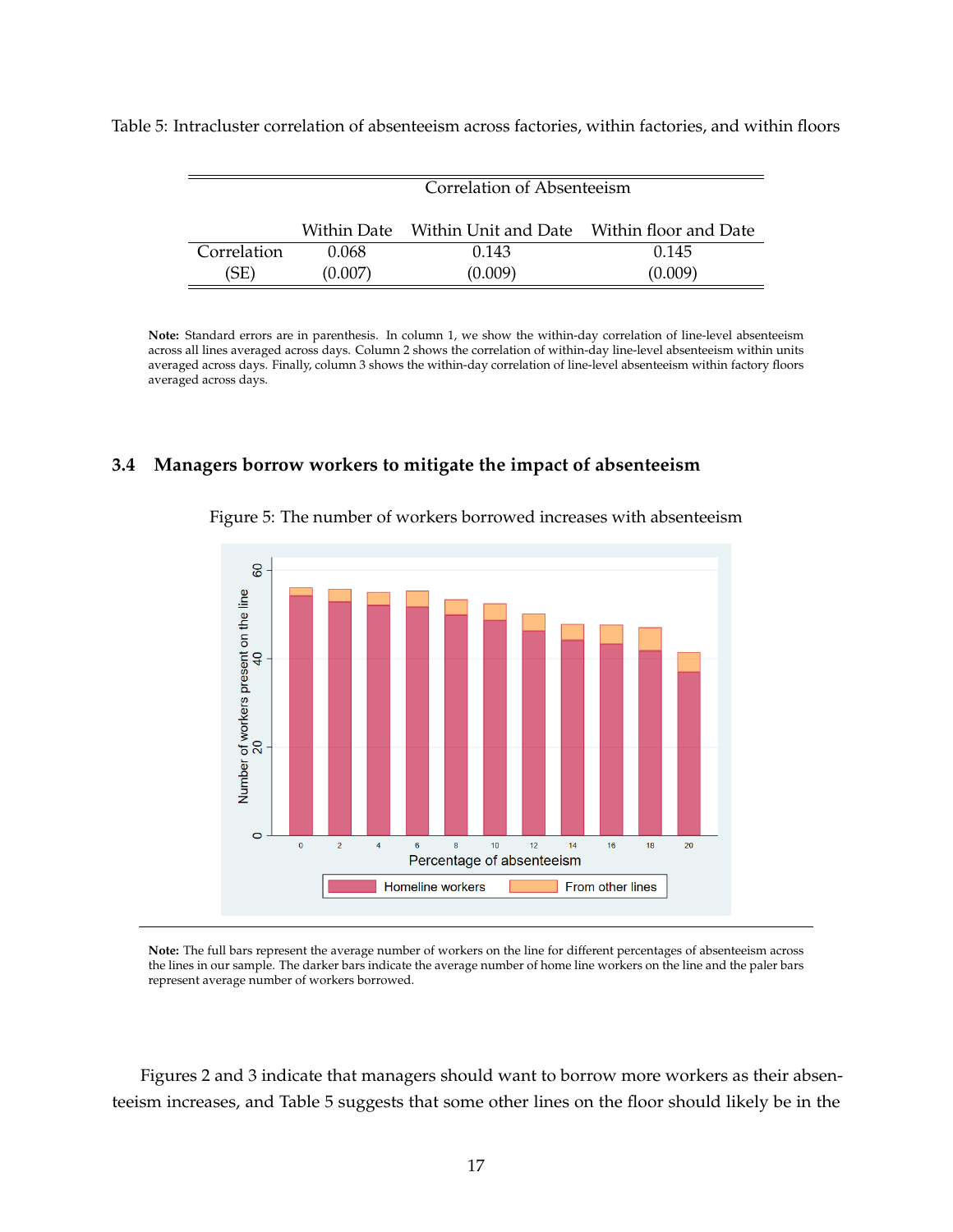position that day to spare some workers. Indeed, Figure 5 shows the number of workers borrowed by a line grows with that line's percentage of absenteeism. Due to the shape of the relationship in Figure 3, one would expect that managers desire to borrow would be low at lower level of absenteeism, and high at higher level of absenteeism. In other words, intensity of borrowing against absenteeism should have an increasing and potentially convex shape.

However, Figure 6, which zooms in on the number of workers borrowed for each level of absenteeism, shows that the relationship between the number of workers borrowed and absenteeism is increasing, but concave.<sup>17</sup> A likely explanation is that desire to borrow does not translate fully into the realized number of workers borrowed. That is, this evidence is consistent with line managers facing difficulty in borrowing a large number of workers from any one partner or borrowing from many partners at once.

At relatively low levels of absenteeism, a manager may need 1 or 2 workers to return to full manpower. On the other hand, a line with 60 machines and 15% absenteeism would need to borrow as many as 5 workers to get back to peak efficiency. While it may be likely that a partner will be willing to part with 1 or 2 workers, it is unlikely to find a partner willing or able to part with a larger number of workers, given that no manager would want to relinquish so many workers so as to fall below 93% (as depicted in Figure 3).

Because managers can only ask so much from their partners, we see that the average number of workers borrowed is concave in absenteeism, reflecting the duality between their own need and the lending capacity of their partners. On the other hand, a manager could borrow from several partners each in the position to share a small number of workers. However, as we show below, line managers actively trade with only a few other managers, consistent with partnerships being costly to establish and maintain.

Note that there is heterogeneity in the number of workers borrowed. Since managers do not always borrow, Figure 6 may give the false impression that managers borrow very few workers. The unconditional average number of workers borrowed is 1.9 (SD 2.95) with the  $5^{th}$  and  $95^{th}$  at  $0$ and 7 workers borrowed respectively. Conditional on borrowing, managers borrow on average 3.38 workers (SD 3.24) with the  $5^{th}$  and  $95^{th}$  corresponding to 1 and 9 workers respectively.

 $17$ Managers sometimes borrow at low absenteeism level when they have critical operations to fill. Some garments may require a specialized task that only a few key workers can do. Therefore, lines may borrow a specialized worker every now and then to fill this operation that none of their workers can do.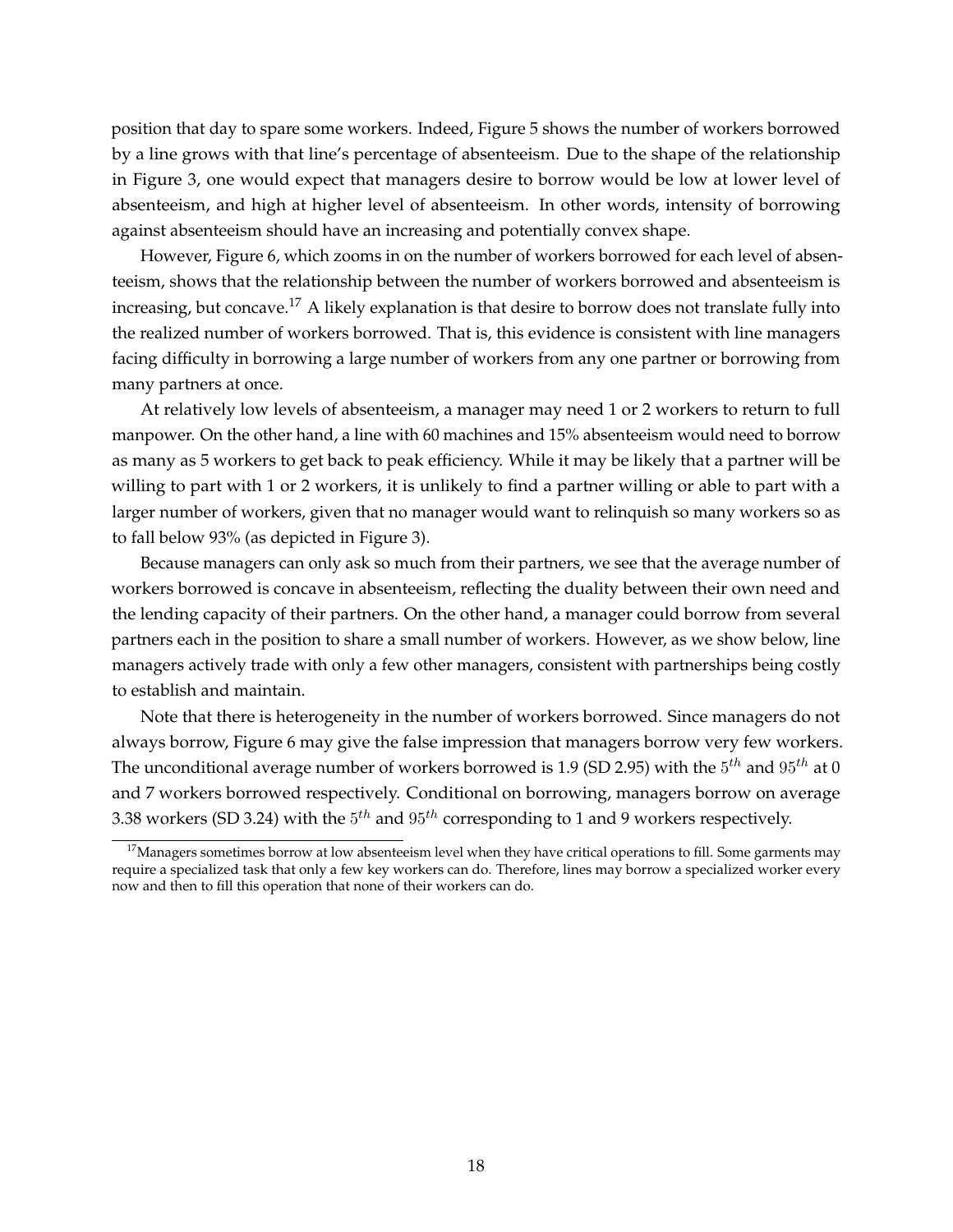

Figure 6: The number of workers borrowed increases up to a certain point

**Note:** In this graph, we show the average number of workers borrowed across lines by percentage of absenteeism. The bars here are the same as the paler bars in Figure 5.

#### **3.5 Absenteeism affects productivity despite (limited) borrowing**

Next we investigate whether these apparent limitations to borrowing in the presence of large absenteeism shocks translate into limitations on the ability to mitigate the impacts of absenteeism on productivity. We regress line-level efficiency on *home line* absenteeism, noting that observed efficiency is realized net of any borrowing. Large common absenteeism shocks across the factory floor would generate impacts on productivity; however, if managers are able to fully smooth the effect of their idiosyncratic absenteeism by way of borrowing workers, a manager's own absenteeism should not impact the line productivity after controlling for aggregate absenteeism. Table 6 shows that even after accounting for most aggregate absenteeism shocks at the factory floor level by way of a broad array of fixed effects, a line's idiosyncratic absenteeism still impacts its productivity. We find that a 10% increase in absenteeism decreases efficiency by roughly 4%. That is, risk-sharing among managers appears far from perfect.<sup>18</sup> In Appendix D, we show that these findings are robust (and indeed statistically equivalent) when using an instrumental variable (2SLS) analysis. We also check that the incidence of absenteeism shocks is balanced across lines and

 $18$ We also run an analogous regression with the most stringent possible fixed effects (line, unit, and floor by date) to fully account for daily floor-level shocks. The point estimate is -0.452 (SE=0.043 when clustering at the line level and SE=0.039 with line and date clusters). Hence, the coefficient is is still highly significant even when accounting for daily floor-level shocks, further confirming that absenteeism is not smoothed perfectly on average.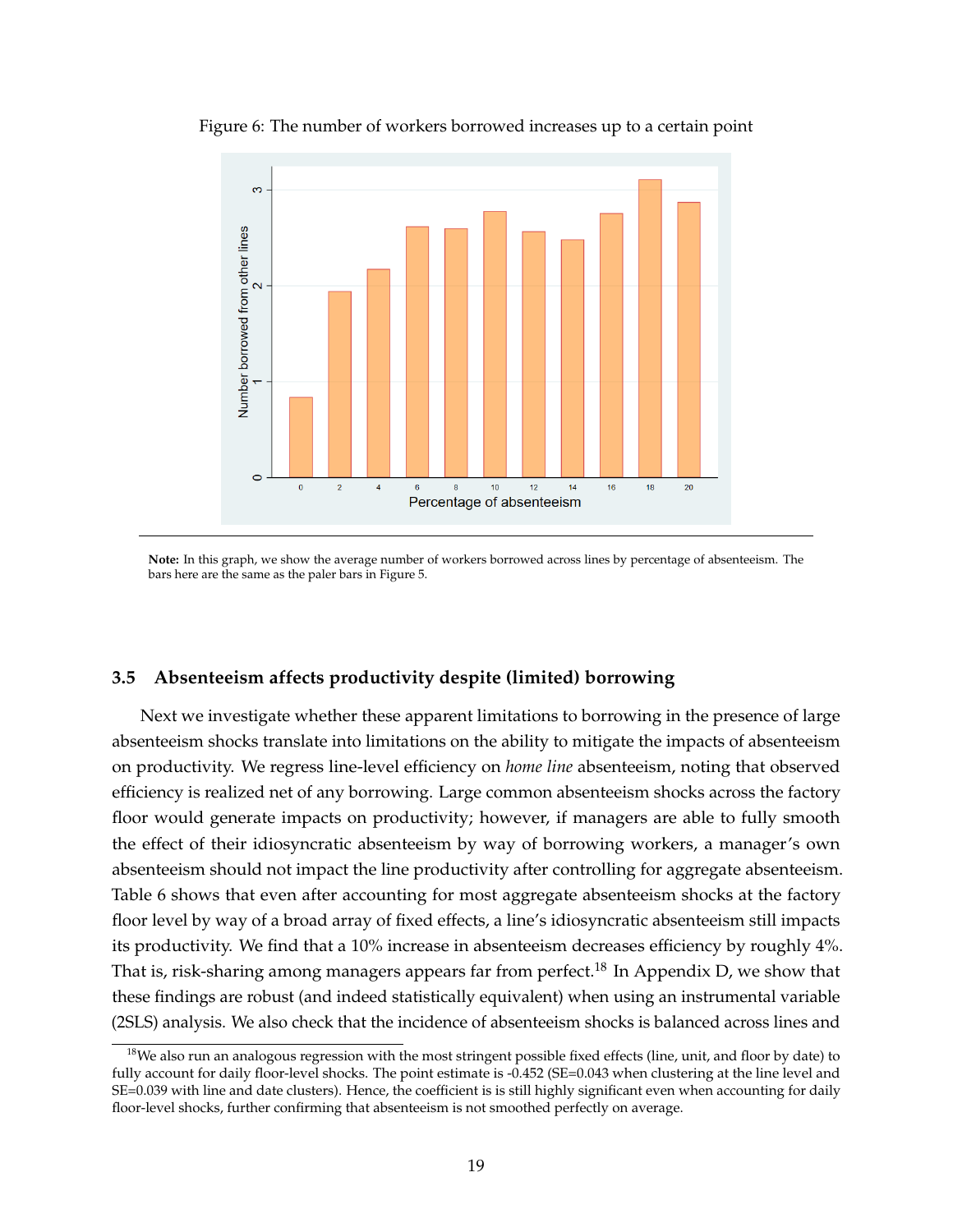managers of varying productivities.

|                           | Efficiency (q/target)                         |                                               |                                               |  |
|---------------------------|-----------------------------------------------|-----------------------------------------------|-----------------------------------------------|--|
|                           | (1)                                           | (2)                                           | (3)                                           |  |
| Percentage of Absenteeism | $-0.3971$<br>$(0.0374)$ * **<br>$[0.0381]***$ | $-0.4068$<br>$(0.0307)$ * **<br>$[0.0311]***$ | $-0.4451$<br>$(0.0317)$ * **<br>$[0.0321]***$ |  |
| Observations              | 12737                                         | 12737                                         | 12737                                         |  |
| Mean of Y                 | 49.09                                         | 49.09                                         | 49.09                                         |  |
| SD                        | 15.85                                         | 15.85                                         | 15.85                                         |  |

Table 6: Productivity losses from absenteeism

Note: \*\*\*p < 0.01, \*\*p < 0.05, \*p < 0.1. We regress daily line-level efficiency on the line's percentage of absenteeism. Both variables are on a scale of 0-100. We cluster the standard errors reported in parentheses at the manager level. In square brackets, we report 2-way clustered standard errors with one cluster for managers and one for dates. In column 1, we include manager and unit fixed effects to absorb time-invariant characteristics of the managers and the units. In column 2 and 3, we also include year, month, and day of the week fixed effects to account for common seasonality and growth dynamics in productivity and absenteeism across units. In column 3, we also include fixed effects for the style of garments produced.

#### **3.6 Many potential trading partnerships are left unrealized**

The previous section indicates that although managers exchange workers to cope with absenteeism, the trades are not sufficient to completely mitigate the impacts of absenteeism on productivity. We next document that managers seem to forego many potential partnerships. If we rank a manager's partners by the number of times they have exchanged workers over the span of the data, we find that 72% of all workers traded are exchanged with the three most frequent partners.

Moreover, managers are only ever observed (in the span of our data) forming a few trading partnerships. Under the definition that managers formed a partnership if they ever exchanged at least 2 workers a month for 4 months (consecutive or not), managers form 2 to 3 partnerships on average over the span of the data. If we assume that managers form a partnership if they ever traded and borrowed one or more workers between one another over the span of the data, we would conclude that managers form on average at most 5 partnerships. There are on average 20 to 22 managers per unit. Therefore, managers forgo approximately 15-17 partnerships on average in the most "generous" definition of a partnership. If we ignore incidental trades, managers forgo 17 to 19 active partnerships on average.

Figure 7 plots the average percentage of all workers borrowed and lent across managers by the importance of its partners. For each manager, we compute the frequency of trade for each partner. The most important partner (rank 1) is the partner a manager trades with the most often. The intensity of trade is not uniform across partners. Indeed, on average, 40% of all workers borrowed come from a single partner. Moreover, the percentage of workers borrowed falls rapidly with the rank of the partner clearly indicating that managers maintain active partnerships with only a few other managers. The same is true for the percentage of workers lent. The figure clearly indicates that relationships are symmetric in that a manager will borrow the same percentage that she will lend to a given partner on average. That is, managers pay back their partners when they borrow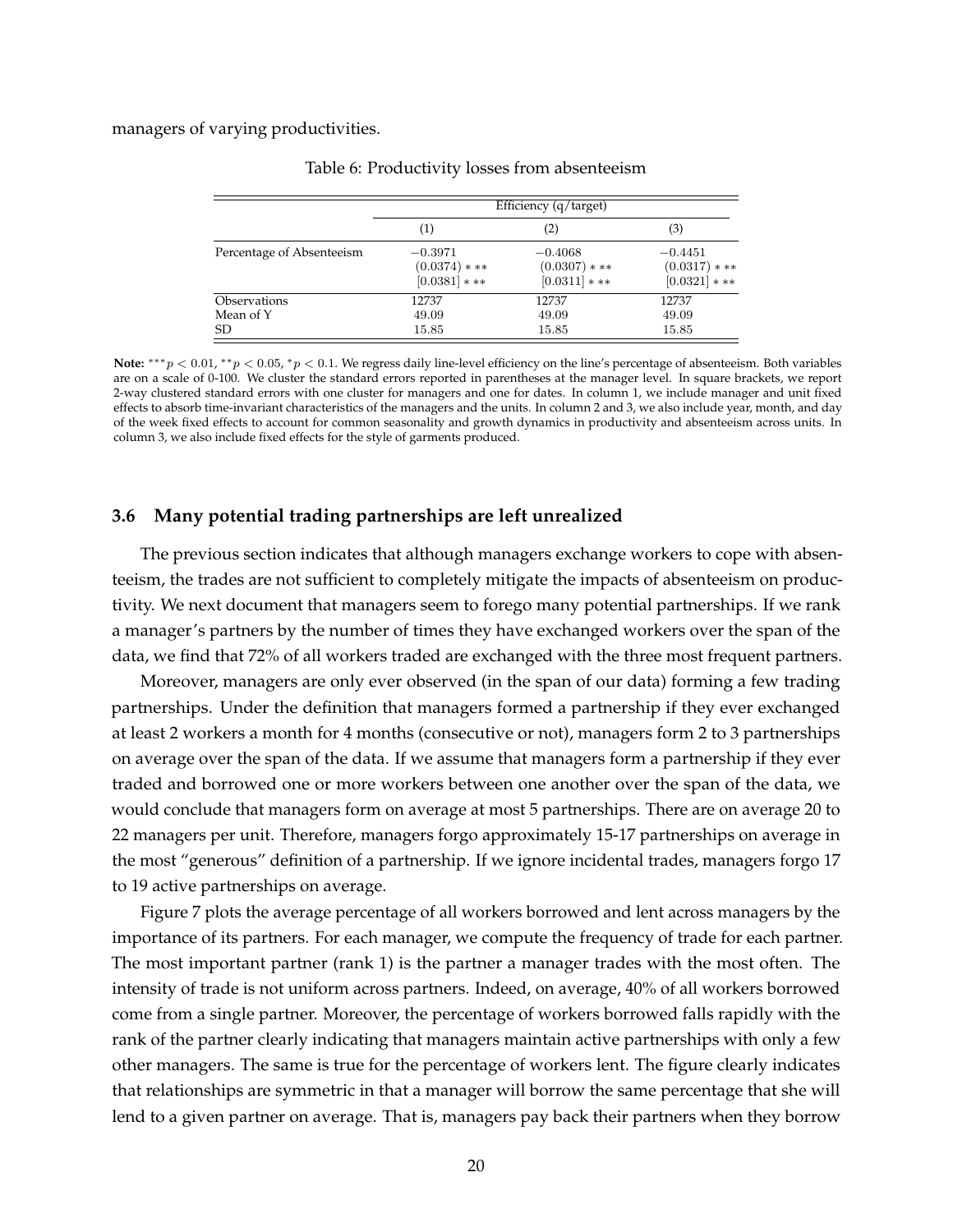from them by lending them workers at a later time.

Managers tend to exchange workers with lines that are within a short distance on the factory floor. We find that 72% of the workers ever traded are with lines that are within 20 feet. We also find that managers tend to trade with managers that are similar to them in terms of demographic characteristics. For example, managers conduct nearly 66% of their trading with managers with a similar level of education and 71% of their trades with managers of the same gender.<sup>19</sup>





Note: We calculate the frequency of trades between each manager (number of workers traded  $\times$  the number of days they are traded). For each manager, we rank its partners by this trade frequency from the most frequent (rank 1 ) to the least frequent partner. Then, we compute the proportion of all workers borrowed and lent over the span of the data that comes from each of these partners. We plot 83.4% confidence intervals. 83.4% intervals that do not overlap indicate that 2 means are different at the 95% level. At the 95% level and a large number of observations  $t=1.96\approx (\bar{X_1}-\bar{X_2})/\sqrt{se_1^2+se_2^2}.$ With common standard errors  $\bar{X}_1 - \bar{X}_2 = 1.96\sqrt{2}$ se  $= 1.386$ se which corresponds to an 83.4% confidence interval on the normal distribution. Here, the intervals overlap within partner importance indicating that the exchanges are symmetric and that managers pay back on average the workers they borrow by lending back to their partners.

#### **3.7 Trade breaks down when an important partner leaves**

If the trade patterns observed indeed stem from relational contracting as we hypothesize, then we should expect that relationships break down when a partner leaves. On the other hand, no break would be expected if trades are planned centrally such that the identity of the lending line's

<sup>&</sup>lt;sup>19</sup>From the data, we can tell whether the managers (1) didn't passed the 10th grade, (2) passed the 10th grade, (3) completed high school (passed the 12th grade), or (4), have a bachelor or higher degree. Managers have a similar level of education if they fall in the same category or are 1 category apart.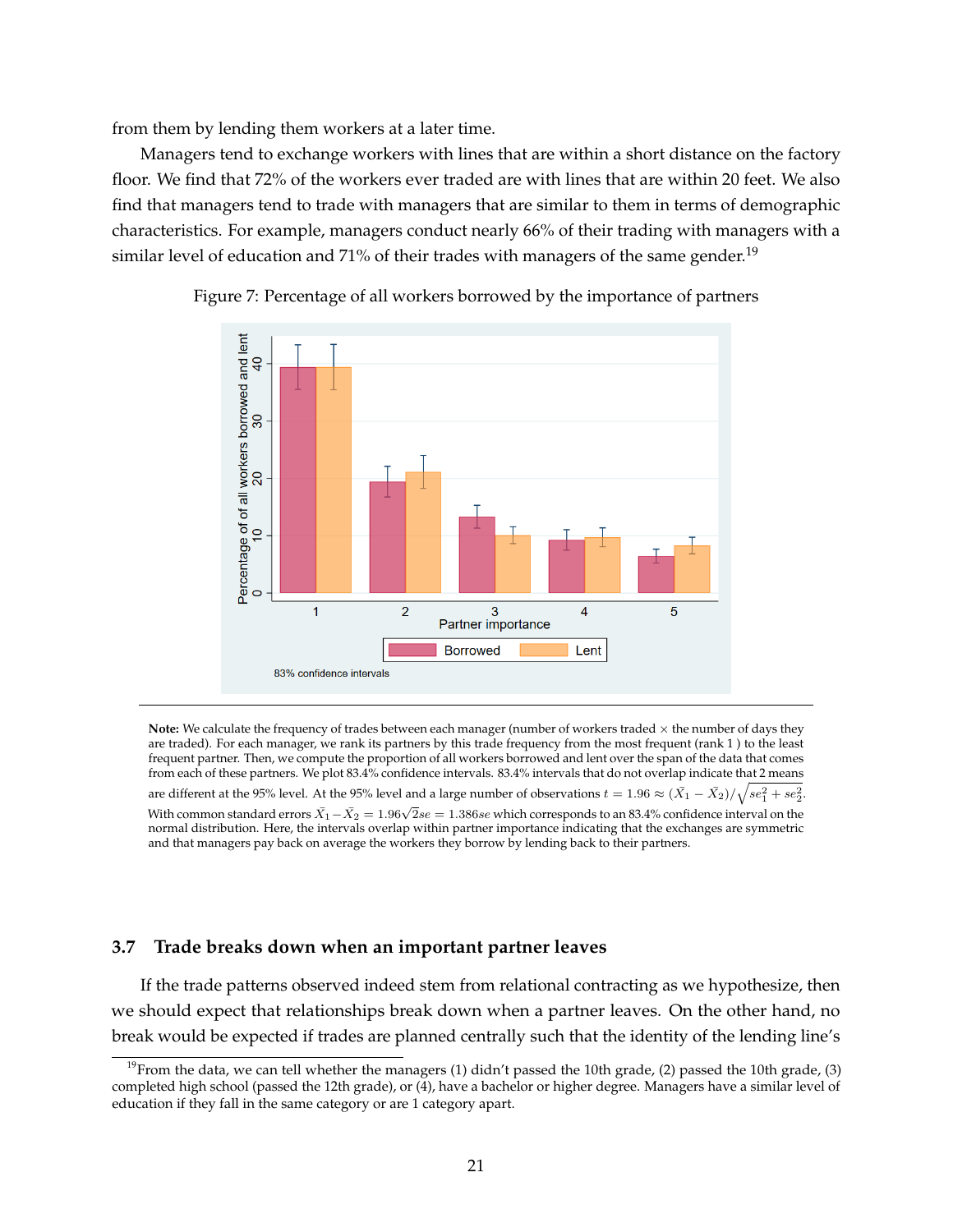manager is irrelevant. In Figure 8, we plot the average biweekly number of workers borrowed from a line's main trading partner line before and after the partner line's manager leaves. We focus on the borrowing of lines which themselves do not experience any turnover to make the exercise easily interpreted and restrict attention to cases in which the main trading partner was stable over at least the one full month prior to the departure of the partner line's manager.<sup>20</sup>



Figure 8: Number of workers borrowed from lines where an important manager leaves

**Note:** We compute the average number of different workers borrowed weekly by lines without managerial turnover from important partners with a leaving manager 10 weeks before and 20 weeks after the leave. We regress the number borrowed on unit year month and lines fixed effects. We add the average number of workers borrowed across the sample to the residuals to preserve the scale. We plot the residuals before and after the leave of the important partner in twoweeks bins. We plot 95% and 83.4% confidence intervals. 83.4% intervals that do not overlap indicate that 2 means are different at the 95% level. At the 95% level and a large number of observations  $t=1.96\approx (\bar{X_1}-\bar{X_2})/\sqrt{se_1^2+se_2^2}.$ With common standard errors  $\bar{X}_1 - \bar{X}_2 = 1.96\sqrt{2}$ se = 1.386se which corresponds to an 83.4% confidence interval on the normal distribution. The 83.4% intervals do not overlap for the first 8 weeks after the break.

The figure above shows clearly a break in trend when the manager of the main trading partner line leaves, suggesting a breakdown in the relationship followed by a gradual recovery. As we explain in the notes of the figure, the number of workers borrowed is statistically lower for at least 8 weeks after the leave. Such a break in trade is consistent with relational contracts, as there is little reason to believe that managerial turnover would affect how a central planner moves workers around.

<sup>&</sup>lt;sup>20</sup>We first purge the data of unit-year-month and line fixed effects. We recenter the data by adding back the average number of workers borrowed across the whole sample to preserve the scale.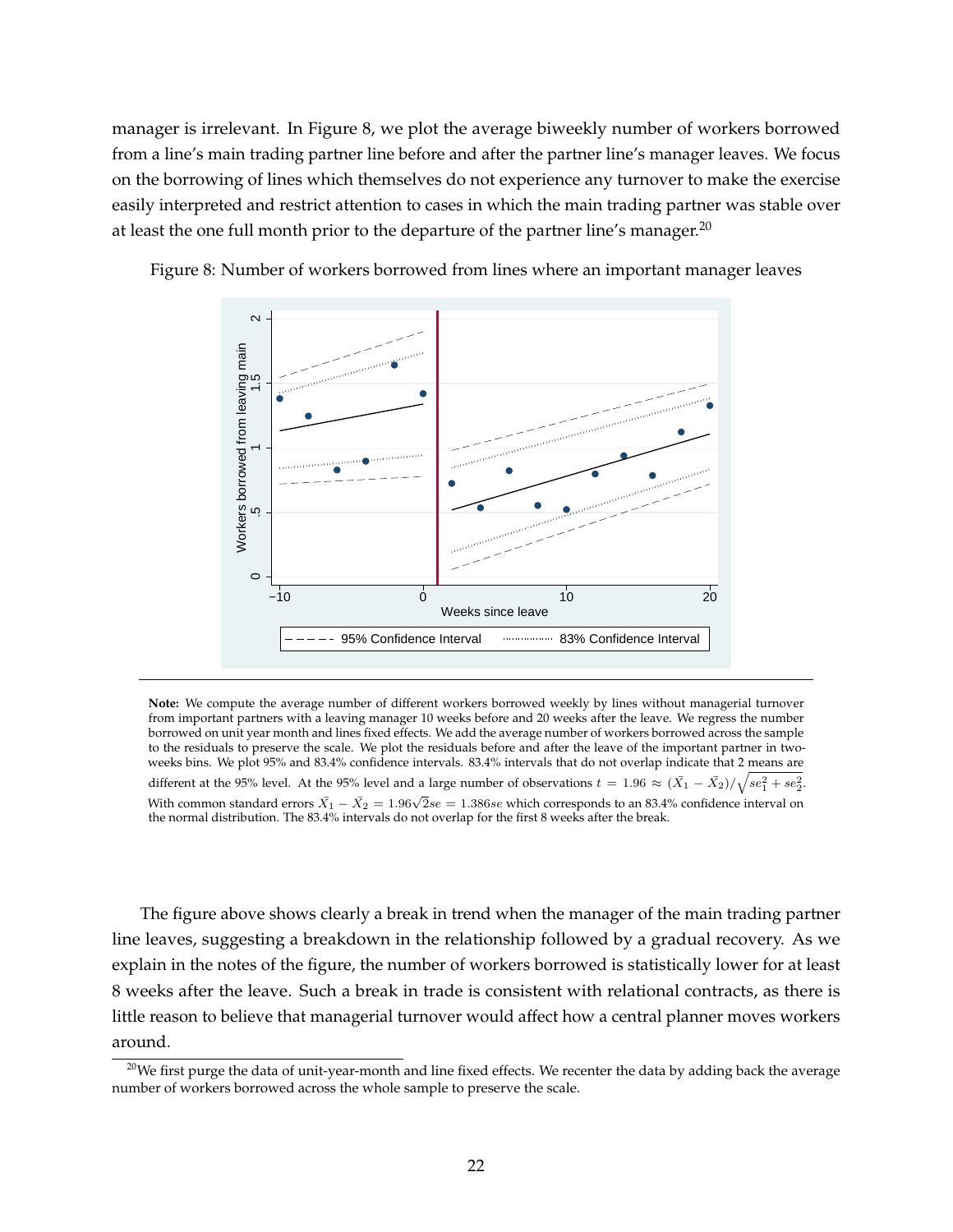## **4 Theory and Empirical Predictions**

In this section, we posit a simple model of managers' interactions and generate empirical predictions which we test in the subsequent section. The model is designed to match the qualitative features of the context described above. We assume that managers of production lines have private information about their types (reliable or unreliable) and the number of home line workers present on a given day. Managers can borrow or lend workers from their main partners depending on the number of home line workers present on their and partners' lines, but contract enforcement is infeasible (Levin, 2003; MacLeod and Malcomson, 1989). Transaction costs affect the intensive and the extensive margin of the number of workers borrowed or lent. Finally, beliefs about main partners' types are updated following Bayes' rule.

We first turn to the analysis of the model with symmetric managers (i.e., all managers are reliable). The incentive compatibility constraint of the model clarifies how the number of home line workers present, the outside option, and transaction costs affect the number of workers borrowed/lent between main partners. Next, we analyze the transition path to a stationary contract of the model with uncertainty over managerial type. On the convergence path, the incentive compatibility constraint suggests a positive relationship between the number of workers borrowed or lent and the maturity of the relationship.

#### **4.1 Setup**

We study a set of managers, K, who live forever and share a common discount factor  $\delta$ . Time is discrete, indexed by  $t = 0, 1, \dots$  Each production line has the same number of home line workers,  $\bar{y}$ , and lines suffer from random absenteeism shocks. That is, in any given period, a certain number of these workers report for work (i.e., are present) – this quantity is denoted as  $y_{i,t}$ , where  $y_{i,t} \in \{y_1, y_2, \cdots, y_n\}$  and  $y_1 < y_2 < \cdots < y_n$  with  $y_n \equiv \bar{y}.^{21}$ 

Each production line produces  $f(y_{i,t} - \theta_{i,t})$  units of garments in period t, where  $\theta_{i,j,t}$  is the net number of workers transferred from manager *i* to manager *j*, and  $f(\cdot)$  is a production function such that  $f' > 0$  and  $f'' < 0$  for all  $y_{i,t} - \theta_{ij,t} > 0$ .<sup>22</sup>

We assume that  $y_{i,t}$  is privately known by the manager of production line  $i$  and follows a discrete distribution,  $\pi_i(\cdot)$ , independent across time and of the state of their peers,  $y_{-i,t}$  and  $\pi_{-i}(\cdot)$ . We assume that distribution functions are symmetric such that  $\pi_i(\cdot) = \pi(\cdot)$  for every line  $i \in \mathcal{K}$ . In particular from these assumptions, we obtain that  $P(y_{i,t}=y_l,y_{j,t}=y_m)=P(y_{i,t}=y_l)P(y_{j,t}=y_l)$  $y_m$ ) =  $\pi(y_l)\pi(y_m)$  for every line i and  $j \in \mathcal{K}$  and  $l, m = 1, \cdots, n$ , with  $l, m$  being the states associated with the number of home line workers present. For simplicity, we denote this probability as  $\pi_{lm}$ and assume that  $\pi(y_l) > 0$  for each  $l = 1, \dots, n$ .

There are two types of managers: reliable (R) and unreliable (U). The measure of reliable

 $^{21}$ Our model is in essence similar to Coate and Ravallion (1993), but differs in two important ways: (i) hidden information is critical in our setting – we thus model private managerial type (reliable or unreliable); (ii) transaction costs of transferring workers affects both the intensive and extensive margins of trade.

<sup>&</sup>lt;sup>22</sup>Note that the net number of workers transferred,  $\theta_{ij,t}$ , can be positive (lend workers) or negative (borrow workers).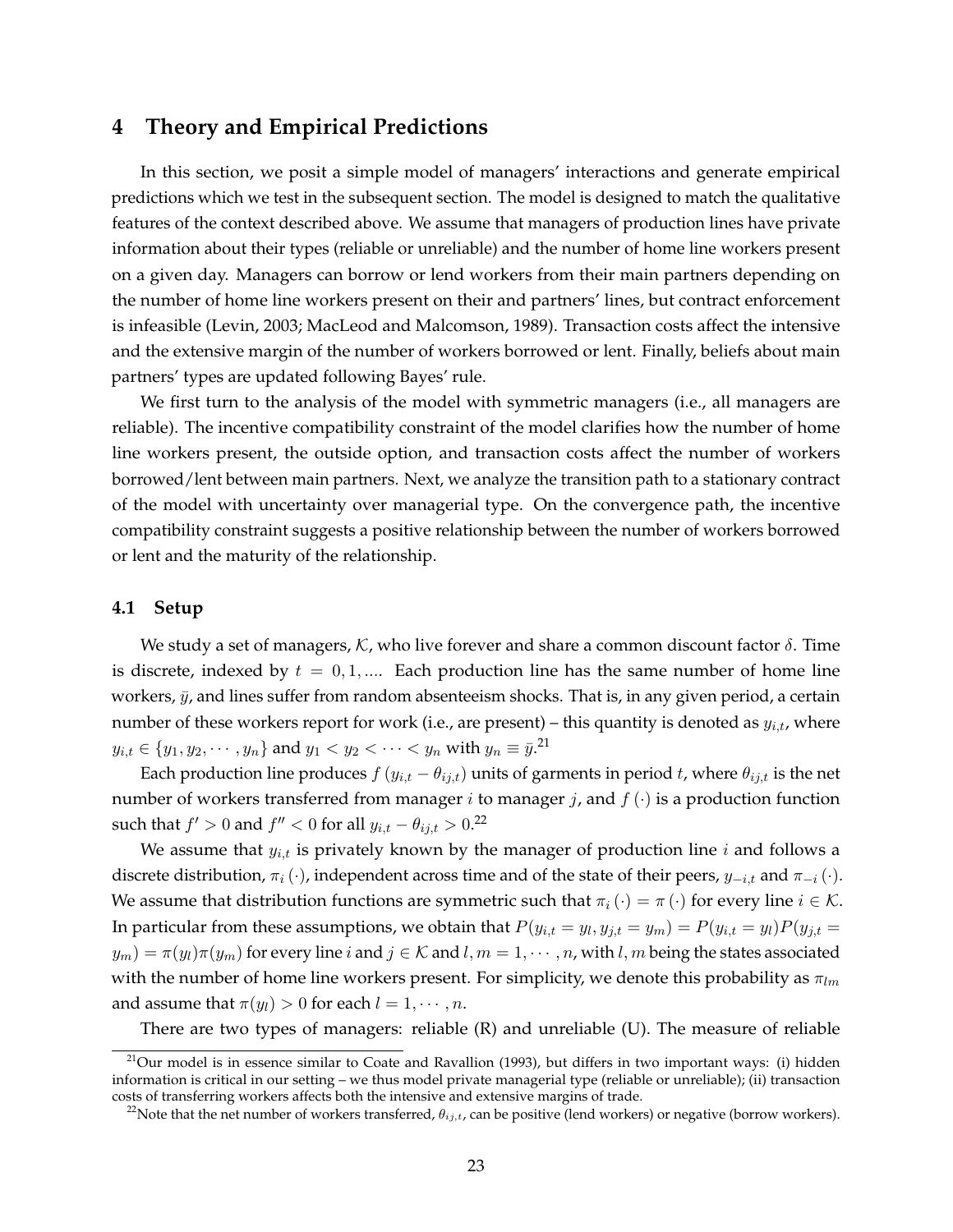managers is  $\gamma_0$ , and the measure of unreliable managers is  $1-\gamma_0$ . $^{23}$  Managers privately know their own type and have a prior about their partner's type  $\gamma_0$ , which they update each period.<sup>24</sup> Reliable managers always tell the truth about the current number of home line workers that they have. Unreliable managers lie with probability  $1 - \rho$  about their current number of home line workers, whenever their state is better than their partner's state. This probability is known to both parties and constant over time.<sup>25</sup>

In each period, managers are matched randomly and establish (or continue in) bilateral relationships.<sup>26</sup> In a potentially ongoing relationship, manager *i* agrees to help manager *j* if *i* is in a (reported) better state (i.e., higher proportion of home line workers present) than  $j$ ; in return,  $j$ agrees to help  $i$  when their states are reversed in the future. At the beginning of the period, the number of home line workers that manager  $i$  has is unknown to manager  $j$ , and vice versa. At the end of the period managers confirm if their partner told the truth, then, a match can be dissolved endogenously if either party in the current relational contract decides to leave the match.<sup>27</sup>

Finally, we assume that there is a transaction cost,  $c_{ij} \geq 0$ , which is *ij*-specific and constant across states.<sup>28</sup> Transaction costs affect the intensive margin (i.e., the number of workers borrowed or lent) but can also affect the extensive margin if they are large enough (i.e., the frequency of transfers between  $i$  and  $j$ ).

Contracts that are contingent on the state of the line,  $y_{i,t}$ , are not enforceable, and there is no information flow between matches. Moreover, we assume that a manager's history of transfers is not observable outside of a given match (i.e., to other fellow managers).

 $^{23}$ This is a fairly standard assumption in the relational contracting literature; see, e.g., Yang (2013), Halac (2012), and Malcomson (2016).

 $24$ Belief updating is explained in detail in Section 4.3.

 $25$ This leads to a simple (and fairly attractive) alternative interpretation for the model: suppose that there are two types of workers, having high and low productivity, respectively. Assume that low productivity workers do not increase production, i.e., managers care only about high productivity workers' absenteeism, which we can denote as  $y_{i,t}$ . Also assume that reliable and unreliable managers always tell the truth about the current number of high productivity workers that they have. However, unreliable managers transfer  $\theta_{ij,t}$  high productivity workers with probability  $\rho$ , and transfer low productivity workers (represented by  $\theta_{ij,t} = 0$ ) with probability  $1 - \rho$ , whenever their state is better than their partner's. The model's analysis would proceed in the same manner, but could be interpreted as understanding the optimal flow of high productivity workers in this context. This relates to several important papers in the theoretical relational contracting literature. For example, Yang (2013) studies non-stationary relational contracts in a repeated principal-agent game. That model is similar to ours in that workers can be of high or low type, but high-type workers can choose a high effort  $\bar{e} > 0$ , while low-type workers exert low effort 0. Malcomson (2016) studies relational incentive contracts in a principal-agent setting where agents are heterogenous and have private information over their types. Malcomson's formulation differs from Yang's – among others – in that workers' types in the former model are continuously distributed.

 $^{26}$ For simplicity of exposition, we posit that partnership formation is exogenous (i.e., manager pairs are determined randomly), and we also shut down experimentation. Note also that much of the canonical relational contract theory assumes quasi-linear utility and monetary transfers that can substitute for variation in continuation payoffs (Levin, 2003). Given our empirical context, it is natural to model risk averse agents; in this sense our model is positioned a bit closer to the literature on risk-sharing and informal insurance (Coate and Ravallion, 1993).

<sup>&</sup>lt;sup>27</sup>We can also assume that at the end of the period managers confirm if their partner told the truth with probability  $\lambda \in (0, 1)$ . The predictions of the model remain intact since unreliable managers every period lie with probability  $1 - \rho$ about the current number of home line workers. For simplicity we assume that  $\lambda = 1$ .

<sup>&</sup>lt;sup>28</sup>For example, the physical and demographic distances between  $i$  and  $j$ .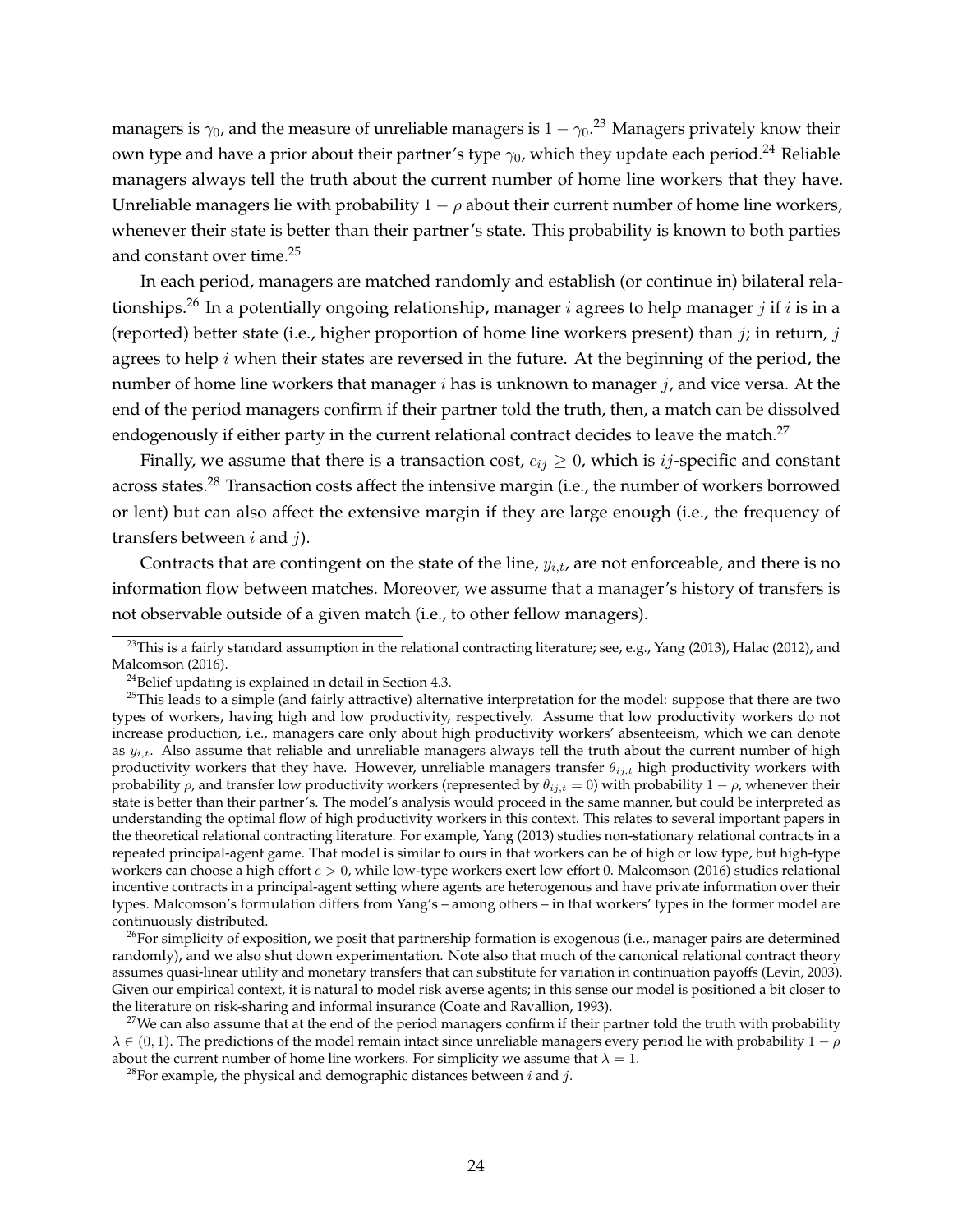#### **4.2 Timing**

At the beginning of the period, nature selects the states of each production line, that is,  $Y(t) =$  $(y_{i,t}, y_{j,t})$  for  $i, j \in \mathcal{K}$ , and U-type managers know if they will tell the truth or not. After observing the history of the game, managers meet and declare their state. If the state of manager  $i$  is better than the state of  $j$ , there are three potential outcomes:

(1) If *i* is an *R*-type manager and transaction costs are low (compared to *i*'s state), *i* chooses a transfer some of his own home line workers to manager j, denoted as  $\theta_{ij,t}$ . Transfers are realized, and managers continue in the ongoing relationship.

(2) If *i* is an *R*-type manager and the transaction cost,  $c_{ij}$ , is high (compared to *i*'s state), *i* does not transfer any of his home line workers to manager j, i.e.,  $\theta_{ij,t} = 0$ . Then managers continue in the ongoing relationship.

(3) If manager *i* is a U-type, he does not tell the truth about his state with probability  $1-\rho$ , then, i does not transfer any of his home line workers to manager j and manager j ends the relationship at the end of the period. If  $i$  tells the truth, the outcome can be  $(1)$  or  $(2).^{29}$ 

Finally, managers update their beliefs about their partner's type, period t ends and period  $t + 1$ begins.

#### **4.3 Strategies, belief updating, and incentive constraints**

As the solution concept we adopt symmetric perfect public equilibrium (SPPE). A strategy for a manager of type  $u \in \{U,R\}$ ,  $\sigma^u$ , is a decision rule about whether to accept the current contract and the transfers to his partner as a function of the (within-dyad) history of transfers. A relational contract consists of a strategy profile  $\sigma = \left(\sigma^R, \sigma^U\right)$ . Denote  $\gamma_t^{ij}$  $t^{ij}_t$  as manager  $i^{\prime}$ s belief that his partner  $j$  is an R-type manager, given the history of  $t$  interactions. By Bayes' Rule, after  $t$  interactions from *i* to *j*, *i*'s belief about the probability that *j* is an R-type is

$$
\gamma_t^{ij} = \frac{\gamma_0}{\gamma_0 + \left(1 - \rho\right)^t \left(1 - \gamma_0\right)}
$$

.

In an ongoing relationship, suppose  $i$ 's reported state in period  $t$  is better than  $j$ 's state. If  $i$ is an  $R$ -type manager and truthfully reports his state, future payoffs from period  $t$  onward for a relationship are given by:

$$
U_{i,t}^R\left(\boldsymbol{\theta}_t;\gamma_t^{ij}\right)=f\left(y_{i,t}-\theta_{ij,t}\right)-c_{ij}+\delta U_{i,t+1}^R\left(\boldsymbol{\theta}_{t+1};\gamma_{t+1}^{ij}\right).
$$

If i does not tell the truth and therefore does not lend j workers, future payoffs from t onward for a relationship are given by

$$
U_{i,t}^{S}\left(\boldsymbol{\theta}_{t};\gamma_{t}^{ij}\right)=f\left(y_{i,t}\right)+\delta V\left(n_{i}\right),\,
$$

 $29$ Note that reliable managers and unreliable managers that tell the truth, can shirk and quit the relationship in period  $t$  if the relational contract is no longer incentive compatible.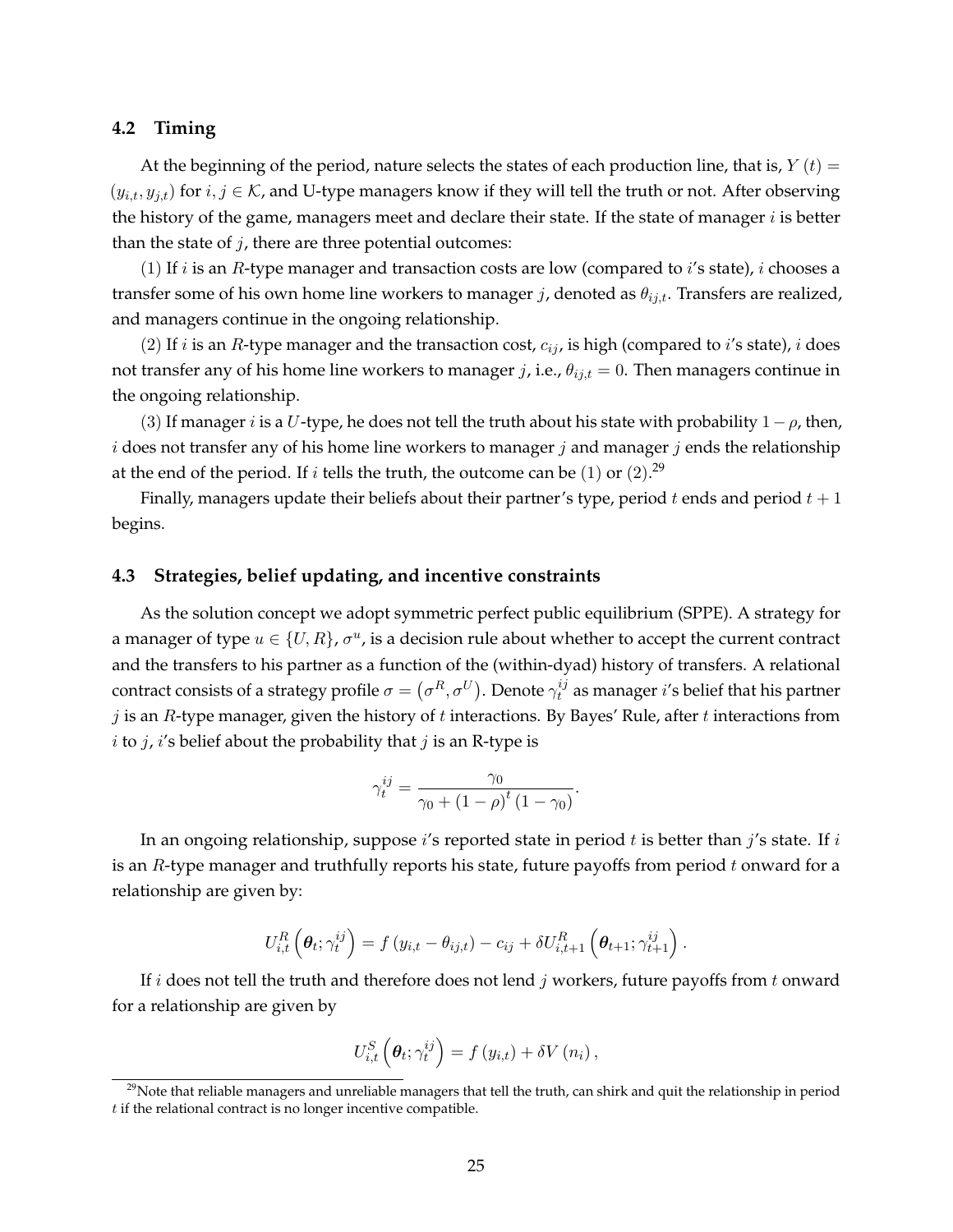where  $V(n_i)$  is the outside option of manager i, which depends on the number of outside relationships,  $n_i$ .

The incentive compatibility constraint is thus:

$$
f(y_{i,t}) - f(y_{i,t} - \theta_{ij,t}) + c_{ij} \leq \delta \left( U_{i,t+1}^R \left( \theta_{t+1}; \gamma_{t+1}^{ij} \right) - V(n_i) \right). \tag{1}
$$

Then, an *optimal dynamic relational contract,*  $\{\bm\theta_t^*\}_{t\in\mathbb{N}}$ *,* is the maximum of  $U^R_{i,0}(\{\bm\theta_t\}_t;\gamma_0)$  subject to the incentive compatibility constraints (1) for all  $t$ , where  $U_{i,0}^R$   $(\{\bm{\theta}_t\}_t; \gamma_0)$  is the present value of the expected utility over time, defined in equation  $(E.10).^{30}$ 

#### **4.4 Symmetric Stationary Relational Contracts**

To study the features of a *symmetric stationary relational contract* in this context, suppose first that  $\gamma_0 = 1$ , that is, all managers are reliable so that they do not need to update their beliefs.<sup>31</sup> The incentive compatibility constraint in this case is thus

$$
f(y_i) - f(y_i - \theta_{ij}) + c_{ij} \leq \delta \left( U^R \left( \boldsymbol{\theta} \right) - V(n_i) \right). \tag{2}
$$

Let  $\alpha_{ij}$  be the value of  $y_i$  for which equation (4) below is satisfied for positive values of  $\theta_{ij}$ . The first best allocation  $\hat{\theta}$ , where each  $\hat{\theta}_{ij} = \frac{y_i - y_j}{2}$  $\frac{-y_j}{2}$  if  $y_i > \max\{y_j, \alpha_{ij}\}$ , and  $\hat{\theta}_{ij} = 0$  in any other case, is the value of  $\theta$  that maximizes the function  $U^R(\cdot)$  over the set of all possible allocations. Since the probabilities of observing a given state are symmetric across lines, we can restrict our search to the space of symmetric relational contracts where each  $\theta \in \mathbb{R}^{n^2}$  is characterized by a vector  $\overrightarrow{\theta} = (\theta_{21}; \theta_{31}, \theta_{32}; \cdots; \theta_{n1}, \cdots, \theta_{nn-1}) \in \mathbb{R}^d$  with  $d = n(n-1)/2$ . The transfer in a stationary relational contract,  $\bm{\theta}^*$ , is such that it maximizes  $U^R(\cdot)$  (see equation (E.1) in Appendix D) when restricting the domain to all symmetric non-negative allocations such that (2) is satisfied. Such a value  $\bm{\theta}^*$  exists and it is unique because  $U^R(\cdot)$  is strictly concave, and the restricted domain is a convex and compact subset of  $\mathbb{R}^{d}$ .<sup>32</sup>

**Proposition 1**. There exists a unique stationary contract  $\theta^*$  characterized by the following:

$$
\theta_{ij}^* = \min\left\{\hat{\theta}_{ij}, H\left(y_i, c_{ij}, \delta\left(U^R\left(\boldsymbol{\theta}^*\right) - V\right)\right)\right\},\tag{3}
$$

 $30$ Related work studies nonstationary relational contracts with a focus on informational aspects. For example, McAdams (2011) considers a model of partnerships in the form of complete information stochastic games with voluntary exit where payoffs are subject to a persistent initial shock—these shocks follow a general stochastic process. Under these hypotheses, the social welfare-maximizing equilibrium induces a dating process in which all parties enjoy full potential equilibrium gains. In contrast, shocks determining managers payoffs in our model follow a discrete distribution that is independent across time and states of different agents. Halac (2015) considers a principal-agent model where the principal makes an investment at the beginning of the relationship. The returns to this investment can be unobservable. The author shows that if the agent cannot observe principals investment returns, then the agent cannot capture these returns.

<sup>&</sup>lt;sup>31</sup>Note that if both managers are reliable, as  $t\to\infty$ , the relational contract converges with probability 1 to a *symmetric*  $_{stationary\; relational\; contract}$ , in which both managers beliefs,  $\gamma_t^{ij}$  , converge to  $1.$ 

<sup>&</sup>lt;sup>32</sup>For simplicity, we assume that the transaction costs between i and j are the same for both lines. Similarly, we assume that the outside option are the same for line i and j, i.e.,  $V \equiv V(n_i) = V(n_i)$ .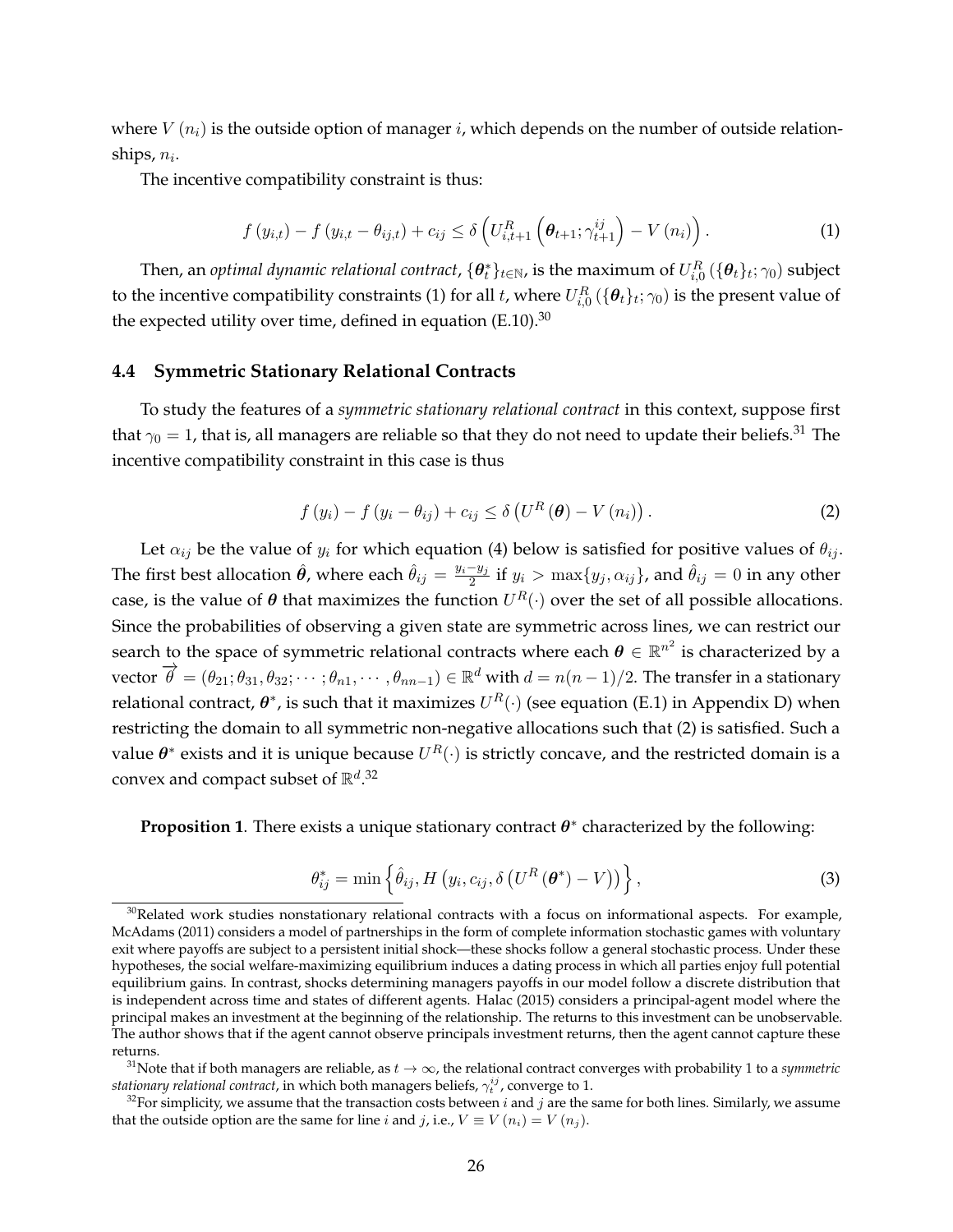where  $H\left(\cdot\right)$  is such that  $\left(y_i, c_{ij}, w\right)$  satisfy

$$
\Delta(y_i, c_{ij}, H(y_i, c_{ij}, w)) \equiv f(y_i) - f(y_i - H(y_i, c_{ij}, w)) + c_{ij} - w = 0,
$$
\n(4)

with  $w = \delta\left(U^R\left(\bm{\theta}^*\right) - V\right)$ , and  $\hat{\theta}_{ij}$  is the first best allocation.

Proposition 1 shows that given  $y_i > y_j$  and  $c_{ij}$ , there exists a stationary equilibrium in which the optimal transfer for each  $y_i, c_{ij}$  is uniquely defined by (4). Note that the optimal transfer is always less than or equal to the efficient transfer,  $\hat{\theta}_{ij}$ .

From (4), it follows that the number of home line workers transferred from  $i$  to  $j$  increases as the state of  $i$  increases, as long as the first best allocation is never achieved. That is, as the state (proportion of home line workers present) of line  $i$  increases, there is less pressure on the incentive constraint, which allows manager  $i$  to increase the number of workers transferred.

#### **4.5 On the transition path to the stationary contract**

If  $\gamma_0 < 1$ , note that if both managers are reliable, as  $t \to \infty$ , the relational contract converges with probability 1 to a *symmetric stationary relational contract*. From (1), it follows that on the transition path to steady state, as the number of transfers increases, the present value of the relationship,  $U^R_{i,t+1}\left(\pmb\theta_{t+1};\gamma_{t+1}^{ij}\right)$ , increases as well, since the posterior beliefs of partners being reliable increases. As a result, the number of workers transferred from line  $i$  to  $j$  (and vice versa) also increases. We present this result formally in the next proposition.

**Proposition 2**. There exists  $\underline{\theta} > 0$  such that an optimal dynamic relational contract  $\{\theta_t^*\}_t$  is monotonic if  $\theta^*_{ij,t} > \underline{\theta}$  for all  $t \in \mathbb{N}$ .

Proposition 2 shows that there exists a value  $\underline{\theta} > 0$  such that if  $\theta^*_{ij,t} > \underline{\theta}$ , a *monotonic optimal dynamic relational contracts* arises if the allocation is below the first best allocation defined above, i.e for all  $t\in\mathbb{N}$ ,  $\theta^*_{ij,t}<\hat{\theta}_{ij}.$ <sup>33</sup> From the proof of Proposition 2 in Appendix E, it is easy to show that given the value of  $\gamma_0$ , and conditions on  $\rho$  and  $\delta$ , there is a period  $T$  after which  $\theta^*_{ij,T+k}$  is monotonic for any  $k \in \mathbb{N}^{34}$ 

If any manager (or both) is U-type, the relational contract will dissolve as  $t \to \infty$ . That is, the number of transfers may increase as the number of periods in which managers tell the truth increases (i.e., they borrow/lend workers from their partners or the difference in the lines' state does not compensate the transaction costs).<sup>35</sup> Eventually, U-type managers will be found out, and those relationships will end.

<sup>&</sup>lt;sup>33</sup>In the proof of Proposition 2 we show that  $\theta$  depends on the range of the  $y_i$ 's. In particular, the larger the distance between the  $y_i$ 's, the smaller the value of  $\theta$ .

<sup>&</sup>lt;sup>34</sup>Note that, in general, dynamic relational contracts are quasi-monotonic (see, e.g., Yang (2013)).

 $35$ Board (2011) studies a game in which a principal and a set of agents trade over time under the threat of holdup. He shows that the optimal relational contract induces loyalty (i.e., the principal is loyal to the agents she has traded with, while being biased against new agents).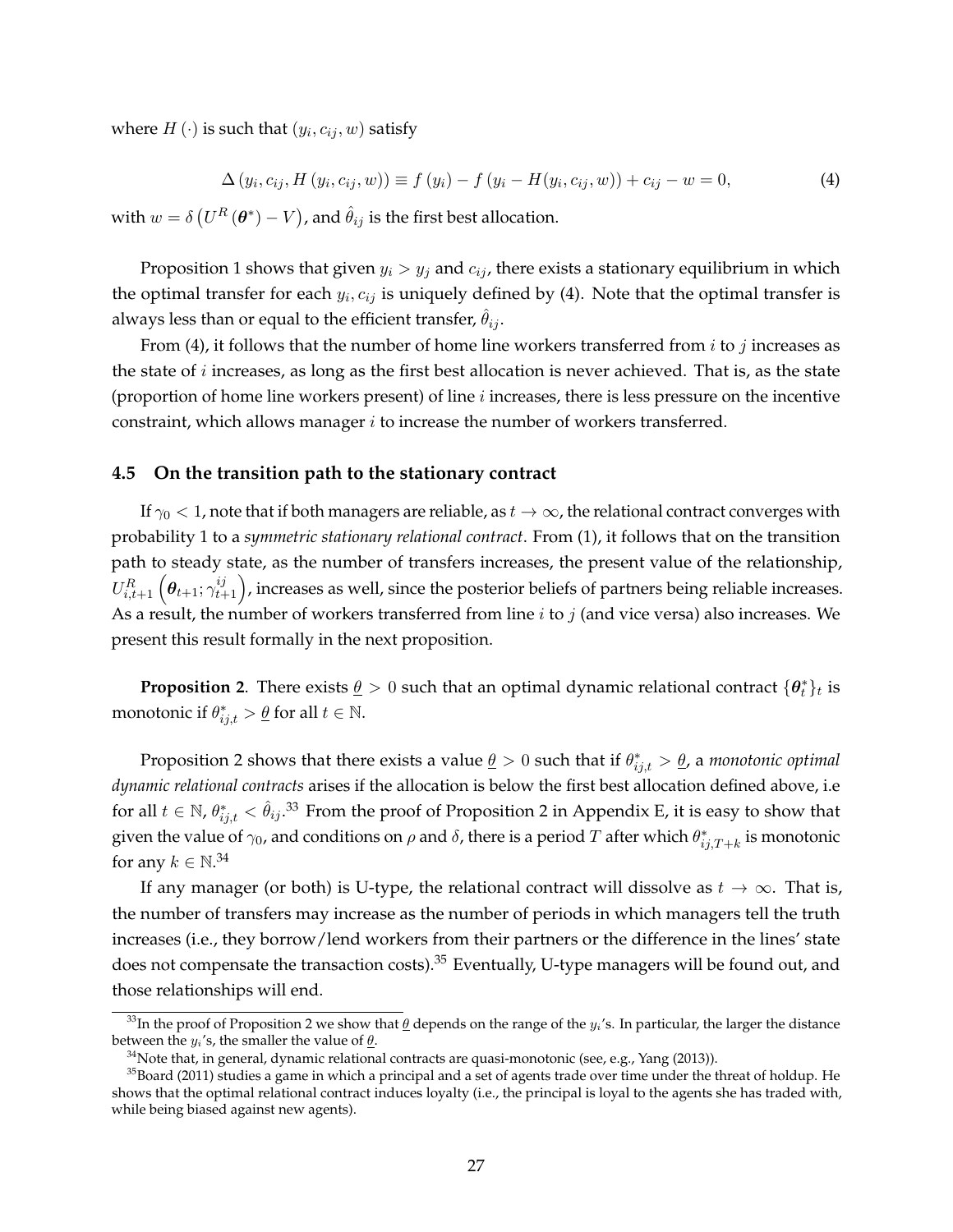#### **4.6 Summary of Predictions**

To summarize, the following are the five key predictions from this model that we take to the data. The first three predictions pertain to steady state comparative statics. Suppose that the number of home line workers present for line  $j$  is greater than the number of home line workers present for line *i* (i.e.,  $y_i < y_j$ ). Then, in a stationary relational contract, the number of workers borrowed by manager  $i$  from manager  $j...$ 

- Prediction 1: ...decreases as *i's* state (i.e., increases with absenteeism on *i's* line) improves (or  $i$ 's absenteeism worsens) relatively to  $j$ 's.
- Prediction 2: ...increases as the transaction cost between  $i$  and  $j$  decreases. Also, in a stationary relational contract:
- Prediction 3: As transaction costs decrease, the frequency of transfers between  $i$  and  $j$  increase.

The fourth and fifth prediction pertains to the transition path to the steady state. In particular, on the convergence path, as the maturity of the relationship (the cumulative number of transfers between managers  $i$  and  $j$ ) increases

- Prediction 4: ...the amount borrowed by manager  $i$  from manager  $j$  also increases.
- Prediction 5: ... the frequency of transfers between  $i$  and  $j$  increase.

## **5 Empirical Tests of Model Predictions**

In this section, we formally bring the model's predictions to the data. The model yields predictions for how the number of workers borrowed by manager  $i$  from partner manager  $j$  should vary with the absenteeism on line  $i$  relative to absenteeism on line  $j$ , the maturity of the partnership with manager j, and the transaction cost.<sup>36</sup> In particular, the model predicts that manager i should borrow more workers from partner  $j$  as line  $i$ 's absenteeism increases relatively to  $j$ ''s and as the partnership matures. Relationship maturity is defined as the number of times a pair has exchanged workers. With at least 6 months of daily data, each pair can interact over 140 times, which allows us to track the evolution of managerial trading behavior over a large number of potential interactions. Finally, we predict that manager  $i$  should borrow less workers from partner  $j$  as the cost of the transaction between  $i$  and  $j$  rises.

<sup>&</sup>lt;sup>36</sup>Note that "manager" and "production line" are used interchangeably; that is, whenever we refer to manager  $i$ , we mean the manager of production line i.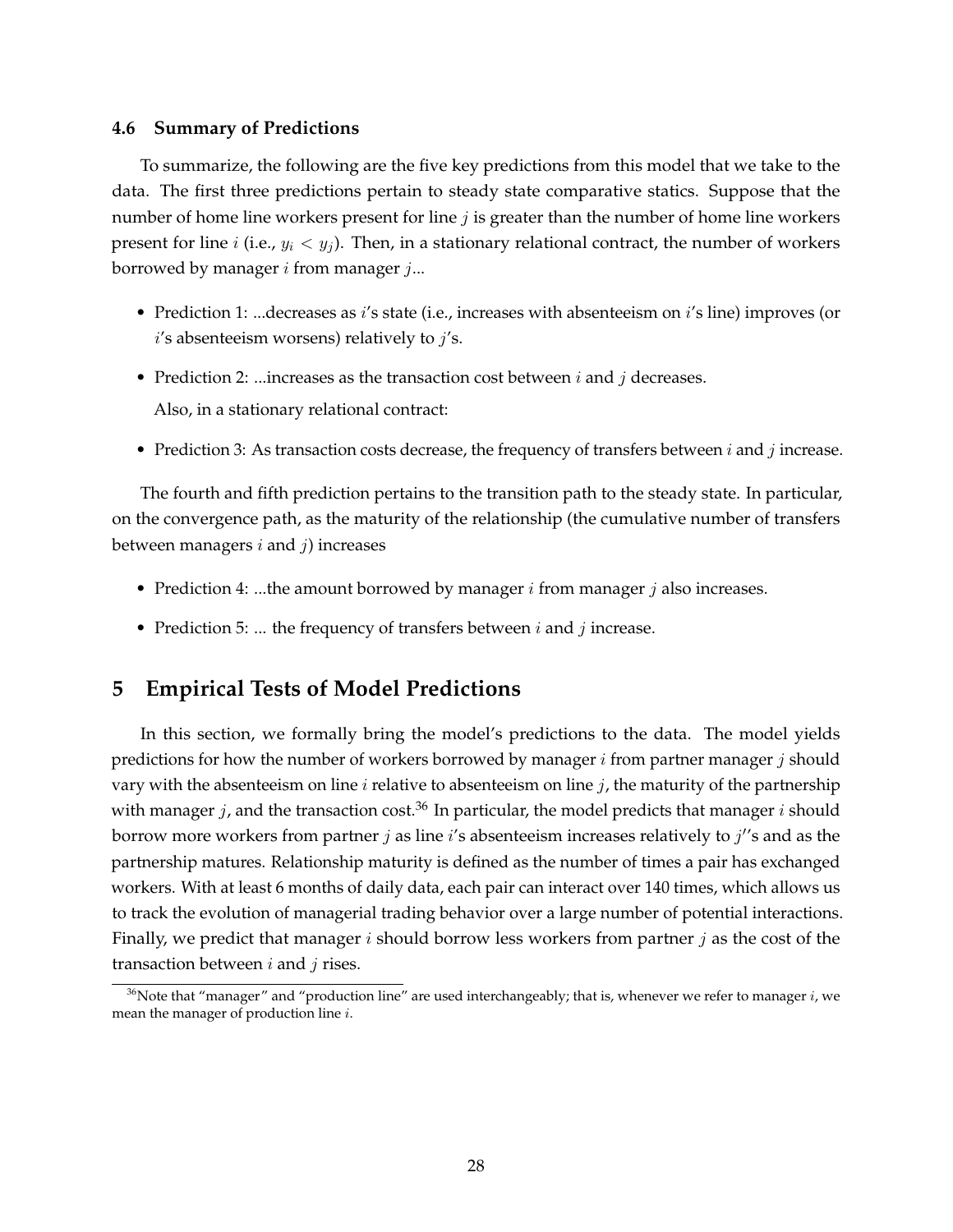#### **5.1 Empirical Strategy**

As discussed in section 3, the dataset we use to test the predictions consists of a dyadic panel of all potential manager partnerships on a production floor for every production day.<sup>37</sup> Our model predicts that this trade decision depends on the demographic similarity of the managers and the physical distance between the production lines (transaction cost). In this sense, our empirical setup is similar to the canonical gravity model, which has the basic conclusion that trade between two countries is inversely proportional to their distance (Anderson, 2011; Anderson and Van Wincoop, 2003; Chaney, 2018; Donaldson, 2018). We follow this literature in estimating the following loggravity equation:

$$
\theta_{ijuft} = \alpha + \beta_1 \frac{(\% Abs_{iutf} - \% Abs_{jutf})}{2} + \beta_2 ln(Maturity_{ijutf}) + \beta_3 ln(Dist_{ijuf}) + \beta_4 Gender_{ijuf}
$$

$$
+ \beta_5 Education_{ijuf} + \beta_6 ln(Age\ diff_{ijuf}) + \beta_7 ln(Experience\ diff_{ijuf}) + \Phi + \varepsilon_{ijuft},
$$
(5)

where the subscript  $i$  refers to a given manager and  $j$  to a potential partner on the floor. Subscript  $u$ indicates the unit or factory,  $f$  the floor within the factory, and  $t$  indicates the date.<sup>38</sup> Our dependent variable,  $\theta_{init}$  is the number of workers borrowed by manager *i* from manager *j* on floor *f* in factory unit  $u$  on date  $t$ . In line with the model, our main independent variable is the average difference in absenteeism between manager  $i$  and its partner  $j$  on date  $t$ . Our model predicts that the number of workers borrowed is larger the worse is i's state compared to j's state.<sup>39</sup> We also include the natural log of the maturity of the relationship between the managers, the natural log of the distance between their lines, and binary variables for whether the managers are of the same gender and have the same level of education<sup>40</sup> as well as the natural log of the (absolute) difference in age and of the difference in experience of the managers in managing their current lines, which are proxies for so-called identity-based distance.<sup>41</sup> In certain specifications we account for learning-by-doing by including the natural log on the number of days since i's order started.<sup>42</sup>

The matrix Φ corresponds to varying sets of cross-sectional and temporal fixed effects depending on the specification used. In particular, we include include unit, manager  $i$  and manager  $j$  fixed

<sup>&</sup>lt;sup>37</sup>As we note in section 3, negligible trade occurs across floors; accordingly, we focus on pairs of managers located on the same factory floor. As such, the distance variable is defined as the number of feet between two lines on a factory floor.

 $38$ We abstract from capital input and material input choices: the machines and materials needed to produce a given style are decided at the firm level and are readily available to production lines, such that conditional on style, there is no variation across production lines in the quantity and quality of machines and materials available. Therefore, we note that the identification issues around the endogenous choice of capital and materials highlighted by the literature on production function estimation do not apply in this case (Ackerberg et al., 2015).

<sup>&</sup>lt;sup>39</sup>Our model yields prediction for cases where i's absenteeism  $\geq j$ 's absenteeism. In our main results we consider only theses cases. In Appendix A, we show that the results hold if we include cases where  $j$ 's absenteeism  $> i$ 's absenteeism.

<sup>&</sup>lt;sup>40</sup>Managers have a similar level of education if they fall in the same category as defined as follows: (1) did not pass 10th grade, (2) passed 10th grade, (3) completed high school (passed 12th grade), or (4), have a bachelor's or higher degree.

<sup>&</sup>lt;sup>41</sup> Recall that the age difference and the difference in experience managing the line are not correlated  $\rho = 0.0446$ .

 $42$ We take the natural log of the variables listed above and add 1 in order to not exclude cases where the variables are equal to 0.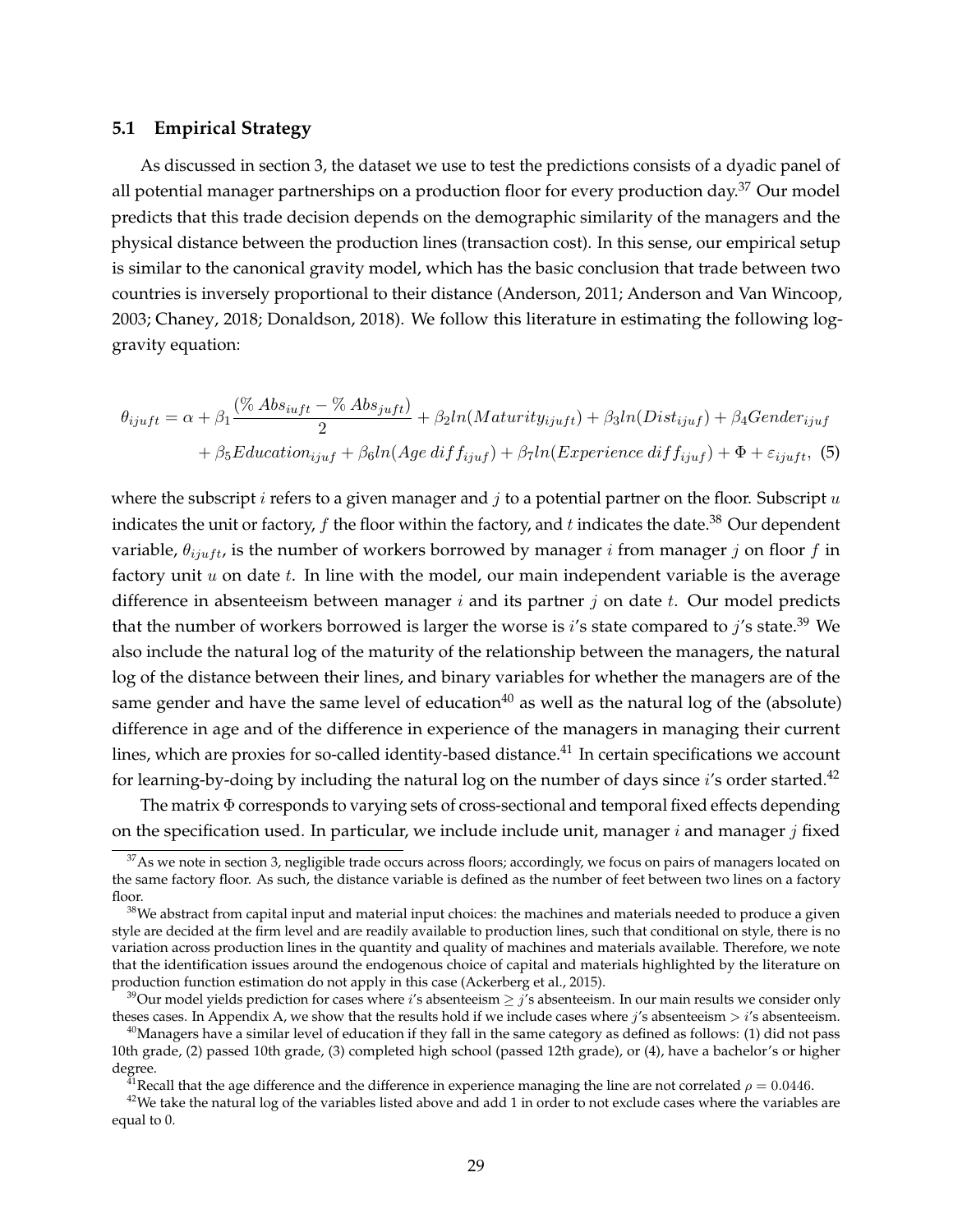effects as well as year, month and day of the week fixed effects to account for common seasonality in absenteeism across managers. For all regressions, we report three types of standard errors. First, we cluster at the manager pair level. These standard errors are reported in parentheses (163 clusters). Second, we use a two-way clustering strategy with one cluster for the manager pair (163 clusters) and one cluster for the date (314 clusters). These two-way-clustered standard errors are reported in square brackets. Finally, in curly brackets, we report two-way-clustered standard errors with one cluster for each manager in the pair (73 clusters each). The different approaches to clustering employed correspond to the most common strategies used when dealing with dyadic data. We show that our results are robust to all three strategies which indicates that correlations in the error term do not appear to be an issue in this context.

Since the left hand side is the count of the number of workers borrowed and that many partnerships are left underutilized, estimating this equation by OLS is known to yield inconsistent estimates. Instead, following the trade literature, we estimate the model using Poisson Pseudo Maximum Likelihood, or PPML (see, e.g., Bryan and Morten (2019); Costinot et al. (2019)).

#### **5.2 Results**

Table 7 presents the results from the estimation of equation 5, and the results confirm each of the model's predictions, in turn. First, the results confirm that number of workers borrowed increases when  $i'$ s state deteriorates compared to  $j'$ s. Specifically, we find that when the average difference in the states increases by 1% (5%), the number of workers borrowed by manager  $i$  from manager  $j$ increases by 5-6% (28-34%).<sup>43</sup> To Illustrate the size of the effect, consider a case where a manager has 1% absenteeism and borrows 1 worker from each of his 3 main partners who have no absenteeism. In other words, the main coefficient is 0.005 for all 3 main partners. The manager would borrow one more worker across the 3 partners, or 4 workers in total that day, if his absenteeism were to increase to 10.8-12.6%. If the managers absenteeism were to rise to 24.8-29.2%, he would borrow one additional worker from each of his main partners, for a total of 6 workers borrowed that day.

<sup>&</sup>lt;sup>43</sup>The first coefficient is in decimals. The equation for the number of workers borrowed is  $\theta_{ij}^1=e^{\beta_1x_1+X\beta}$ . Consider a case where the main coefficient,  $x_1$ , increases by 1% (0.01), then  $\theta_{ij}^2=e^{\beta_1x_1+\beta_10.01+X\beta}$ . Therefore,  $\theta_{ij}^2-\theta_{ij}^1=(e^{\beta_10.01}-1)$ 1) $\theta_{ij}^1$  and the percentage change in the number of workers borrowed is given by  $100 \times \frac{\theta_{ij}^2 - \theta_{ij}^1}{\theta_{ij}^1} = 100 \times (e^{\beta_1 0.01} - 1)$ . Using the coefficient in column 1, we find that when  $x_1$  increases by 1%, the number of workers borrowed increases by  $100 \times (e^{5.81 \times 0.01} - 1) = 5.98\%$ . From column 3, we find that borrowing increases by  $100 \times (e^{5.91 \times 0.01} - 1) = 5.03\%$ .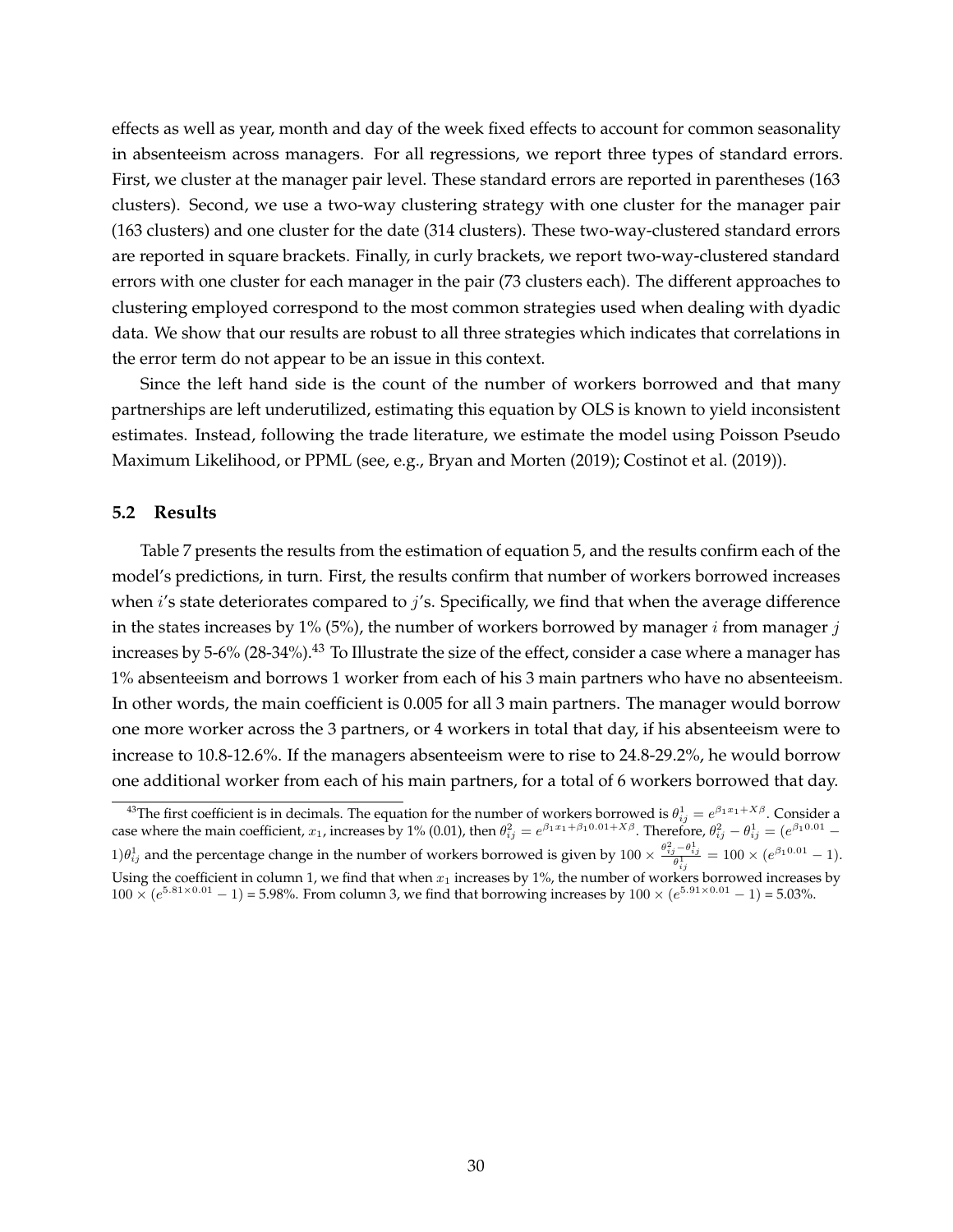|                                    | Number of workers borrowed |                         |                   |
|------------------------------------|----------------------------|-------------------------|-------------------|
|                                    | (1)                        | (2)                     | (3)               |
| $(\%Abs\ i - \%Abs\ j)/2$          | 5.8103                     | 5.2897                  | 4.9104            |
|                                    | $(2.0057)***$              | $(1.7518)***$           | $(1.6650)***$     |
|                                    | $[2.0167]***$              | $[1.7663]***$           | $[1.6870]***$     |
|                                    | ${2.5503}$ * *             | ${2.0001}$ * **         | ${1.9338}$ * *    |
| log(Maturity of relationship)      | 0.3475                     | 1.3079                  | 1.3117            |
|                                    | $(0.1179)$ * **            | $(0.0871)$ * **         | $(0.0866)$ * **   |
|                                    | $[0.1193]$ * **            | $[0.0880]***$           | $[0.0875]$ * **   |
|                                    | ${0.1344}$ * **            | $\{0.0933\}$ * **       | ${0.0932}$ * **   |
| log(Distance)                      | $-0.8361$                  | $-0.2463$               | $-0.2459$         |
|                                    | $(0.1177)$ * **            | $(0.0842)****$          | $(0.0839)$ * **   |
|                                    | $[0.1191]***$              | $[0.0860]***$           | $[0.0857]***$     |
|                                    | ${0.1314}$ * **            | ${0.0954}$ ***          | ${0.0949}$ ***    |
|                                    |                            | Identity-based distance |                   |
| Different gender                   | $-0.9506$                  | $-0.9934$               | $-0.9978$         |
|                                    | $(0.2415)$ * **            | $(0.2087)$ * **         | $(0.2114)$ * **   |
|                                    | $[0.2357]***$              | $[0.2049]***$           | $[0.2081]***$     |
|                                    | ${0.3378}$ * **            | $\{0.3550\}$ * **       | $\{0.3580\}$ * ** |
| Different education                | $-0.5023$                  | $-0.1835$               | $-0.1836$         |
|                                    | $(0.1282)$ * **            | $(0.0913)**$            | $(0.0911)**$      |
|                                    | $[0.1299]$ * **            | $[0.0924]$ * *          | $[0.0923]**$      |
|                                    | ${0.1243}$ ***             | ${0.0811}$ * *          | ${0.0808}$ * *    |
| log(Difference in age of managers) | $-0.0290$                  | $-0.0500$               | $-0.0500$         |
|                                    | (0.0185)                   | $(0.0157)$ * **         | $(0.0157)$ * **   |
|                                    | [0.0184]                   | $[0.0156]***$           | $[0.0156]***$     |
|                                    | ${0.0192}$                 | ${0.0161}$ * **         | ${0.0162}$ * **   |
| log(Diff. in exp. on the line)     | $-0.1611$                  | $-0.2564$               | $-0.2567$         |
|                                    | $(0.0969)*$                | $(0.0785)$ * **         | $(0.0783)$ * **   |
|                                    | $[0.0958]*$                | $[0.0770]***$           | $[0.0768]***$     |
|                                    | ${0.0789}$ * *             | ${0.0818}$ * **         | ${0.0816}$ * **   |
| Observations                       | 27560                      | 27560                   | 27560             |
| Mean of Y                          | .215                       | .215                    | .215              |
| <b>SD</b>                          | .853                       | .853                    | .853              |
| Effect when $X1 = 1\%$             | 5.98%                      | 5.43 %                  | 5.03 %            |
| Effect when $X1 = 5%$              | 33.71 %                    | 30.28 %                 | 27.83 %           |

Note:  $***p$  < 0.01,  $**p$  < 0.05,  $*p$  < 0.1. We regress the daily number of workers borrowed at the manager-pair level on the average difference in absenteeism in the pair, the natural log of the maturity of the relationship, the log physical distance in feet, a dummy for whether the managers are of different gender, a dummy for whether they have a different level of education, on their log age difference, and on their log difference in their experience managing their respective lines. We include dyads on a same floor for which the average difference in absenteeism in the pair is greater or equal to 0. In parentheses, we report standard errors clustered at the pair level. In square brackets, we report 2-way clustered standard errors with one cluster for pairs and one cluster for the date. In curly brackets, we report 2-way clustered standard errors with one cluster for each line. In column 1, we include fixed effects for each managers as well as unit fixed effects. In column 2, we additionally include year, month, and day of the week fixed effects. Column 3 has the same fixed effects as column 2, and we also control for learning-by-doing by including the natural log of the number of days since the borrower's order started.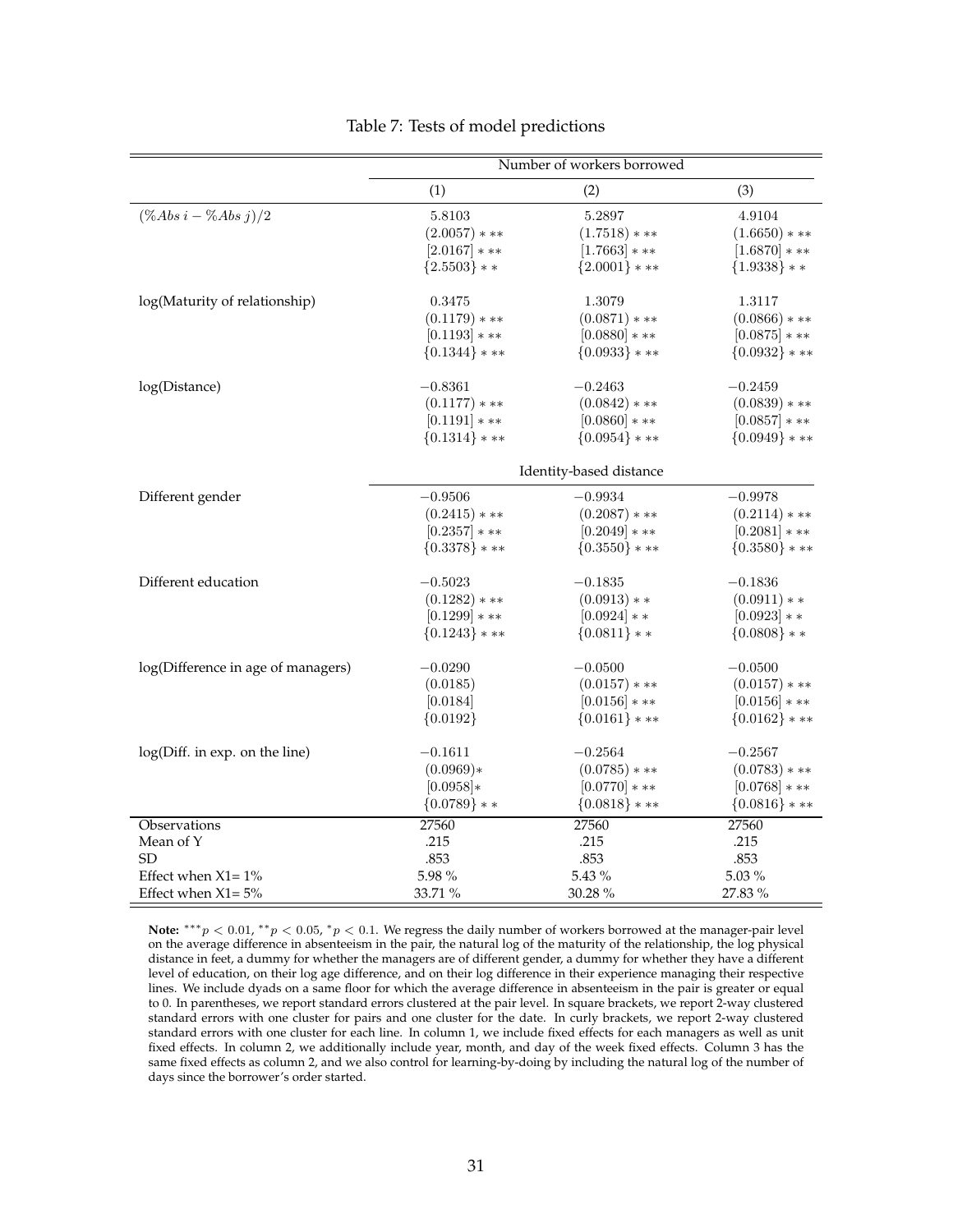We find that a manager in a relationship that is more mature by 10 days compared to the average relationship, borrows approximately 34% more workers from that partner.<sup>44</sup> Hence, a manager that borrows one worker in an average partnership would borrow one more worker every 3 days in a partnership more mature by 10 days or 1 more worker every day from a partnership more mature by 28 days. All else equal, a manager borrows approximately 29% less from a manager that is 12 feet away compared to a manager 3 feet away.<sup>45</sup> Or, a manager who borrows one worker from a line 15 feet away would borrow one additional worker each day from a line only 3 feet away.

Next, we investigate whether the behavior of managers is also affected by their demographic differences. We find that managers borrow 61-63% less from partners of different gender than with managers of the same gender.<sup>46</sup> This means that a manager borrowing 1 worker from a partner of a different gender would borrow 1.6-1.7 additional workers daily from a partner of the same gender. Additionally, when looking at the coefficients in column 2 and 3, we find that a manager borrows approximately 16% less from managers with a different level of education. A manager borrowing 1 worker from a partner with a different level of education would borrow 1 additional worker from a partner with the same level of education every 5 days.

Finally, we find that differences in age and experience also affect the trade behavior of the managers. Indeed, a manager tends to borrow 6.5-11% less from managers 10 years different in age than with managers within 1 year age difference.<sup>47</sup> That is, a manager borrowing 1 worker from a partner younger or older by 7 years would borrow 1 additional worker from a partner 1 year his junior or senior every 10 days. Similarly, managers tend to borrow more from partners with similar level of experience managing their current line. They tend to borrow 23-33% less from managers with 5 years difference experience than from managers with just 1 year difference in experience. That is, a manager borrowing 1 worker from a partner with a 5 year difference in experience would borrow 1 additional worker every other day from a partner with the same level of experience.<sup>48</sup>

On the whole, these results show that managers do indeed borrow more from their partners as they are hit by stronger absenteeism shocks than their partners. The positive coefficient of the maturity of the relationship indicates that trust evolves with the number of interactions between the managers. Additionally, the results suggest that both physical and identity-based, or demographic, distances impose substantial barriers on relationship formation and dynamics. Finally, in Appendix B, we look at whether trade patterns differ with respect to high and low efficiency workers. As predicted by the model, we find that managers are more selective of the partners with whom they trade their higher productivity workers.

 $^{44}$ The average maturity of partnerships is 40.06 days. 10 days represent a 24.96% increase from average. We find that this increase translate into a  $100 \times (e^{1.308 \times ln(1.2496)} - 1) = 33.83\%$  increase in borrowing in column 2 and  $100 \times (e^{1.3117 \times ln(1.2496)} - 1) = 33.95\%$  in column 3.

<sup>&</sup>lt;sup>45</sup>The percentage change is  $100 \times \frac{(e^{-0.246 \times ln(6)} - e^{-0.246 \times ln(3)})}{e^{-0.246 \times ln(3)}} = -28.93\%$  in column 2 and -28.89% in column 3. <sup>46</sup>When the dummy variable goes from 0 to 1, the effect is  $100 \times (e^{\beta} - 1)$  percent.

<sup>&</sup>lt;sup>47</sup>The percentage change is  $100 \times \frac{(e^{-0.029 \times ln(10)} - e^{-0.029 \times ln(1)})}{e^{-0.029 \times ln(1)}} = -6.46\%$  in column 1, and 11.9% in column 2 and 3.

 $48$ Recall that in subsection 2.5, we showed that the location of the managers in the factory is unrelated to how similar they are to managers around them. We also showed that physical distance and the demographic distance variables are highly uncorrelated between one another which could have limited our ability to interpret the coefficients of the regression.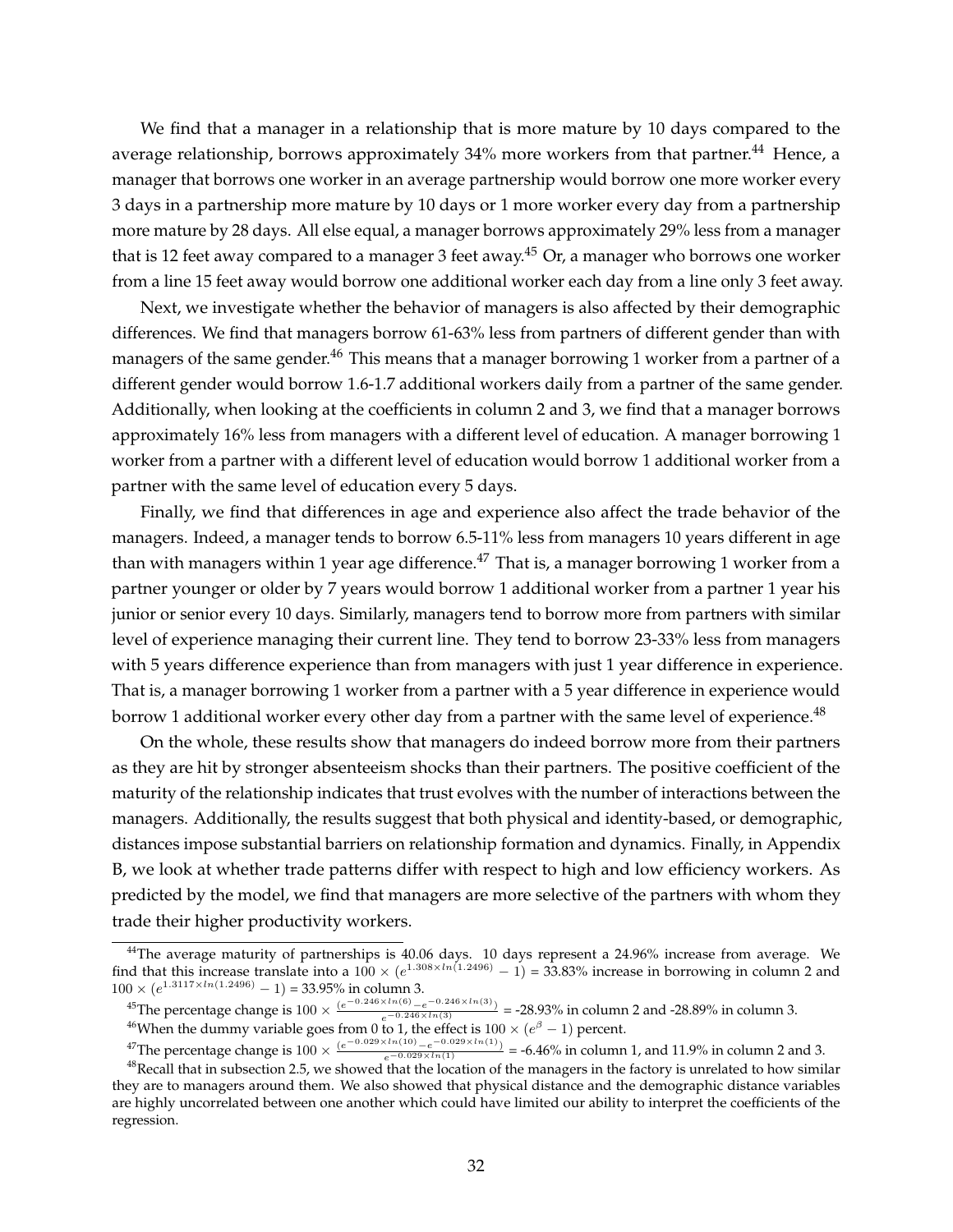|                                    | Any number of workers borrowed |                         |                 |
|------------------------------------|--------------------------------|-------------------------|-----------------|
|                                    | (1)                            | (2)                     | (3)             |
| $(\%Abs\ i - \%Abs\ j)/2$          | 568.7733                       | 124.3410                | 120.7499        |
|                                    | $(0.0241)**$                   | $(0.0446)**$            | $(0.0431)**$    |
|                                    | $[0.0237]$ * *                 | $[0.0445]$ * *          | $[0.0432]$ * *  |
|                                    | ${0.1166}$                     | ${0.1130}$              | ${0.1081}$      |
| log(Maturity of relationship)      | 1.8444                         | 4.4665                  | 4.4677          |
|                                    | $(0.0000)$ * **                | $(0.0000)$ * **         | $(0.0000)***$   |
|                                    | $[0.0000]$ * **                | $[0.0000]***$           | $[0.0000]$ * ** |
|                                    | ${0.0000}$ * **                | ${0.0000}$ ***          | ${0.0000}$ * ** |
| log(Distance)                      | 0.4655                         | 0.7898                  | 0.7898          |
|                                    | $(0.0000)$ * **                | $(0.0222)**$            | $(0.0221)**$    |
|                                    | $[0.0000]$ * **                | $[0.0308]**$            | $[0.0322]**$    |
|                                    | ${0.0000}$ * **                | ${0.1026}$              | ${0.1033}$      |
|                                    |                                | Identity-based distance |                 |
| Different gender                   | 0.4685                         | 0.4726                  | 0.4724          |
|                                    | $(0.0060)$ * **                | $(0.0027)$ * **         | $(0.0027)$ * ** |
|                                    | $[0.0066]$ * **                | $[0.0026]$ * **         | $[0.0025]$ * ** |
|                                    | ${0.0980}$ *                   | ${0.0979}$ *            | ${0.0976}$ *    |
| Different education                | 0.5920                         | 0.7351                  | 0.7352          |
|                                    | $(0.0000)$ * **                | $(0.0044)$ * **         | $(0.0044)$ * ** |
|                                    | $[0.0001]***$                  | $[0.0111]**$            | $[0.0125]$ * *  |
|                                    | ${0.0000}$ * **                | ${0.0072}$ * **         | ${0.0073}$ * ** |
| log(Difference in age of managers) | 0.9712                         | 0.9554                  | 0.9555          |
|                                    | (0.1248)                       | $(0.0176)**$            | $(0.0175)**$    |
|                                    | [0.1447]                       | $[0.0234]$ * *          | $[0.0237]$ * *  |
|                                    | ${0.1885}$                     | ${0.0397}$ **           | ${0.0405}$ * *  |
| log(Diff. in exp. on the line)     | 0.8493                         | 0.7934                  | 0.7934          |
|                                    | $(0.0882)*$                    | $(0.0102)**$            | $(0.0102)**$    |
|                                    | $[0.0885]*$                    | $[0.0104]$ * *          | $[0.0103]**$    |
|                                    | ${0.0937}$ *                   | ${0.0263}$ * *          | ${0.0261}$ * *  |
| Observations                       | 28813                          | 28813                   | 28813           |
| Mean of Y                          | .188                           | .188                    | .188            |
| SD                                 | .176                           | .176                    | .176            |

#### Table 8: Tests of model predictions on the extensive margin

Ė

Note:  $***p$  < 0.01,  $**p$  < 0.05,  $*p$  < 0.1. We regress a dummy for whether i borrows any number worker from j at the daily manager-pair level on the average difference in absenteeism in the pair, the natural log of the maturity of the relationship, the log physical distance in feet, a dummy for whether the managers are of different gender, a dummy for whether they have a different level of education, on their log age difference, and on their log difference in their experience managing their respective lines. We include dyads on a same floor for which the average difference in absenteeism in the pair is greater or equal to 0. In parentheses, we report *p-values* for standard errors clustered at the pair level. In square brackets, we report *p-values* for 2-way clustered standard errors with one cluster for pairs and one cluster for the date. In curly brackets, we report *p-values* for 2-way clustered standard errors with one cluster for each line. In column 1, we include fixed effects for each managers as well as unit fixed effects. In column 2, we additionally include year, month, and day of the week fixed effects. Column 3 has the same fixed effects as column 2, and we also control for learning-by-doing by including the natural log of the number of days since the borrower's order started.

Table 8 reports the result of a logistic regression and shows how the previous variables affect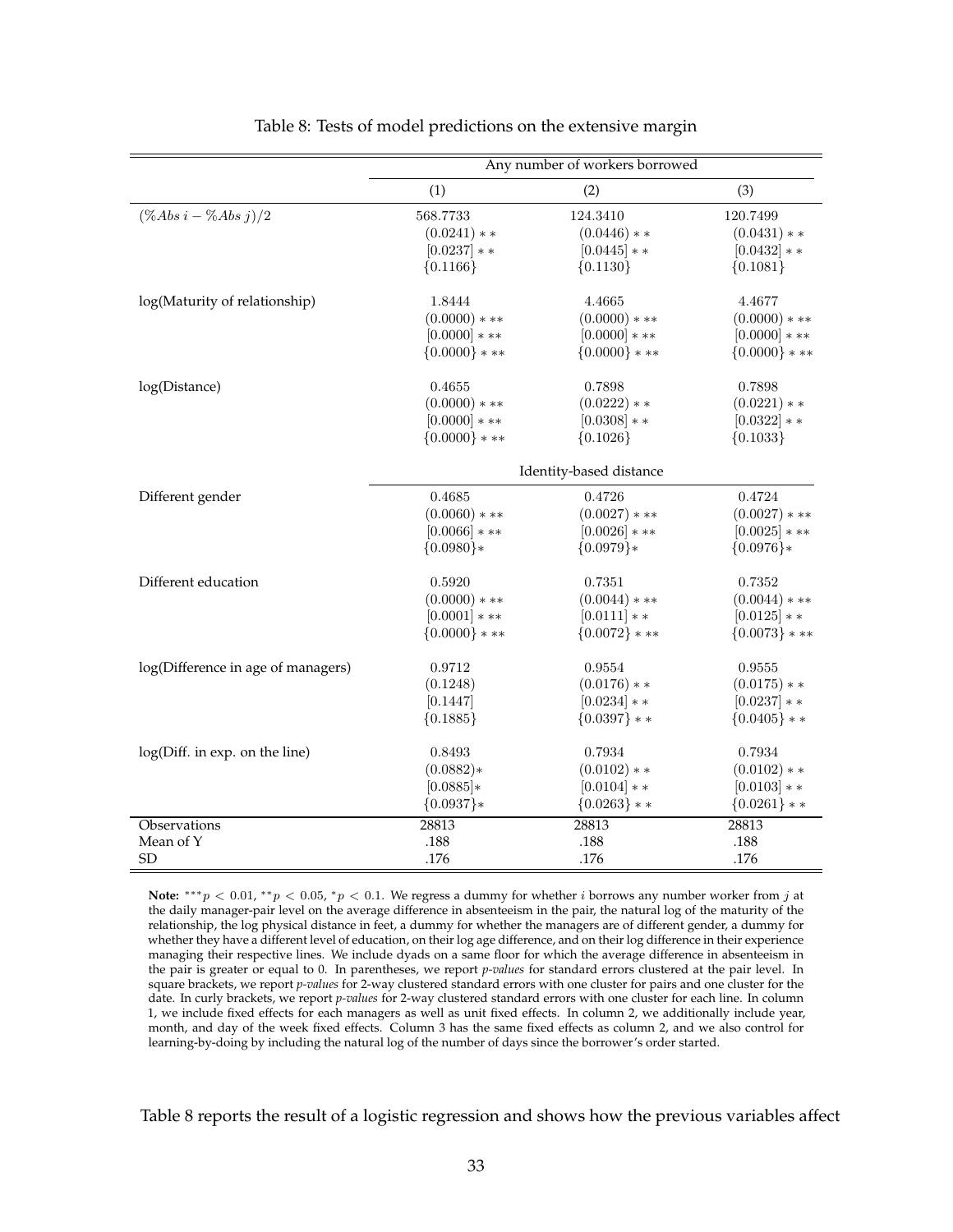the odds ratio of borrowing. The direction of the effects we found for the intensive margin are preserved here along the extensive margin. From column 2 and 3, we find that when the average difference in absenteeism is 5%, the odds of manager  $i$  borrowing from manager  $j$  increase by 27% compared to a scenario where both managers have the same level of absenteeism. We find that the odds of borrowing are 182% larger in a partnership twice as mature. The odds that *i* borrows from j decrease by 34.5% if j's is 6 feet away from i's rather than 1 foot away. The odds of borrowing between managers of a different gender or of a different level of education are 52.75% and 26.5% lower, respectively, compared to borrowing between similar managers. Finally, doubling the age difference and the experience difference of the managers reduces the odds of borrowing by 3% and 14.8%, respectively.

### **6 Simulations**

In this section, we report the results of several counterfactual simulations to study the extent to which firm investments in relationship formation would help solve the worker misallocation problem resulting from idiosyncratic absenteeism realizations across lines. The global garment industry is highly competitive and characterized by low profit margins. From previous work and discussions with the firm we estimate that approximately 5% of the revenues are converted into profits. Further, each percentage point increase in efficiency translates into a 0.001875-0.0025 percentage point increase in profit (Adhvaryu et al., 2018b). This implies that a one percentage point increase in efficiency represents a 3.75-5% increase in the *profit margin*.

For the simulations that follow, we begin by estimating a reduced-form production function. We first plot efficiency (output) on the number of workers on the production line (input). The first panel of Figure 9 shows that relationship. Consistent with the results in Figure 3, this relationship is clearly concave. Efficiency increases sharply until 50-55 workers and is nearly constant afterwards. We then approximate this empirical function by regressing efficiency on a 3rd degree polynomial in the number of workers on the line and on our usual fixed effects. The second panel of Figure 9 shows the average predicted efficiency produced by a 3rd degree polynomial estimate.

The gist of our simulations is as follows. For any given day, we observe the *status quo* equilibrium distribution of worker absenteeism shock realizations as well as lending/borrowing behavior on the part of managers. We then amplify (or restrict) this behavior by increasing (decreasing) the flow of workers across new relationship pairs, further decreasing (increasing) the misallocation of workers across lines. We then use the "production function" estimated above to determine the resulting line productivity and aggregate (plant-day-level) productivity effects.<sup>49</sup> We iterate this procedure for a given number of days to estimate the mean and standard error of the impact estimate. We present the comparisons of the resulting productivities across all simulations in Figure

<sup>&</sup>lt;sup>49</sup>In all simulations, we assume the production function that is implied by Figure 9. That is, we assume that the relationship between the number of workers on the line and efficiency is approximated by the 3rd degree polynomial displayed in the second panel of Figure 9. We also assume throughout that the production function remains fixed before and after the counterfactual policy change.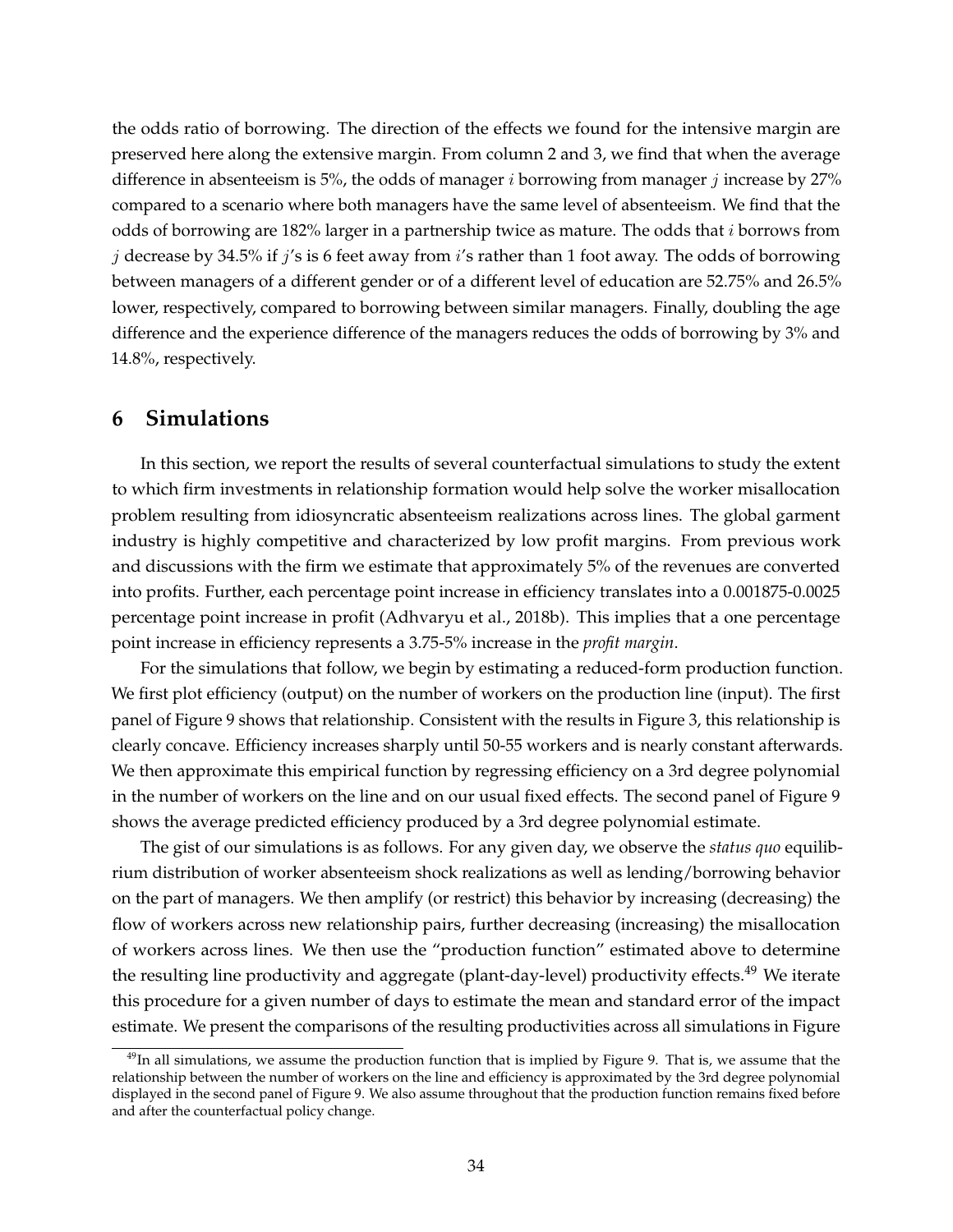#### 10 below.



#### Figure 9: Average efficiency by the number of workers on the line

**Note:** In the first panel, we plot the average efficiency by the number of workers on the line across managers and the 95% confidence interval for this average. For ease of presentation, we censor the figure at 20 and 80 workers on the line. Less than 5% of observations have fewer than 20 or more than 80 workers on the line. In the second panel, we also estimate a functional form for the relationship between efficiency and the number of workers on the line by regressing daily efficiency on a 3rd degree polynomial in the number of workers on the line and manager, unit, year, month, and day of the week fixed effects. We find the following functional form: efficiency=  $-1.82 + 1.89x - 0.02x^2 + 0.0008x^3$ where  $x$  is the number of workers on the line. We compute the predicted efficiency given by the polynomial for every manager and days. We plot the average predicted efficiency against the number of workers on the line. The estimation is done over all manager-day observations, but we censor the figure at 20 and 80 workers on the line.

### **6.1 Benchmarks**

We study three benchmark scenarios – no redistribution of workers (maximal misallocation); perfect redistribution (no misallocation); and an exogenous reduction in absenteeism.

#### **6.1.1 No redistribution**

We begin by asking what the simulated productivity losses are, going from the *status quo* level of redistribution via relationships to a counterfactual scenario in which relational contracts are shut down – i.e., there are no worker transfers across lines. In terms of the model, this simulation is equivalent to increasing transaction costs to a point where any trade is too costly. In this scenario, managers must make do with only present home line workers; that is, absenteeism shocks are not smoothed at all, and worker misallocation is maximized.

We start by drawing 100 production days (without replacement) at random. For each day, we compute the predicted efficiency with the current trades by plugging the number of workers on the line into the estimated production function. To compute the scenario without trade, we use only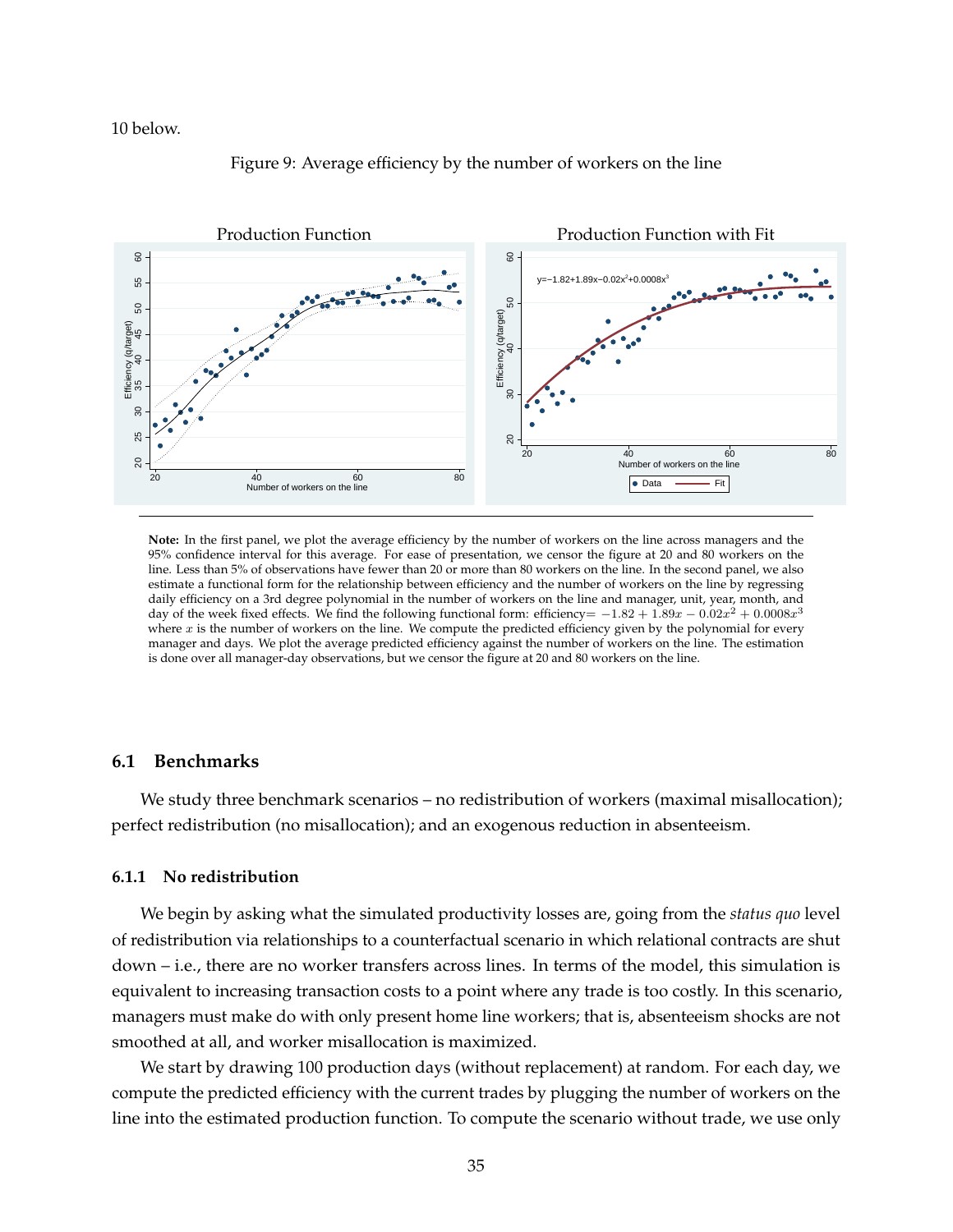the number of home line workers present in our estimate. The number of home line workers in the unit would be the number of workers on the line if lines did not trade. We repeat this exercise 100 times and compute the mean and standard error across the replications. We find that efficiency falls when trade is shut down entirely by 0.90 percent, from 49.13% (SE 0.004) to 48.69% (SE 0.005), which corresponds to a decrease of 1.65-2.2% in the firm's profit margin.<sup>50</sup>

#### **6.1.2 Optimal redistribution**

As a second benchmark, we study productivity under a counterfactual scenario with perfect redistribution of available workers across lines. This represents the first-best (*ex post*) solution for the firm, conditional on the pattern of worker absenteeism realizations observed in the data. In this simulation, we compute the loss (gain) of every line in the unit from losing (gaining) 1 worker. The line with the smallest loss then gives that worker to the line with the largest gain. We repeat that exercise as long as the smallest loss is less than the largest gain.<sup>51</sup> We draw 100 days and perform this procedure on each day; we then repeat this exercise 100 times to compute standard errors around simulated treatment estimates. Predicted productivity is 49.13% (SE 0.004) prior to redistribution and 49.90% (SE 0.007) after. This change represents a 1.58 percent increase in aggregate efficiency, which translates to a 2.89-3.85% increase in the profit margin.

#### **6.1.3 Reducing absenteeism by half while shutting down trade**

Then, we study a benchmark scenario in which the firm (say, via high-powered incentives) reduces absenteeism on each line by half. Within this scenario, we study the same two sub-cases as above. Let us first consider a case where lines do not trade at all and keep their additional home line workers that are present due to the decrease in absenteeism. We find that the average efficiency increases by 1.08 percent (from 49.13% (SE 0.004) to 49.66% (SE 0.004)) – a 1.99-2.65% increase on the profit margin.

#### **6.1.4 Reducing absenteeism by half plus optimal redistribution**

We also consider a case where all workers including the additional workers that are present due to the reduction in absenteeism are optimally traded just like in subsection 6.1.2. We find that the average efficiency increases by 3.43% from 49.13 (SE 0.004) to 50.82% (SE 0.013) translating to a 6.34-8.45% on the profit margin.

#### **6.1.5 Reducing physical distance plus optimal redistribution**

In the last two simulations, we investigate the role of physical and identity based distance. We postulated throughout the paper that these distances can affect the transaction cost within

 $50$ All changes in predicted efficiency presented below represent significant differences at the 1% level.

<sup>&</sup>lt;sup>51</sup>We repeat that exercise for increments of 0.1, 0.01, and 0.001 workers to reflect the fact that workers can be traded for a fraction of a day and fully exploit the gains from trade.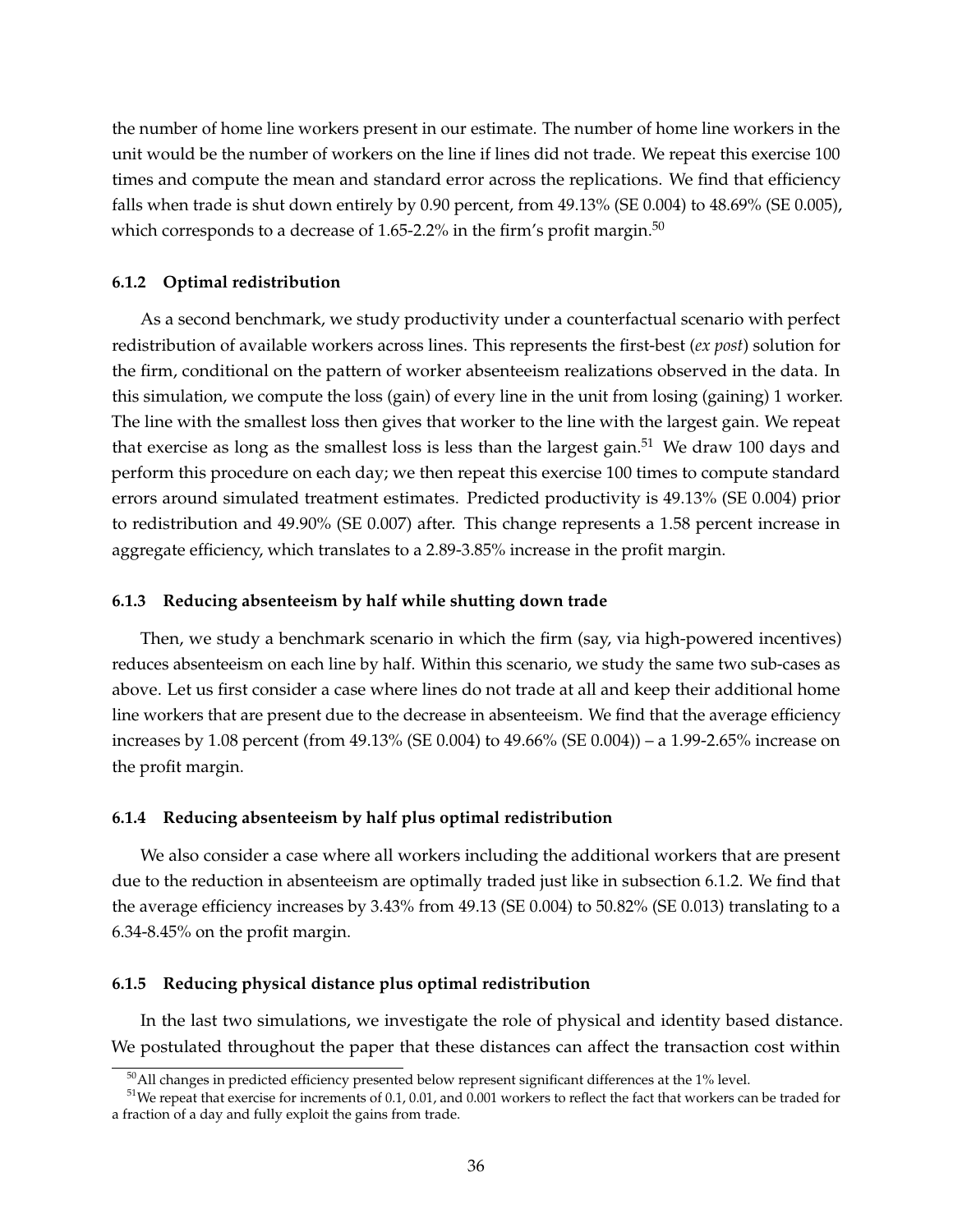pairs of managers in various ways. An example policy that the firm could implement would be to introduce an app in which managers could log the number of workers they need or are willing to spare.<sup>52</sup> Excess workers would then be assigned optimally to the lines most in need. Such a tool, if carefully implemented, could eliminate the need for interactions between the managers which would effectively eliminate the negative effect of physical and identity-based distances.

We first investigate how reducing physical distance would affect efficiency. In particular, we ask what would be the effect of reducing the average physical distance to 1 foot assuming that trades are done optimally. From column 3 of Table 7, we find that lines would borrow on average 73.36% more if the distance would fall to 1 foot on average.<sup>53</sup> To compute the effect of decreasing physical distance, we proceed in a similar way as we did previously.

For every day that we draw, we compute the average number of workers borrowed in every unit. Then, we calculate what would be this average if it were to increase by 73.36%. We trade workers optimally until this new average is reached or until there are no gains from trade as we did for the optimal trade policy change in subsection 6.1.2. We repeat the exercise 100 times to compute the standard errors. We find that reducing distance would increase efficiency by 1.49% on average (from 49.13% (SE 0.004%) to 49.87% (SE 0.005%)) – a 2.78-3.7% increase in the profit margin.

#### **6.1.6 Reducing demographic distance plus optimal redistribution**

Finally, we investigate whether there are gains from reducing demographic distances among the managers. The aim is to reduce gender, education, age and experience differences simultaneously. If we were to use the estimates in Table 7, we would ignore the fact that some demographic characteristics may be correlated with one another. To circumvent this problem, we construct a binary variable equal to 1 whenever the managers in a pair have any demographic differences.<sup>54</sup> Then, we estimate the same regression as before except that we use this single binary variable as a measure of demographic difference. The results are presented in Appendix C. Using the estimates in column 3, we find that the number of workers borrowed in dissimilar pairs would increase by 37.64% if demographic differences were eliminated.<sup>55</sup> In our sample, 92.5% of pairs have any demographic differences. Hence, if demographic differences were to be eliminated, we would expect that the average number of workers borrowed would increase by 37.64% for 92.5% of pairs.

 $52$ The identity of the managers could be anonymous to other managers, but verifiable by upper-level managers in order for the latter to audit the managers an elicit truthful revelations of the need for and excess of workers.

 $^{53}$ All else equal, the predicted number of workers borrowed in pairs 9.37 feet away (the average), is given by  $\theta^{\bar{D}}_{ij}$  =  $e^{X\beta-0.2459\times ln(9.37)}=e^{X\beta}e^{-0.2459\times ln(9.37)}$ . If distance were equal to 1, the predicted number of workers borrowed would be  $\theta_{ij}^1=e^{X\beta-0.2459\times ln(1)}=e^{X\beta}$ , where  $X\beta$  represent the other variables in the regression. Therefore, all else equal, we would expect the number of workers borrowed to increase by  $\frac{e^{X\beta}-e^{X\beta}e^{-0.2459\times ln(9.37)}}{e^{X\beta}e^{-0.2459\times ln(9.37)}} = \frac{1-e^{-0.2459\times ln(9.37)}}{e^{-0.2459\times ln(9.37)}} = 0.7336$  or 73.36% on average.

<sup>&</sup>lt;sup>54</sup>More precisely, this variable equals 1 when managers are of different genders, or have a different level of education, or their age difference is above median, or their experience difference is above median.

<sup>&</sup>lt;sup>55</sup>All else equal, in demographically dissimilar pairs, the predicted borrowing is  $\theta_{ij}^1=e^{X\beta-0.3195\times 1}=e^{X\beta}e^{-0.3195}$ and in similar pairs,  $\theta_{ij}^0 = e^{X\beta - 0.3195\times0} = e^{X\beta}$ , where  $X\beta$  represent the other variables in the regression. Therefore if dissimilar pairs were to become similar, we would expect trade to increase on average by  $\frac{e^{X\beta}-e^{X\beta}e^{-0.3195}}{e^{X\beta}e^{-0.3195}}$  =  $\frac{1-e^{-0.3195}}{e^{-0.3195}}$  =0.3764 or 37.64%.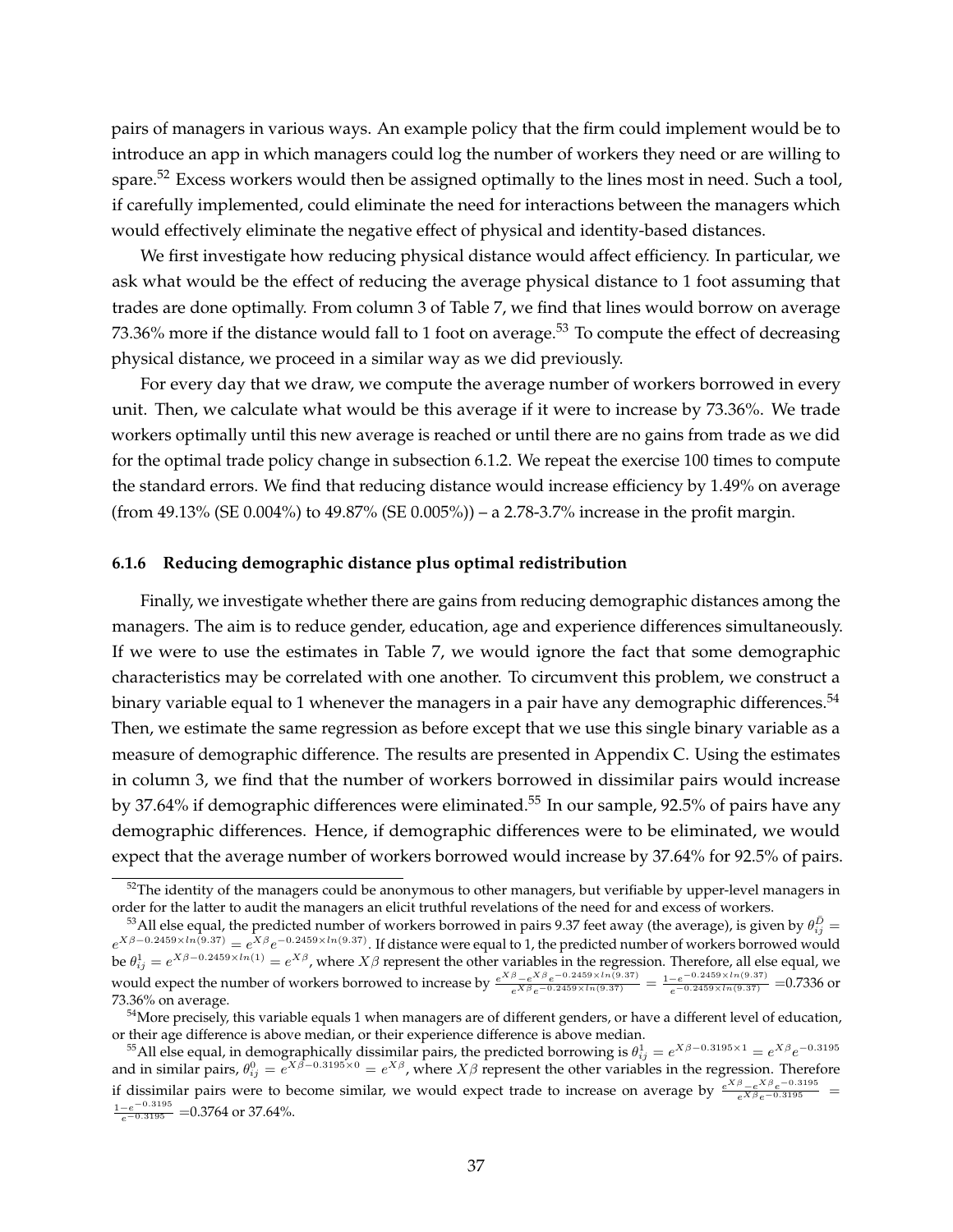In other words, we would expect that the daily number of workers borrowed would increase by 37.64%×92.5%=34.82% on average.

To compute the effect of decreasing demographic differences, we proceed in a similar way as before. For every day that we draw, we compute the average number of workers borrowed in every unit. Then, we calculate what would be this average if it were to increase by 34.82%. We trade workers optimally until this new average is reached or until there are no gains from trade. We repeat the exercise 100 times to compute the standard errors. We find that the average efficiency increases by 0.9% from 49.13 (SE 0.004) to 49.58% (SE 0.005), corresponding to a 1.69-2.25% increase in the profit margin.



Figure 10: Plant-level Gains in Efficiency across Simulations

**Note:** As a baseline, we first compute predicted efficiency given by the data. We then compute the efficiency gain from this baseline when absenteeism remains at its observed level, but managers do not trade (first marker) and when workers are traded optimally (second marker). Then, we compute the efficiency gain when absenteeism falls by half for every line and managers do not trade (third marker), and when workers are traded optimally (fourth marker).Finally we compute the gain in efficiency when workers are traded optimally and demographic distances are eliminated (fifth marker), and when the average physical distance falls to 1 feet (sixth marker).

Figure 10 plots the average efficiency under all simulations on the left y-axis and shows above each marker the percentage increase or decrease from the baseline scenario (denoted by the black line).<sup>56</sup> Comparing the no trade scenario to the optimal trade scenario under the observed level of efficiency reveals that trades are left on the table and that the firm would benefit from improving the trades between the managers. In fact, the current level of trade exploits less than 40% of the

<sup>56</sup>All differences between the point estimates are significant at the 1% level. The 99% confidence bands are smaller than the marker size and are not displayed on the graph.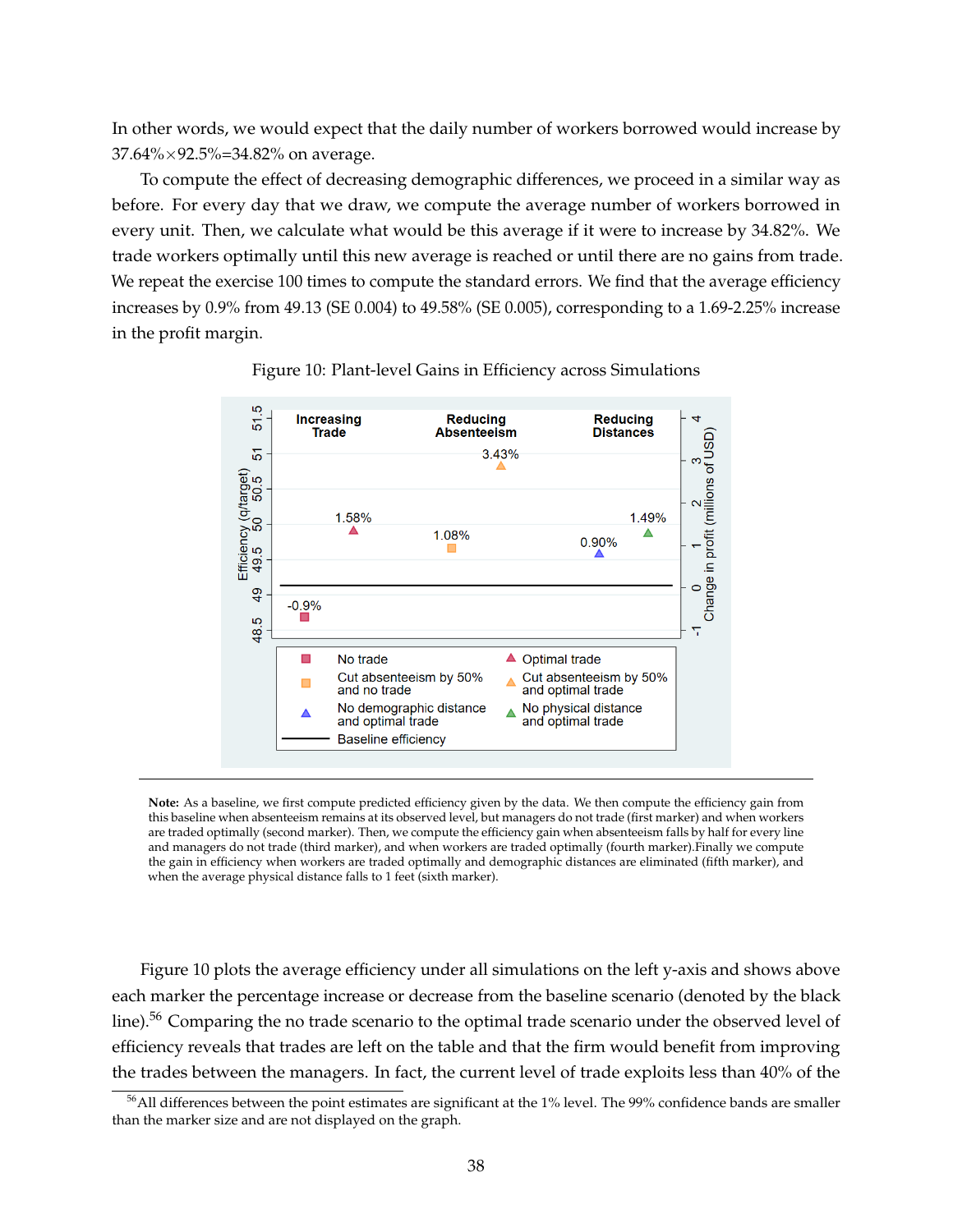potential efficiency gains.<sup>57</sup> While going from no trade to optimal trade increases efficiency by 2.3-2.5%,<sup>58</sup> cutting absenteeism by half has a smaller effect in the range of 1.8-2%.<sup>59</sup> Moreover, the last two simulations reveal that demographic differences and physical distance put large barriers on trade. Indeed, reducing demographic differences and physical distance could allow the firm to exploit 57% and 94% of the gains realized under optimal trading, respectively.

Finally, we compute back-of-the-envelope profit changes that would result from these changes in misallocation. On the right vertical axis of Figure 10, we plot the increase (or decrease) in profit from baseline for each simulation using the most conservative estimates. We find that if the firm could reach the optimal trading equilibrium, profit would increase by \$1.44 million per year under the current level of absenteeism and by \$3.16 million per year if absenteeism also falls by half. Hence, the results suggest that fostering an environment that promotes partnerships can benefit the firm greatly.

#### **6.1.7 Increasing the number of main partners**

We investigate next how valuable are bilateral relationships for the firm. We reproduce our main regression presented in Table 7 and include a dummy variable for whether the partner is one of the manager's 3 main partners. The results are presented in Table C2 of Appendix C. Using the estimates in column 3, we find that a manager borrows 51% more from his main partners than from other partners. In this exercise, we ask what are the gains to increasing the number of main partners. To do so, we proceed in a similar fashion as we did for the demographic distance simulation. We first increase the number of main partners by 3 for every manager. Hence, in a unit with N lines, a manager would see an increase of its number of workers borrowed by 51% for  $100 \times 3/N$  percent of its partners or an increase of  $100 \times .51 \times (3/N)$  percent. Since we do the same exercise for all lines in the unit, we would expect the average number of workers borrowed in the factory to increase by that same percentage.

For every day that we draw, we compute the average number of workers borrowed in every unit. Then, we find what would be this average if it were to increase to its new predicted level with 3 additional main partners for every managers. We trade workers optimally until this new average is reached or until there are no gains from trade. We repeat the exercise 100 times to compute the standard errors. We estimate the new efficiency if we add 3 to 21 additional main partners in increments of 3 and present the results in Figure 11.

<sup>57</sup>(base line-no trade)/(optimal trade-no trade)=(49.13-48.69)/(49.9-48.69)=0.364.

<sup>&</sup>lt;sup>58</sup>Under the curent level of absenteeism, going from the no trade equilibrium to the optimal trade equilibrium increases efficiency by  $100 \times \frac{49.9-48.69}{48.69}$  =2.49%. Doing the same when absenteeism falls by half leads to an increase of 2.32%

 $59$  Going from the current level of absenteeism to the a 50% reduction of absenteeism within the no trade equilibrium increases efficiency by  $100 \times \frac{49.66 - 48.69}{48.69} = 2.01\%$  and by 1.83% within the optimal trade equilibrium.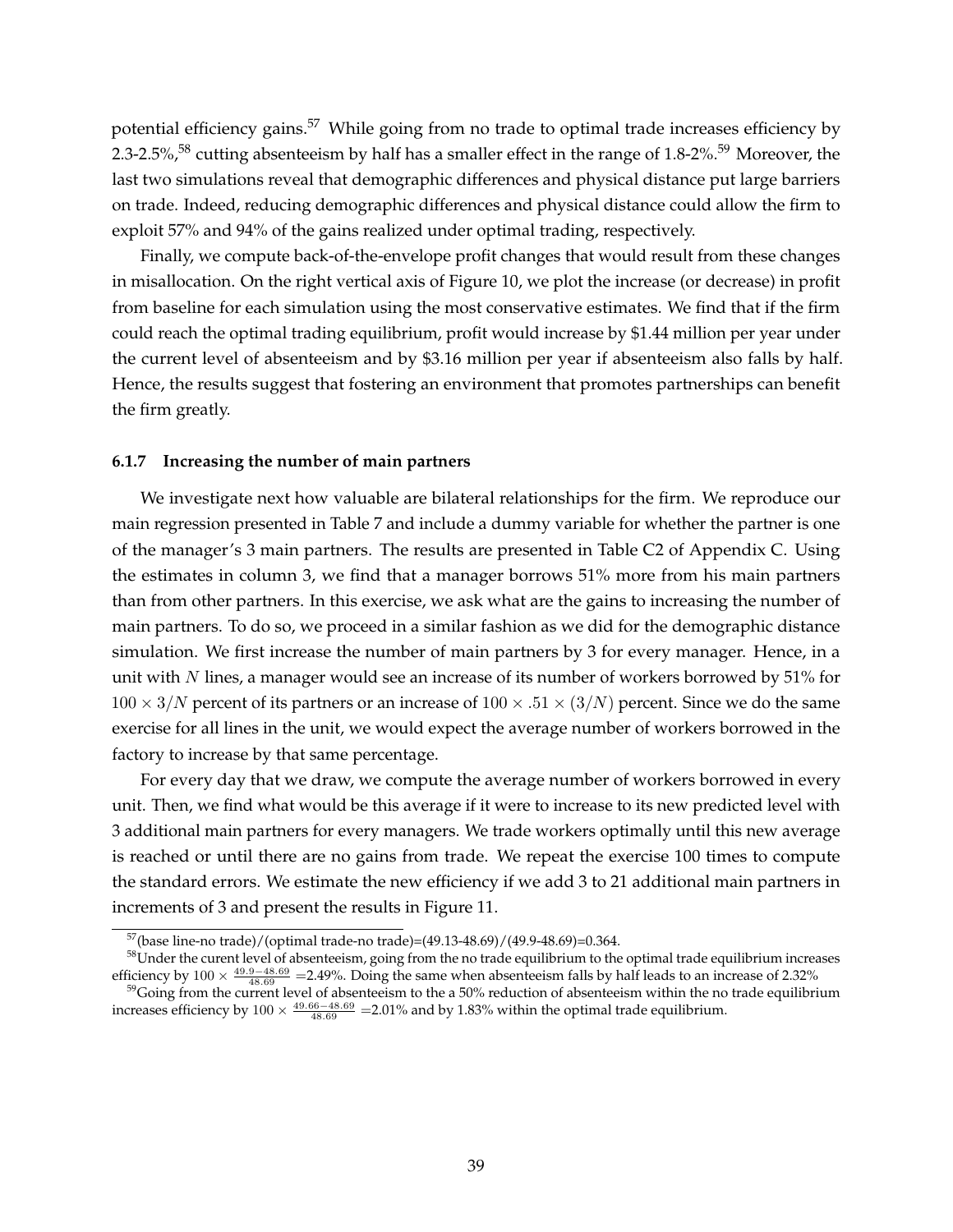

Figure 11: Plant-level Gains in Efficiency with Additional Main Partners

**Note:** As a baseline, we first compute predicted efficiency given by the data, with no additional main partners. We then compute the efficiency when we add 3, 6, 9, 12, 15, 18, and 21 additional main partners. We display the percentage increase in efficiency from baseline above the markers. Note that at baseline, every managers have 3 main partners so only N-3 additional main partners can be added, where N is the number of lines in the unit. The smallest unit has 14 lines. Hence, only 11 additional main partners can be added in that unit. On the dashed segment, we add the minimum between x and N-3 main partners, where x is the value on the x-axis. Hence, on this segment, all partners are main partners in at least one unit. At 21 additional main partners, all partners are main partners in all units.

We find that 3 additional main partners increase efficiency by 0.27% and that when all partners are main partners (21 additional main partners on average across all units), efficiency increases by 1.06% from 49.13% (SE 0.004) to 49.26% (SE 0.005) and 49.65% (SE 0.004) respectively. These results suggest that if the firm were to increase partnerships to a maximum, it could achieve up to 70% of the efficiency gains possible under the first best scenario where there are no constraints and all workers are traded optimally. (This is an upper bound since the cost of maintaining relationships may not increase linearly in the number of partners.) While it might be challenging to design a system where workers are optimally traded without friction, it may be easier for the firm to encourage partnerships and increase the number of main partners. If the firm were able to increase the number of main partners by just 3 (or 6) main partners, we estimate that its profit could increase by 247 thousand dollars per year (or 462 thousand dollars). This suggests that overall, relational contracts are highly valuable for the firm.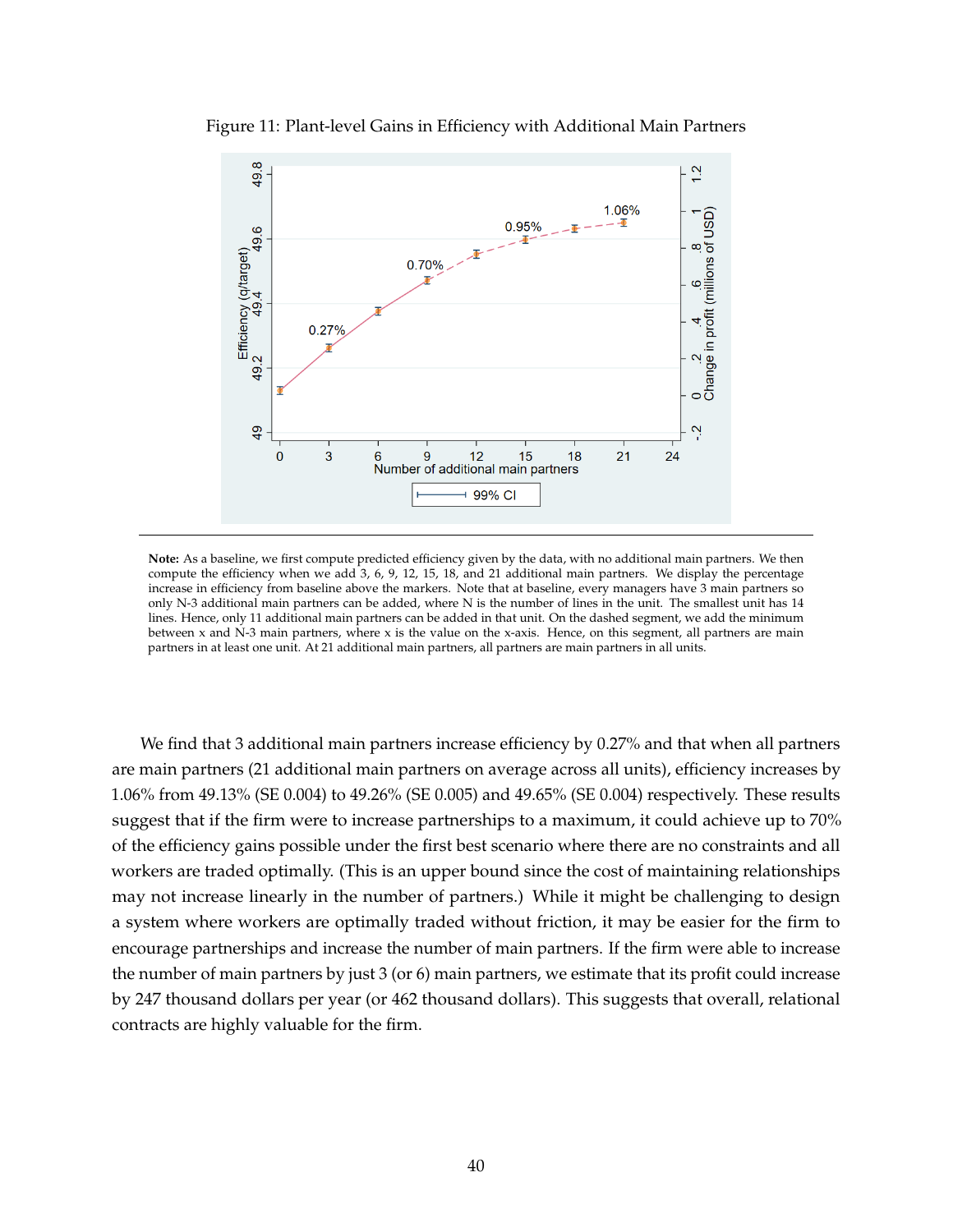## **7 Conclusion**

Relational contracts form the basis of much of the theory of organizational economics. They are what enable firms to remain productive in spite of the infeasibility of formal contract specification and enforcement among coworkers. Yet despite this fundamental role, we have little rigorous empirical evidence on the function and importance of relational contracts within real firm settings. Our study aims to fill this gap by leveraging a unique dataset of managers' interactions in a garment manufacturing firm in India. We focus on the role of these interactions in dealing with the key challenge of mitigating the impacts of worker absenteeism. We show that worker absenteeism – particularly large absenteeism shocks – has substantial impacts on team productivity, which is of first-order importance to both managers and the firm. Next we study how managers leverage relationships to lend and borrow workers in a manner consistent with canonical models of relational contracting.

The two key facts to emerge from this analysis are the following. First, while managers are indeed able to smooth some, mostly small, worker absenteeism shocks, they are unable to leverage relationships to smooth larger shocks, resulting in highly imperfect risk sharing. Managers have strong relationships with about two or three primary partners; they transact very sparingly with other managers. This results in many potentially beneficial transfers being left unrealized. Second, managers are significantly more likely to develop relationships with managers who are both physically close (on the factory floor) as well as similar in terms of identity characteristics. This latter analysis suggests that dyad-specific costs of transacting may serve as meaningful barriers to relationship formation and maturity.

Last, we explore counterfactual simulations in which the firm invests in creating additional relationships. We find substantial gains to mature relationship formation. The magnitudes of the productivity effects in this analysis suggest that worker misallocation (conditional on realizations of absenteeism) plays as central a role in determining productivity as does the problem of absenteeism itself. While in these simulations we remain agnostic as to the specific policies that could create more close relationships among managers, our results offer some clues as to potential policy solutions that may be effective. For example, since physical distance is key, a redesign of production lines on factory floors may bring more managers closer together. Similarly, given that identity characteristics are salient, more homogeneous assignment of managers to factory floors might increase the number of mature relationships. Finally, while centralization of assignment of available workers to lines is likely very difficult for reasons discussed earlier in the paper, hiring an "intermediary" whose job it is to facilitate quick transactions by reducing costs of interacting among managers (or providing a technological solution that enables managers to participate in a daily internal market at low cost) may also decrease the degree of aggregate misallocation. We leave the assessment of the effectiveness of these policies to future work in this area.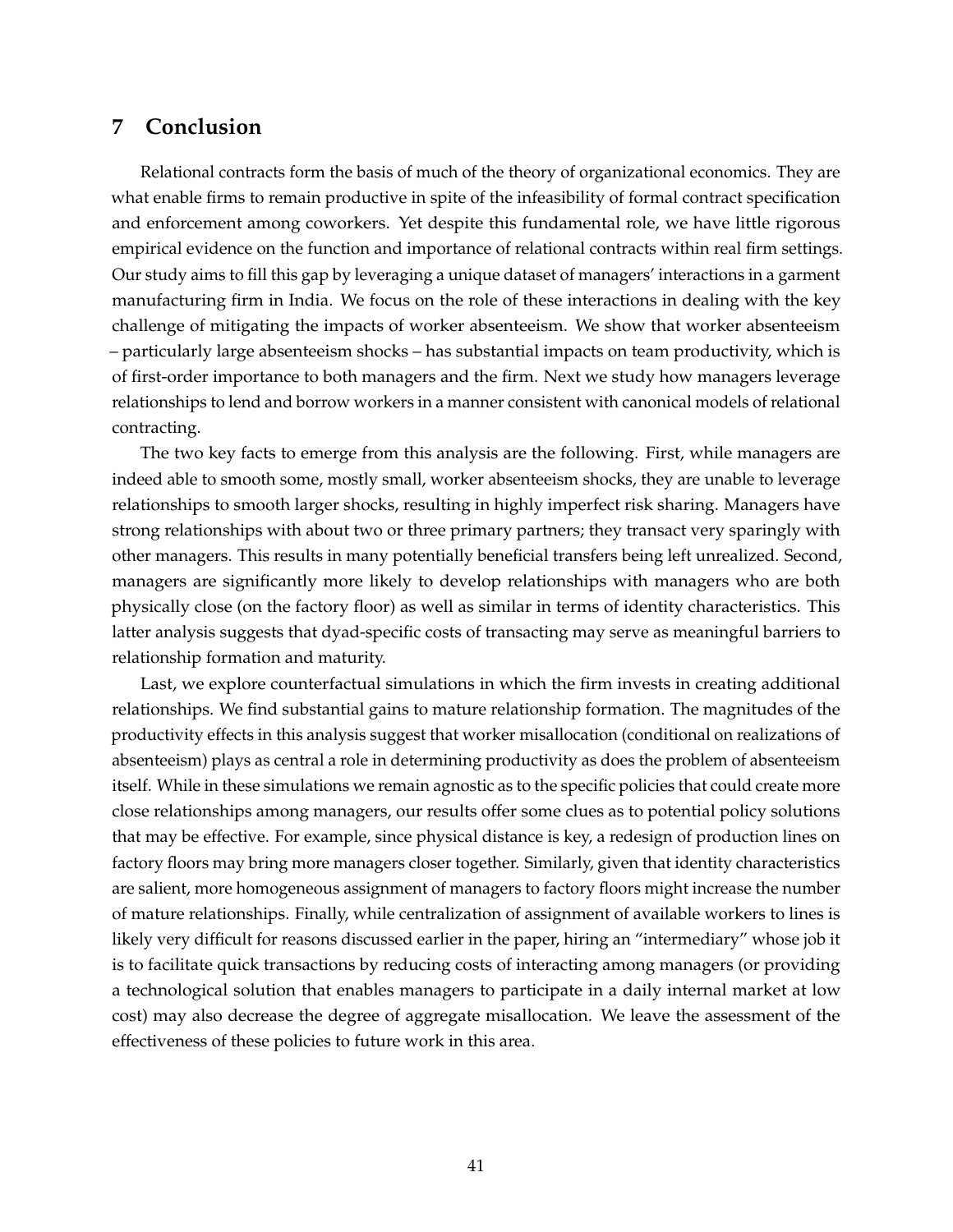## **References**

- Abowd, J. M., Kramarz, F., and Margolis, D. N. (1999). High wage workers and high wage firms. *Econometrica*, 67(2):251–334.
- Ackerberg, D. A., Caves, K., and Frazer, G. (2015). Identification properties of recent production function estimators. *Econometrica*, 83(6):2411–2451.
- Adhvaryu, A., Bassi, V., Nyshadham, A., and Tamayo, J. (2019a). No line left behind: Assortative matching inside the firm. *Available at SSRN 3462873*.
- Adhvaryu, A., Chari, A. V., and Sharma, S. (2013). Firing costs and flexibility: evidence from firms' employment responses to shocks in india. *Review of Economics and Statistics*, 95(3):725–740.
- Adhvaryu, A., Kala, N., and Nyshadham, A. (2018a). The light and the heat: Productivity cobenefits of energy-saving technology. Technical report, National Bureau of Economic Research.
- Adhvaryu, A., Kala, N., and Nyshadham, A. (2018b). The skills to pay the bills: Returns to on-the-job soft skills training. Technical report, National Bureau of Economic Research.
- Adhvaryu, A., Kala, N., and Nyshadham, A. (2019b). Management and shocks to worker productivity. Technical report, National Bureau of Economic Research.
- Adhvaryu, A., Nyshadham, A., and Tamayo, J. (2019c). Managerial quality and productivity dynamics. Technical report, Mimeo, University of Michigan, Boston College and Harvard Business School.
- Amodio, F. and Di Maio, M. (2017). Making do with what you have: Conflict, input misallocation and firm performance. *The Economic Journal*, 128(615):2559–2612.
- Amodio, F. and Martinez-Carrasco, M. A. (2018). Input allocation, workforce management and productivity spillovers: Evidence from personnel data. *The Review of Economic Studies*, 85(4):1937– 1970.
- Anderson, J. E. (2011). The gravity model. *Annual Review of Economics*, 3(1):133–160.
- Anderson, J. E. and Van Wincoop, E. (2003). Gravity with gravitas: A solution to the border puzzle. *American economic review*, 93(1):170–192.
- Atalay, E., Hortaçsu, A., Li, M. J., and Syverson, C. (2019). How wide is the firm border? *The Quarterly Journal of Economics*, 134(4):1845–1882.
- Atkin, D. and Khandelwal, A. (2019). How distortions alter the impacts of international trade in developing countries. Technical report, National Bureau of Economic Research.
- Baker, G., Gibbons, R., and Murphy, K. J. (1994). Subjective performance measures in optimal incentive contracts. *The Quarterly Journal of Economics*, 109(4):1125–1156.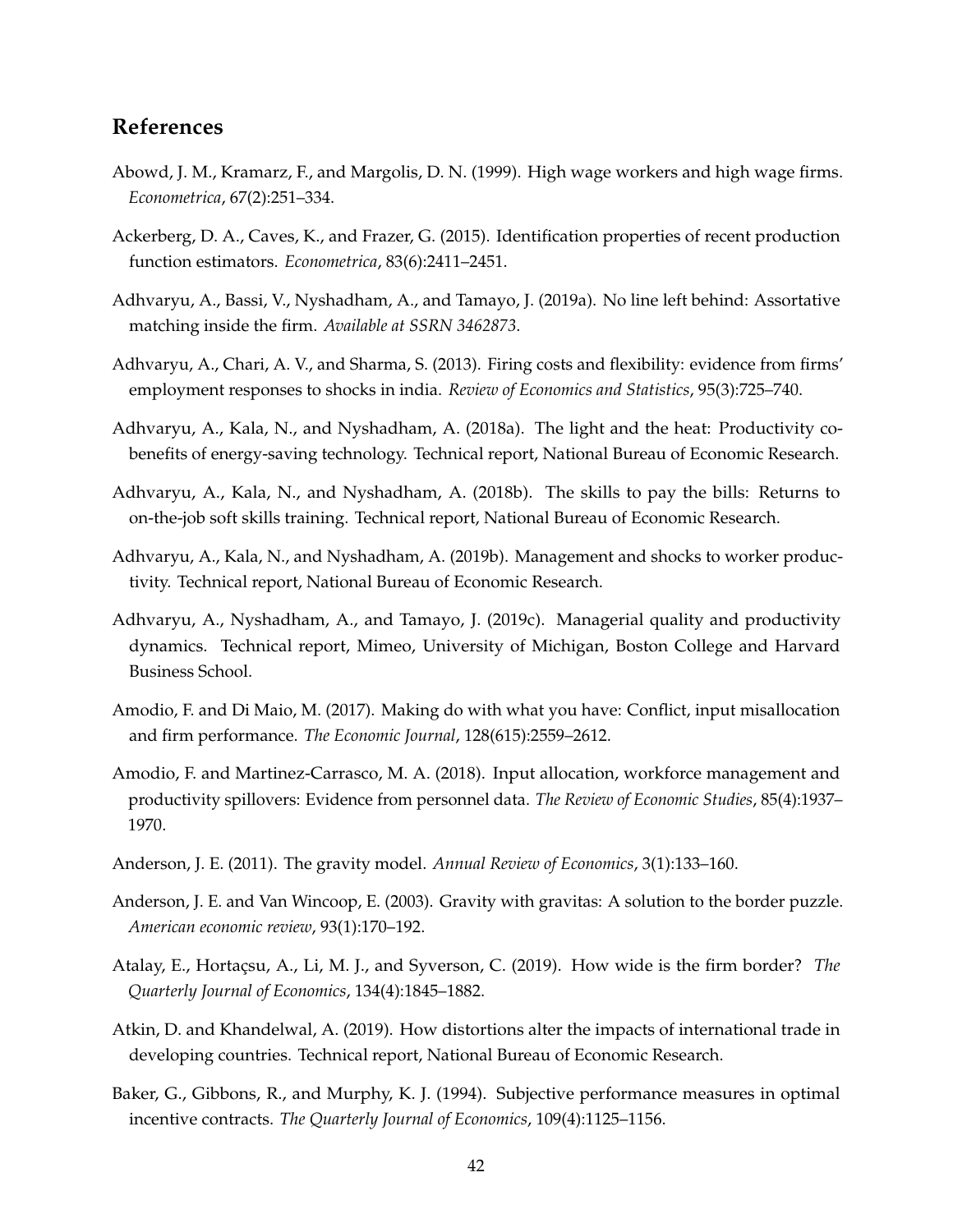- Baker, G., Gibbons, R., and Murphy, K. J. (2001). Bringing the market inside the firm? *American Economic Review*, 91(2):212–218.
- Baker, G., Gibbons, R., and Murphy, K. J. (2002). Relational contracts and the theory of the firm. *Quarterly Journal of Economics*, 117(1):39–84.
- Bandiera, O., Barankay, I., and Rasul, I. (2007). Incentives for managers and inequality among workers: evidence from a firm-level experiment. *The Quarterly Journal of Economics*, 122(2):729– 773.
- Bandiera, O., Barankay, I., and Rasul, I. (2009). Social connections and incentives in the workplace: Evidence from personnel data. *Econometrica*, 77(4):1047–1094.
- Bandiera, O., Barankay, I., and Rasul, I. (2010). Social incentives in the workplace. *The review of economic studies*, 77(2):417–458.
- Bandiera, O., Barankay, I., and Rasul, I. (2013). Team incentives: Evidence from a firm level experiment. *Journal of the European Economic Association*, 11(5):1079–1114.
- Banerjee, A. and Duflo, E. (2006). Addressing absence. *Journal of Economic perspectives*, 20(1):117–132.
- Banerjee, A. V. and Duflo, E. (2000). Reputation effects and the limits of contracting: A study of the indian software industry. *The Quarterly Journal of Economics*, 115(3):989–1017.
- Bloom, N., Sadun, R., and Van Reenen, J. (2016). Management as a technology? Technical report, National Bureau of Economic Research.
- Bloom, N., Sadun, R., and van Reenen, J. M. (2010). Recent advances in the empirics of organizational economics. *Annual Review of Economics*, 2(1):105–137.
- Bloom, N. and Van Reenen, J. (2007). Measuring and explaining management practices across firms and countries. *Quarterly Journal of Economics*, 122(4).
- Bloom, N. and Van Reenen, J. (2011). Human resource management and productivity. *Handbook of labor economics*, 4:1697–1767.
- Board, S. (2011). Relational contracts and the value of loyalty. *American Economic Review*, 101(7):3349– 67.
- Boudreau, L. (2020). Multinational enforcement of labor law: Experimental evidence from bangladesh's apparel sector.
- Bryan, G. and Morten, M. (2019). The aggregate productivity effects of internal migration: Evidence from indonesia. *Journal of Political Economy*, 127(5):2229–2268.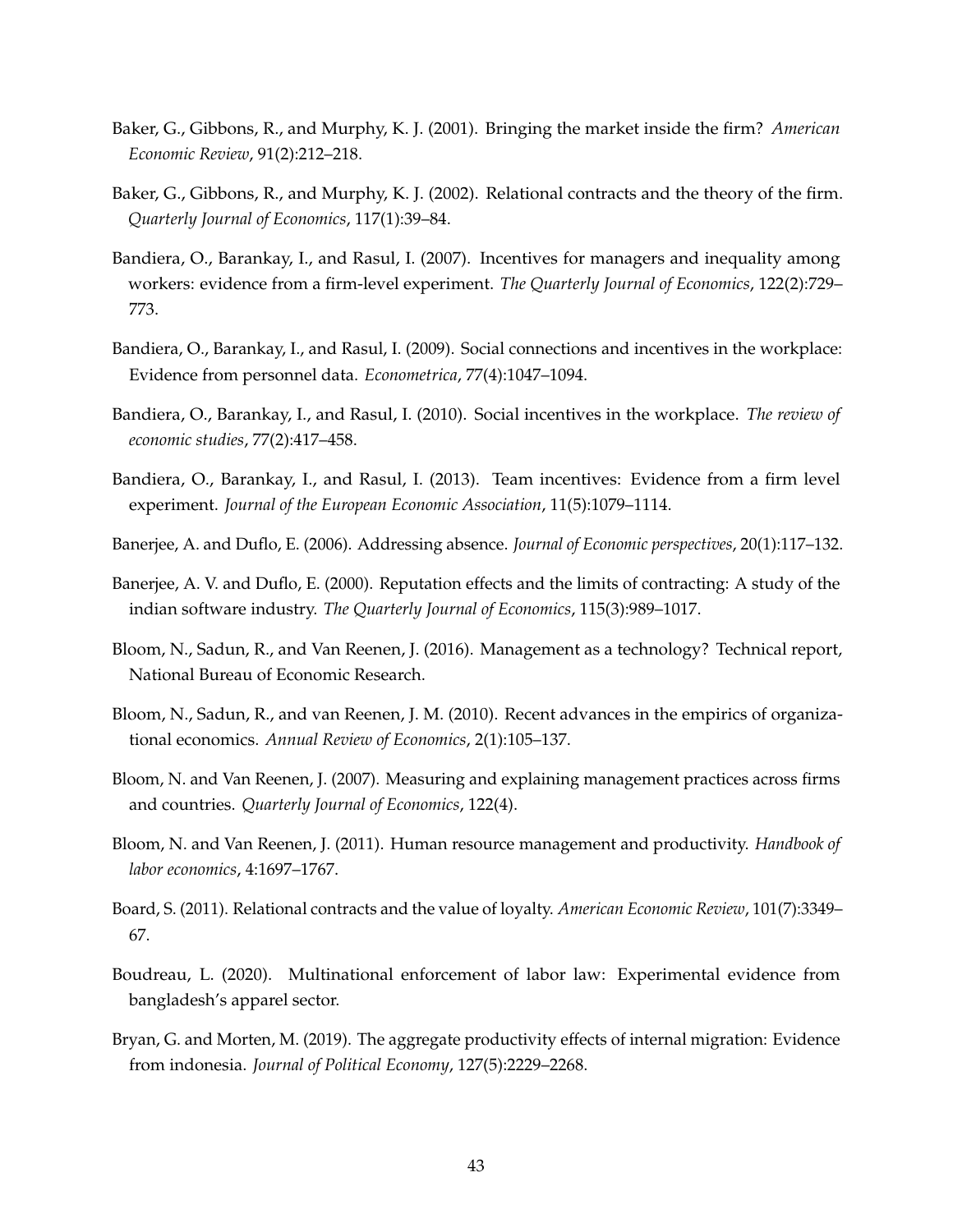- Burgess, S., Propper, C., Ratto, M., Kessler Scholder, S. v. H., and Tominey, E. (2010). Smarter task assignment or greater effort: the impact of incentives on team performance. *The Economic Journal*, 120(547):968–989.
- Cajal-Grossi, J., Macchiavello, R., and Noguera, G. (2019). International buyers' sourcing and suppliers' markups in bangladeshi garments.
- Chaney, T. (2018). The gravity equation in international trade: An explanation. *Journal of Political Economy*, 126(1):150–177.
- Chassang, S. (2010). Building routines: Learning, cooperation, and the dynamics of incomplete relational contracts. *American Economic Review*, 100(1):448–65.
- Chaudhury, N., Hammer, J., Kremer, M., Muralidharan, K., and Rogers, F. H. (2006). Missing in action: teacher and health worker absence in developing countries. *Journal of Economic perspectives*, 20(1):91–116.
- Chetverikov, D. and Wilhelm, D. (2017). Nonparametric instrumental variable estimation under monotonicity. *Econometrica*, 85(4):1303–1320.
- Coate, S. and Ravallion, M. (1993). Reciprocity without commitment: Characterization and performance of informal insurance arrangements. *Journal of development Economics*, 40(1):1–24.
- Costinot, A., Donaldson, D., Kyle, M., and Williams, H. (2019). The more we die, the more we sell? a simple test of the home-market effect. *The quarterly journal of economics*, 134(2):843–894.
- Donaldson, D. (2018). Railroads of the raj: Estimating the impact of transportation infrastructure. *American Economic Review*, 108(4-5):899–934.
- Duflo, E., Hanna, R., and Ryan, S. P. (2012). Incentives work: Getting teachers to come to school. *American Economic Review*, 102(4):1241–78.
- Frederiksen, A., Kahn, L. B., and Lange, F. (2017). Supervisors and performance management systems. Technical report, National Bureau of Economic Research.
- Friebel, G., Heinz, M., Krüger, M., and Zubanov, N. (2017). Team incentives and performance: Evidence from a retail chain. *American Economic Review*, 107(8):2168–2203.
- Gibbons, R. and Henderson, R. (2012a). Relational contracts and organizational capabilities. *Organization Science*, 23(5):1350–1364.
- Gibbons, R. and Henderson, R. (2012b). *What do managers do?: Exploring persistent performance differences among seemingly similar enterprises*.
- Gibbons, R. and Roberts, J. (2012). *The handbook of organizational economics*. Princeton University Press.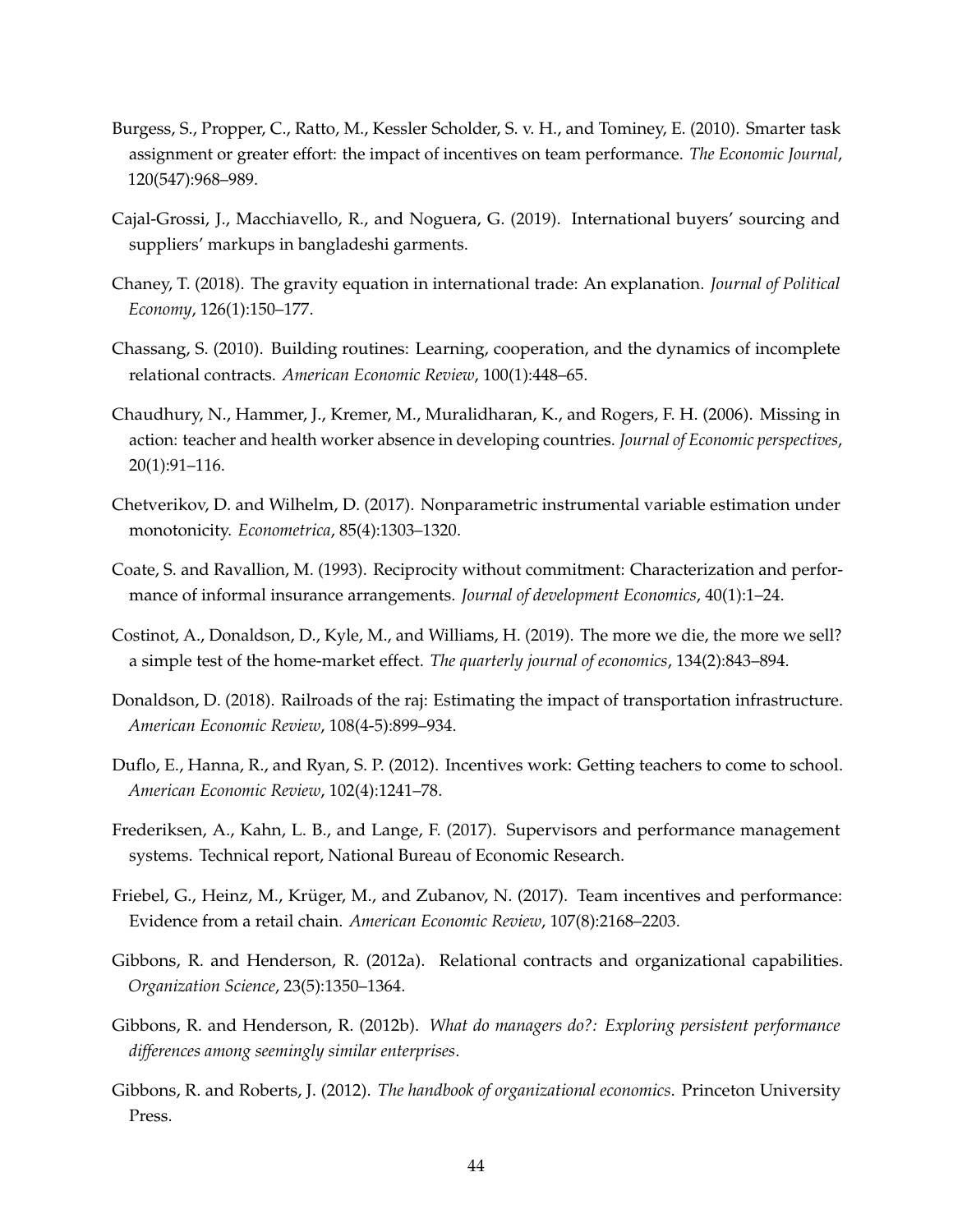- Gibbons, R. and Waldman, M. (2004). Task-specific human capital. *American Economic Review*, 94(2):203–207.
- Gosnell, G. K., List, J. A., and Metcalfe, R. D. (2019). The impact of management practices on employee productivity: A field experiment with airline captains. Technical report, National Bureau of Economic Research.
- Halac, M. (2012). Relational contracts and the value of relationships. *American Economic Review*, 102(2):750–79.
- Halac, M. (2015). Investing in a relationship. *The RAND Journal of Economics*, 46(1):165–185.
- Hansman, C., Hjort, J., León, G., and Teachout, M. (2017). Vertical integration, supplier behavior, and quality upgrading among exporters. Technical report, National Bureau of Economic Research.
- Helper, S. and Henderson, R. (2014). Management practices, relational contracts, and the decline of general motors. *Journal of Economic Perspectives*, 28(1):49–72.
- Hjort, J. (2014). Ethnic divisions and production in firms. *The Quarterly Journal of Economics*, 129(4):1899–1946.
- Hoffman, M. and Tadelis, S. (2018). People management skills, employee attrition, and manager rewards: An empirical analysis. Technical report, National Bureau of Economic Research.
- Holmstrom, B. R. and Tirole, J. (1989). The theory of the firm. *Handbook of industrial organization*, 1:61–133.
- Johnson, S., McMillan, J., and Woodruff, C. (2002). Courts and relational contracts. *Journal of Law, Economics, and organization*, 18(1):221–277.
- Khwaja, A. I., Mian, A., and Qamar, A. (2008). The value of business networks. *Unpublished* manuscript. Retrieved from http://cei. ier. hit-u. ac. jp/Japanese/events/documents/AsimKhwaja\_Network*sImpact. pdf*.
- Kremer, M. (1993). The o-ring theory of economic development. *The Quarterly Journal of Economics*, 108(3):551–575.
- Kremer, M., Chaudhury, N., Rogers, F. H., Muralidharan, K., and Hammer, J. (2005). Teacher absence in india: A snapshot. *Journal of the European Economic Association*, 3(2-3):658–667.
- Lafontaine, F. and Slade, M. (2007). Vertical integration and firm boundaries: The evidence. *Journal of Economic Literature*, 45(3):629–685.
- Lazear, E. P. and Oyer, P. (2007). Personnel economics. Technical report, National Bureau of economic research.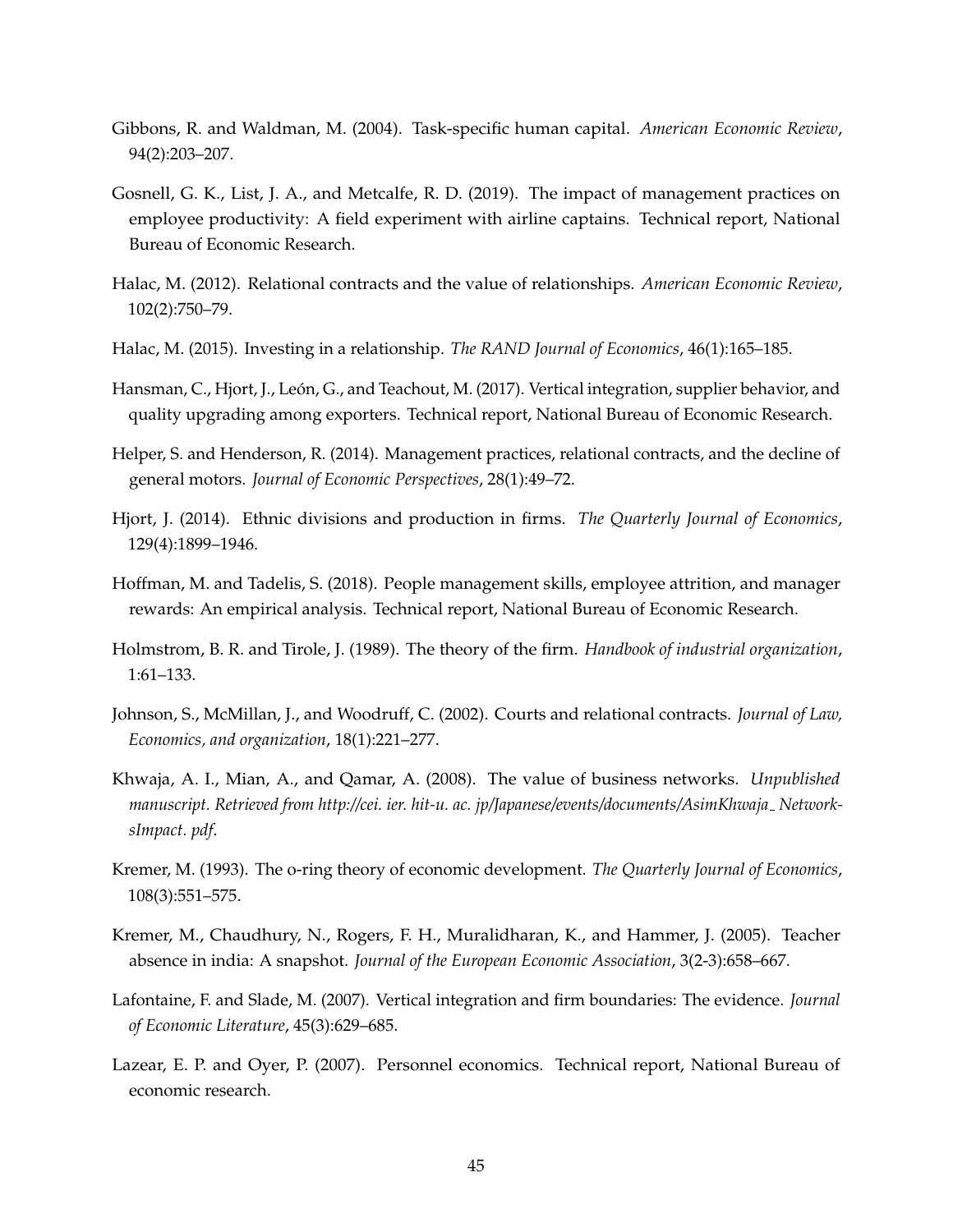- Lazear, E. P. and Shaw, K. L. (2007). Personnel economics: The economist's view of human resources. *Journal of economic perspectives*, 21(4):91–114.
- Lazear, E. P., Shaw, K. L., Stanton, C. T., et al. (2015). The value of bosses. *Journal of Labor Economics*, 33(4):823–861.
- Levin, J. (2003). Relational incentive contracts. *American Economic Review*, 93(3):835–857.
- Levitt, S. D., List, J. A., and Syverson, C. (2013). Toward an understanding of learning by doing: Evidence from an automobile assembly plant. *Journal of Political Economy*, 121(4):643–681.
- Macchiavello, R., Menzel, A., Rabbani, A., and Woodruff, C. (2020). Challenges of change: An experiment promoting women to managerial roles in the bangladeshi garment sector.
- Macchiavello, R. and Miquel-Florensa, J. (2017). Vertical integration and relational contracts: Evidence from the costa rica coffee chain.
- Macchiavello, R. and Morjaria, A. (2015). The value of relationships: evidence from a supply shock to kenyan rose exports. *American Economic Review*, 105(9):2911–45.
- Macchiavello, R. and Morjaria, A. (2017). Competition and relational contracts: evidence from rwanda's coffee mills.
- MacLeod, W. B. and Malcomson, J. M. (1989). Implicit contracts, incentive compatibility, and involuntary unemployment. *Econometrica: Journal of the Econometric Society*, pages 447–480.
- Malcomson, J. M. (2016). Relational incentive contracts with persistent private information. *Econometrica*, 84(1):317–346.
- McAdams, D. (2011). Performance and turnover in a stochastic partnership. *American Economic Journal: Microeconomics*, 3(4):107–42.
- McKenzie, D. and Woodruff, C. (2016). Business practices in small firms in developing countries. *Management Science*.
- McMillan, J. and Woodruff, C. (1999). Interfirm relationships and informal credit in vietnam. *The Quarterly Journal of Economics*, 114(4):1285–1320.
- WTO (2018). World trade statistical review 2018. Technical report.
- Yang, H. (2013). Nonstationary relational contracts with adverse selection. *International Economic Review*, 54(2):525–547.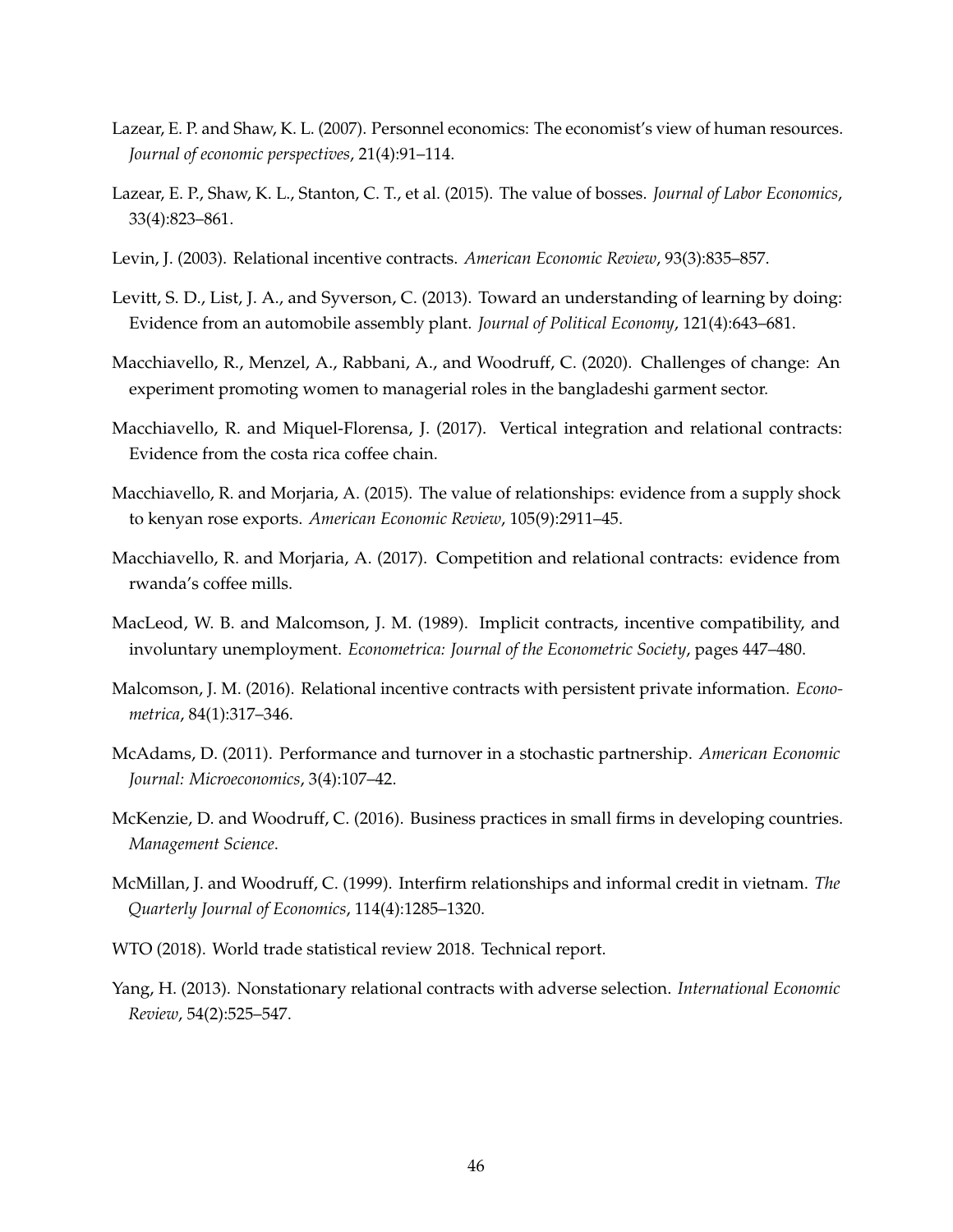## ONLINE APPENDIX

## **A Robustness to Including all Dyads**

|                                    | Number of workers borrowed |                         |                   |
|------------------------------------|----------------------------|-------------------------|-------------------|
|                                    | (1)                        | (2)                     | (3)               |
| $(\% Abs i - \% Abs j)/2$          | 5.7479                     | 4.8996                  | 4.5722            |
|                                    | $(2.1266)$ * **            | $(2.1049)**$            | $(2.0348)**$      |
|                                    | $[2.1254]***$              | $[2.1064]**$            | $[2.0381]**$      |
|                                    | ${2.6984}$ **              | ${2.3987}$ * *          | ${2.3589}*$       |
| log(Maturity of relationship)      | 0.4063                     | 1.2654                  | 1.2694            |
|                                    | $(0.1093)$ * **            | $(0.0789)$ * **         | $(0.0787)$ * **   |
|                                    | $[0.1104]$ * **            | $[0.0787]$ * **         | $[0.0785]$ * **   |
|                                    | $\{0.1163\}$ * **          | ${0.0845}$ * **         | $\{0.0843\}$ * ** |
| log(Distance)                      | $-0.7789$                  | $-0.2664$               | $-0.2643$         |
|                                    | $(0.1137)$ * **            | $(0.0785)$ * **         | $(0.0784)$ * **   |
|                                    | $[0.1151]***$              | $[0.0795]$ * **         | $[0.0795]$ * **   |
|                                    | ${0.1279}$ * **            | ${0.0976}$ * **         | ${0.0976}$ * **   |
|                                    |                            | Identity-based distance |                   |
| Different gender                   | $-0.7767$                  | $-0.8749$               | $-0.8758$         |
|                                    | $(0.3371)**$               | $(0.3315)$ * **         | $(0.3314)$ * **   |
|                                    | $[0.3341]$ * *             | $[0.3307]$ * **         | $[0.3308]$ * **   |
|                                    | ${0.2465}$ * **            | ${0.2909}$ * **         | ${0.2910}$ * **   |
| Different education                | $-0.4178$                  | $-0.1219$               | $-0.1211$         |
|                                    | $(0.1371)$ * **            | (0.0877)                | (0.0875)          |
|                                    | $[0.1374]$ * **            | [0.0870]                | [0.0869]          |
|                                    | $\{0.1431\}$ * **          | ${0.1017}$              | ${0.1020}$        |
| log(Difference in age of managers) | $-0.0131$                  | $-0.0271$               | $-0.0271$         |
|                                    | (0.0172)                   | $(0.0136)**$            | $(0.0136)**$      |
|                                    | [0.0172]                   | $[0.0136]$ * *          | $[0.0136]$ * *    |
|                                    | ${0.0176}$                 | ${0.0145}$ *            | ${0.0146}$        |
| log(Diff. in exp. on the line)     | $-0.0637$                  | $-0.1474$               | $-0.1469$         |
|                                    | (0.0944)                   | $(0.0655)**$            | $(0.0655)**$      |
|                                    | [0.0937]                   | $[0.0649]**$            | $[0.0649]**$      |
|                                    | ${0.0783}$                 | ${0.0651}$ * *          | $\{0.0650\}$ * *  |
| Observations                       | 47847                      | 47847                   | 47847             |
| Mean of Y                          | .24                        | .24                     | .24               |
| <b>SD</b>                          | .928                       | .928                    | .928              |
| Effect when $X1 = 1\%$             | 5.92%                      | 5.02%                   | 4.68%             |
| Effect when $X1 = 5%$              | 33.29 %                    | 27.76 %                 | 25.69%            |

#### Table A1: Tests of model predictions robustness

**Note:**  $***p$  < 0.01,  $**p$  < 0.05,  $*p$  < 0.1. We regress the daily number of workers borrowed at the manager-pair level on the average difference in absenteeism in the pair, the natural log of the maturity of the relationship, the log physical distance in feet, a dummy for whether the managers are of different gender, a dummy for whether they have a different level of education, on their log age difference, and on their log difference in their experience managing their respective lines. All dyads that are on a same floor are included. In parentheses, we report standard errors clustered at the pair level. In square brackets, we report 2-way clustered standard errors with one cluster for pairs and one cluster for the date. In curly brackets, we report 2-way clustered standard errors with one cluster for each line. In column 1, we include fixed effects for each managers as well as unit fixed effects. In column 2, we additionally include year, month, and day of the week fixed effects. Column 3 has the same fixed effects as column 2, and we also control for learning-by-doing by including the natural log of the number of days since the borrower's order started.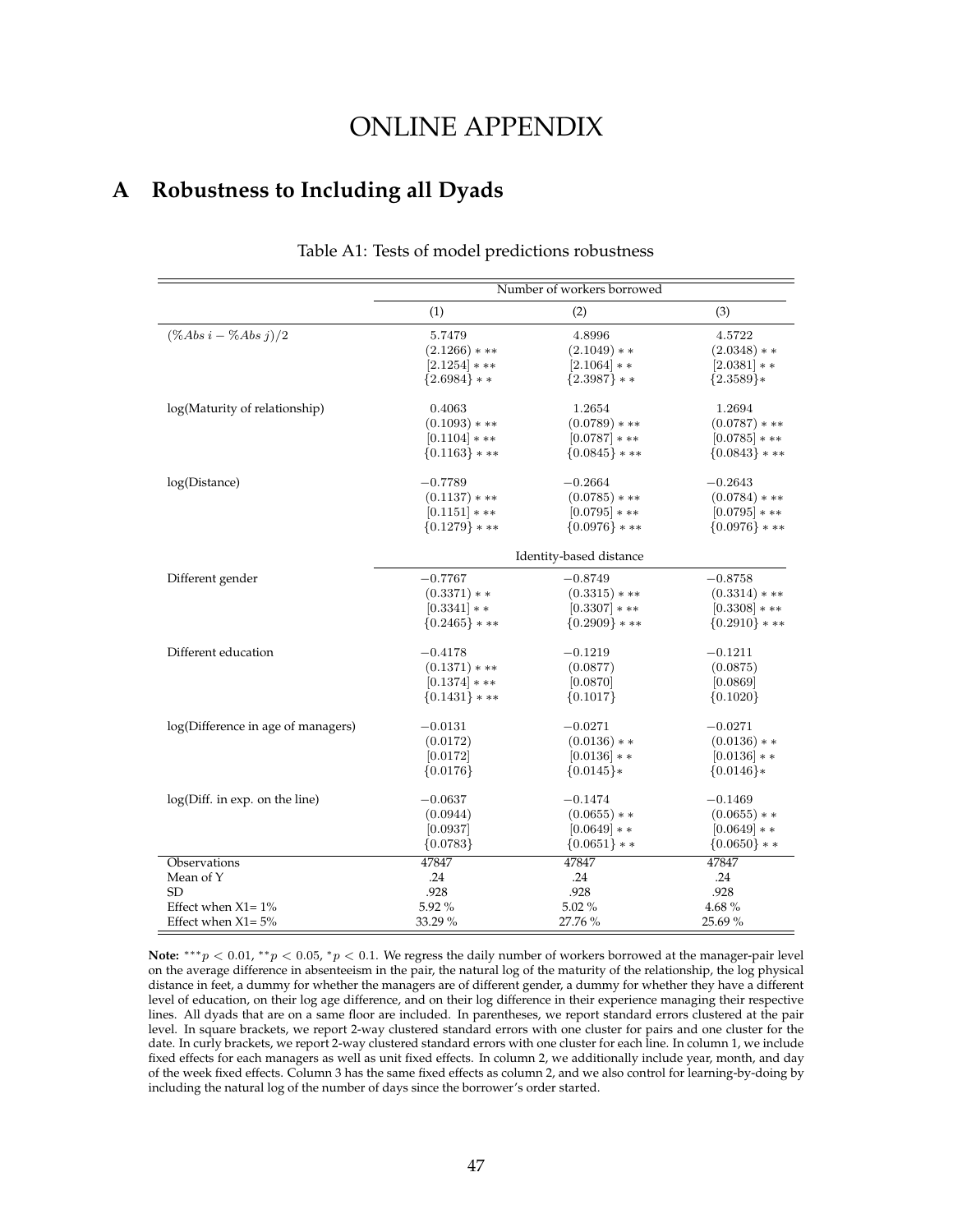In the main results section of the paper, we keep only dyads where ( $\frac{\%Abs~i-\%Abs~j}{2}$  $\frac{(-\%Abs\,J}{2})\geq 0$ . In table A1, we keep all dyads and the main regressor is equal to  $(\frac{\% Abs - \% Abs j}{2})$  $\frac{-\%Abs~j}{2})$  whenever  $(\frac{\%Abs~i-\%Abs~j}{2})$  $\frac{-\gamma_0 As \,j}{2}) \geq$ 0 and is equal to 0 otherwise. In order not to drop dyads, we control for a dummy variable equal to 1 when  $(\frac{\%Abs~i-\%Abs~j}{2})$  $\frac{2^{10} \times 10^{8} \text{ J}}{2}$   $<$  0 and 0 otherwise. The results are very similar to what we found before.

## **B Quality**

Here, we show that there is heterogeneity in trade behavior with regards to worker "quality." Instead of looking at the aggregate number of workers borrowed (as in the previous analysis), we separated workers by whether their efficiency is below or above the median. In Table B1, we regress the number of lower efficiency workers borrowed on the difference in absenteeism of lower efficiency workers in the dyad that day and the same control as before. $60$  We show the corresponding results for higher efficiency workers in Table  $B2<sup>61</sup>$  To group the workers into efficiency quartiles, we first net their daily efficiency of unit, line, garment style, and date fixed effects. Then, we compute the workers' average (residual) efficiency over the span of the data. We find that the difference in absenteeism of low efficiency workers, maturity, gender, and differences in experience have a similar significant effect as we found in the pooled regression of Table 7. However, other demographics as well as physical distance have no statistical impact on this number, but the point estimates remain negative. On the other hand, the difference in absenteeism in higher efficiency workers have a smaller effect on the number of high efficiency workers borrowed compared to the pooled regression, but the point estimates are all larger in magnitude for the rest of the coefficients. This latter feature suggests that physical distance and demographics differences between managers are more important when it comes to trading more valuable workers. In particular, the effect of maturity is always larger for high quality workers given the support of the data than it is for low quality workers indicating that trust is particularly important for better workers.

 $^{60}$ We add ln(Maturity)<sup>2</sup> to better see the nuance in the effect of maturity between high and low quality workers.

 $<sup>61</sup>$  In Tables B3 and B4, we present the same regressions where we use overall differences in absenteeism on the RHS as</sup> in Table 7 instead of the difference in absenteeism of low (high) efficiency workers as in Table B1 (B2).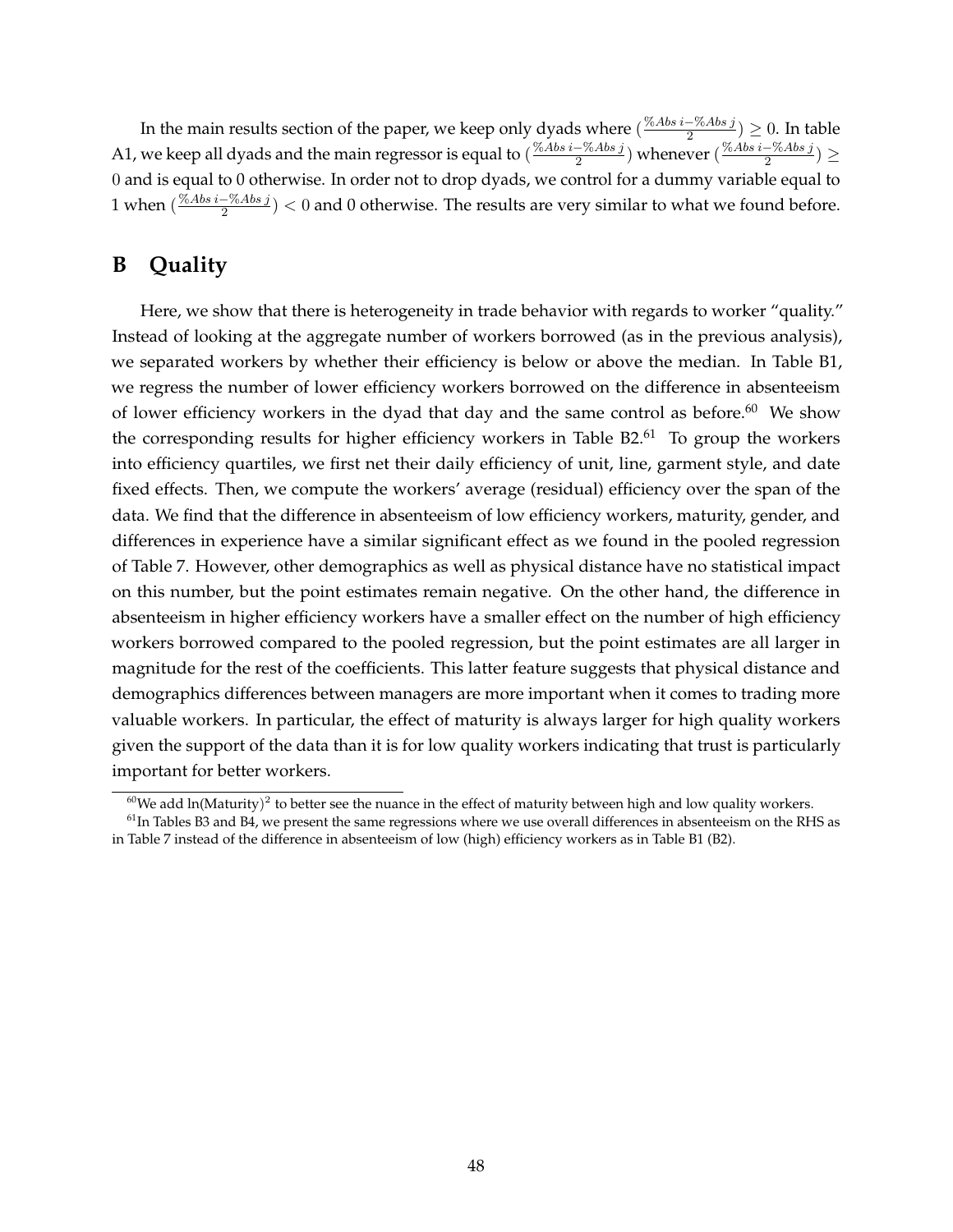|                                    | Nb. Below Med. eff. |                         |                   |
|------------------------------------|---------------------|-------------------------|-------------------|
|                                    | (1)                 | (2)                     | (3)               |
| $(\%Abs\ i - \%Abs\ j)/2$          | 6.2394              | 5.7413                  | 5.6716            |
|                                    | $(1.3226)$ * **     | $(1.3434)****$          | $(1.3146)$ * **   |
|                                    | $[1.3050]***$       | $[1.3269]***$           | $[1.2967]***$     |
|                                    | ${1.6472}$ * **     | ${1.5434}$ ***          | $\{1.5400\}$ * ** |
| log(Maturity of relationship)      | 2.1077              | 1.6512                  | 1.6343            |
|                                    | $(0.5689)****$      | $(0.4664)$ * **         | $(0.4603)$ * **   |
|                                    | $[0.5790]***$       | $[0.4657]***$           | $[0.4595]$ * **   |
|                                    | ${0.6277}$ * **     | ${0.4838}$ * **         | ${0.4763}$ * **   |
| $log(Maturity of relationship)2$   | $-0.2427$           | $-0.0371$               | $-0.0343$         |
|                                    | $(0.0844)$ * **     | (0.0674)                | (0.0665)          |
|                                    | $[0.0859]$ * **     | [0.0674]                | [0.0665]          |
|                                    | ${0.0959}$ * *      | ${0.0709}$              | ${0.0698}$        |
| log(Distance)                      | $-0.6763$           | $-0.0586$               | $-0.0579$         |
|                                    | $(0.1437)$ * **     | (0.1315)                | (0.1313)          |
|                                    | $[0.1443]$ * **     | [0.1317]                | [0.1316]          |
|                                    | ${0.1578}$ * **     | ${0.1490}$              | ${0.1487}$        |
|                                    |                     | Identity-based distance |                   |
| Different gender                   | $-0.8434$           | $-0.8697$               | $-0.8685$         |
|                                    | $(0.4078)**$        | $(0.3682)**$            | $(0.3695)**$      |
|                                    | $[0.4074]**$        | $[0.3707]**$            | $[0.3722]**$      |
|                                    | ${0.3883}$ * *      | ${0.4035}$ * *          | ${0.4026}$ * *    |
| Different education                | $-0.3788$           | $-0.0709$               | $-0.0703$         |
|                                    | $(0.1732)**$        | (0.1417)                | (0.1417)          |
|                                    | $[0.1723]**$        | [0.1406]                | [0.1407]          |
|                                    | ${0.1803}$ * *      | ${0.1559}$              | ${0.1558}$        |
| log(Difference in age of managers) | $-0.0168$           | $-0.0285$               | $-0.0283$         |
|                                    | (0.0240)            | (0.0218)                | (0.0217)          |
|                                    | [0.0242]            | [0.0218]                | [0.0218]          |
|                                    | ${0.0255}$          | ${0.0219}$              | ${0.0219}$        |
| log(Diff. in exp. on the line)     | $-0.2001$           | $-0.2137$               | $-0.2142$         |
|                                    | (0.1228)            | $(0.1113)*$             | $(0.1112)*$       |
|                                    | $[0.1210]*$         | $[0.1090]**$            | $[0.1088]$ * *    |
|                                    | ${0.1237}$          | ${0.1193}$ *            | ${0.1194}$ *      |
| Observations                       | 29091               | 29091                   | 29091             |
| Mean of Y                          | .098                | .098                    | .098              |
| SD                                 | .462                | .462                    | .462              |
| Effect when $X1 = 1\%$             | $6.44~\%$           | $5.91\ \%$              | $5.84~\%$         |
| Effect when $X1 = 5%$              | 36.61 %             | 33.25 %                 | 32.79 %           |

#### Table B1: Lower efficiency workers

Note: \*\*\*p < 0.01, \*\*p < 0.05, \*p < 0.1. We regress the daily number of below-median efficiency workers borrowed at the manager-pair level on the average difference in absenteeism of these workers in the pair, the natural log of the maturity of the relationship, the log physical distance in feet, a dummy for whether the managers are of different gender, a dummy for whether they have a different level of education, on their log age difference, and on their log difference in their experience managing their respective lines. We include dyads on a same floor for which the average difference in absenteeism of below-median efficiency workers in the pair is greater or equal to 0. In parentheses, we report standard errors clustered at the pair level. In square brackets, we report 2-way clustered standard errors with one cluster for pairs and one cluster for the date. In curly brackets, we report 2-way clustered standard errors with one cluster for each line. In column 1, we include fixed effects for each managers as well as unit fixed effects. In column 2, we additionally include year, month, and day of the week fixed effects. Column 3 has the same fixed effects as column 2, and we also control for learning-by-doing by including the natural log of the number of days since the borrower's order started. 49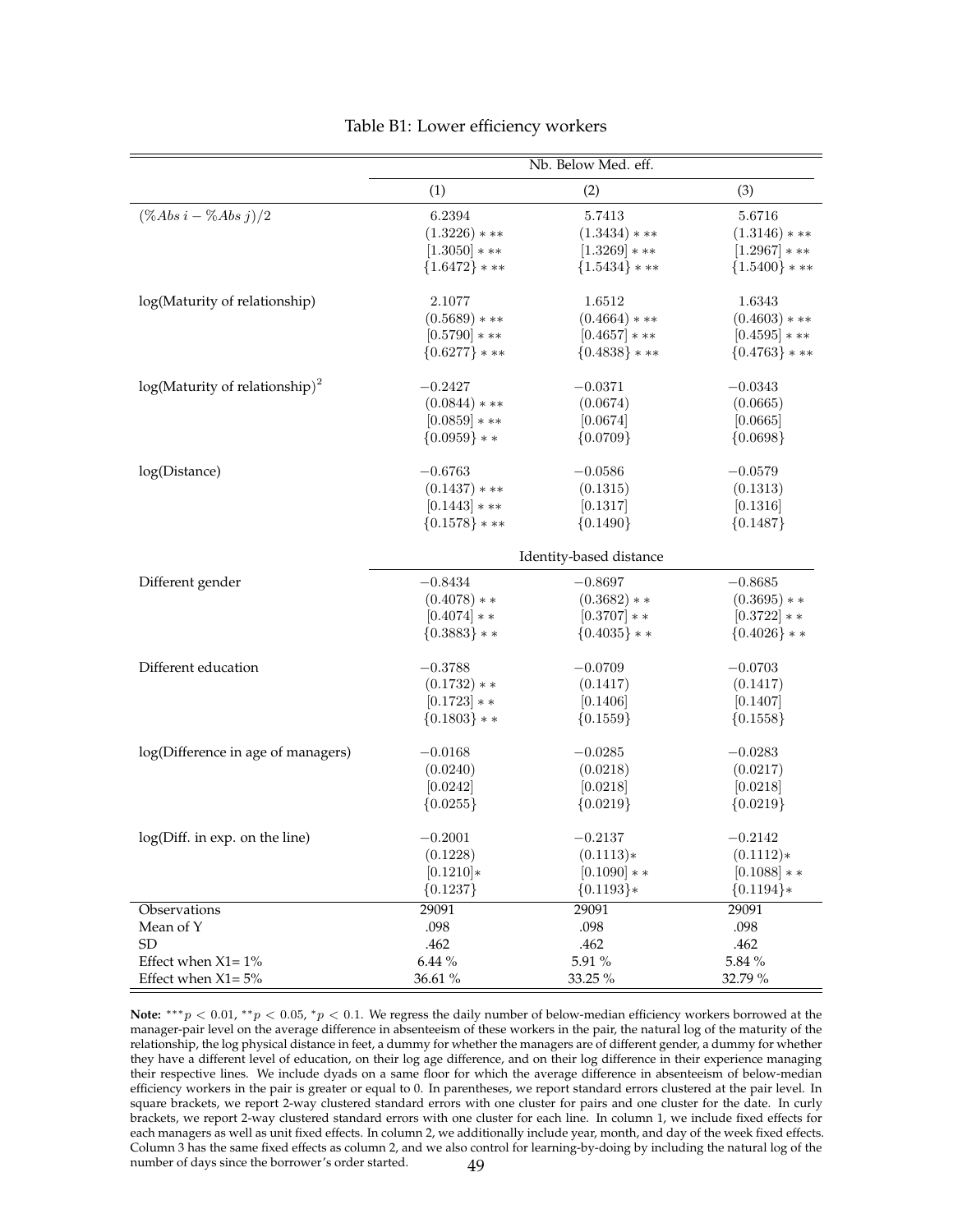|                                    | Nb. above Med. eff. |                         |                 |
|------------------------------------|---------------------|-------------------------|-----------------|
|                                    | (1)                 | (2)                     | (3)             |
| $(\%Abs\ i - \%Abs\ j)/2$          | 2.8437              | 2.9186                  | 2.7279          |
|                                    | $(1.5386)*$         | $(1.2620)**$            | $(1.1979)**$    |
|                                    | $[1.5450]*$         | $[1.2713]**$            | $[1.2124]**$    |
|                                    | ${1.7882}$          | ${1.3863}$ * *          | ${1.3062}$ * *  |
| log(Maturity of relationship)      | 3.0446              | 2.6004                  | 2.6033          |
|                                    | $(0.6574)***$       | $(0.6149)***$           | $(0.6101)$ * ** |
|                                    | $[0.6740]***$       | $[0.6274]$ * **         | $[0.6227]***$   |
|                                    | ${0.7871}$ * **     | ${0.6658}$ * **         | ${0.6648}$ * ** |
| $log(Maturity of relationship)2$   | $-0.3805$           | $-0.1954$               | $-0.1950$       |
|                                    | $(0.0955)$ * **     | $(0.0869)**$            | $(0.0858)**$    |
|                                    | $[0.0972]***$       | $[0.0882]$ * *          | $[0.0871]**$    |
|                                    | ${0.1160}$ * **     | ${0.0975}$ * *          | ${0.0970}$ * *  |
| log(Distance)                      | $-1.1565$           | $-0.5794$               | $-0.5748$       |
|                                    | $(0.1349)***$       | $(0.0993)$ * **         | $(0.0983)$ * ** |
|                                    | $[0.1347]$ * **     | $[0.0999]$ * **         | $[0.0988]$ * ** |
|                                    | ${0.1470}$ * **     | ${0.1018}$ * **         | ${0.1003}$ * ** |
|                                    |                     | Identity-based distance |                 |
| Different gender                   | $-1.2549$           | $-1.2042$               | $-1.2130$       |
|                                    | $(0.2375)$ * **     | $(0.2397)$ * **         | $(0.2379)***$   |
|                                    | $[0.2322]***$       | $[0.2370]***$           | $[0.2347]$ * ** |
|                                    | ${0.1570}$ * **     | ${0.1781}$ * **         | ${0.1820}$ * ** |
| Different education                | $-0.5378$           | $-0.2830$               | $-0.2833$       |
|                                    | $(0.1406)$ * **     | $(0.0924)$ * **         | $(0.0927)$ * ** |
|                                    | $[0.1411]***$       | $[0.0923]***$           | $[0.0927]***$   |
|                                    | ${0.1555}$ ***      | ${0.1062}$ ***          | ${0.1066}$ * ** |
| log(Difference in age of managers) | $-0.0695$           | $-0.0792$               | $-0.0793$       |
|                                    | $(0.0244)$ * **     | $(0.0214)***$           | $(0.0215)$ * ** |
|                                    | $[0.0244]$ * **     | $[0.0216]***$           | $[0.0217]***$   |
|                                    | ${0.0252}$ * **     | ${0.0224}$ * **         | ${0.0226}$ * ** |
| log(Diff. in exp. on the line)     | $-0.3090$           | $-0.3545$               | $-0.3533$       |
|                                    | $(0.1057)$ * **     | $(0.0916)$ * **         | $(0.0918)***$   |
|                                    | $[0.1044]$ * **     | $[0.0909]$ * **         | $[0.0912]$ * ** |
|                                    | ${0.0986}$ * **     | ${0.0828}$ * **         | ${0.0838}$ * ** |
| Observations                       | 28492               | 28492                   | 28492           |
| Mean of Y                          | .113                | .113                    | .113            |
| <b>SD</b>                          | .498                | .498                    | .498            |
| Effect when $X1 = 1\%$             | $2.88~\%$           | 2.96 %                  | 2.77 %          |
| Effect when $X1 = 5%$              | 15.28 %             | 15.71 %                 | 14.61 %         |

#### Table B2: Higher efficiency workers

Note: \*\*\*p < 0.01, \*\*p < 0.05, \*p < 0.1. We regress the daily number of above-median efficiency workers borrowed at the manager-pair level on the average difference in absenteeism of these workers in the pair, the natural log of the maturity of the relationship, the log physical distance in feet, a dummy for whether the managers are of different gender, a dummy for whether they have a different level of education, on their log age difference, and on their log difference in their experience managing their respective lines. We include dyads on a same floor for which the average difference in absenteeism of above-median efficiency workers in the pair is greater or equal to 0. In parentheses, we report standard errors clustered at the pair level. In square brackets, we report 2-way clustered standard errors with one cluster for pairs and one cluster for the date. In curly brackets, we report 2-way clustered standard errors with one cluster for each line. In column 1, we include fixed effects for each managers as well as unit fixed effects. In column 2, we additionally include year, month, and day of the week fixed effects. Column 3 has the same fixed effects as column 2, and we also control for learning-by-doing by including the natural log of the number of days since the borrower's order started. 50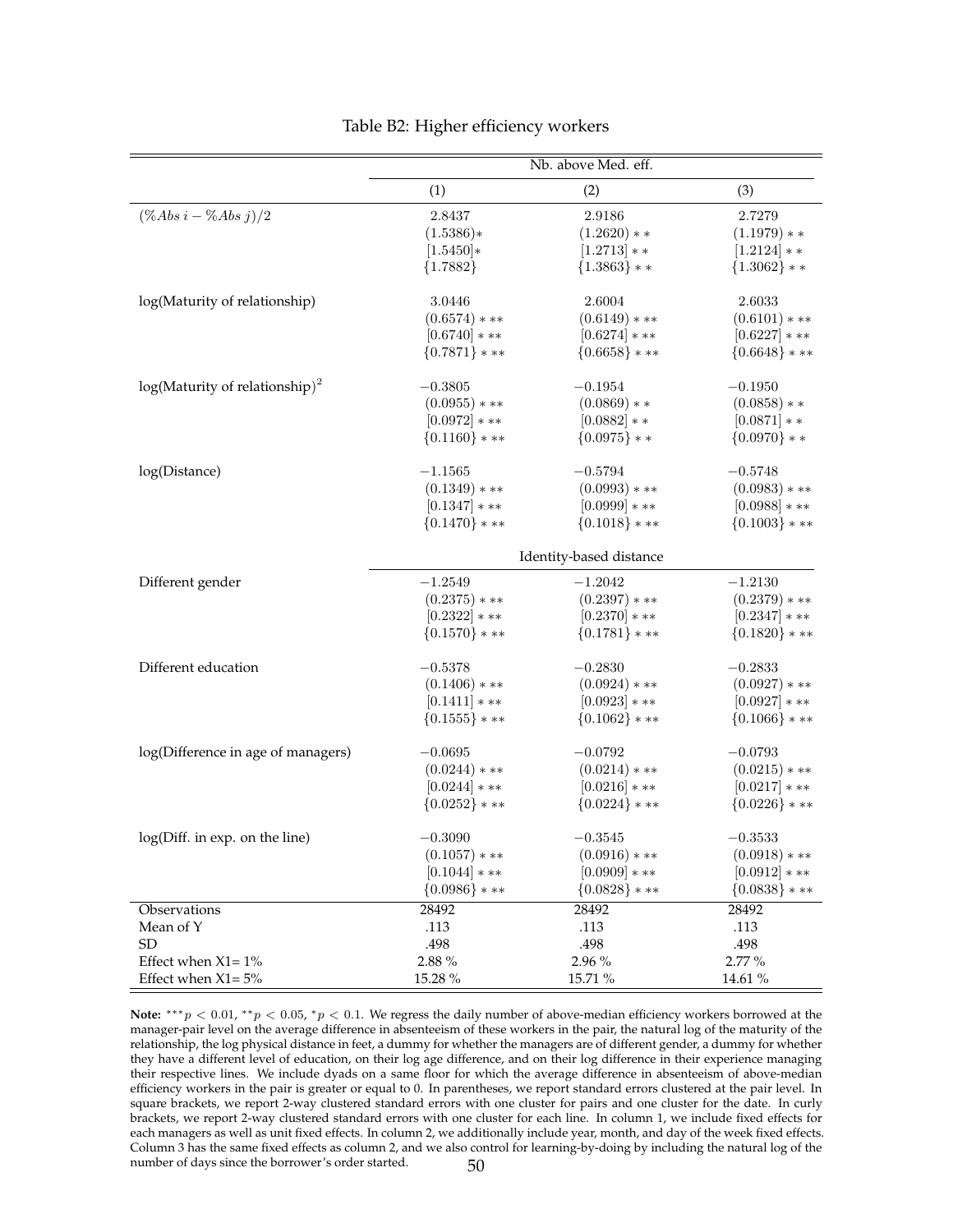Tables B3 and B4 are the homologues of Tables B1 and B2, however the absenteeism variable represents the difference in *total* absenteeism. That is, the difference in absenteeism of workers with efficiency below *and* above the median as in Table 7.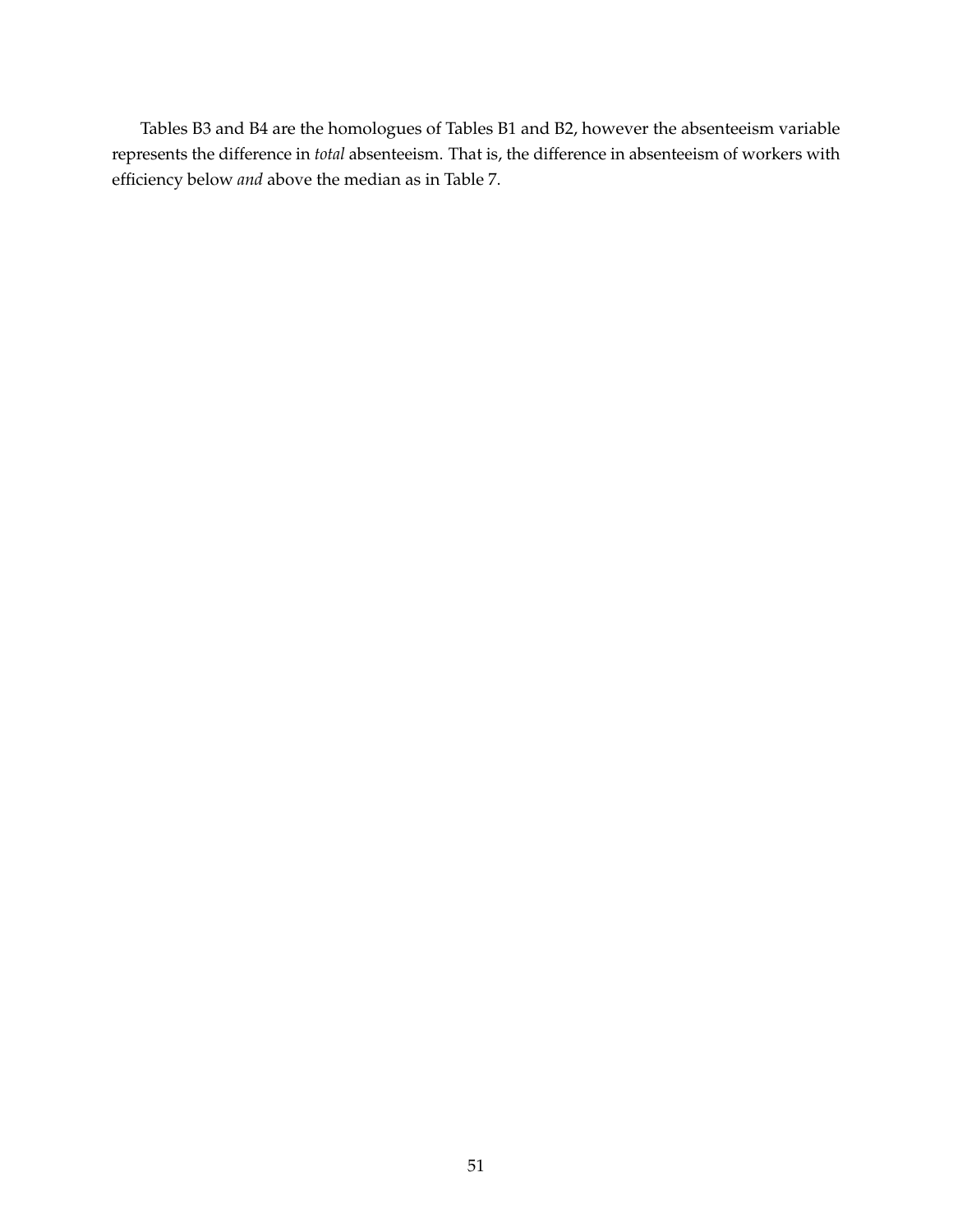|                                    |                 | Number of workers borrowed with efficiency below the median |                  |
|------------------------------------|-----------------|-------------------------------------------------------------|------------------|
|                                    | (1)             | (2)                                                         | (3)              |
| $(\%Abs\ i - \%Abs\ j)/2$          | 6.3244          | 6.1064                                                      | 5.8654           |
|                                    | $(2.0744)$ * ** | $(1.8705)***$                                               | $(1.8048)***$    |
|                                    | $[2.0980]***$   | $[1.8941]***$                                               | $[1.8303]***$    |
|                                    | ${2.8343}$ * *  | ${2.3975}$ * *                                              | ${2.3951}$ * *   |
| log(Maturity of relationship)      | 0.3789          | 1.4180                                                      | 1.4199           |
|                                    | $(0.1248)$ * ** | $(0.1229)$ * **                                             | $(0.1226)$ * **  |
|                                    | $[0.1265]$ * ** | $[0.1248]***$                                               | $[0.1246]***$    |
|                                    | ${0.1392}$ * ** | $\{0.1404\}$ * **                                           | ${0.1404}$ * **  |
| log(Distance)                      | $-0.6299$       | $-0.0318$                                                   | $-0.0321$        |
|                                    | $(0.1338)****$  | (0.1210)                                                    | (0.1208)         |
|                                    | $[0.1355]$ * ** | [0.1216]                                                    | [0.1215]         |
|                                    | ${0.1483}$ * ** | ${0.1337}$                                                  | ${0.1334}$       |
|                                    |                 | Identity-based distance                                     |                  |
| Different gender                   | $-0.8545$       | $-0.9041$                                                   | $-0.9059$        |
|                                    | $(0.3953)**$    | $(0.3614)**$                                                | $(0.3633)**$     |
|                                    | $[0.3930]**$    | $[0.3629]**$                                                | $[0.3649]**$     |
|                                    | ${0.3995}$ * *  | $\{0.4202\}$ * *                                            | $\{0.4221\}$ * * |
| Different education                | $-0.4365$       | $-0.0464$                                                   | $-0.0464$        |
|                                    | $(0.1712)**$    | (0.1367)                                                    | (0.1368)         |
|                                    | $[0.1716]**$    | [0.1367]                                                    | [0.1368]         |
|                                    | ${0.1881}$ * *  | ${0.1446}$                                                  | ${0.1446}$       |
| log(Difference in age of managers) | $-0.0047$       | $-0.0262$                                                   | $-0.0261$        |
|                                    | (0.0223)        | (0.0213)                                                    | (0.0212)         |
|                                    | [0.0220]        | [0.0207]                                                    | [0.0207]         |
|                                    | ${0.0212}$      | ${0.0199}$                                                  | ${0.0200}$       |
| log(Diff. in exp. on the line)     | $-0.1618$       | $-0.2629$                                                   | $-0.2633$        |
|                                    | (0.1263)        | $(0.1124)**$                                                | $(0.1123)**$     |
|                                    | [0.1247]        | $[0.1111]**$                                                | $[0.1110]**$     |
|                                    | ${0.1203}$      | ${0.1025}$ * *                                              | $\{0.1025\}$ * * |
| Observations                       | 27560           | 27560                                                       | 27560            |
| Mean of Y                          | .099            | .099                                                        | .099             |
| <b>SD</b>                          | .468            | .468                                                        | .468             |
| Effect when $X1 = 1\%$             | 6.53 %          | $6.3~\%$                                                    | 6.04%            |
| Effect when $X1 = 5\%$             | 37.19 %         | 35.71 %                                                     | 34.08%           |

#### Table B3: Lower efficiency workers

Note:  $***p$  < 0.01,  $**p$  < 0.05,  $*p$  < 0.1. We regress the daily number of below-median efficiency workers borrowed at the manager-pair level on the average difference in absenteeism of all workers in the pair, the natural log of the maturity of the relationship, the log physical distance in feet, a dummy for whether the managers are of different gender, a dummy for whether they have a different level of education, on their log age difference, and on their log difference in their experience managing their respective lines. We include dyads on a same floor for which the average difference in absenteeism of all workers in the pair is greater or equal to 0. In parentheses, we report standard errors clustered at the pair level. In square brackets, we report 2-way clustered standard errors with one cluster for pairs and one cluster for the date. In curly brackets, we report 2-way clustered standard errors with one cluster for each line. In column 1, we include fixed effects for each managers as well as unit fixed effects. In column 2, we additionally include year, month, and day of the week fixed effects. Column 3 has the same fixed effects as column 2, and we also control for learning-by-doing by including the natural log of the number of days since the borrower's order started.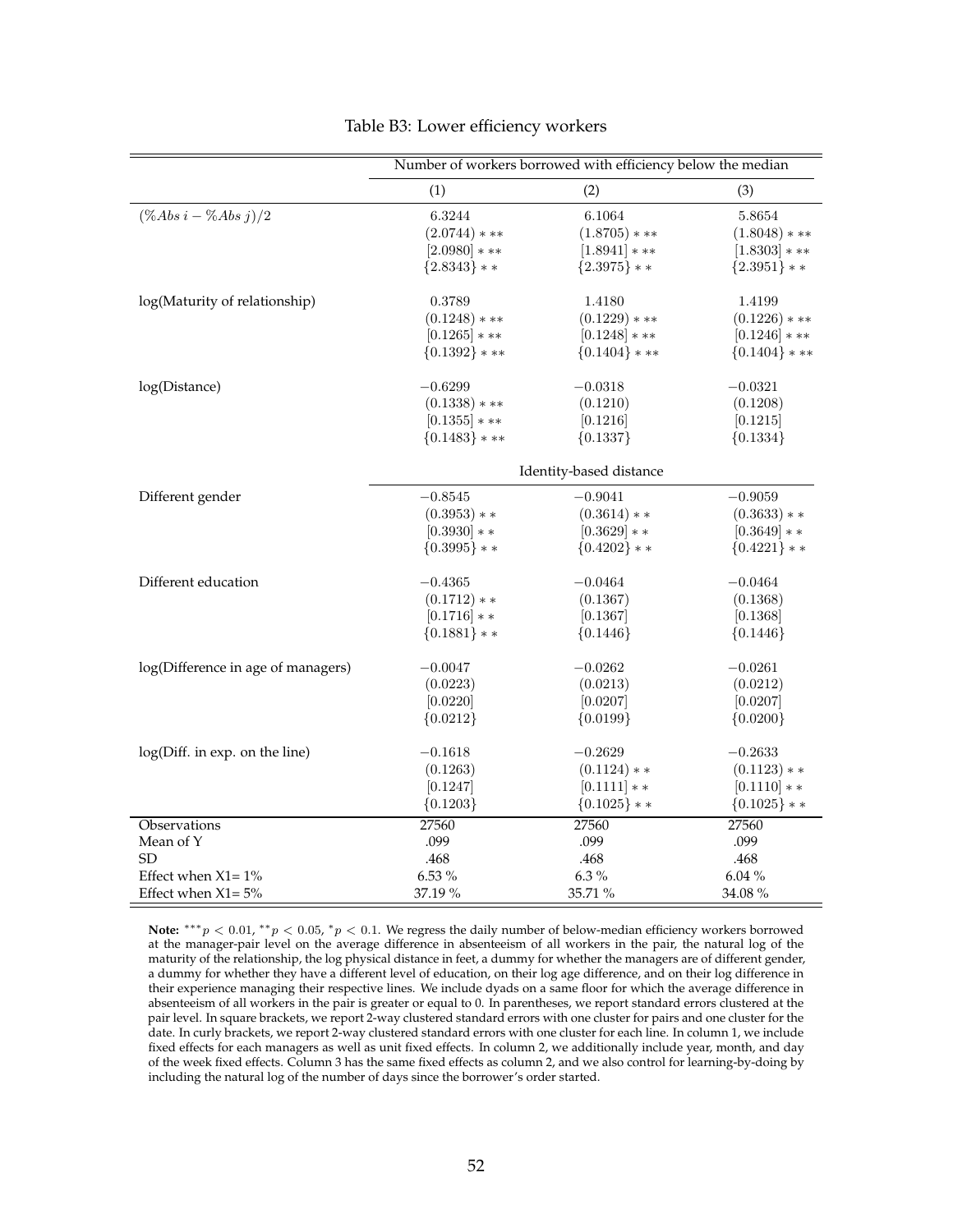|                                    |                 | Nb. above Med. eff.     |                 |
|------------------------------------|-----------------|-------------------------|-----------------|
|                                    | (1)             | (2)                     | (3)             |
| $(\%Abs\ i - \%Abs\ j)/2$          | 5.1468          | 4.4450                  | 3.9507          |
|                                    | $(2.1755)**$    | $(2.0689)**$            | $(1.9814)**$    |
|                                    | $[2.1579]**$    | $[2.0665]$ * *          | $[1.9847]**$    |
|                                    | ${2.4515}$ * *  | ${2.1238}$ * *          | ${2.0116}$ * *  |
| log(Maturity of relationship)      | 2.7917          | 2.4619                  | 2.4633          |
|                                    | $(0.6430)***$   | $(0.6349)****$          | $(0.6271)***$   |
|                                    | $[0.6650]***$   | $[0.6500]***$           | $[0.6425]***$   |
|                                    | ${0.7922}$ * ** | ${0.6900}$ ***          | ${0.6874}$ ***  |
| $log(Maturity of relationship)2$   | $-0.3465$       | $-0.1769$               | $-0.1760$       |
|                                    | $(0.0926)$ * ** | $(0.0893)**$            | $(0.0878)**$    |
|                                    | $[0.0949]$ * ** | $[0.0911]*$             | $[0.0897]**$    |
|                                    | ${0.1162}$ * ** | ${0.1006}$ *            | ${0.0999}$      |
| log(Distance)                      | $-1.1661$       | $-0.5901$               | $-0.5879$       |
|                                    | $(0.1386)$ * ** | $(0.1031)$ * **         | $(0.1022)***$   |
|                                    | $[0.1383]****$  | $[0.1038]***$           | $[0.1028]***$   |
|                                    | ${0.1426}$ * ** | ${0.0934}$ ***          | ${0.0927}$ ***  |
|                                    |                 | Identity-based distance |                 |
| Different gender                   | $-1.2616$       | $-1.2157$               | $-1.2229$       |
|                                    | $(0.2068)***$   | $(0.2133)$ * **         | $(0.2116)$ * ** |
|                                    | $[0.2016]***$   | $[0.2061]***$           | $[0.2047]$ * ** |
|                                    | ${0.1522}$ * ** | ${0.1810}$ * **         | ${0.1851}$ * ** |
| Different education                | $-0.5918$       | $-0.3451$               | $-0.3452$       |
|                                    | $(0.1417)***$   | $(0.0980)$ * **         | $(0.0978)****$  |
|                                    | $[0.1440]***$   | $[0.0996]$ * **         | $[0.0997]$ * ** |
|                                    | ${0.1363}$ * ** | ${0.0886}$ * **         | ${0.0885}$ * ** |
| log(Difference in age of managers) | $-0.0763$       | $-0.0866$               | $-0.0869$       |
|                                    | $(0.0263)$ * ** | $(0.0222)***$           | $(0.0224)$ * ** |
|                                    | $[0.0261]***$   | $[0.0220]***$           | $[0.0222]***$   |
|                                    | ${0.0300}$ * *  | ${0.0244}$ ***          | ${0.0247}$ ***  |
| log(Diff. in exp. on the line)     | $-0.2602$       | $-0.3237$               | $-0.3232$       |
|                                    | $(0.1019)**$    | $(0.0922)***$           | $(0.0923)$ * ** |
|                                    | $[0.1009]***$   | $[0.0905]$ * **         | $[0.0905]$ * ** |
|                                    | ${0.1003}$ * ** | ${0.1008}$ * **         | ${0.1004}$ * ** |
| Observations                       | 27560           | 27560                   | 27560           |
| Mean of Y                          | .116            | .116                    | .116            |
| SD                                 | .511            | .511                    | .511            |
| Effect when $X1 = 1\%$             | 5.28 %          | $4.55~\%$               | 4.03%           |
| Effect when $X1 = 5%$              | 29.35 %         | 24.89 %                 | 21.84 %         |

#### Table B4: Higher efficiency workers

Note: \*\*\*p < 0.01, \*\*p < 0.05, \*p < 0.1. We regress the daily number of above-median efficiency workers borrowed at the manager-pair level on the average difference in absenteeism of all workers in the pair, the natural log of the maturity of the relationship, the log physical distance in feet, a dummy for whether the managers are of different gender, a dummy for whether they have a different level of education, on their log age difference, and on their log difference in their experience managing their respective lines. We include dyads on a same floor for which the average difference in absenteeism of all workers in the pair is greater or equal to 0. In parentheses, we report standard errors clustered at the pair level. In square brackets, we report 2-way clustered standard errors with one cluster for pairs and one cluster for the date. In curly brackets, we report 2-way clustered standard errors with one cluster for each line. In column 1, we include fixed effects for each managers as well as unit fixed effects. In column 2, we additionally include year, month, and day of the week fixed effects. Column 3 has the same fixed effects as column 2, and we also control for learning-by-doing by including the natural log of the number of days since the bogyower's order started.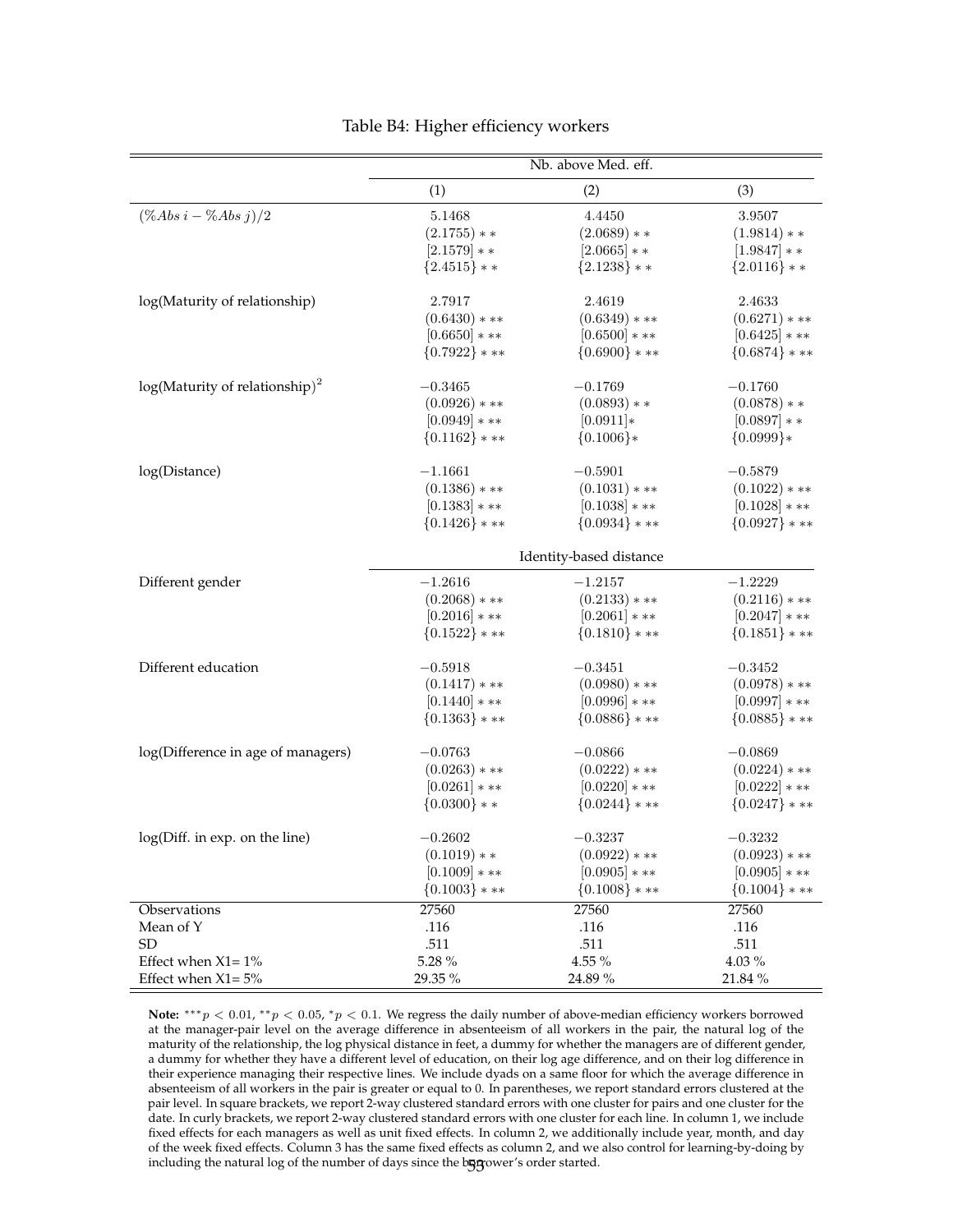## **C Demographic Binary and Main Trading Partners**

|                               |                 | Number of workers borrowed |                 |
|-------------------------------|-----------------|----------------------------|-----------------|
|                               | (1)             | (2)                        | (3)             |
| $(\% Abs i - \% Abs j)/2$     | 5.7823          | 5.2853                     | 4.9258          |
|                               | $(2.0215)$ * ** | $(1.7566)$ * **            | $(1.6720)***$   |
|                               | $[2.0364]$ * ** | $[1.7719]***$              | $[1.6945]$ * ** |
|                               | ${2.5917}$ * *  | ${2.0397}$ * **            | ${1.9709}$ * *  |
| log(Maturity of relationship) | 0.3783          | 1.3090                     | 1.3134          |
|                               | $(0.1157)$ * ** | $(0.0845)$ * **            | $(0.0840)****$  |
|                               | $[0.1170]***$   | $[0.0848]$ * **            | $[0.0843]$ * ** |
|                               | ${0.1349}$ * ** | ${0.0892}$ * **            | ${0.0888}$ * ** |
| log(Distance)                 | $-0.8466$       | $-0.3267$                  | $-0.3267$       |
|                               | $(0.1223)$ * ** | $(0.0922)***$              | $(0.0922)$ * ** |
|                               | $[0.1232]***$   | $[0.0934]$ * **            | $[0.0935]$ * ** |
|                               | ${0.1618}$ * ** | ${0.1248}$ * **            | ${0.1251}$ * ** |
| Demographic distance          | $-0.4473$       | $-0.3219$                  | $-0.3195$       |
|                               | $(0.1817)**$    | $(0.1576)**$               | $(0.1578)**$    |
|                               | $[0.1837]**$    | $[0.1602]**$               | $[0.1602]**$    |
|                               | ${0.1872}$ * *  | ${0.2046}$                 | ${0.2051}$      |
| Observations                  | 27560           | 27560                      | 27560           |
| Mean of Y                     | .215            | .215                       | .215            |
| <b>SD</b>                     | .853            | .853                       | .853            |
| Effect when $X1 = 1\%$        | $5.95\%$        | $5.43\%$                   | $5.05\%$        |
| Effect when $X1 = 5%$         | 33.52 %         | 30.25%                     | 27.93 %         |

Table C1: Tests of model predictions with a binary variable for any demographic difference

Note: \*\*\*p < 0.01, \*\*p < 0.05, \*p < 0.1. We regress the daily number of workers borrowed at the manager-pair level on the average difference in absenteeism in the pair, the natural log of the maturity of the relationship, the log physical distance in feet, a dummy for whether the managers have any demographic differences. More precisely, this variable equals 1 when managers are of different genders, or have a different level of education, or their age difference is above median, or their experience difference is above median. We include dyads on a same floor for which the average difference in absenteeism in the pair is greater or equal to 0. In parentheses, we report standard errors clustered at the pair level. In square brackets, we report 2-way clustered standard errors with one cluster for pairs and one cluster for the date. In curly brackets, we report 2-way clustered standard errors with one cluster for each line. In column 1, we include fixed effects for each managers as well as unit fixed effects. In column 2, we additionally include year, month, and day of the week fixed effects. Column 3 has the same fixed effects as column 2, and we also control for learning-by-doing by including the natural log of the number of days since the borrower's order started.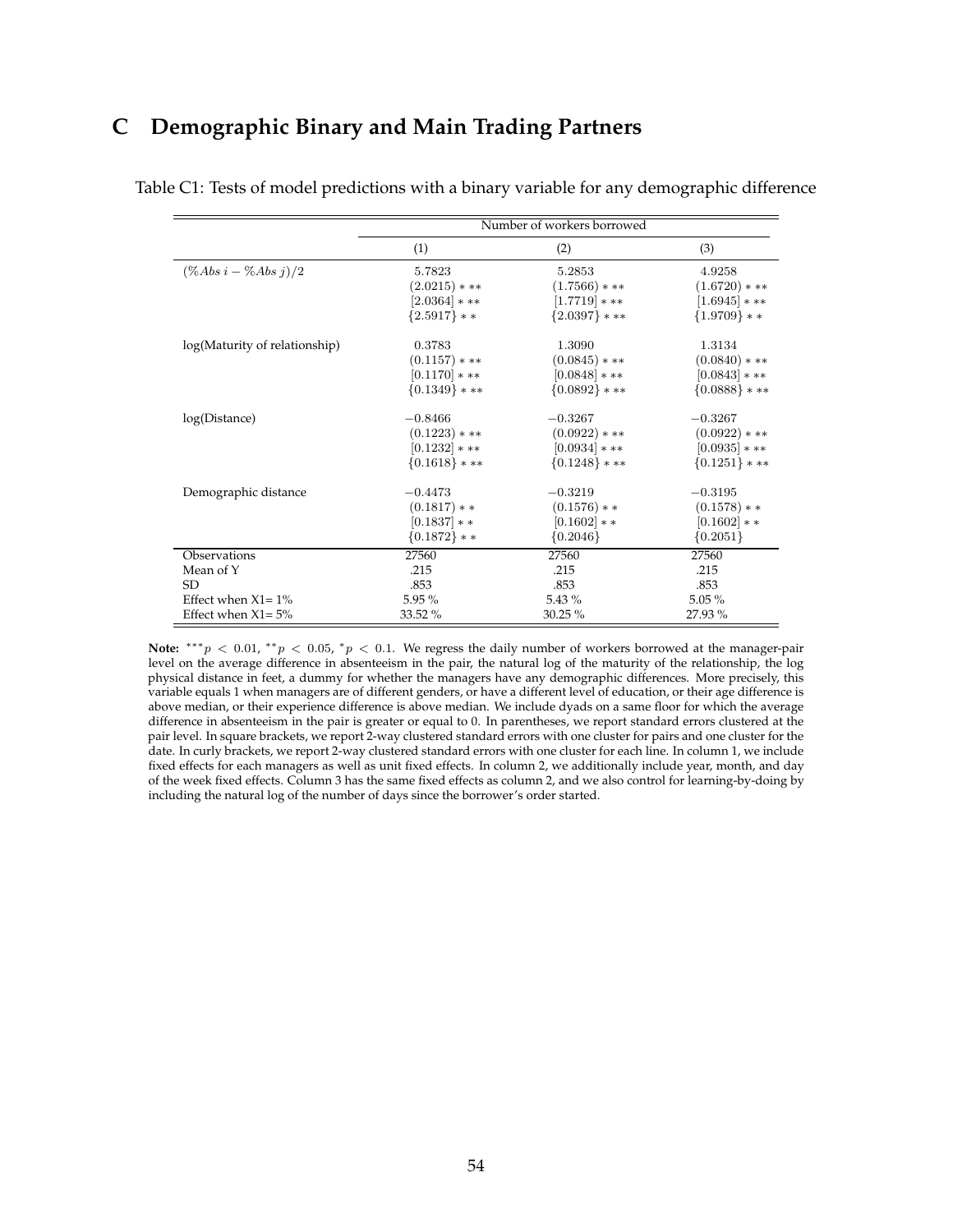|                                    |                  | Number of workers borrowed |                   |
|------------------------------------|------------------|----------------------------|-------------------|
|                                    | (1)              | (2)                        | (3)               |
| $(\% Abs i - \% Abs j)/2$          | 5.7783           | 5.2232                     | 4.8372            |
|                                    | $(2.0030)$ * **  | $(1.7450)***$              | $(1.6579)***$     |
|                                    | $[2.0039]$ * **  | $[1.7576]$ * **            | $[1.6777]***$     |
|                                    | ${2.5540}$ * *   | ${1.9998}$ ***             | ${1.9313}$ * *    |
| log(Maturity of relationship)      | 0.2441           | 1.2077                     | 1.2116            |
|                                    | $(0.1022)**$     | $(0.0893)$ * **            | $(0.0887)$ * **   |
|                                    | $[0.1031]**$     | $[0.0899]$ * **            | $[0.0893]$ * **   |
|                                    | $\{0.1165\}$ * * | $\{0.0937\}$ * **          | $\{0.0939\}$ * ** |
| log(Distance)                      | $-0.5467$        | $-0.1532$                  | $-0.1529$         |
|                                    | $(0.0961)$ * **  | $(0.0832)*$                | $(0.0830)*$       |
|                                    | $[0.0975]$ * **  | $[0.0847]*$                | $[0.0845]*$       |
|                                    | ${0.1027}$ ***   | ${0.0995}$                 | ${0.0990}$        |
| Main partner                       | 0.9719           | 0.4123                     | 0.4121            |
|                                    | $(0.1556)***$    | $(0.1208)$ * **            | $(0.1208)$ * **   |
|                                    | $[0.1550]***$    | $[0.1197]$ * **            | $[0.1198]***$     |
|                                    | ${0.1905}$ ***   | ${0.1349}$ ***             | ${0.1356}$ ***    |
|                                    |                  | Identity-based distance    |                   |
| Different gender                   | $-0.7073$        | $-0.9035$                  | $-0.9075$         |
|                                    | $(0.1721)$ * **  | $(0.1814)$ * **            | $(0.1834)$ * **   |
|                                    | $[0.1603]$ * **  | $[0.1755]$ * **            | $[0.1780]***$     |
|                                    | $\{0.3049\}$ * * | $\{0.3400\}$ * **          | $\{0.3425\}$ * ** |
|                                    |                  |                            |                   |
| Different education                | $-0.3885$        | $-0.1559$                  | $-0.1560$         |
|                                    | $(0.1047)$ * **  | $(0.0868)*$                | $(0.0866)*$       |
|                                    | $[0.1069]$ * **  | $[0.0880]*$                | $[0.0879]*$       |
|                                    | ${0.1183}$ * **  | ${0.0895}$ *               | ${0.0891}*$       |
| log(Difference in age of managers) | $-0.0320$        | $-0.0506$                  | $-0.0506$         |
|                                    | $(0.0187)*$      | $(0.0160)$ * **            | $(0.0160)$ * **   |
|                                    | $[0.0186]*$      | $[0.0159]***$              | $[0.0159]***$     |
|                                    | ${0.0208}$       | ${0.0172}$ * **            | ${0.0174}$ ***    |
| log(Diff. in exp. on the line)     | $-0.2310$        | $-0.2866$                  | $-0.2870$         |
|                                    | $(0.0898)**$     | $(0.0775)$ * **            | $(0.0772)***$     |
|                                    | $[0.0892]$ * **  | $[0.0764]$ * **            | $[0.0761]***$     |
|                                    | ${0.0778}$ ***   | $\{0.0777\}$ * **          | $\{0.0774\}$ * ** |
| Observations                       | 27560            | 27560                      | 27560             |
| Mean of Y                          | .215             | .215                       | .215              |
| SD                                 | .853             | .853                       | .853              |
| Effect when $X1 = 1\%$             | 5.95 %           | 5.36 %                     | 4.96 %            |
| Effect when $X1 = 5%$              | 33.5 %           | 29.84 %                    | 27.36 %           |

Table C2: Tests of model predictions with a binary variable for whether the partner is a main partner

Note:  $***p$  < 0.01,  $**p$  < 0.05,  $*p$  < 0.1. We regress the daily number of workers borrowed at the manager-pair level for main partners on the average difference in absenteeism in the pair, the natural log of the maturity of the relationship, the log physical distance in feet, a dummy for whether the managers are of different gender, a dummy for whether they have a different level of education, on their log age difference, and on their log difference in their experience managing their respective lines. We include dyads on a same floor for which the average difference in absenteeism in the pair is greater or equal to 0. In parentheses, we report standard errors clustered at the pair level. In square brackets, we report 2-way clustered standard errors with one cluster for pairs and one cluster for the date. In curly brackets, we report 2-way clustered standard errors with one cluster for each line. In column 1, we include fixed effects for each managers as well as unit fixed effects. In column 2, we additionally include year, month, and day of the week fixed effects. Column 3 has the same fixed effects as column 2, and we also control for learning-by-doing by including the natural log of the number of days since the borrower's order started.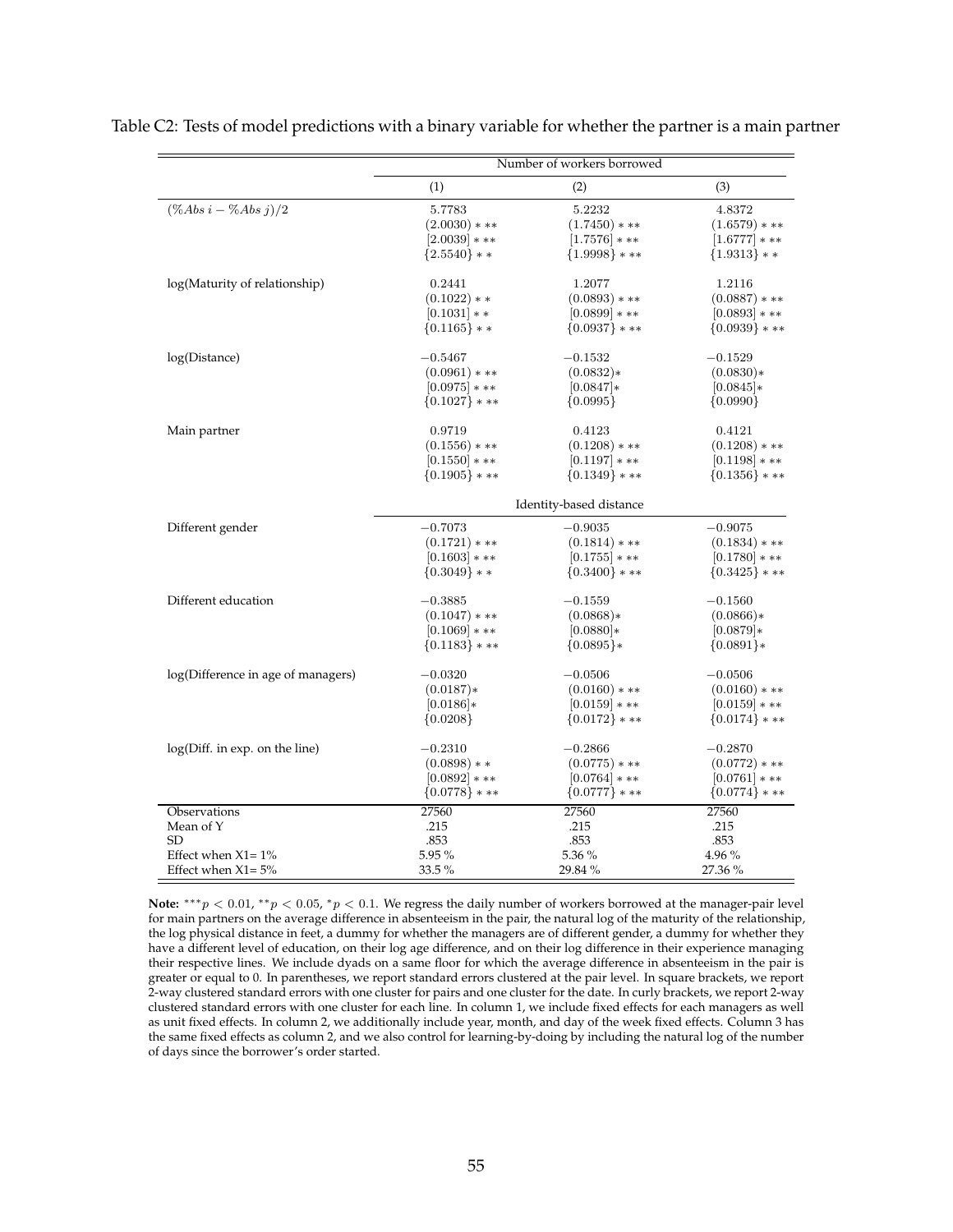## **D Instrumental Variable**

Some factors may jointly affect absenteeism and efficiency. For example, previous studies from this empirical context have shown that efficiency is impacted by temperature (Adhvaryu et al., 2018a) and air pollution (Adhvaryu et al., 2019b). It is also possible that on excessively hot or polluted days more workers decide to stay home. Similarly, a manager may attempt to increase his line's productivity by treating workers harshly or react to poor productivity by scolding workers, driving up absenteeism.

In order to account for such potential endogeneity, we instrument for absenteeism using the number of home line workers from a state with a major religious festival on a given day. Although most workers are Hindu and many Hindu festivals are common across India, they are often celebrated at different dates in different regions of the country. Moreover, the importance given to different deities is highly heterogeneous across different regions of the country and, as a result, there is much variation in the timing and intensity of festival celebrations. To construct our instrument, we assume that workers are from the state where their native language or dialect is primarily spoken.<sup>62</sup> We compile the dates of all major Hindu festivals across all Indian states. For each line, we define the proportion of their home line workers that are from a state with a festival at a given date as our instrument.<sup>63</sup>

Managers may anticipate absenteeism for more common festivals like Diwali and plan accordingly. However, workers on any given line come from all over the country. As a result, it is unlikely that managers can anticipate absenteeism stemming from every festival.<sup>64</sup> Indeed, on any given day, an average of nearly 8 workers on a line with roughly 55 home line workers hails from a state celebrating some major, government recognized festival that day.

The following table is the instrumental variable of the specification presented in Table 6, column 3. The instrument is highly predictive of absenteeism as shown in the first stage panel and coefficients from the IV second stage are quite similar to the coefficients from the OLS regressions. This suggests that, conditional on the fixed effects included, idiosyncratic line-level daily absenteeism is as good as random. Indeed, the Hausman test statistic reported in the lower panel confirms that we cannot reject that the OLS and IV coefficients are the same.

 $62$ In our data, we do not know where workers are from, but we know the language they speak. Although dialects are highly segregated across the country, the workers may not necessarily originate from that state. Nevertheless, the workers are likely to celebrate the festivals from that state since language is highly associated with cultural events.

 $63$ To compile the festival dates, we relied on government sources as much as possible. We compiled the dates of every major festivals celebrated state-wise (that we could find). In most cases, state governments list the most important festivals of their respective state. In some cases however, all festivals, major and minor, were listed. In such case, we retained only the festivals for which there was an actual holiday mandated by the government. The celebration dates of most festivals change with the lunar calendar and they often are celebrated for a different length of time. We used Google history searches to find the dates of the festivals in 2013 and 2014.

<sup>&</sup>lt;sup>64</sup>We also included major Muslim festivals since a minority of workers are Muslim. Muslim festival dates are common across the country, but the worker composition at the line level is still varied enough to make it hard for managers to anticipate all absenteeism due to festivals.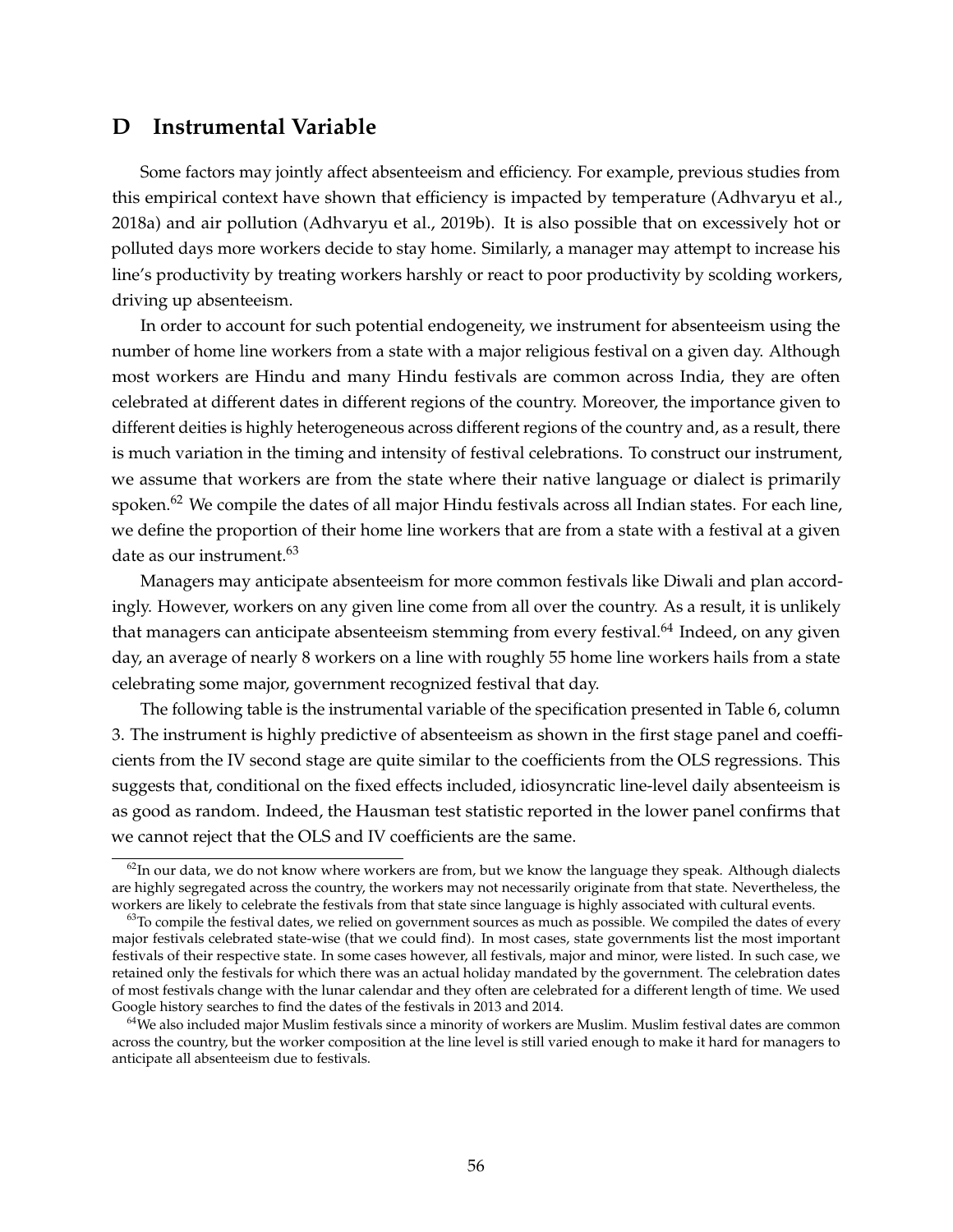|                                 | IV-Second stage: Efficiency (%)              |
|---------------------------------|----------------------------------------------|
|                                 | (1)                                          |
| Percentage of Workers Absent    | $-0.4814$                                    |
|                                 | $(0.2241)**$                                 |
|                                 | $[0.2514]*$                                  |
|                                 | IV-First stage: Percentage of Workers Absent |
| Number of Workers with Festival | 0.0255                                       |
|                                 | $(0.0039)$ * **                              |
|                                 | $[0.0054]$ * **                              |
| Observations                    | 10797                                        |
| Mean of Y                       | 49.086                                       |
| SD                              | 15.847                                       |
| Kleibergen-Paap F               | 22.46                                        |
| Hausman test p-value            | .61                                          |

Table D1: Productivity losses from absenteeism with instrument

Note:  $***p$  < 0.01,  $**p$  < 0.05,  $*p$  < 0.1. We estimate a 2SLS with efficiency at the line day level as the dependent variable. Absenteeism at the line day level is the endogenous regressor that we instrument using the number of home line workers with a festival that day. We cluster the standard errors reported in parentheses at the manager level and at the manager and date level in square brackets. We regress efficiency on the percentage of workers absent and we instrument this variable by the number of workers on the line with a festival that day.

To confirm that the relationship between workers present on the line and efficiency depicted in Figure 3 is preserved when leveraging the variation in absenteeism derived from the instrument, we plot the reduced form relationship using a nonparametric IV fit in Figure D1. That is, we first compute the average efficiency at the line level by 1% bins of the percentage of workers on the line just as we did in Figure 3. For each of these bins, we also construct the average number of home line workers with a festival at the line level. Following (Chetverikov and Wilhelm, 2017), we let the efficiency depend on a flexible spline in the percentage of workers on the line. This flexible spline is in return being instrumented with a flexible spline in the number of home line workers with a festival in a fashion similar to a 2SLS estimator. The dots in Figure D1 depict the uninstrumented relationship and the crosses depict the fitted values of the nonparametric IV estimator. We can see that instrumented pattern closely matches the raw pattern. The same can be said about the production function as can be seen from Figure D2.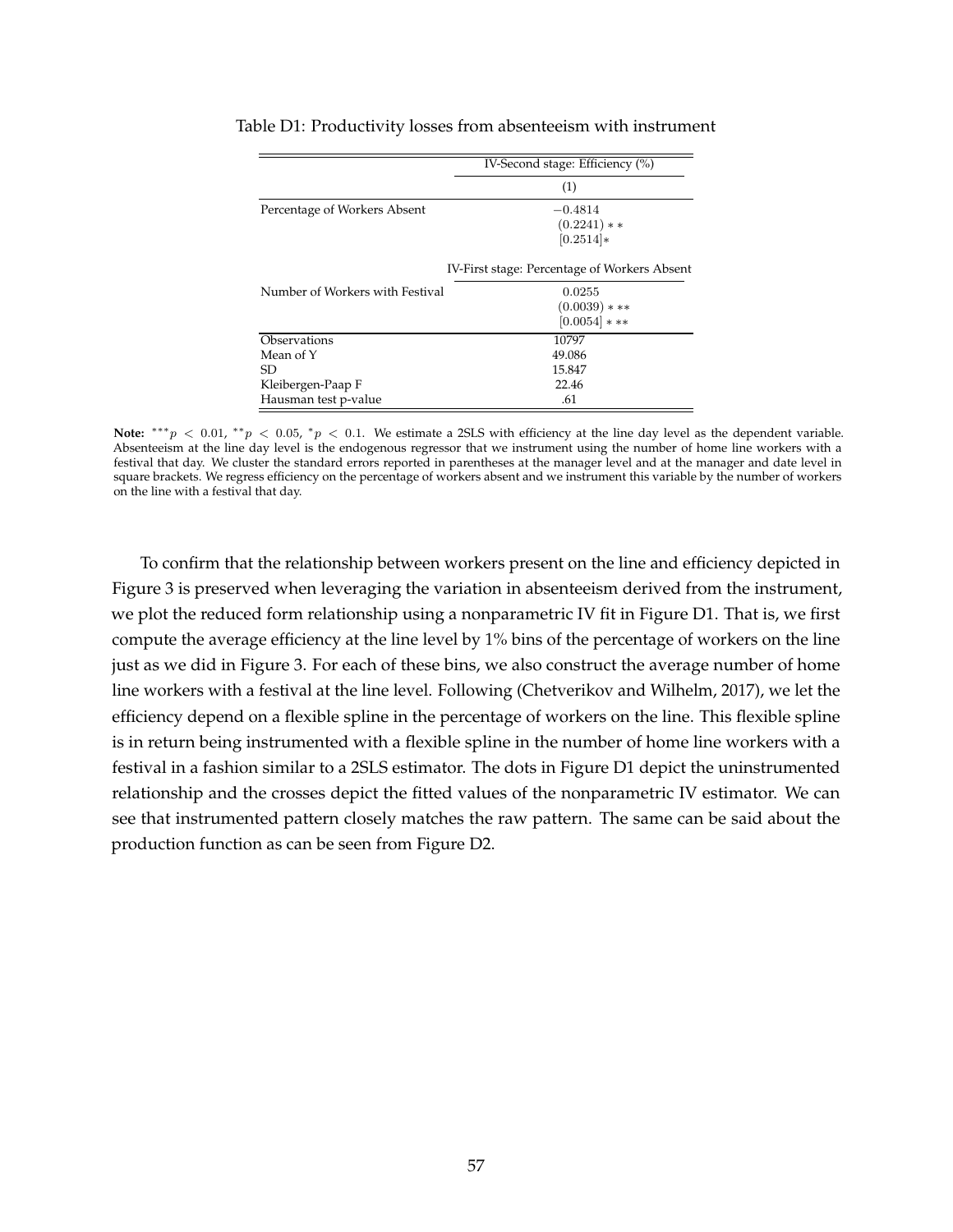Figure D1: Average efficiency by percentage of workers present on the line with nonparametric IV fit



**Note:** We compute the average efficiency of the workers on the line and the average number of home line workers with a festival by the percentage of workers working on the line (in 1% bins). The percentage of workers on the line is measured relative to the number of home line workers available. We let the average efficiency depend on a spline with 3 equally-spaced knots in the average percentage of workers on the line. This spline is instrumented with a spline with 4 equally-spaced knots in the average number of home line workers with a festival in a fashion similar to a 2SLS estimator. The dots depict the uninstrumented relationship and the crosses depict the fitted values of the nonparametric IV estimator. We exclude cases where the percentage of workers on the line falls below 75% or above 100% from the figure as these cases are infrequent.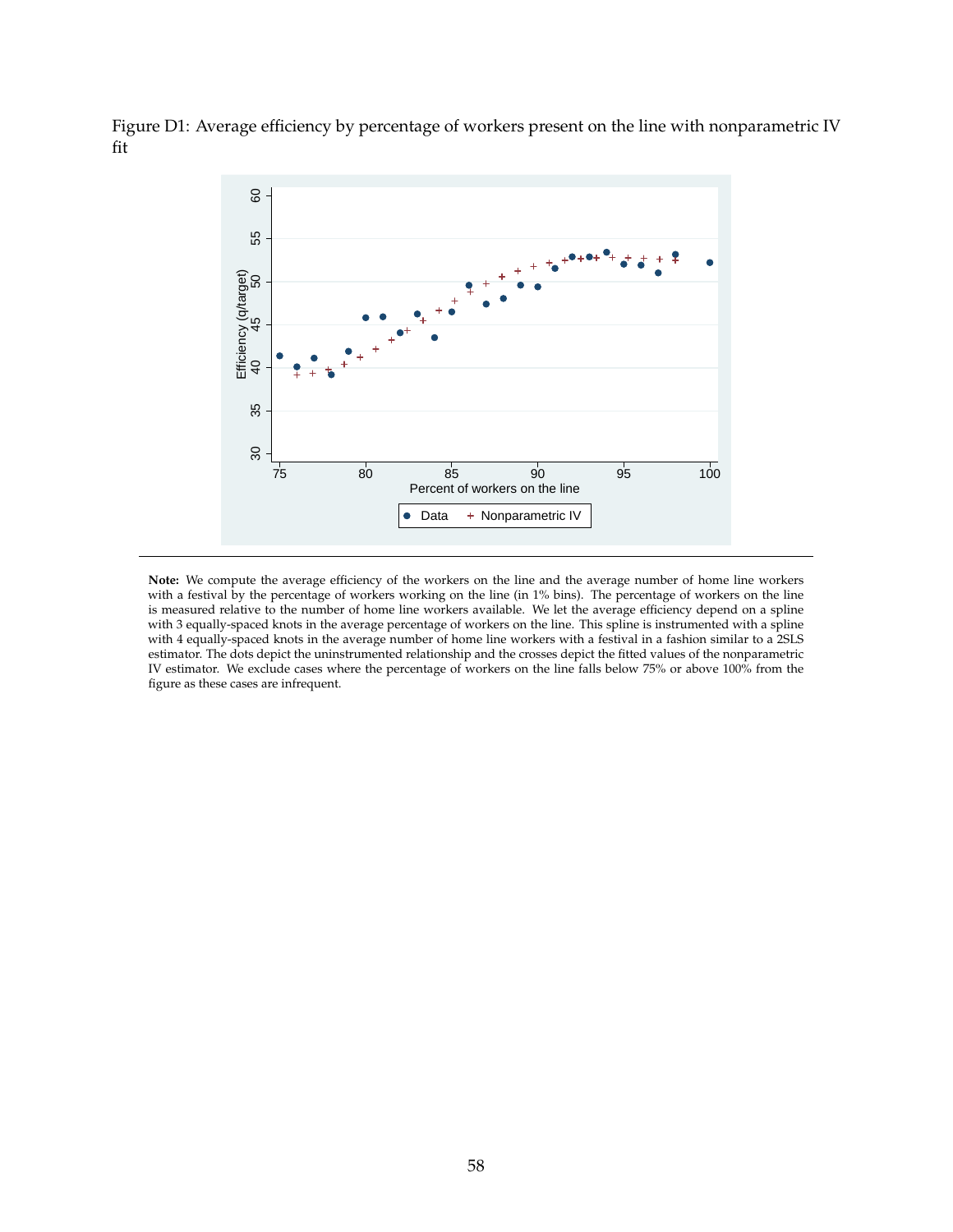

Figure D2: Production function with nonparametric IV fit

**Note:** We compute the average efficiency of the workers on the line and the average number of home line workers with a festival by the number of workers working on the line (in 1% bins). We let the average efficiency depend on a spline with 3 equally-spaced knots in the average percentage of workers on the line. This spline is instrumented with a spline with 4 equally-spaced knots in the average number of home line workers with a festival in a fashion similar to a 2SLS estimator. The dots depict the uninstrumented relationship and the crosses depict the fitted values of the nonparametric IV estimator. We exclude cases where the percentage of workers on the line falls below 75% or above 100% from the figure as these cases are infrequent.

Last, we check that the incidence of absenteeism shocks is balanced across lines and managers of varying quality. Using worker-by-day data, we recover manager (and worker) fixed effects through a decomposition in the spirit of (Abowd et al., 1999). To do so, we regress the log efficiency on unit, year, month, day of the week, and style fixed effects and recover the manager component. We classify managers with a component higher or equal to the median as high efficiency managers and those below the median as low efficiency managers. Then, in Figure D3, we partial out the same fixed effects from manager-day absenteeism and plot the distribution of residual absenteeism against the managers' efficiency status. "*Better*" and "*worse*" managers face nearly identical absenteeism shock distributions.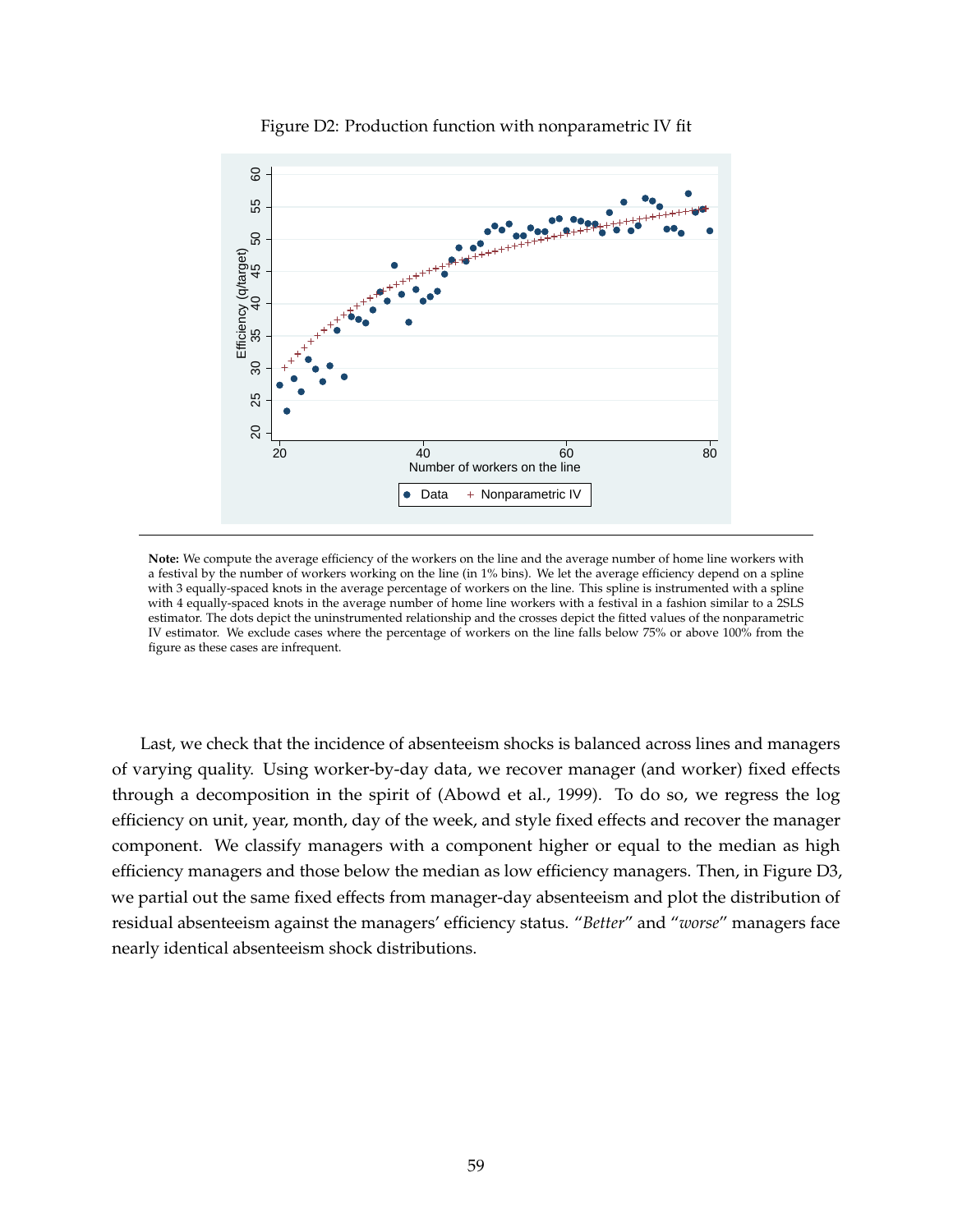

Figure D3: Distribution of residual absenteeism by manager FE

**Note:** We regress the log efficiency on unit, year, month, day of the week, and style fixed effects and recover the managers' component. We classify managers with a component higher or equal to the median as high efficiency managers and those below the median as low efficiency managers. We partial out the same fixed effects from manager-day absenteeism and plot the distribution of residual absenteeism against the managers' efficiency status.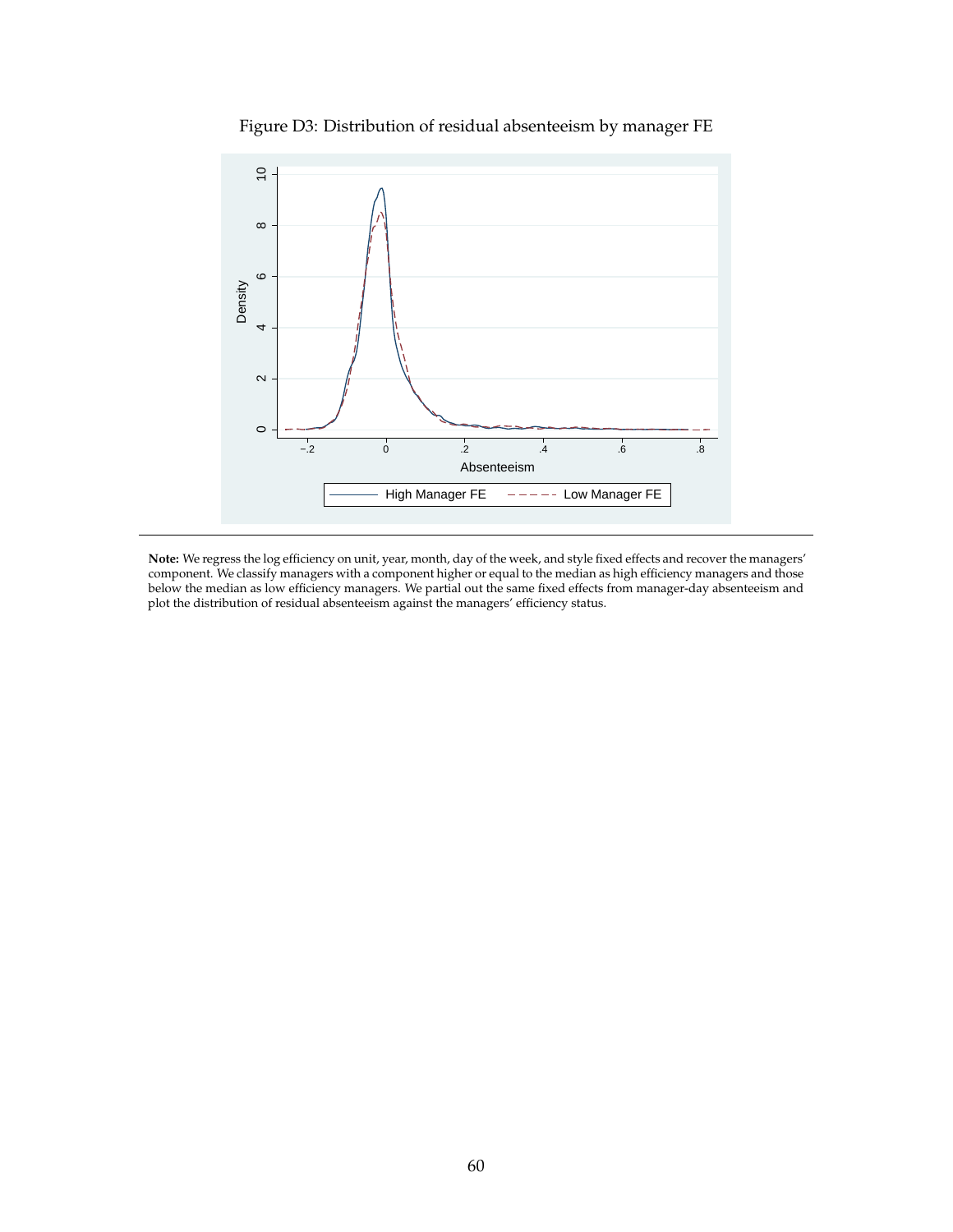## **E Proofs**

**Proof of Proposition 1.** A stationary symmetric optimal relational contract,  $\theta^*$ , is defined as the the value of  $\theta$  that maximizes  $U^{R}(\cdot)$ ,

$$
(1 - \delta)U^{R}(\theta) = \sum_{\{(i,j)|y_{i} > \max\{y_{j}, \alpha_{ij}\}\}} \pi_{ij} [f(y_{i} - \theta_{ij}) - c_{ij}] + \sum_{\{(i,j)|y_{j} > \max\{y_{i}, \alpha_{ij}\}\}} \pi_{ij} [f(y_{j} - \theta_{ji})] + \sum_{\{(i,j)|y_{j} \le y_{i} < \alpha_{ij}\}} \pi_{ij} f(y_{i}) + \sum_{\{(i,j)|y_{j} \le y_{i} < \alpha_{ij}\}} \pi_{ij} f(y_{i}),
$$
\n(E.1)

subject to the incentive compatibility constraint (2). The existence and uniqueness of  $\theta^*$  follows from the maximization of a concave function,  $U^R(\cdot)$ , over a compact convex subset of  $\mathbb{R}^d$ .

First, note that the concavity of  $U^R(\cdot)$  follows from the concavity of  $f$  (i.e.,  $f'' < 0$ ), restricted to all symmetric non-negative allocations such that (2) is satisfied. Second, note that the domain,

$$
\Omega := [-\overline{y}, \overline{y}]^d \cap \left[ \bigcap_{i=1}^n \bigcap_{j=1}^{i-1} \left\{ \theta_{ij} \in \mathbb{R}^d | f(y_i) - f(y_i - \theta_{ij}) + c_{ij} \leq \delta \left( U^R \left( \boldsymbol{\theta} \right) - V \right) \right\} \right],
$$

is a convex and compact subset of  $\mathbb{R}^d$  since  $A$  is closed and convex.

To characterize  $\theta^*$ , let  $H(y, c, w)$  a function implicitly defined by

$$
f(y) + c - w = f(y - H(y, c, w)).
$$
 (E.2)

Note that  $f'(\cdot) > 0$ , then  $H(\cdot)$  can be expressed as

$$
H(y, c, w) = y - f^{-1}(c - w + f(y)),
$$
\n(E.3)

for all the values  $(y, c, w)$  for which  $c - w + f(y) > 0$ . Given  $y_i, c_{ij}$  and  $\delta \left( U^R (\theta^*) - V \right)$  then  $H(\cdot)$ is such that

$$
f(y_i) - f\left(\,y_i - H\left(y_i, c_{ij}, \delta\left(U^R\left(\boldsymbol{\theta}^*\right) - V\right)\right)\,\right) + c_{ij} = \delta\left(U^R\left(\boldsymbol{\theta}^*\right) - V\right),\tag{E.4}
$$

as long as

$$
f(y_i) + c_{ij} > \delta \left( U^R \left( \boldsymbol{\theta}^* \right) - V \right) \tag{E.5}
$$

is satisfied. Therefore,  $\theta^*_{ij} = H\left(y_i, c_{ij}, \delta\left(U^R\left(\bm{\theta}^*\right) - V\right)\right)$  if (E.5) is satisfied.

Now we show that  $\theta^*_{ij} \, = \, \min \left\{\hat{\theta}_{ij}, H\left(y_i, c_{ij}, \delta\left(U^R\left(\bm{\theta}^* \right) - V\right)\right)\right\}.$  We split the proof in two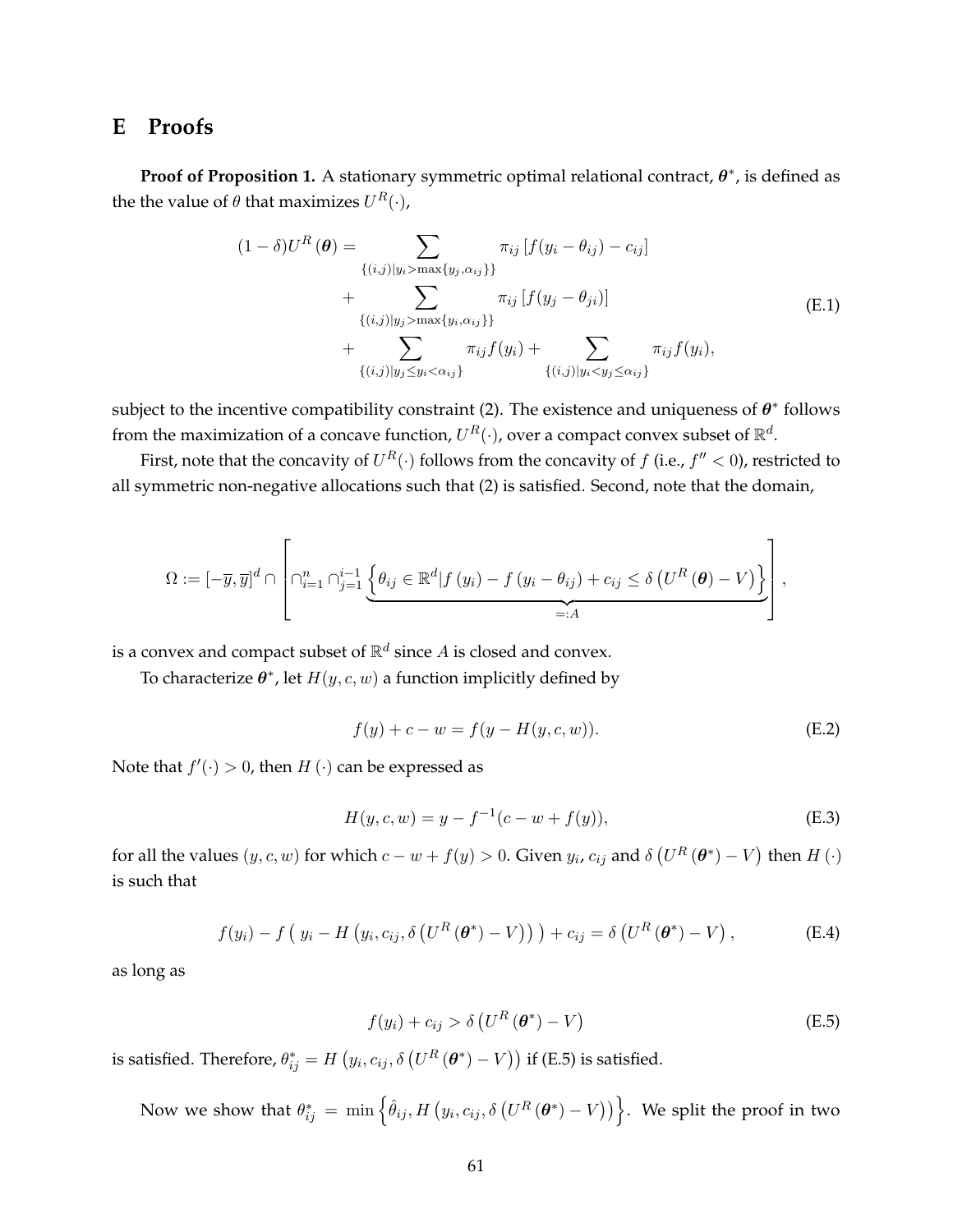cases: i) suppose that  $\hat{\theta}_{ij}$   $>$   $H$   $\big(y_i,c_{ij},\delta\left(U^R\left(\bm{\theta}^*)-V\right)\right)$ , then in this case we show that  $\theta^*_{ij}$   $=$  $H\left(y_i, c_{ij}, \delta\left(U^R\left(\bm{\theta}^*\right) - V\right)\right); ii)$  suppose that  $\hat{\theta}_{ij} \leq H\left(y_i, c_{ij}, \delta\left(U^R\left(\bm{\theta}^*\right) - V\right)\right)$  then we show that  $\theta_{ij}^* = \hat{\theta}_{ij}.$ 

i) Suppose that  $\hat{\theta}_{ij} > H(y_i, c_{ij}, \delta\left(U^R(\theta^*) - V\right))$ . Since  $H(y_i, c_{ij}, \delta\left(U^R(\theta^*) - V\right)) = y_i$  $f^{-1}(c_{ij}-\delta\left(U^R\left(\bm{\theta}^*\right)-V\right)+f(y_i))$  it follows that

$$
\hat{\theta}_{ij} > H\left(y_i, c_{ij}, \delta\left(U^R\left(\boldsymbol{\theta}^*\right) - V\right)\right) \iff
$$

$$
\hat{\theta}_{ij} > y_i - f^{-1}(c_{ij} - \delta\left(U^R\left(\boldsymbol{\theta}^*\right) - V\right) + f(y_i)) \iff
$$

$$
c_{ij} - \delta\left(U^R\left(\boldsymbol{\theta}^*\right) - V\right) + f(y_i) > f(y_i - \hat{\theta}_{ij}) \iff
$$

$$
f(y_i) - f(y_i - \hat{\theta}_{ij}) + c_{ij} > \delta\left(U^R\left(\boldsymbol{\theta}^*\right) - V\right).
$$

Note that  $f > 0$ , then

$$
f(y_i) + c_{ij} > \delta \left( U^R \left( \boldsymbol{\theta}^* \right) - V \right).
$$

Thus, (E.5) is satisfied, and we conclude that  $\theta_{ij}^* = H\left(y_i, c_{ij}, \delta\left(U^R\left(\bm{\theta}^* \right) - V\right)\right)$ .

ii) Suppose that  $\hat{\theta}_{ij} \leq H\left(y_i, c_{ij}, \delta\left(U^R\left(\bm{\theta}^*\right) - V\right)\right)$ . From the definition of  $H\left(\cdot\right)$  we get

$$
\hat{\theta}_{ij} \le H \left( y_i, c_{ij}, \delta \left( U^R \left( \boldsymbol{\theta}^* \right) - V \right) \right) \iff
$$

$$
\hat{\theta}_{ij} \le y_i - f^{-1} (c_{ij} - \delta \left( U^R \left( \boldsymbol{\theta}^* \right) - V \right) + f(y_i)) \iff
$$

$$
c_{ij} - \delta \left( U^R \left( \boldsymbol{\theta}^* \right) - V \right) + f(y_i) \le f(y_i - \hat{\theta}_{ij}) \iff
$$

$$
f(y_i) - f(y_i - \hat{\theta}_{ij}) + c_{ij} \le \delta \left( U^R \left( \boldsymbol{\theta}^* \right) - V \right).
$$

Therefore, the contract defined by  $\bm{\theta}^*/\hat{\theta}_{ij}$  belongs to the set  $\Omega^{.65}$  Note that

$$
\frac{\partial U^R(\boldsymbol{\theta})}{\partial \theta_{ij}} > (<0 \text{ if } \theta_{ij} < (>)\hat{\theta}_{ij}.
$$
 (E.6)

Thus, if  $\theta^*_{ij}<\hat\theta_{ij}$  then  $U^R(\bm\theta^*)< U^R(\bm\theta^*/\hat\theta_{ij}).$  If  $\theta^*_{ij}>\hat\theta_{ij}$  then  $U^R(\bm\theta^*)< U^R(\bm\theta^*/\hat\theta_{ij}).$  Note that  $\bm{\theta}^*/\hat\theta_{ij}$  yields a larger utility than  $\bm{\theta}^*$ , with  $\bm{\theta}^*/\hat\theta_{ij}\in\Omega$ , which is a contradiction. Therefore,  $\theta_{ij}^* = \hat{\theta}_{ij}.$ 

Thus, we conclude that that  $\theta_{ij}^* = \min \Big\{ \hat{\theta}_{ij}, H\left(y_i, c_{ij}, \delta\left(U^R\left(\bm{\theta}^* \right) - V\right) \right) \Big\}.$ 

**Proof of Proposition 2.** An optimal dynamic relational contract,  $\{\theta_t^*\}_{t\in\mathbb{N}}$ , is defined as the value of  $\{\bm{\theta}_t\}_{t\in\mathbb{N}}$  that maximizes  $U^R_0$   $(\{\bm{\theta}_t\}_{t\in\mathbb{N}};\gamma_0)$  subject to the incentive compatibility constraints

 $^{65}\theta^*/\hat{\theta}_{ij}$  is notation for the vector  $\theta^*$  in which the  $\theta^*_{ij}$  is replaced by  $\hat{\theta}_{ij}$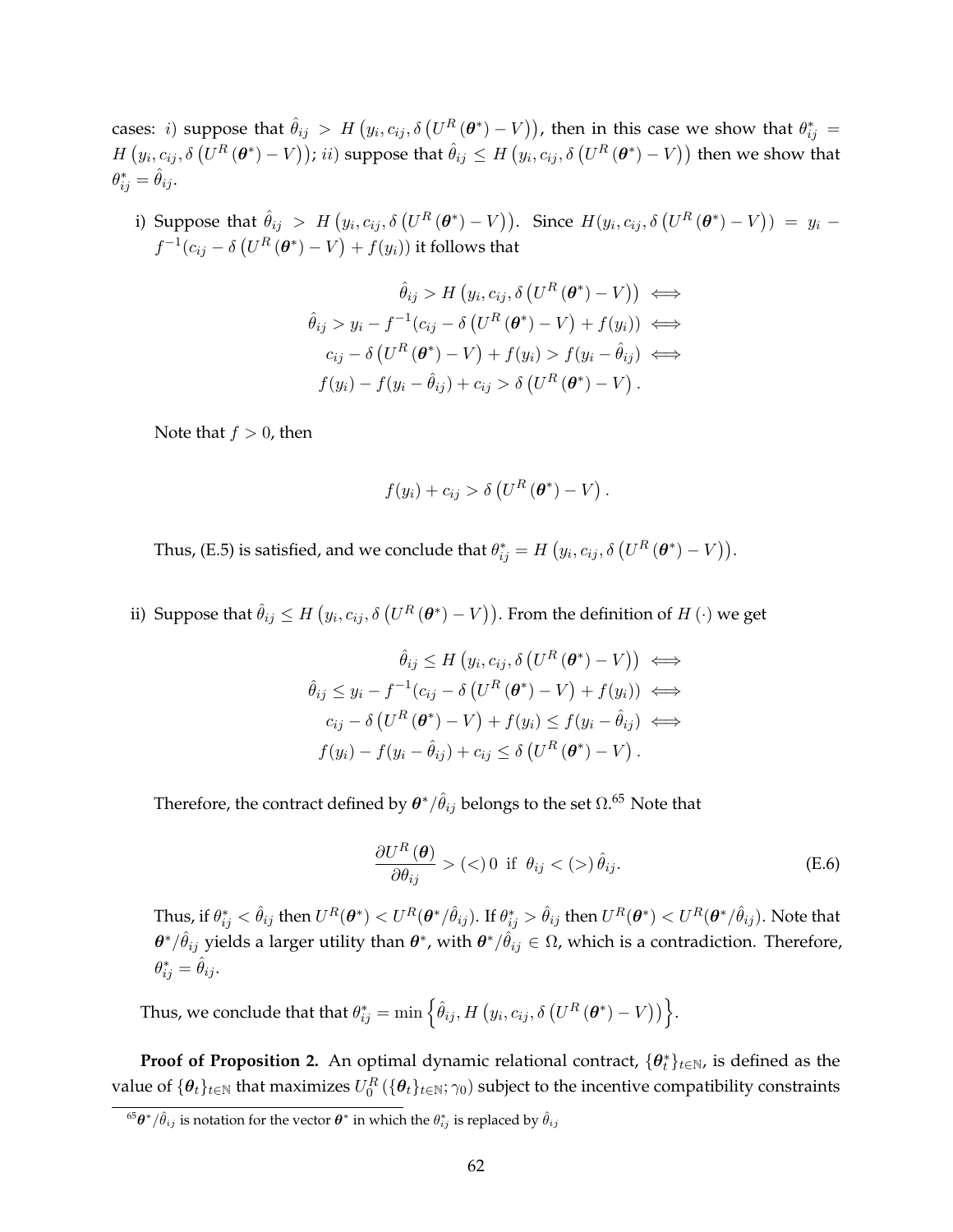(1) for all t, where  $U_0^R(\{\theta_t\}_{t\in\mathbb{N}};\gamma_0)$  is the present value of the expected utility over time, defined in equation (E.10). We show that there exists  $\underline{\theta} > 0$  such that if  $\{\theta_t^*\}_{t \in \mathbb{N}}$  is an optimal dynamic relational contract satisfying that for any  $i,j\in\mathcal{K}$ , and for every  $t\in\mathbb{N}$ ,  $\theta^*_{ij,t}\in(\underline{\theta},\hat{\theta}_{ij})$ , then  $\{\bm{\theta}^*_t\}_{t\in\mathbb{N}}$ must be monotonic.<sup>66</sup>

We divide the proof in two steps: 1) we find an expression for the present value of the expected utility over time at time  $t$ ,  $U_t^R(\{\bm{\theta}_t\}_{t\in\mathbb{N}};\gamma_t)$ ; 2) we show that  $U_t^R(\{\bm{\theta}_t\}_{t\in\mathbb{N}};\gamma_t)$  is increasing with respect to  ${\gamma_t}.^{67}$ 

1) Given a relational contract  $\{\bm{\theta}_t\}_{t\in\mathbb{N}}$  and the beliefs at time  $t$ ,  $\gamma_t$ , an R-type manager's expected utility after  $t$  periods is

$$
U_{t}(\theta_{t};\gamma_{t}) = (\gamma_{t} + (1 - \gamma_{t}) \rho) \left[ \sum_{S_{1}} \pi_{ij} \left( f(y_{i,t} - \theta_{ij,t}) - c_{ij} \right) + \sum_{S_{2}} \pi_{ij} f(y_{j,t} + \theta_{ij,t}) \right] + (1 - \gamma_{t}) (1 - \rho) \left[ \sum_{S_{1}} \pi_{ij} f(y_{i,t}) + \sum_{S_{2}} \pi_{ij} f(y_{j,t}) \right] + \sum_{S_{3} \cup S_{4}} \pi_{ij} f(y_{i,t}) + (1 - \gamma_{t}) (1 - \rho) \delta V + (\gamma_{t} + (1 - \gamma_{t}) \rho) \delta U_{t+1} (\theta_{t+1}; \gamma_{t+1}),
$$
\n(E.7)

where  $S_1 \equiv \{(i, j)|y_{i,t} > \max\{y_{j,t}, \alpha_{ij,t}\}\}\$ ,  $S_2 \equiv \{(i, j)|y_{j,t} > \max\{y_{i,t}, \alpha_{ji,t}\}\}\$ ,  $S_3 \cup S_4 \equiv \{(i, j)|y_{j,t} \leq S_4 \}$  $y_{i,t} < \alpha_{ij,t}$   $\cup$   $\{(i,j)|y_{i,t} < y_{j,t} \leq \alpha_{ji,t}\}$ , and  $\alpha_{ij,t}$  is the value of  $y_i$  such that

$$
f(y_i) - f(y_i - \theta_{ij,t}) + c_{ij} - \delta \left( U_{t+1}^R \left( \theta_{t+1}; \gamma_{t+1} \right) - V \right) = 0, \tag{E.8}
$$

is satisfied for positive values of  $\theta_{ij,t}$  and  $\theta_{ij,t+1}$ . $^{68}$ 

To simplify the notation let

$$
\tilde{\gamma}_t = \gamma_t + (1 - \gamma_t) \rho
$$
 and  $1 - \tilde{\gamma}_t = (1 - \gamma_t) (1 - \rho)$ .

To find  $U_t^R(\{\bm{\theta}_t\}_{t\in \mathbb{N}};\gamma_t)$ , we will recursively apply (E.7). The term  $\tilde{\gamma}_t$  in the expression (E.7) is capturing R-type manager's utility when interacting with the mass of reliable managers  $\gamma_t$ , and the mass of unreliable managers telling the true  $(1-\gamma_t)\rho.$  Then,  $U_t^R\left(\bm{\theta}_t;\gamma_t\right)$  can be expressed as

$$
U_t^R(\boldsymbol{\theta}_t; \gamma_t) = \tilde{\gamma}_t F(\boldsymbol{\theta}_t) + C(V; \gamma_t) + g(\mathbf{y}; \gamma_t) + \tilde{\gamma}_t \delta U_{t+1}^R(\boldsymbol{\theta}_{t+1}; \gamma_{t+1}), \tag{E.9}
$$

<sup>&</sup>lt;sup>66</sup>A dynamic relational contract  $\{\theta_t\}_{t∈\mathbb{N}}$  is monotonic if for for any  $i, j ∈ \mathcal{K}$ , and for every  $t ∈ \mathbb{N}$ ,  $\theta_{ij,t} ≤ \theta_{ij,t+1}$ .

<sup>&</sup>lt;sup>67</sup>Note that in this proof we are using the fact that both the beliefs  $\gamma_t^{ij}$  and the probabilities  $\pi_{ij}$  are symmetric. Thus, we omit the index  $i$  in the utility of an R-type manager.

<sup>&</sup>lt;sup>68</sup>At time t, the set  $S_1$  ( $S_2$ ) is the set of states of manager i (j) better than the state of manager j (i) and high enough to compensate for the transaction costs;  $S_3$  ( $S_4$ ) is the set of states of manager i (j) better than the states of manager j (i), but are not high enough to compensate for the transaction costs, thus, there are no trades.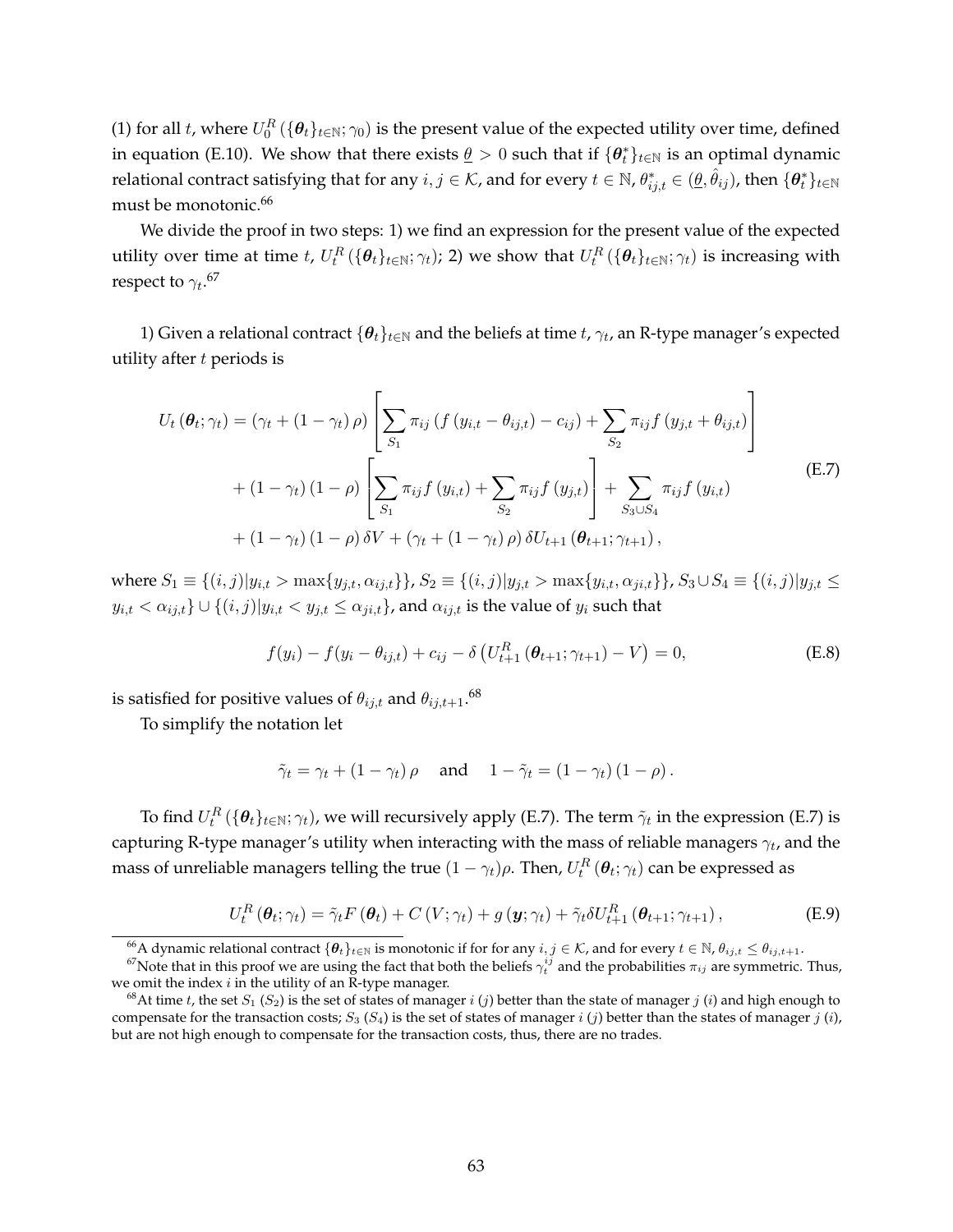where

$$
F(\theta_t) \equiv \sum_{S_1} \pi_{ij} \left[ f(y_i - \theta_{ij,t}) + f(y_j + \theta_{ij,t}) \right],
$$
  
\n
$$
C(V; \gamma_t) \equiv -\tilde{\gamma}_t \sum_{S_1} \pi_{ij} c_{ij} + (1 - \tilde{\gamma}_t) \delta V, \text{ and}
$$
  
\n
$$
g(\mathbf{y}; \gamma_t) \equiv (1 - \tilde{\gamma}_t) \sum_{S_1} \pi_{ij} \left[ f(y_i) + f(y_j) \right] + \sum_{S_3 \cup S_4} \pi_{ij} f(y_i).
$$

Note that (E.9) follows from: (i)  $\pi_{ij} = \pi_{ji}$  for all  $i, j \in \mathcal{K}$ ; (ii)  $\pi_{ij} = \mathbb{P}(y_{i,t} = y_i)\mathbb{P}(y_{j,t} = y_j)$  for each t; (*iii*) since beliefs are symmetric  $\alpha_{ij,t} = \alpha_{ji,t}$  and  $S_1 = S_2$ . Now, we successively use (E.9) to obtain an explicit equation for  $U_t^R\left( \{ \bm{\theta}_t \}_{t\in \mathbb{N}}; \gamma_t \right)$ . Note that after two iterations we have

$$
U_t^R(\theta_t; \gamma_t) = \tilde{\gamma}_t \left[ F(\theta_t) + \delta \tilde{\gamma}_{t+1} F(\theta_{t+1}) + \delta^2 \tilde{\gamma}_{t+1} \tilde{\gamma}_{t+2} F(\theta_{t+2}) \right] + \left[ C(V; \gamma_t) + \delta \tilde{\gamma}_t C(V; \gamma_{t+1}) + \delta^2 \tilde{\gamma}_t \tilde{\gamma}_{t+1} C(V; \gamma_{t+2}) \right] + \left[ g(\mathbf{y}; \gamma_t) + \delta \tilde{\gamma}_t g(\mathbf{y}; \gamma_{t+1}) + \delta^2 \tilde{\gamma}_t \tilde{\gamma}_{t+1} g(\mathbf{y}; \gamma_{t+2}) \right] + \tilde{\gamma}_t \tilde{\gamma}_{t+1} \tilde{\gamma}_{t+2} \delta^3 U_{t+3}^R(\theta_{t+3}; \gamma_{t+3}).
$$

Thus, the present value of the expected utility at time  $t$  is

$$
U_t^R\left(\{\boldsymbol{\theta}_t\}_{t\in\mathbb{N}};\gamma_t\right) = \sum_{k=0}^{\infty} \delta^k \Gamma_t^{k-1} \left[\tilde{\gamma}_{t+k} F\left(\boldsymbol{\theta}_{t+k}\right) + C\left(V;\gamma_{t+k}\right) + g\left(\mathbf{y};\gamma_{t+k}\right)\right],\tag{E.10}
$$

where  $\Gamma_t^k:=\prod_{l=0}^k \tilde{\gamma}_{t+l}$ , and  $\Gamma_t^{-1}:=1.$ 

2) We show now that  $U_t^R\left(\{\bm{\theta}_t\}_{t\in\mathbb{N}};\gamma_t\right)$  is increasing with respect to  $\gamma_t.$  First, note that  $F(\cdot)$  has a global maximum at  $\theta_{ij,t} = \hat{\theta}_{ij}$ , thus, for any  $(i, j) \in S_1$ 

$$
\frac{\partial F\left(\boldsymbol{\theta}_{t}\right)}{\partial \theta_{ij,t}} > \left(\langle \cdot \rangle\right) 0 \text{ if } \theta_{ij,t} < \left(\rangle\right) \hat{\theta}_{ij}.\tag{E.11}
$$

Therefore,  $F(\theta_t)$  is strictly positive and bounded above by  $F(\hat{\theta})$ . Second, note that for any  $k, t \in \mathbb{N}$ the following facts hold true:

(i) 
$$
\gamma_t = \frac{\gamma_0}{\gamma_0 + (1 - \rho)^t (1 - \gamma_0)}
$$
.  
\n(ii) Let  $h(x) = \frac{x}{x + (1 - x)(1 - \rho)}$ . Then  $\gamma_{t+k} = h^k(\gamma_t) = \cdots = h^{k+t}(\gamma_0)$ .  
\n(iii) From the definition of  $\tilde{\gamma}_{t+k}$ , and the fact  $h'(\cdot) > 0$ ,  $\frac{\partial \tilde{\gamma}_{t+k}}{\partial \gamma_t} = (1 - \rho) \frac{\partial h^k(\gamma_t)}{\partial \gamma_t} > 0$ .  
\n(iv) Since  $\ln \Gamma_t^k = \sum_{l=0}^k \ln \tilde{\gamma}_{t+l}$ , then  $\frac{\partial \Gamma_t^k}{\partial \gamma_t} = \Gamma_t^k \sum_{l=0}^k \frac{1}{\tilde{\gamma}_{t+l}} \frac{\partial \tilde{\gamma}_{t+l}}{\partial \gamma_t} > 0$ .

The derivative of  $U_t^R\left(\{\bm{\theta}_t\}_{t\in\mathbb{N}};\gamma_t\right)$  with respect to  $\gamma_t$  is another series with the  $k$ -term equal to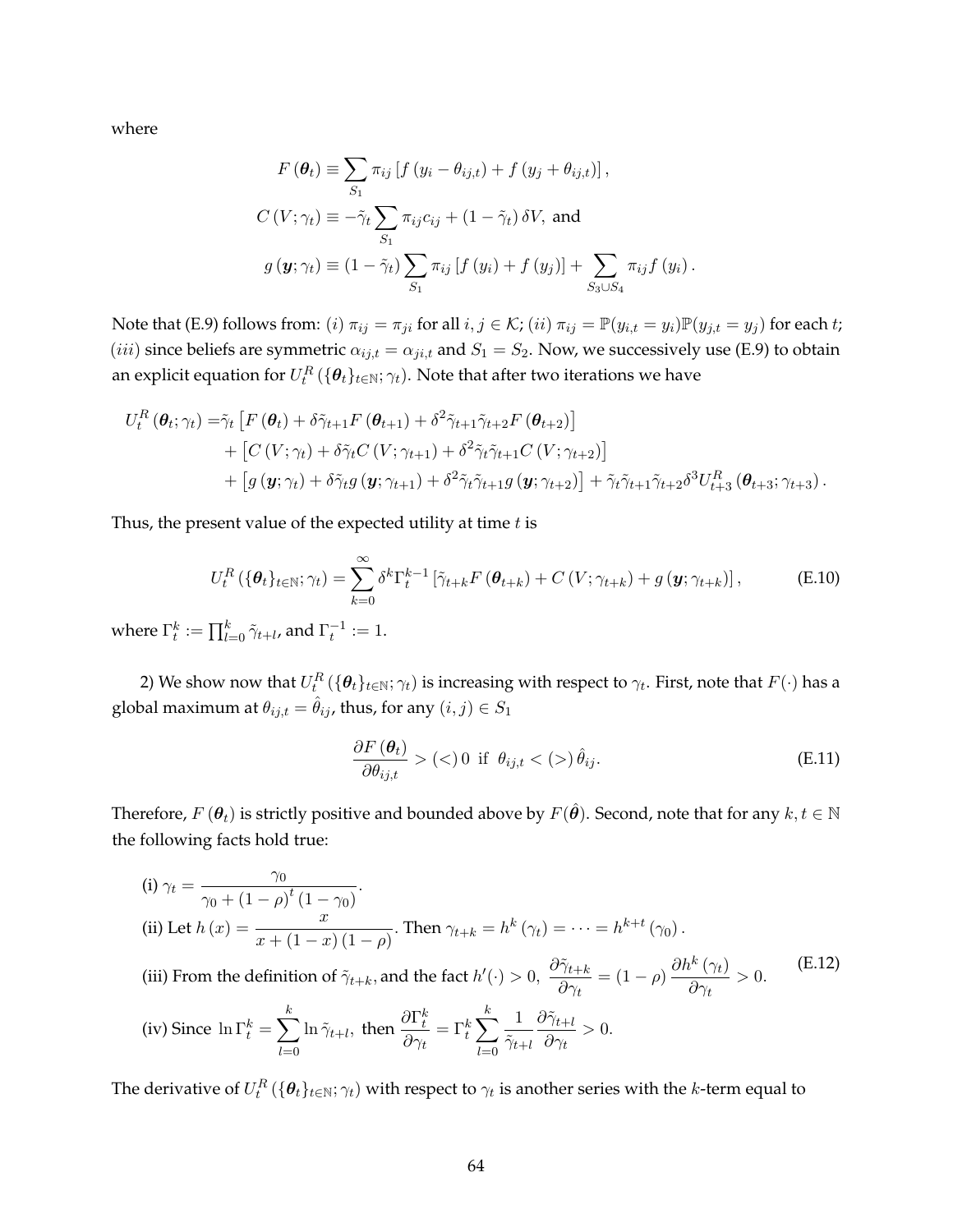$$
\frac{\partial}{\partial \gamma_t} \left\{ \Gamma_t^{k-1} \left[ \tilde{\gamma}_{t+k} F\left(\theta_{t+k}\right) + C\left(V; \gamma_{t+k}\right) + g\left(\mathbf{y}; \gamma_{t+k}\right) \right] \right\} \n= \Gamma_t^{k-1} \left( \sum_{l=0}^k \frac{\tilde{\gamma}_{t+k}}{\tilde{\gamma}_{t+l}} \frac{\partial \tilde{\gamma}_{t+l}}{\partial \gamma_t} \right) \left( \sum_{S_1} \pi_{ij} \left[ f\left(y_i - \theta_{ij,t+k}\right) + f\left(y_j + \theta_{ij,t+k}\right) - f\left(y_i\right) - f\left(y_j\right) - c_{ij} \right] \right) \n+ \Gamma_t^{k-1} \left( \sum_{l=0}^{k-1} \frac{\left(1 - \tilde{\gamma}_{t+k}\right)}{\tilde{\gamma}_{t+l}} \frac{\partial \tilde{\gamma}_{t+l}}{\partial \gamma_t} - \frac{\partial \tilde{\gamma}_{t+k}}{\partial \gamma_t} \right) \delta V + \Gamma_t^{k-1} \left( \sum_{l=0}^{k-1} \frac{1}{\tilde{\gamma}_{t+l}} \frac{\partial \tilde{\gamma}_{t+l}}{\partial \gamma_t} \right) E_{\pi_{ij}} \left[ f\left(y_i\right) \right],
$$
\n(E.13)

where  $E_{\pi_{ij}}\left[f\left(y_i\right)\right] = \sum_{S_1}\pi_{ij}\left[f\left(y_i\right)+f\left(y_j\right)\right] + \sum_{S_3\cup S_4}\pi_{ij}f\left(y_i\right).^{69}$ From (iii) and (iv) in (E.12), expression (E.13), is positive for any  $k \in \mathbb{N} \cup \{0\}$  as long as

$$
\sum_{S_1} \pi_{ij} \left[ f \left( y_i - \theta_{ij, t+k} \right) + f \left( y_j + \theta_{ij, t+k} \right) - f \left( y_i \right) - f \left( y_j \right) - c_{ij} \right] - \delta V > 0. \tag{E.15}
$$

Now, the left hand side of (E.15) is strictly increasing with respect to the variable  $\theta_{ij,t+k}$ , as long as  $\theta_{ij,t+k} < \hat{\theta}_{ij}$ . Moreover, if  $\theta_{ij,t+k} = \hat{\theta}_{ij}$  the left hand side of (E.15) is

$$
\sum_{S_1} \pi_{ij} \left[ 2f\left(\frac{y_i + y_j}{2}\right) - f\left(y_i\right) - f\left(y_j\right) - c_{ij} \right] - \delta V > 0. \tag{E.16}
$$

By continuity there exists a constant  $\underline{\theta}$ , independent of  $k$ , such that for any  $\theta_{ij,t+k} \in (\underline{\theta}, \hat{\theta}_{ij})$ , (E.15) holds. Which proves that expression (E.13) is positive for any  $k\in\mathbb{N}\cup\{0\}$ , thus,  $U_t^R\left(\{\bm{\theta}_t\}_{t\in\mathbb{N}};\gamma_t\right)$  is strictly increasing with respect to  $\gamma_t.$ 

Finally, if  $\{\bm{\theta}_t^*\}_{t\in\mathbb{N}}$  is an optimal dynamic relational contract satisfying that for any  $i, j \in \mathcal{K}$ , and for every  $t\in\mathbb{N}$ ,  $\theta^*_{ij,t}\in(\underline{\theta},\hat{\theta}_{ij})$ , then  $\{\bm\theta^*_t\}_{t\in\mathbb{N}}$  is a maximum of the function  $U^R_0$   $(\{\bm\theta_t\}_{t\in\mathbb{N}};\gamma_0)$  subject to the IC constraints. Note that the IC constraint increases at every step  $t$ , then by the monotonicity of  $U_t^R\left( \{ \bm{\theta}_t \}_{t\in \mathbb{N}}; \gamma_t \right)$  and (E.11),  $\{ \bm{\theta}_t^* \}_{t\in \mathbb{N}}$  must be monotonic.

**Proof of Prediction 1.** Let  $y_i^1 > y_i^2 > y_j$  be three different home line levels in  $\{y_1, \ldots, y_n\}$ . Let  $\theta_{ij}^1$  and  $\theta_{ij}^2$  be the respective optimal allocations from the stationary contract  $\bm\theta^*$ . Given that the first best allocation  $\hat{\theta}$  is never achieved, then  $\theta_{ij}^1<\hat{\theta}_{ij}^1$  and  $\theta_{ij}^2<\hat{\theta}_{ij}^2.$  From Proposition 1,

$$
\theta_{ij}^{1} = H\left(y_i^1, c_{ij}, \delta\left(U^R\left(\boldsymbol{\theta}^*\right) - V\right)\right),
$$

<sup>69</sup>Note that for  $k = 0$ , (E.13) is

$$
\frac{\partial}{\partial \gamma_t} \left[ \tilde{\gamma}_t F\left(\boldsymbol{\theta}_t\right) + C\left(V; \gamma_t\right) + g\left(\boldsymbol{y}; \gamma_t\right) \right]
$$
\n
$$
= (1 - \rho) \sum_{S_1} \pi_{ij} \left[ f\left(y_i - \theta_{ij,t}\right) + f\left(y_j + \theta_{ij,t}\right) - f\left(y_i\right) - f\left(y_j\right) - c_{ij} \right] - (1 - \rho) \delta V. \tag{E.14}
$$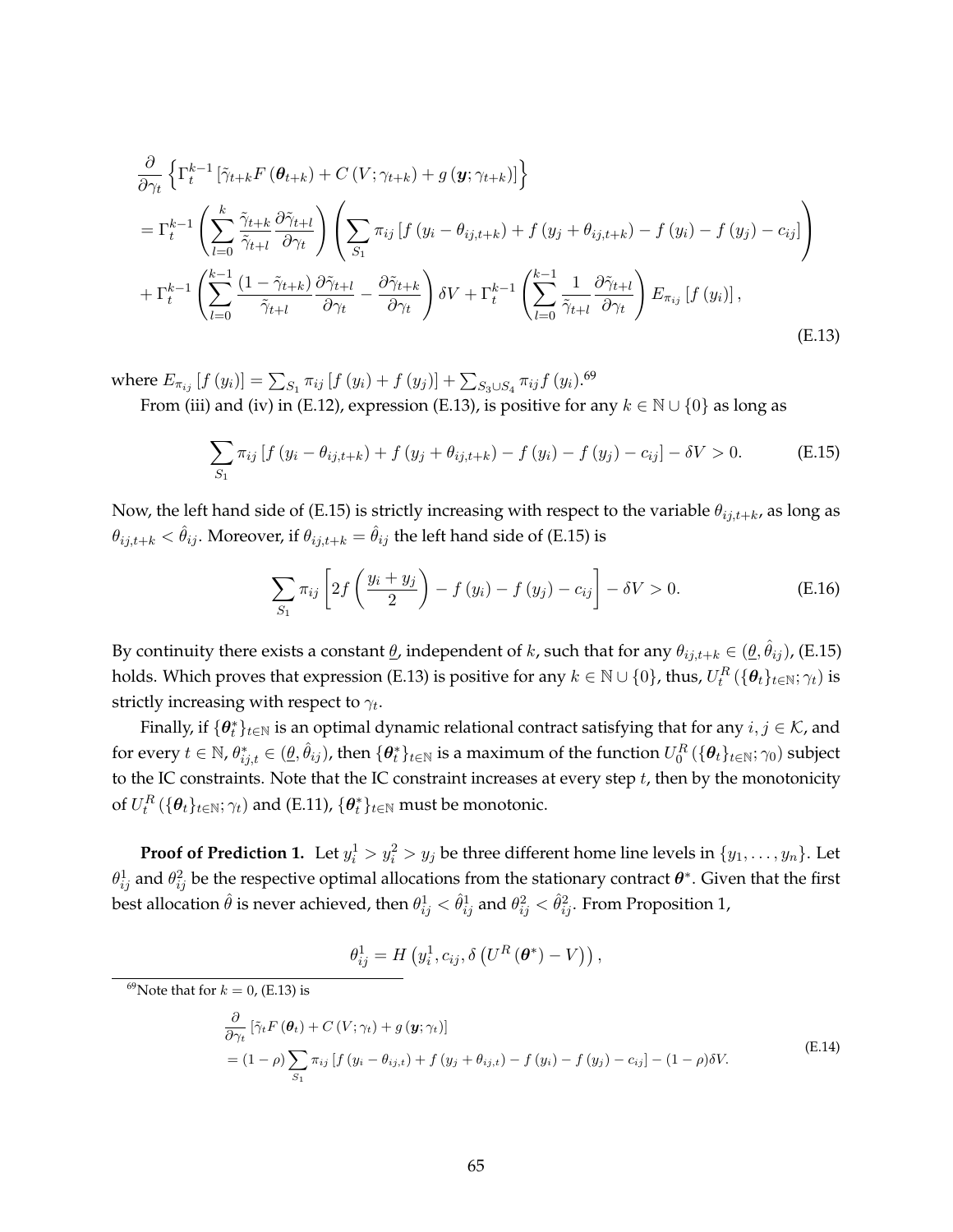and

$$
\theta_{ij}^2 = H\left(y_i^2, c_{ij}, \delta\left(U^R\left(\boldsymbol{\theta}^*\right) - V\right)\right).
$$

We show that  $\theta_{ij}^1 > \theta_{ij}^2$ . From equation (E.3) it follows that  $H$  is strictly increasing on  $y$  as long as  $w > c$ . Since  $y_i^l > y_j$  for  $l = 1,2$  then  $\theta_{ij}^l > 0$  and because

$$
\theta_{ij}^l > 0 \iff f(y_i^l) - f(y_i^l - \theta_{ij}^l) > 0,
$$

we have that  $\delta\left(U^{R}\left(\bm{\theta}^{\ast}\right)-V\right)>c_{ij}.$  Thus,  $H$  is strictly increasing with respect to  $y$  and

$$
\theta_{ij}^1 = H(y_i^1, c_{ij}, \delta\left(U^R\left(\boldsymbol{\theta}^*\right) - V\right)) > H(y_i^2, c_{ij}, \delta\left(U^R\left(\boldsymbol{\theta}^*\right) - V\right)) = \theta_{ij}^2,
$$

concluding the proof.

**Proof of Prediction 2.** Let  $c_{ij}^1 < c_{ij}^2$  two different transaction cost. If  $\theta_{ij}^1$  and  $\theta_{ij}^2$  are the stationary relational contracts associated with each  $c^1_{ij}$ ,  $c^2_{ij}$ , respectively, then we show that  $\theta^1_{ij}>\theta^2_{ij}.$  Given that the first best allocation  $\hat\theta$  is never achieved for  $c^1_{ij}$  nor  $c^2_{ij}$ , then  $\theta^1_{ij}<\hat\theta_{ij}$  and  $\theta^2_{ij}<\hat\theta_{ij}.$  From Proposition 1

$$
\theta_{ij}^{1} = H\left(y_i, c_{ij}^{1}, \delta\left(U^R\left(\boldsymbol{\theta}^1\right) - V\right)\right),
$$

and

$$
\theta_{ij}^2 = H\left(y_i, c_{ij}^2, \delta\left(U^R\left(\boldsymbol{\theta}^2\right) - V\right)\right).
$$

Note that

$$
\underbrace{\left\{\theta_{ij}\in\mathbb{R}^d|f(y_i)-f(y_i-\theta_{ij})+c_{ij}^2\leq \delta\left(U^R\left(\boldsymbol{\theta}\right)-V\right)\right\}}_{A_2}
$$
\n
$$
\subseteq \underbrace{\left\{\theta_{ij}\in\mathbb{R}^d|f(y_i)-f(y_i-\theta_{ij})+c_{ij}^1\leq \delta\left(U^R\left(\boldsymbol{\theta}\right)-V\right)\right\}}_{A_1},
$$

which implies that  $\Omega_2\subseteq\Omega_1.$  Thus  $U^R(\bm{\theta}^2)\leq U^R(\bm{\theta}^1)$  (since  $\bm{\theta}^1$  is being chosen from a larger set) and

$$
\delta\left(U^R\left(\boldsymbol{\theta}^2\right)-V\right)\leq \delta\left(U^R\left(\boldsymbol{\theta}^1\right)-V\right).
$$

From (E.3) it follows that  $H$  is strictly increasing on  $w$  and strictly decreasing with respect to  $c$ , therefore

$$
\theta_{ij}^2 = H\left(y_i, c_{ij}^2, \delta\left(U^R\left(\boldsymbol{\theta}^2\right) - V\right)\right) < H\left(y_i, c_{ij}^1, \delta\left(U^R\left(\boldsymbol{\theta}^1\right) - V\right)\right) = \theta_{ij}^1,
$$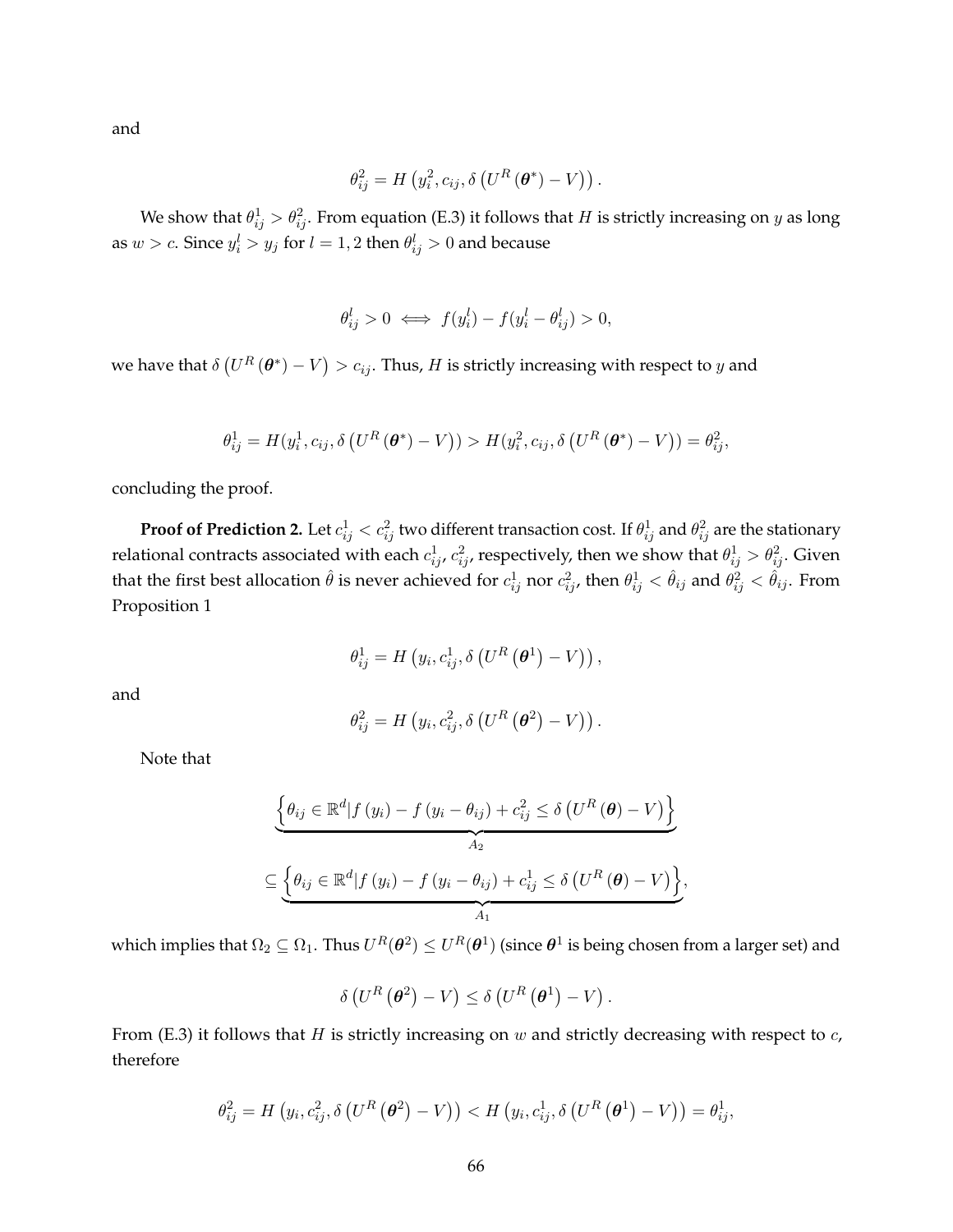concluding the proof. Note that  $\theta^1_{ij}$  increases with respect to  $\theta^2_{ij}$  directly by the effect of  $c^1_{ij}$ , but also indirectly by effect on the utility level  $U^R(\boldsymbol\theta^1).$ 

**Proof of Prediction 3.** As in the previous prediction, let  $c_{ij}^1 < c_{ij}^2$  two different transaction cost. Let  $\theta^1_{ij}$  and  $\theta^2_{ij}$  the stationary relational contracts associated with each  $c^1_{ij}$ ,  $c^2_{ij}$ , respectively. From Prediction 2, we know that  $\theta^1_{ij}>\theta^2_{ij}.$  Which means that as long as the first best allocation  $\hat\theta$  is never achieved then

$$
\theta_{ij}^1 = H\left(y_i, c_{ij}^1, \delta\left(U^R\left(\boldsymbol{\theta}^1\right) - V\right)\right) > H\left(y_i, c_{ij}^2, \delta\left(U^R\left(\boldsymbol{\theta}^2\right) - V\right)\right) = \theta_{ij}^2.
$$

The previous inequality holds for any  $y_i$  that satisfies

$$
f(y_i) + c_{ij}^1 > \delta \left( U^R \left( \boldsymbol{\theta}^1 \right) - V \right) > \delta \left( U^R \left( \boldsymbol{\theta}^2 \right) - V \right),
$$

recall that  $U^R(\cdot)$  is increasing with respect to  $\theta_{ij}$  by (E.6). Now let  $y_i^{*1}$  and  $y_i^{*2}$  be the points such that  $H\left(y^*_i1,c^1_{ij},\delta\left(U^R\left(\mathbf{0}\right)-V\right)\right)=0=H\left(y^*_i{}^2,c^2_{ij},\delta\left(U^R\left(\mathbf{0}\right)-V\right)\right)$  (note that by (E.3) and continuity they must exists). Also note that H is strictly increasing with respect to  $y$  (see Prediction 1), which implies that  $y_i^{*1} < y_i^{*2}$  (see Figure E1).



**Proof of Prediction 4.** The proof of this prediction follows from the proof of Proposition 2: we showed that  $U_t^R(\{\bm{\theta}_t\}_t; \gamma_t)$  is strictly increasing with respect to  $\gamma_t.$  Then, an optimal dynamic relational contract must be monotonic, i.e. it satisfies  $\theta^*_{ij,t} \leq \theta^*_{ij,t+1}$  for all  $t \in \mathbb{N}$ .

**Proof of Prediction 5.** From the proof of Proposition 2,  $U_t^R\left( \{ \bm{\theta}_t \}_t; \gamma_t \right)$  is strictly increasing with respect to  $\gamma_t$  and that an optimal dynamic relational contract must be monotonic. These two facts and equation (E.8) show that as the maturity of the relationship increases the frequency of transfers between  $i$  and  $j$  increase.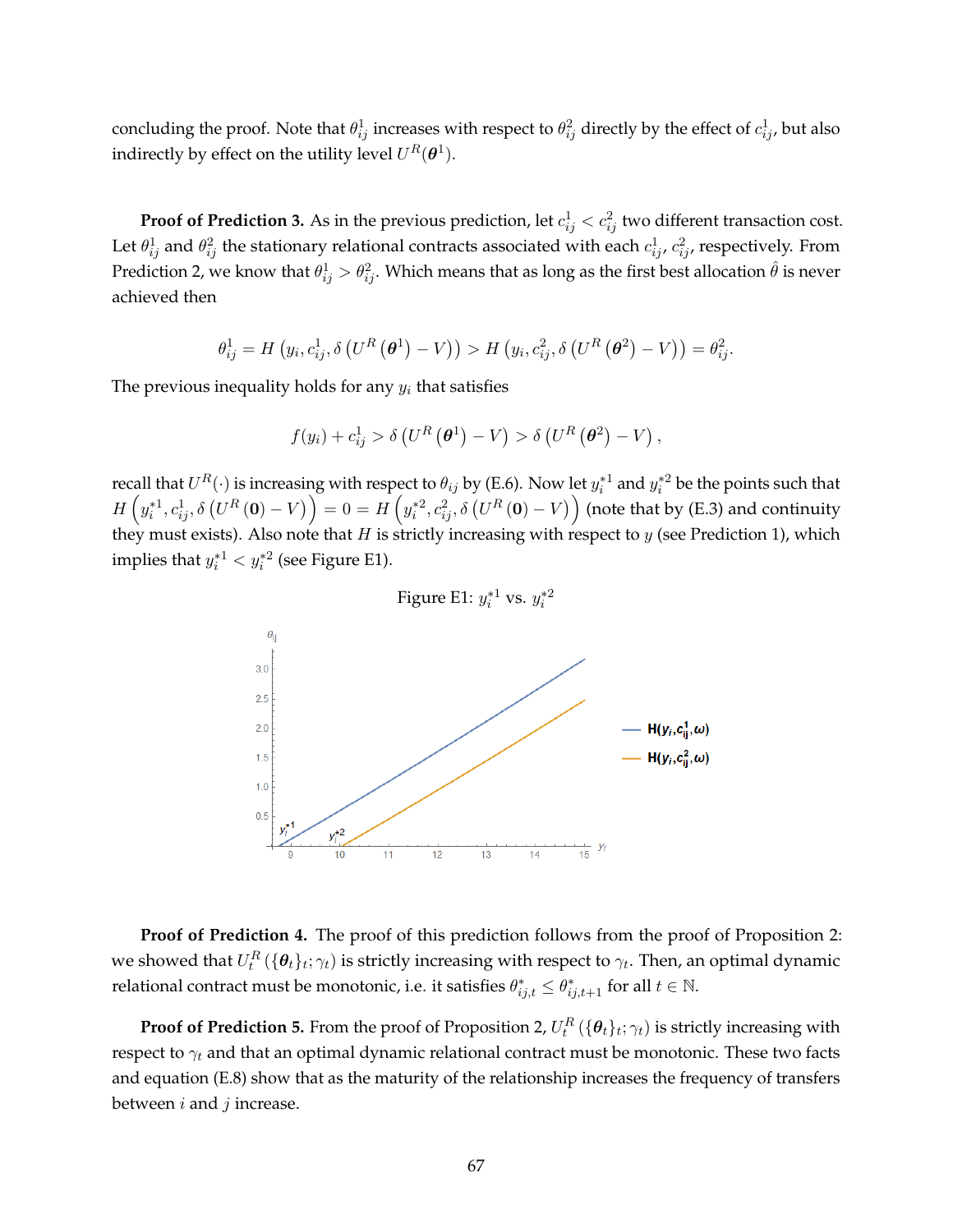## **F Home line**

For all units in the data, we take the longest time period for which we have recorded productivity data which is approximately 1 year. This way, the definition of home lines is not affected by the period we keep to construct the dyadic dataset. To define the workers' home line, we proceed as follows:

- 1. We break this period into trimesters and find on which line do workers spend the most days for each of those 3 months periods and take that line as the first approximation of their home line.
- 2. Then, we investigate whether a worker's home line changes across two trimesters. When it is the case, we look at which line this worker was working on around the trimester cutoff. If a worker is on her new home line a few days before the trimester cutoff, we update that worker's home line for those days to be the home line of the upcoming trimester rather than the home line of the current trimester (see Table F1). We do a similar updating when a worker is working on her home line of the previous trimester a few days in the current trimester where her home line changes (see Table F2). We carefully take into account days traded and days absent in this exercise.

|                                                                              |             | Trimester 1 | Trimester 2     |  |  |           |  |  |  |
|------------------------------------------------------------------------------|-------------|-------------|-----------------|--|--|-----------|--|--|--|
| Day of the trimester $n-4$ $n-3$ $n-2$ $n-1$ $n \mid 1 \leq 3 \leq 4 \leq 5$ |             |             |                 |  |  |           |  |  |  |
| Home line                                                                    | 1 1 1 1 1   |             |                 |  |  | 2 2 2 2 2 |  |  |  |
| Line where the                                                               | $1 \quad 1$ |             | 2 2 2 2 2 2 2 2 |  |  |           |  |  |  |
| worker is assigned                                                           |             |             |                 |  |  |           |  |  |  |
| Updated home line $1 \t1 \t2 \t2 \t2 \t2 \t2 \t2 \t2$                        |             |             |                 |  |  |           |  |  |  |

Table F2: Second adjustment

|                                                       |             | Trimester 1 | Trimester 2         |  |  |           |  |  |  |
|-------------------------------------------------------|-------------|-------------|---------------------|--|--|-----------|--|--|--|
| Day of the trimester $n-4$ $n-3$ $n-2$ $n-1$ $n \mid$ |             |             |                     |  |  | 1 2 3 4 5 |  |  |  |
| Home line                                             |             |             | $1 \quad 1 \quad 1$ |  |  | 2 2 2 2 2 |  |  |  |
| Line where the                                        | $1 \quad 1$ |             | $1 \quad 1$         |  |  | 1 1 2 2   |  |  |  |
| worker is assigned                                    |             |             |                     |  |  |           |  |  |  |
| Updated home line                                     |             |             | 1 1 1               |  |  |           |  |  |  |

3. With this updated definition of home line for the workers, we find whether they spent more than or equal to 40% of the days they were present during a given trimester in a near